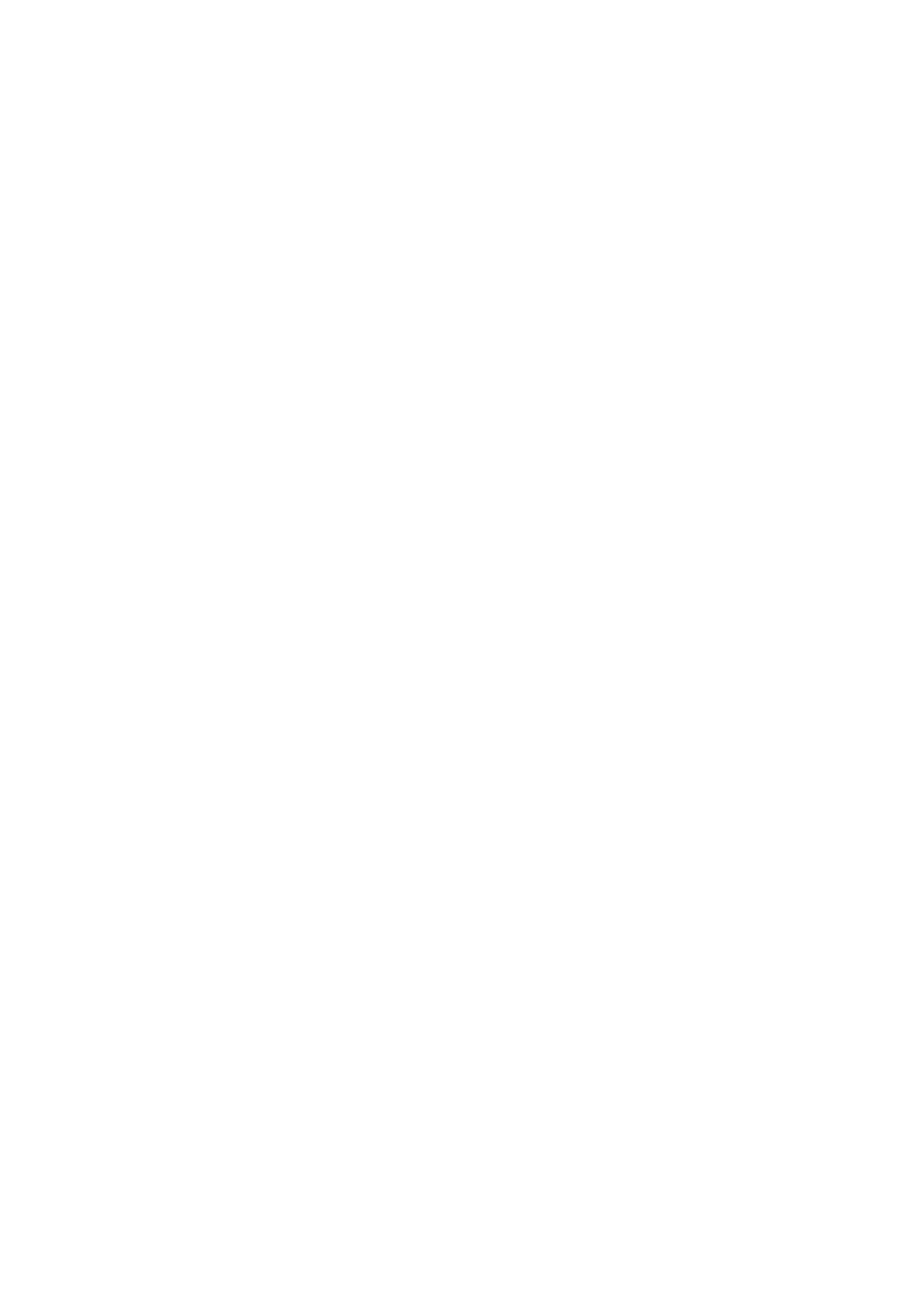

### **DRAFT CIVIL PARTNERSHIP (JERSEY) LAW 201-**

#### **European Convention on Human Rights**

In accordance with the provisions of Article 16 of the Human Rights (Jersey) Law 2000 the Chief Minister has made the following statement –

In the view of the Chief Minister the provisions of the Draft Civil Partnership (Jersey) Law 201- are compatible with the Convention Rights.

(Signed) **Senator T.A. Le Sueur**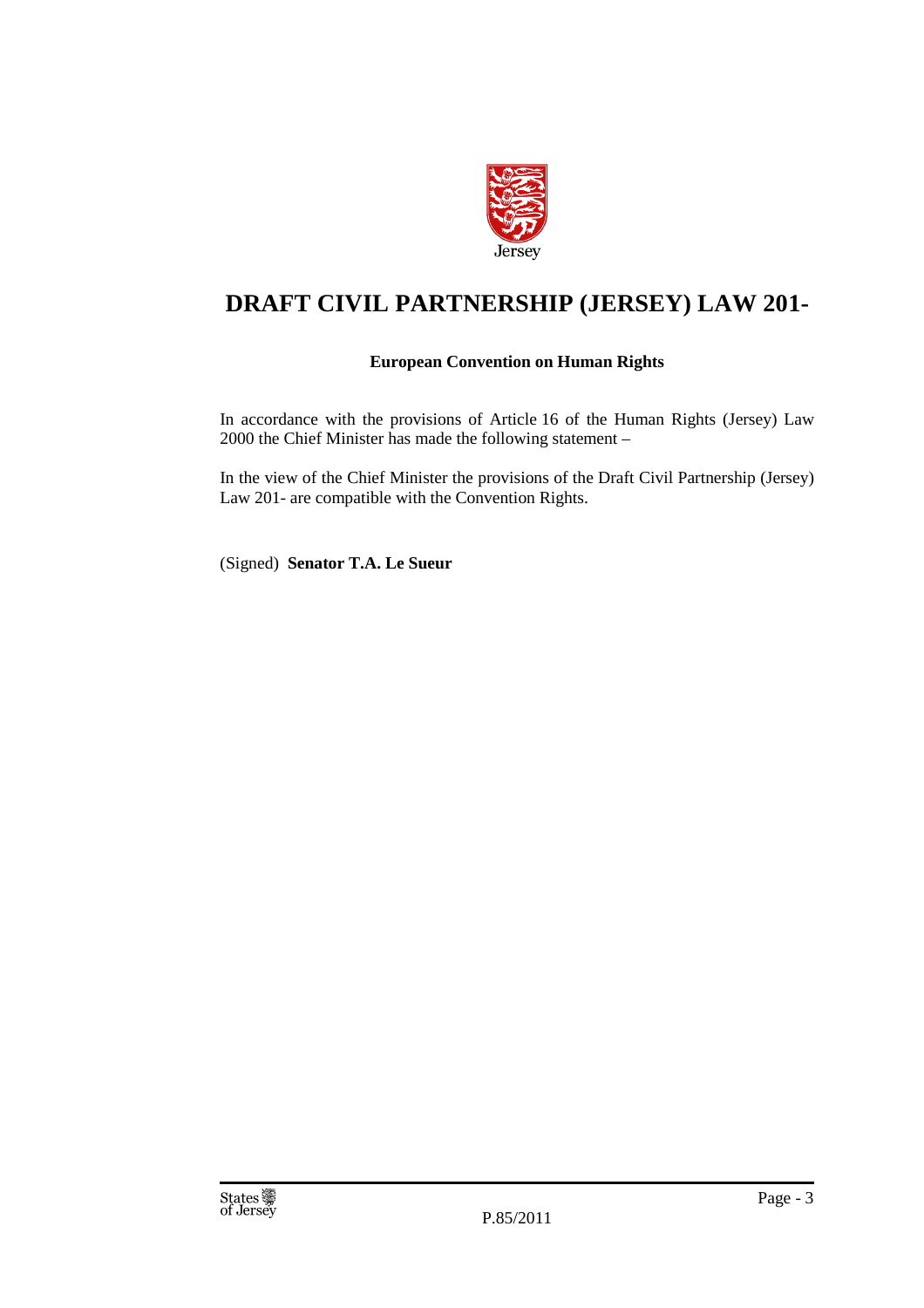#### **REPORT**

#### **Introduction**

On 20th October 2009 the States of Jersey agreed, in principle, to the Chief Minister's proposition (P.136/2009) "that same-sex couples should be permitted to enter into a Civil Partnership and to request the Chief Minister to bring forward for approval by the States the necessary draft legislation to give effect to the proposal".

The overwhelming decision of the States to adopt the proposition followed a substantial period of consultation on a Green Paper (R.111/2007) based on options identified by the Legislation Advisory Panel.

This new legal relationship in Jersey will, so far as is possible, give same sex couples the same rights and responsibilities as married couples.

During the debate in the States Assembly in 2009, a number of issues were raised relating to children, adoption, inheritance, succession and pensions. Departments have been engaged in supplying instructions on how these issues may be dealt with in the Law and most amendments needed to primary legislation are contained in the Law. Amendments to subordinate legislation, and possibly some minor amendments to primary legislation, will be contained in Regulations, which will be drafted later in the year.

The introduction of civil partnership legislation in Jersey will also require amendments to several Immigration Acts. A separate proposition has been prepared requesting Her Majesty in Council to make an Order in Council to vary the provisions on these Acts.

#### **Structure of the Law**

The draft Law consists of 4 Parts and 4 Schedules. These are briefly described below, but the accompanying Explanatory Note provides a detailed summary of the Law.

#### **Part 1 – Entering into Civil Partnerships**

Civil Partnership is a new legal relationship for same sex couples. Part 1 of the Law sets out who may enter into a civil partnership and what criteria need to be satisfied, where it may be formed, what needs to be recorded and what documents need to be kept. It also provides for civil partnerships formed outside of Jersey to be recognised in Jersey (Schedule 1).

Article 3 covers how a civil partnership is to be made by registration in Jersey. Licensing and registration of Civil Partnerships are the responsibility of the Superintendent Registrar. Article 4 describes the conditions where 2 people are not eligible to register as civil partners including the prohibited degrees of relationship (Schedule 2).

Premises used for civil partnership ceremonies need to be approved for Civil Partnership by the Connétable of their Parish. Civil Partnerships will not be allowed to be held in a place of worship.

This part of the legislation also deals with the procedure of civil partnerships for persons incapacitated by illness or disability.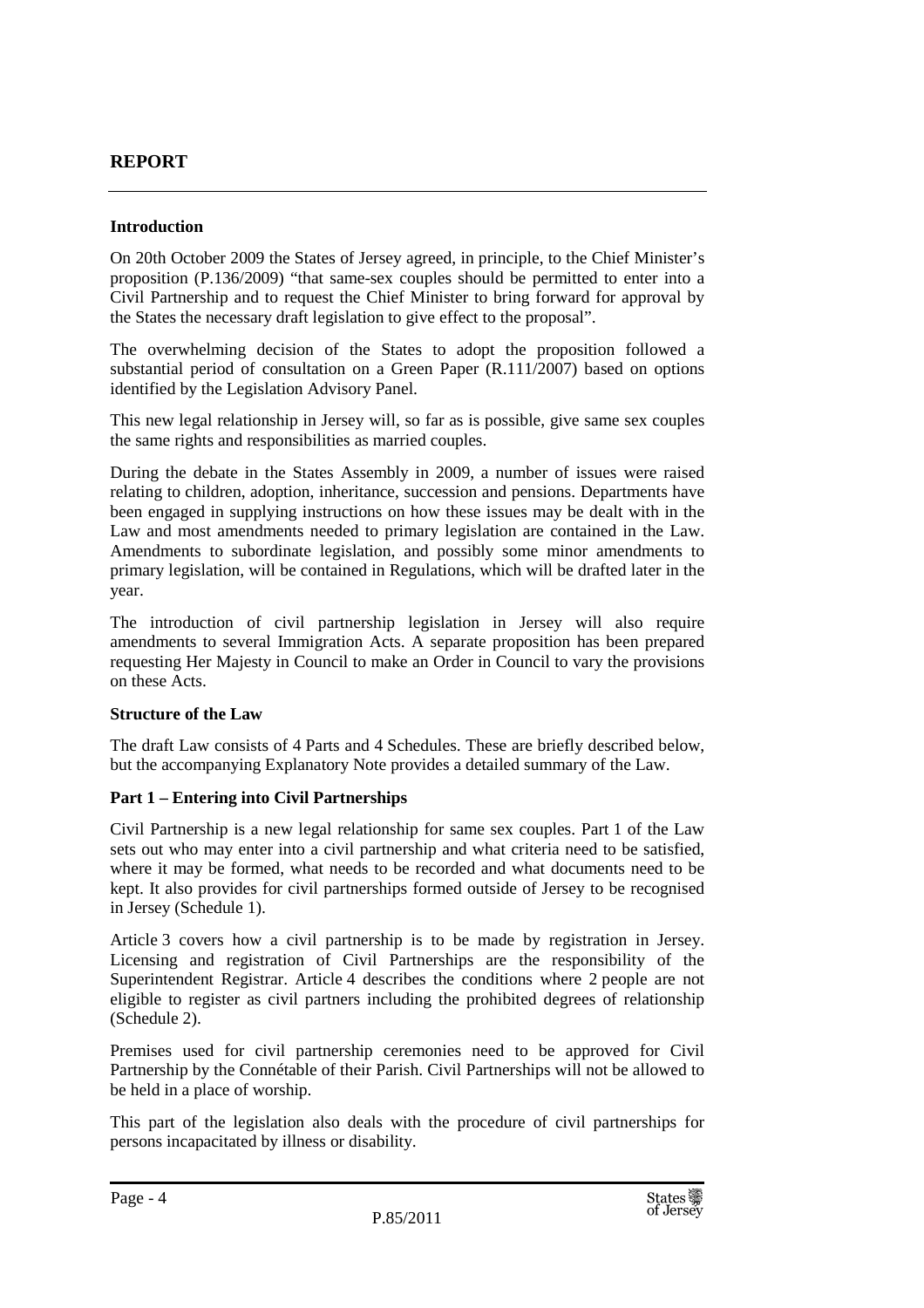#### **Part 2 – Dissolution, nullity and other proceedings**

Article 26 gives the Royal Court jurisdiction to entertain proceedings for dissolution or nullity of a civil partnership. The grounds for dissolution are set out in Article 27: unreasonable behaviour; unsound mind; a set period of continuous separation or; abandonment without cause for at least 2 years. The court can also grant separation orders in a similar fashion to that of marriages.

The duties of the Attorney General in relation to applications of dissolution, nullity or presumption of death are also defined within this part of the Law.

The provisions for children, rights of succession and financial provisions in relation to the dissolution of a civil partnership are also to be found in Part 2. For children, the court can make provisions for the maintenance of any children of the family.

#### **Part 3 – Recognition of dissolution or annulment of civil partnership or separation of civil partners**

Articles 61 and 62 provide that any order for dissolution or nullity obtained in a British jurisdiction or another country can be recognised in Jersey. This Part also includes provisions for recognising dissolutions and separations made overseas.

#### **Part 4 – Supplementary**

Part 4 of the Law gives powers to the States and the Minister for Home Affairs to make further Regulations and Orders in connection with this Law, either for the general or particular purpose of giving effect to the Law or to make special provisions for different cases and supplementary purposes. Importantly it also amends existing laws as described in Schedule 4.

The four schedules to the Law are:

#### **Schedule 1**

This Schedule outlines those relationships in other jurisdictions which will be recognised as civil partnerships. This list can be amended by Regulations to add or remove jurisdictions from the list.

Relationships from the jurisdictions will only be recognised as civil partnership if both parties were of the same sex when the relationship was formed.

#### **Schedule 2**

The prohibited degrees of relationship between 2 people which prevents a civil partnership being formed are described in Schedule 2. Section 5 of this Schedule outlines certain exceptions which allow a civil partnership to be formed.

#### **Schedule 3**

Schedule 3 relates to the requirement for a minor to gain adult consent before entering into a civil partnership.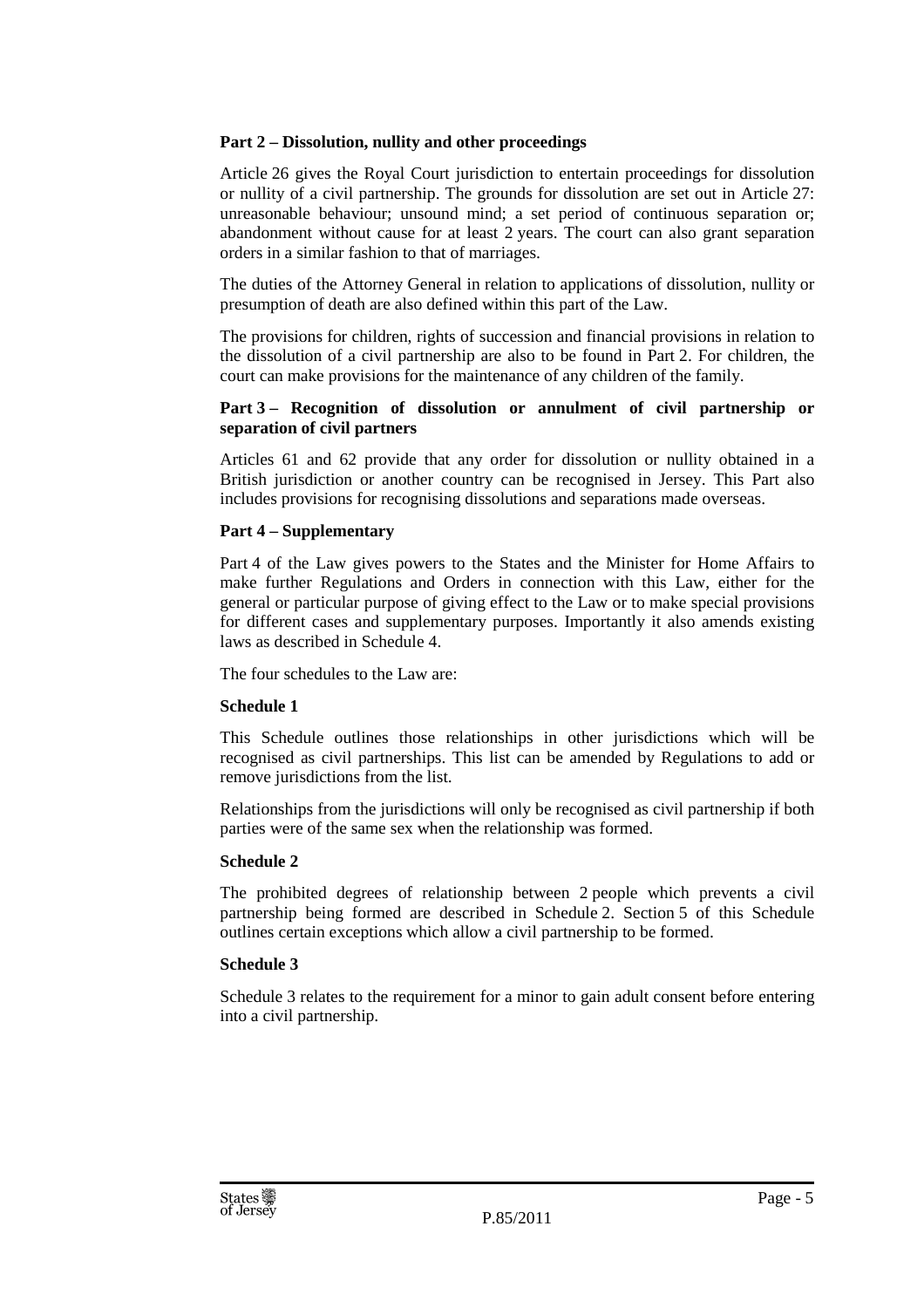#### **Schedule 4**

This schedule lists all of the amendments to existing laws which follow the introduction of the Civil Partnerships Law. For the purposes of this report, comments on simple amendments adding the term of 'civil partner' to accompany 'wife', 'spouse' for example, have been omitted.

- Adoption (Jersey) Law 1961 changes to this Law are to allow civil partners the right to adopt children.
- Bankruptcy (Désastre) (Jersey) Law 1990 amendments introduce the concept of a civil partnership home equivalent to that of the matrimonial home in existing legislation.
- Children (Jersey) Law 2002 places the child of a family in a civil partnership also.
- Gender Recognition (Jersey) Law 2010 this is a complex piece of legislation and changes have been made to deal with situations such as, when a person changes their sex in a marriage and the process of dissolution of a marriage and entering into a civil partnership.
- Income Tax (Jersey) Law 1961 this Law is based on households which is essentially gender-driven (generally recognising a male head of house and a female spouse). The changes to this Law defined a civil partner 'A' and a civil partner 'B' under Part 16A of the Law.
- Social Security (Jersey) Law 1974 the main change here relates to survivors' benefit and now provides benefits for widows, widowers and civil partners. Reciprocal agreements are not included here as negotiation will need to be entered into with the contracting parties.
- Wills and Successions (Jersey) Law 1993 amendments here are to bring the civil partnership home into the definition of the matrimonial home. In addition to this, the Legislation Advisory Panel has recommended to the Chief Minister that viduité is abolished and that widowers, instead, are given a right of douaire. A short amendment to the Wills and Successions Law is being prepared by the Law Draftsman and should be adopted before the Civil Partnerships Law is enacted.

#### **Financial and manpower implications**

Since the report and proposition, some research has been done on the UK experience and the incidence of civil partnerships in the UK in the LGB population (Lesbian, Gay and Bisexual). Applying estimates from the UK Regulatory Framework and ONS to the Jersey population, suggests that there could be between 40 and 120 people entering a civil partnership in Jersey. Obviously some couples would also come to Jersey for a civil partnership ceremony. Although numbers may be small, the impact on laws and systems generally remains as identified in the report and proposition (which is an additional 2 staff in the Court Service and Health and Social Services, £155,000 nonrecurring expenditure and a recurring £30,000 for the Court Service) except that estimated one-off implementation costs for the Taxes Office have increased from £21,000 to £71,000 due to the identification of additional staff requirements and software development needs because of the complexity of the Tax Law.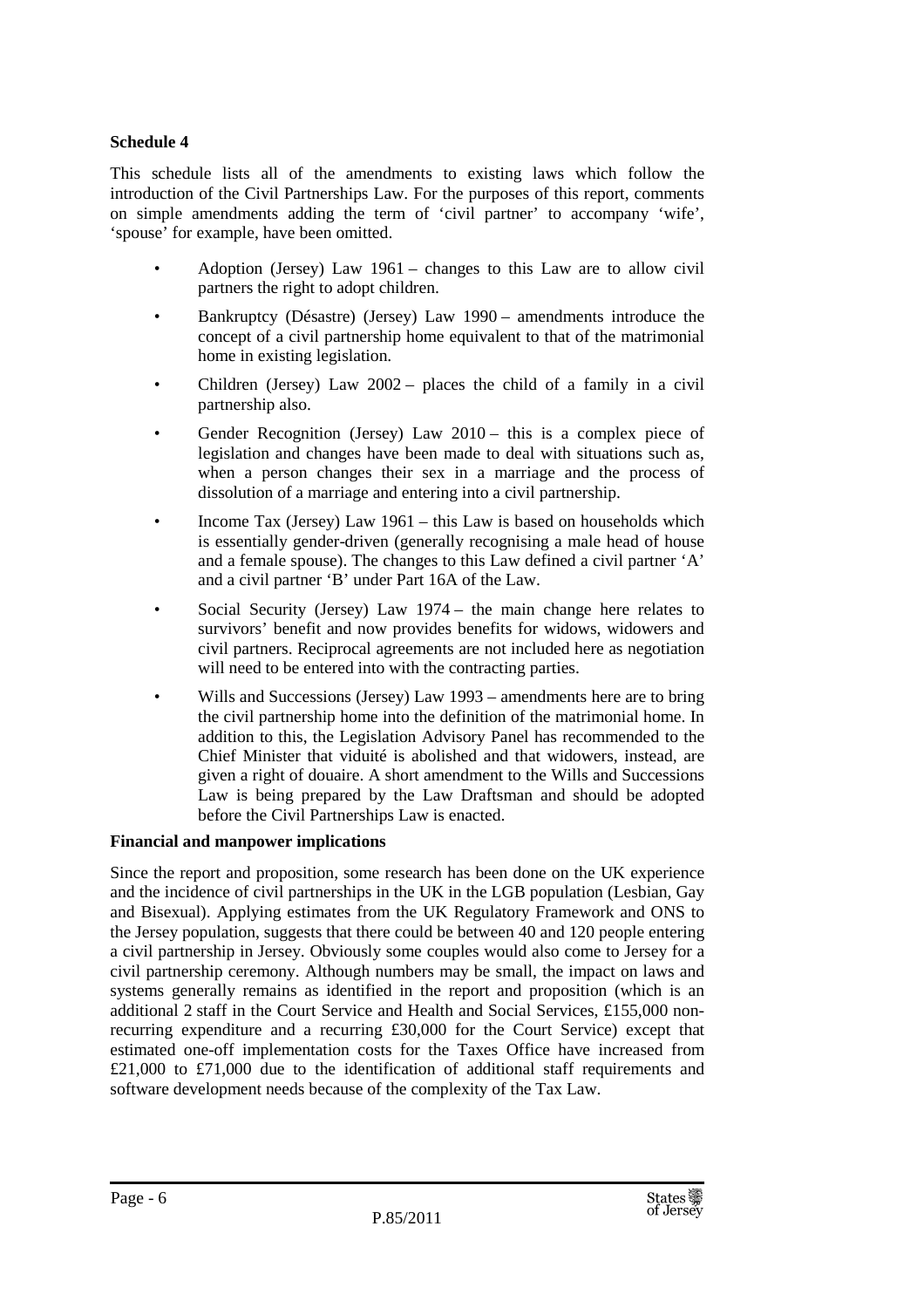#### **European Convention on Human Rights**

Article 16 of the Human Rights (Jersey) Law 2000 requires the Minister in charge of a Projet de Loi to make a statement about the compatibility of the provisions of the Projet with the Convention rights (as defined by Article 1 of the Law). On 27th May 2011 the Chief Minister made the following statement before Second Reading of this Projet in the States Assembly –

In the view of the Chief Minister the provisions of the Draft Civil Partnerships (Jersey) Law 201- are compatible with the Convention Rights.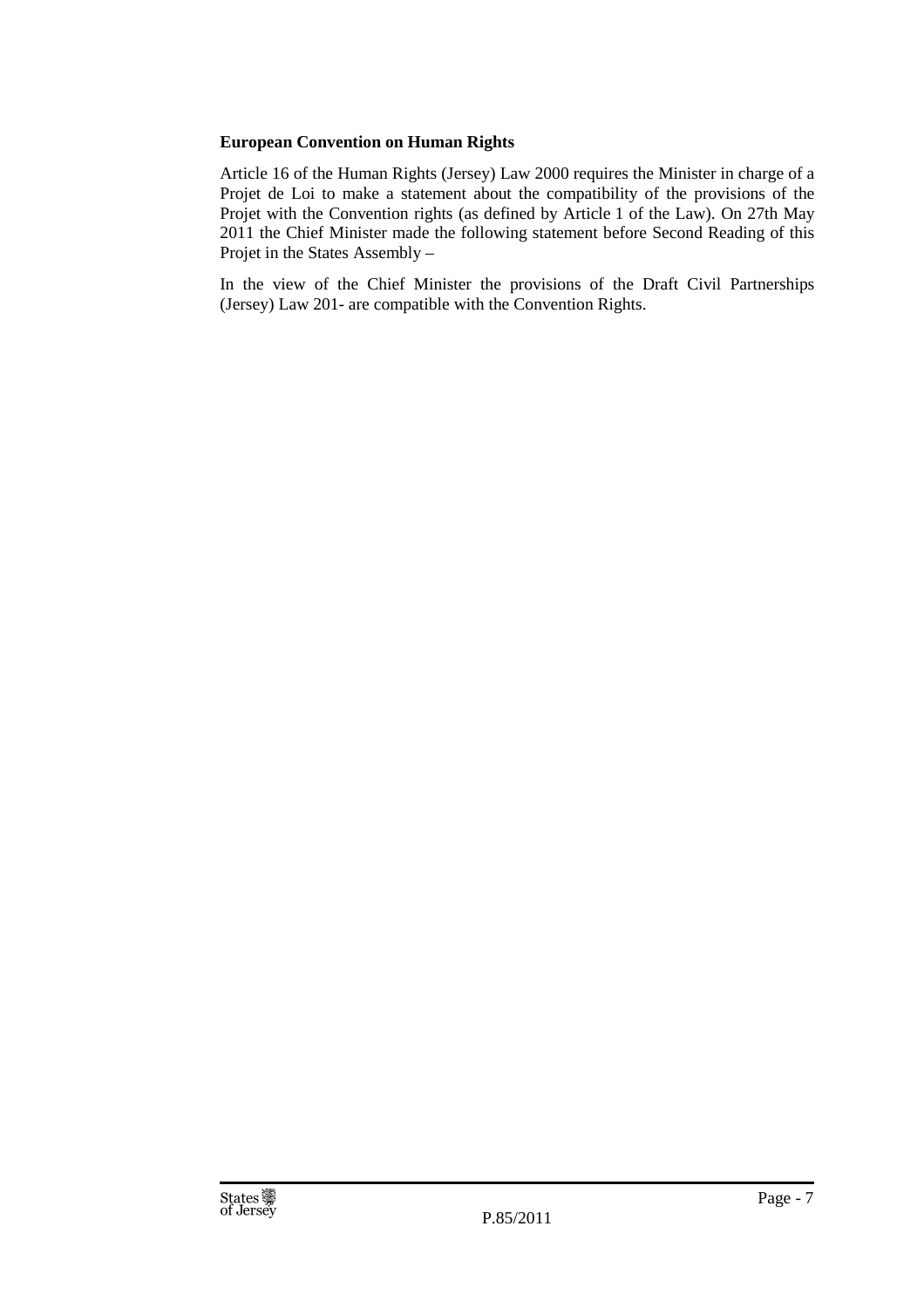#### **Explanatory Note**

#### *Introduction*

The Civil Partnership (Jersey) Law (the "Law") is in 5 Parts and has 4 Schedules. Part 1 contains definitions of expressions used in this Law. Part 2 describes how a civil partnership is formed. Part 3 makes provision for the dissolution of a civil partnership, annulment and other proceedings, makes provision for property and financial arrangements and covers issues relating to children. Part 4 makes provision for the recognition of dissolution or annulment of civil partnerships or separation of civil partners in other jurisdictions. Part 5 covers powers of the Minister for Home Affairs ("the Minister") to amend other enactments and to make further provision in connection with civil partnership.

#### *Part 1 – Introduction*

*Article 1* contains definitions of expressions used in the Law.

#### *Part 2 – Entering into civil partnership*

Part 2 of the Law sets out who may enter into a civil partnership and what needs to be satisfied before the civil partnership may be formed, where it may be formed, what needs to be recorded and what documents need to be kept. It also provides for the recognition of civil partnerships formed outside Jersey.

*Article 2* establishes civil partnership as a legal relationship between 2 people of the same sex. *Article 2(1)* provides for a civil partnership to be formed in either of 2 ways. The first is when 2 people form a civil partnership with each other, in Jersey, in accordance with Article 3. The second is where the couple register an "overseas relationship" which is treated as a civil partnership under the Law. "Overseas relationship" is defined in Schedule 1. *Article 2(3)* provides that a civil partnership only ends on death, dissolution or annulment.

*Article 3* describes how a civil partnership is formed. *Article 3(1)* describes the point at which a civil partnership is formed and sets out who is to be present at the solemnization. Two people are to be regarded as having formed a civil partnership with each other once each of them has signed the civil partnership document in the presence of each other, a civil partnership registrar and 2 witnesses.

*Article 3(2)* specifies who else must sign the civil partnership document. *Article 3(3)*  sets out what is to be recorded in the register once a civil partnership document has been signed and the administrative procedures to be completed following the civil partnership registration. *Article 3(5)* prohibits a religious service to be used while a civil partnership registrar is officiating at the signing of a civil partnership document.

*Article 4* provides that 2 people are not eligible to form a civil partnership with each other if –

- (a) they are not of the same sex;
- (b) either of them is already a civil partner or lawfully married;
- (c) either of them is under 16 years of age;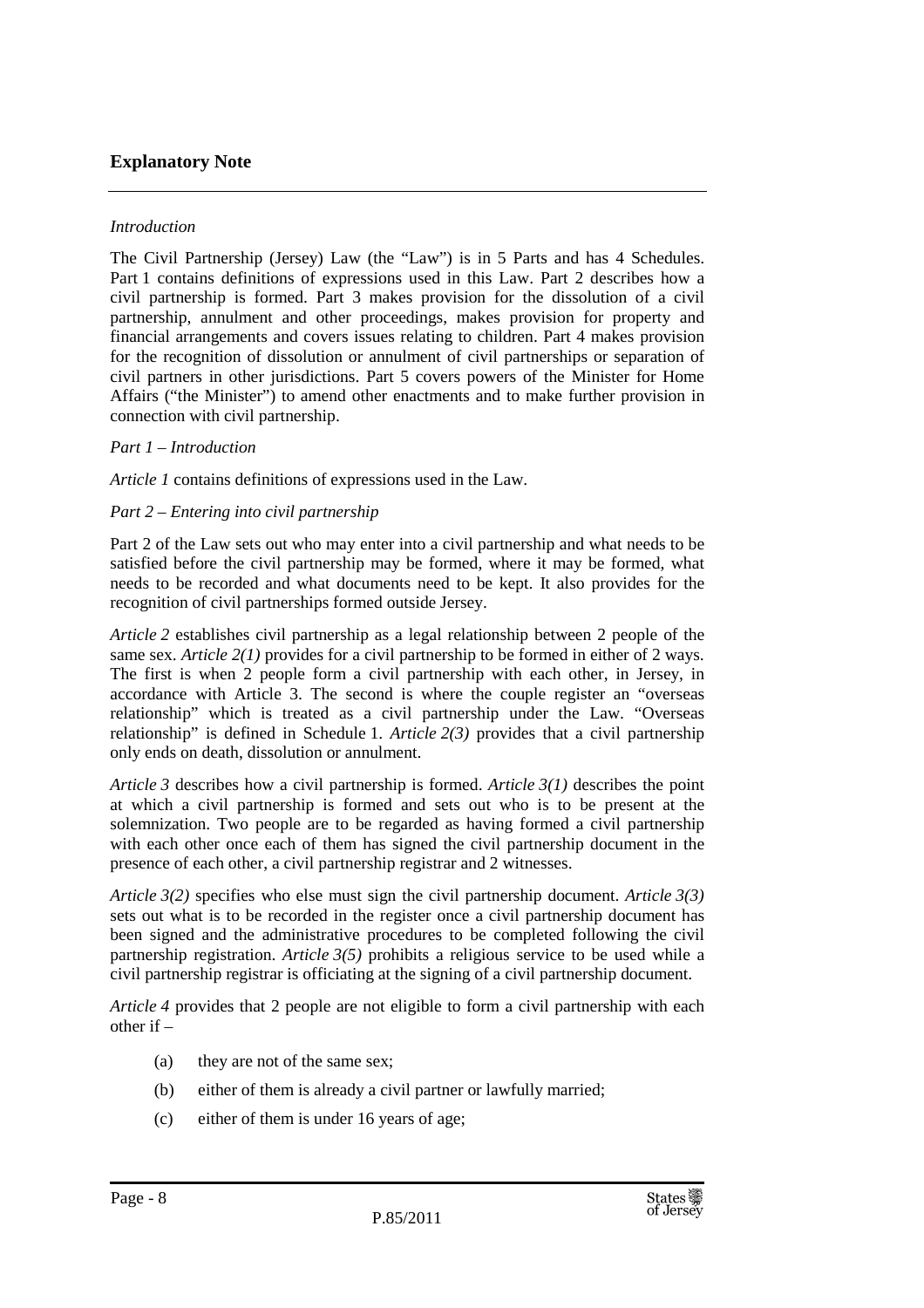- (d) either of them is incapable of understanding the nature of civil partnership or of validly consenting to its formation; or
- (e) they are within prohibited degrees of relationship (set out in Schedule 2).

*Article 5* sets out the provisions requiring consent where a person wishing to form a civil partnership is under 18 years of age, and introduces Schedule 3, which identifies the appropriate person or persons who may give consent.

*Article 6* describes how a person whose consent is required under *Article 5* may forbid a civil partnership, and that where the issue of a licence or certificate is forbidden, the notice of civil partnership and all proceedings on it will be void.

*Article 7* describes what prospective civil partners need to do when giving notice of civil partnership. One of the prospective partners must have been ordinarily resident at their place of residence (whether in Jersey or elsewhere) for at least 7 days before the notice is given. The notice must be in the form, and contain the particulars, prescribed by the Minister, and must be accompanied by such documents as the Superintendent Registrar may require and the prescribed fee. It must be given not more than 3 months and not less than 2 weeks before the day on which it is intended to form the civil partnership. *Article 7(4) to (7)* describe the duties of the Superintendent Registrar upon receiving the notice and *Article 7(8)* confirms that the notice will become void 3 months from the date on which it is entered into the civil partnership notice book.

*Article 8(1)* permits a person who has reason to believe that there is lawful cause to obstruct the issue of a licence or certificate to enter a caveat with the Superintendent Registrar against such issue. If a caveat is entered, under *Article 8(3)* the Superintendent Registrar must not issue a licence or certificate of civil partnership until either he or she is satisfied that the caveat ought not to obstruct the issue of the licence or certificate, or the caveat is withdrawn by the person who entered it. *Article 8(4)* provides that if the Superintendent is doubtful as to how to proceed he or she may refer the matter to the Royal Court (the "Court"). *Article 8(6) and (7)*  describe the procedures that must be followed where the caveat is entered on the ground that a prospective partner is not of full age or been a child of the family in relation to the other. *Article 8(8)* permits the Court to order a person who has entered a caveat to pay the costs of the proceedings and damages to the person against whose civil partnership the caveat was entered.

*Article 9* provides for the issue of a licence of civil partnership by the Superintendent Registrar. Either of the prospective partners may, not less than 7 days after the notice of civil partnership is given and not less than 2 working days before the day on which the civil partnership is to be solemnized, and upon payment of such fee as may be prescribed, request that the licence be issued. The person requesting the licence must, at the time of making the request, make a solemn declaration or affirmation before the Superintendent Registrar that he or she believes there to be no lawful impediment to the civil partnership being formed. The Superintendent Registrar must issue the licence in the prescribed form unless he or she is satisfied that a lawful impediment exists or its issue has been forbidden under *Article 6.*

*Article 10* provides that a civil partnership may be formed on authority of a licence within 3 months from the day in which the notice of civil partnership is entered into the civil partnership notice book and within 14 days from the day on which the licence is issued. If the civil partnership is not entered into within this period then the notice and licence are void and a civil partnership may not be formed on its authority.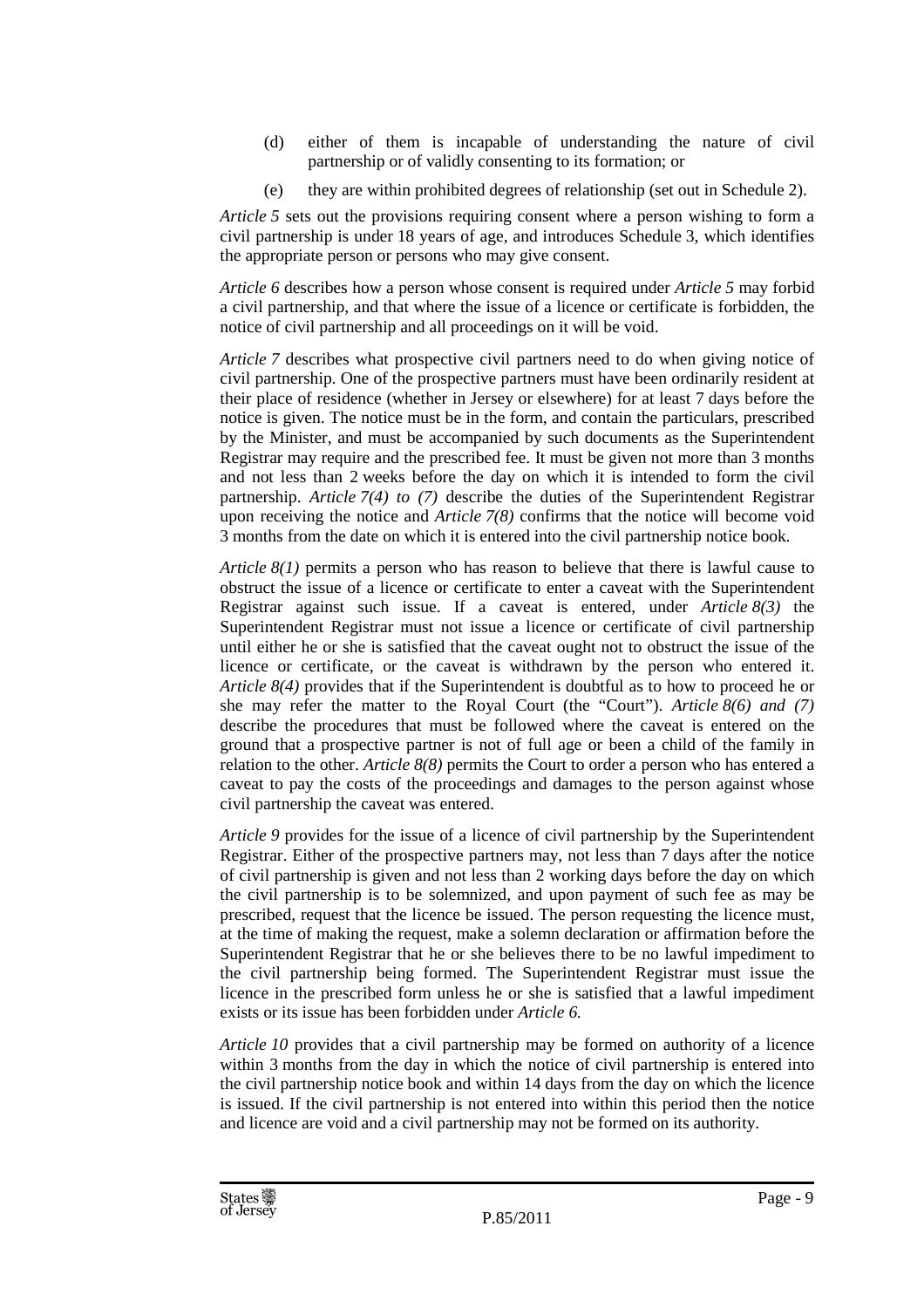*Article 11(1)* provides that a document issued by a registration authority anywhere in the British Islands will be recognized and have effect for the purposes of the formation of the civil partnership. *Article 11(2)* provides that the Minister may by Order make provision for a document issued according to the law of another place to be recognized and have effect as if it were a civil partnership licence.

*Article 12* provides for the issue of a certificate of civil partnership by the Superintendent Registrar where it is intended that a civil partnership be formed outside Jersey, and one of the prospective partners is ordinarily resident in Jersey. Either of the prospective partners may, not less than 21 days after the notice of civil partnership is given and upon payment of such fee as may be prescribed, request that the certificate be issued. The person requesting the certificate must, at the time of making the request, make a solemn declaration or affirmation before the Superintendent Registrar that he or she believes there to be no lawful impediment to the civil partnership being formed. The Superintendent Registrar must issue the certificate in the prescribed form unless he or she is satisfied that a lawful impediment exists or its issue has been forbidden under *Article 6*. *Article 12(4)* confirms that a certificate issued under this Article will be void after the expiry of 12 months from the day on which the notice of civil partnership is entered into the civil partnership notice book.

*Article 13(1)* provides that a civil partnership may be solemnized on authority of a licence only on approved premises. By *Article 13(2)*, premises may be approved by the Connétable of the parish in which the premises are situated. The premises provided for the Superintendent Registrar are also approved premises. Under *Article 13(3)* the Minister must by Order publish a scheme for the approval of premises and *Article 13(4)* describes what provisions may be included in such an Order. *Article 13(5)* prohibits premises used principally for religious purposes from being approved premises.

*Article 14(1)* provides that where a notice of civil partnership and a licence state that a civil partnership between the persons named in those documents is intended to be formed on approved premises also named in those documents, the civil partnership may be solemnized on those premises. *Article 14(2)* provides that a civil partnership formed on approved premises must be solemnized between the hours of 8 a.m. and 7 p.m. by a civil partnership registrar, in the presence of 2 or more witnesses. Members of the public must be permitted to attend freely the solemnization of any civil partnership. *Article 14(4*) sets out the words that are to be spoken by the partners. *Article 14(5)* prohibits any religious service being used at the solemnization of a civil partnership. Under *Article 14(6)* the Superintendent Registrar may charge such fees as may be prescribed by the Minister for the solemnization of a civil partnership. *Article 14(7)* makes clear that a civil partnership registrar will not be obliged to solemnize a civil partnership on a particular day or at a particular time. *Article 14(8)* permits the States to make Regulations so as to vary the hours between which a civil partnership may be solemnized.

*Article 15* makes provision to enable persons intending to form a civil partnership on the authority of a licence, where one of them is incapacitated by illness or disability, to solemnize their civil partnership at the place where the incapacitated person is. A registered medical practitioner is required to make a statement as to whether the incapacitated person, by reason of illness or disability, ought not to be moved from the place where he or she is, at the time the statement is made, and any time up to 3 months after making the statement. By *Article 15(2)* the notice of civil partnership must be accompanied by the medical statement in the prescribed form, which must be made not more than 14 days before the date on which the notice is given. The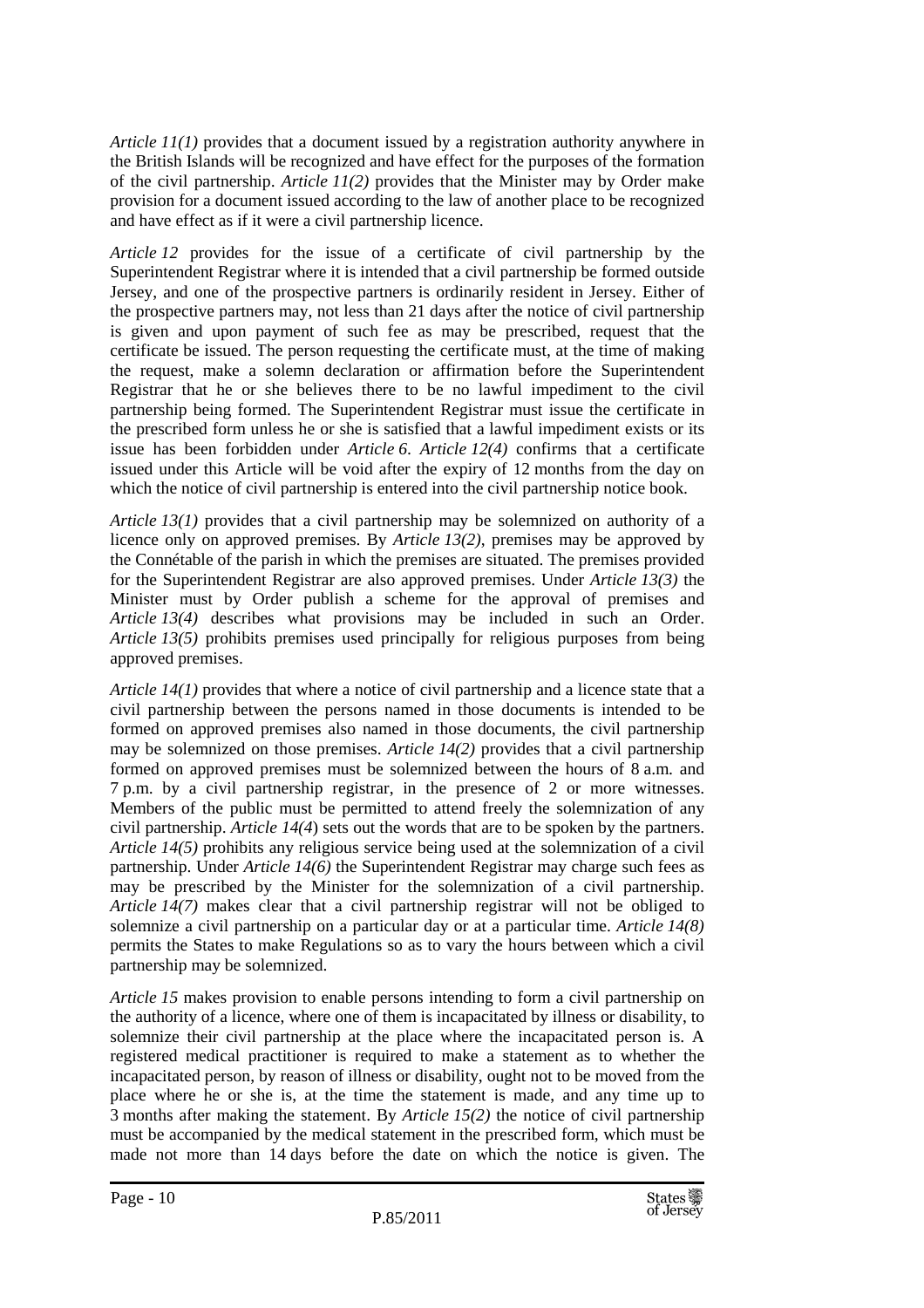Superintendent Registrar is required to keep the medical statement with the notice of civil partnership and record the fact that a medical statement has been given in the notice of civil partnership book. Where the civil partnership is solemnized in a place where the incapacitated person is, all the requirements contained in *Article 14(2) to (7)* must be complied with.

*Article 16* enables the Minister, upon the recommendation of the Superintendent Registrar, to appoint one or more persons to act as delegate of the Superintendent Registrar for the purpose of enabling civil partnerships to be solemnized on approved premises by persons other than the Superintendent Registrar. The appointment has effect for 3 years, unless cancelled earlier by the Minister.

*Article 17* requires the Superintendent Registrar to keep a civil partnership notice book, a register of approved premises and a register of delegates.

*Article 18* requires a civil partnership registrar to make a record and a return, in accordance with prescribed requirements, of every civil partnership that he or she solemnizes. The registrar of each parish must keep a register, in accordance with prescribed requirements, of every civil partnership solemnized within the parish of which he or she is registrar.

*Article 19* provides that a person under a duty to register or record the particulars of a civil partnership may require the parties to the civil partnership to provide him or her with those particulars.

*Article 20* provides that where 2 people have registered as civil partners of each other in Jersey, it is not necessary in support of the civil partnership to give any proof that before the civil partnership either of the civil partners had resided at the place stated in the notice of civil partnership to be his or her place of residence, nor proof that any person whose consent to the civil partnership was required by *Article 5* had given his consent.

*Article 21* permits searches to be made in any register or index kept under the Law and, for certified copies of any entry to be provided upon request and upon payment of the prescribed fee.

*Article 22* makes provision for the correction of errors in an original entry in a book or register kept under the Law. Errors, other than clerical errors, must be brought to the attention of the Minister by the Superintendent Registrar. The Minister may grant permission for the error to be corrected or, if he or she thinks fit, refer the matter to the Court, through the intermediary of the Attorney General. *Article 22(3)* requires the Minister to prescribe procedures for the correction of errors.

*Article 23* sets out the offences under the Law, and the maximum penalties. The following offences (set out fully in *Articles 23(1) to (9)*) are subject to a maximum penalty of a term of imprisonment for a term of 5 years, or a fine, or both –

- any offence concerning the giving of false information for the purpose of giving notice of civil partnership or of obtaining any licence or certificate or having a civil partnership solemnized, entering any caveat or forbidding the issue of any licence or certificate;
- any offence concerning the issue by the Superintendent Registrar of a licence or certificate pursuant to a notice of civil partnership which is void, or which is issued outside the time constraints set out in the Law, is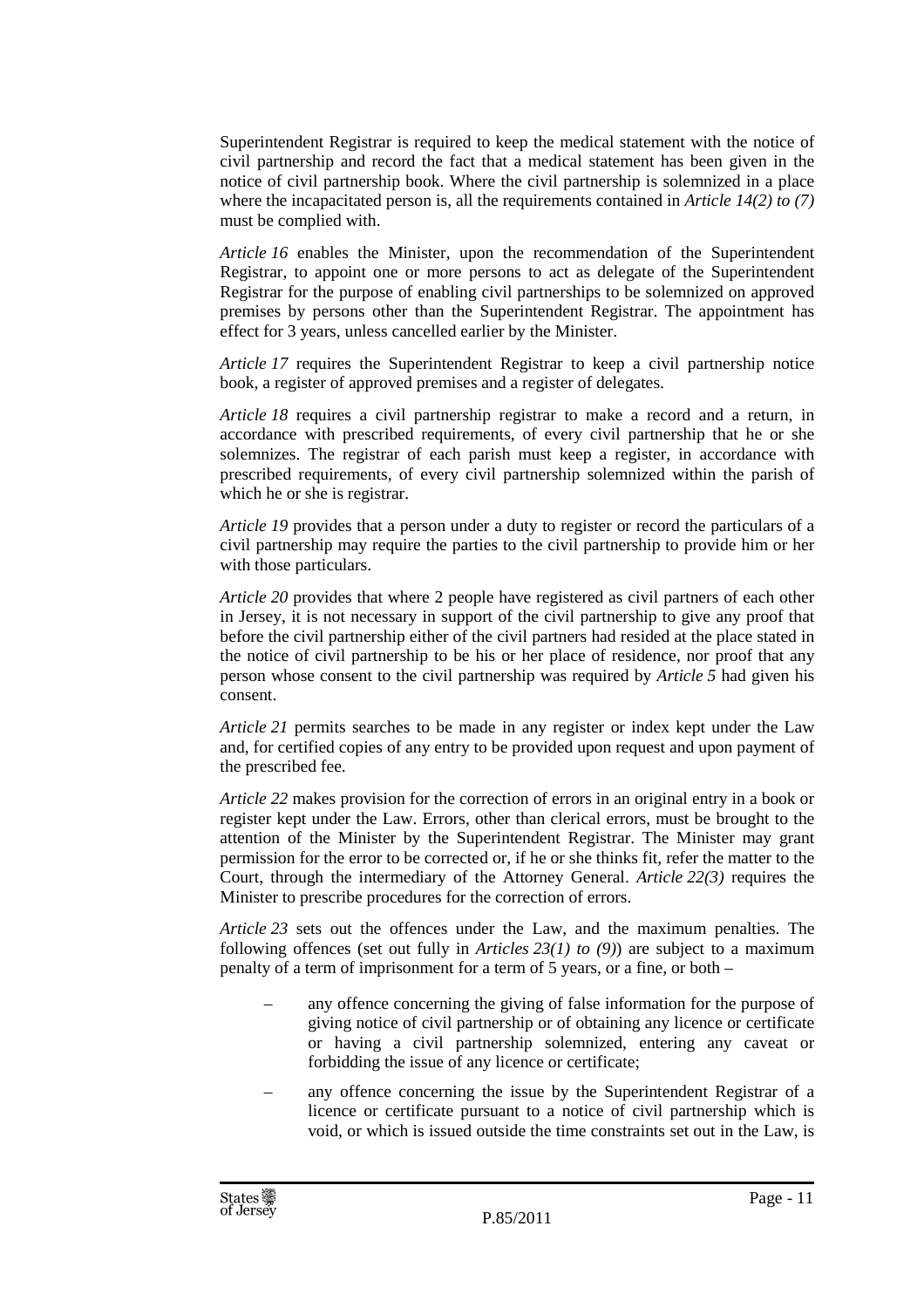issued after a lawful objection has been entered; or is registered when declared void under the Law;

- any offence of knowingly and voluntarily solemnizing a civil partnership declared void by the Law, or on authority of a licence which is void or before the expiry of any period required to elapse after the issue of the licence and before the solemnization of the civil partnership;
- any offence concerning the solemnization of a civil partnership in a place other than the approved premises, or a place where an incapacitated person is, as specified in the notice of civil partnership and licence, or the solemnization of a civil partnership by anyone other than a civil partnership registrar on approved premises, or at a place where an incapacitated person is;
- any offence concerning the provision of false particulars for the purpose of the registration of a civil partnership under the Law, or the destruction, damage or alteration of any book, register or document required to be kept by the Law or by an Order made under it, or forgery or false entry in any book, register or document required to be kept by the Law or an Order made under it or any certified copy of any entry made or document kept under the Law or an Order made under it.

The offence in *Article 23(10)* concerning the refusal or omission to record or register any civil partnership otherwise than in accordance with the requirements of the Law or an Order made under it, the careless loss or damage to a book, register or documents required by the Law or an Order made under it to be kept, or the failure to deliver any book, register or document or make any return as required by the Law or an Order made under it attracts a penalty of a fine not exceeding level 3 on the standard scale.

The offence in *Article 23(11)* concerning a person failing to comply with a requirement imposed by or under the Law or an Order made under it or by any person pursuant to the Law or an Order made under it to provide particulars of a civil partnership or to complete or deliver any certificate attracts a penalty of a fine not exceeding level 2 on the standard scale.

*Article 24* requires that every declaration made for the purposes of Part 1 of the Law (other than any declaration made by the Court) must contain such information as the Superintendent Registrar may require and must be made in the manner prescribed.

*Article 25* requires the Minister to prescribe procedures and requirements for the registration of civil partnerships, including the preparation and delivery of documents, the keeping of books, registers and official documents and the making of returns.

*Article 26* requires the Minister to report to the States annually on the number of civil partnerships registered, in the preceding year, under the Law, and to inspect the registers for the purpose of assessing whether the Superintendent Registrar is discharging his or her duties under the Law.

#### *Part 3 – Dissolution, annulment and other proceedings*

*Article 27* gives the Royal Court jurisdiction to entertain proceedings for dissolution of a civil partnership or a legal separation order, the annulment of a civil partnership, or for death to be presumed and a civil partnership to be dissolved, subject to one of the partners being domiciled or habitually resident in Jersey during one of the periods described in that Article. *Articles 27(4) and (5)* enables the Court to entertain other proceedings, in respect of the same civil partnership.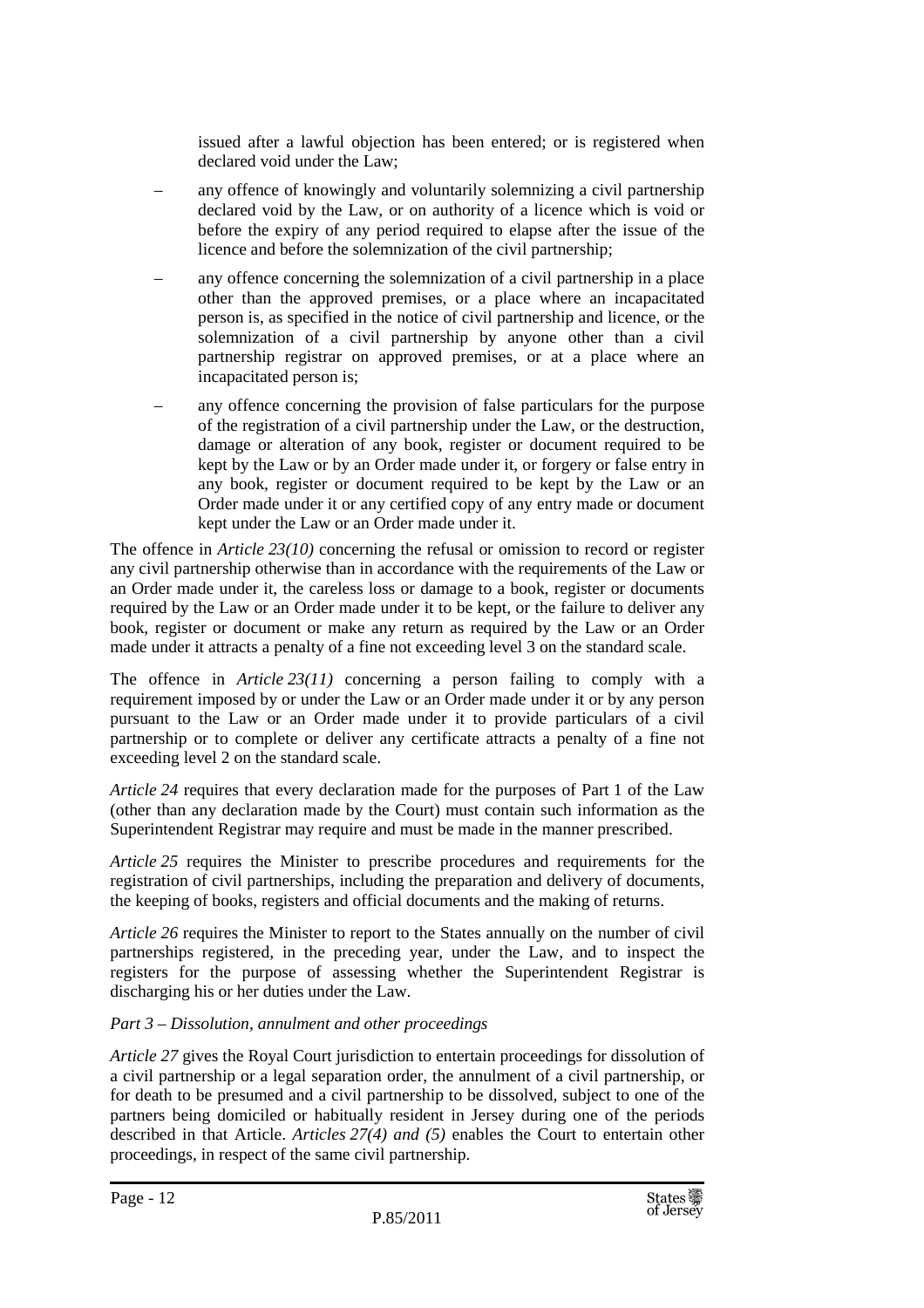*Article 28* sets out the 5 grounds upon which an application for dissolution of a civil partnership may be presented to the Court by either civil partner. These grounds are that –

- the respondent has since entering into the civil partnership behaved in such a way that the applicant cannot reasonably be expected to live with the respondent;
- the respondent is incurably of unsound mind and has been continuously under care and treatment for a period of at least 5 years immediately preceding the application;
- the parties to the civil partnership have lived apart for a continuous period of at least one year immediately preceding the application and the respondent consents to the dissolution of the partnership;
- the parties to the civil partnership have lived apart for a continuous period of at least 2 years immediately preceding the application;
- the respondent has deserted the applicant without cause for a period of at least 2 years immediately preceding the application.

*Article 29* prevents an application for dissolution from being presented to the Court unless at the date of the application 3 years have passed since the date of the registration of the civil partnership, unless the exceptional circumstances described in that Article exist.

*Article 30* requires the Court to inquire, so far as it reasonably can, into the facts alleged and whether there has been any connivance or condonation on the part of the applicant and whether any collusion exists between the parties. It must also inquire into any counter-allegation made against the applicant. *Article 30(2) to (5)* set out the circumstances in which the Court will or will not make an order for dissolution under this Article.

*Article 31(1)* permits the respondent to an application for dissolution on the ground of 2 years' separation to oppose the application on the ground that the dissolution would result in grave financial or other hardship to him or her and that it would in all the circumstances be wrong to dissolve the partnership. *Article 31(2)* describes what the Court must consider when there is such opposition, and if satisfied that the dissolution would cause grave financial or other hardship it must dismiss the application. By *Article 31(3)* "hardship" includes the loss of the chance of acquiring any benefit which the respondent might acquire if the civil partnership were not dissolved.

*Article 32(1)* requires provision to be made by Rules of the Court for the purpose of ensuring that in one year's separation cases the respondent understands the consequences of consenting to an order being made and the steps which the respondent must take to indicate that consent. *Article 32(2)* sets out the circumstances in which the Court may rescind an order for the dissolution of the civil partnership solely on the ground of one year's separation coupled with the respondent's consent. *Article 32(3) and (4)* set out what the Court must consider when deciding whether or not the applicant is to be required to make financial provision for the respondent where the application for dissolution is on the grounds of one year's or 2 years' separation coupled, in the case of one year's separation, with the respondent's consent to an order being made. By *Article 32(4)*, the Court must not make the order final unless it is satisfied that either the applicant should not be required to make any financial provision for the respondent or that the financial provision made by the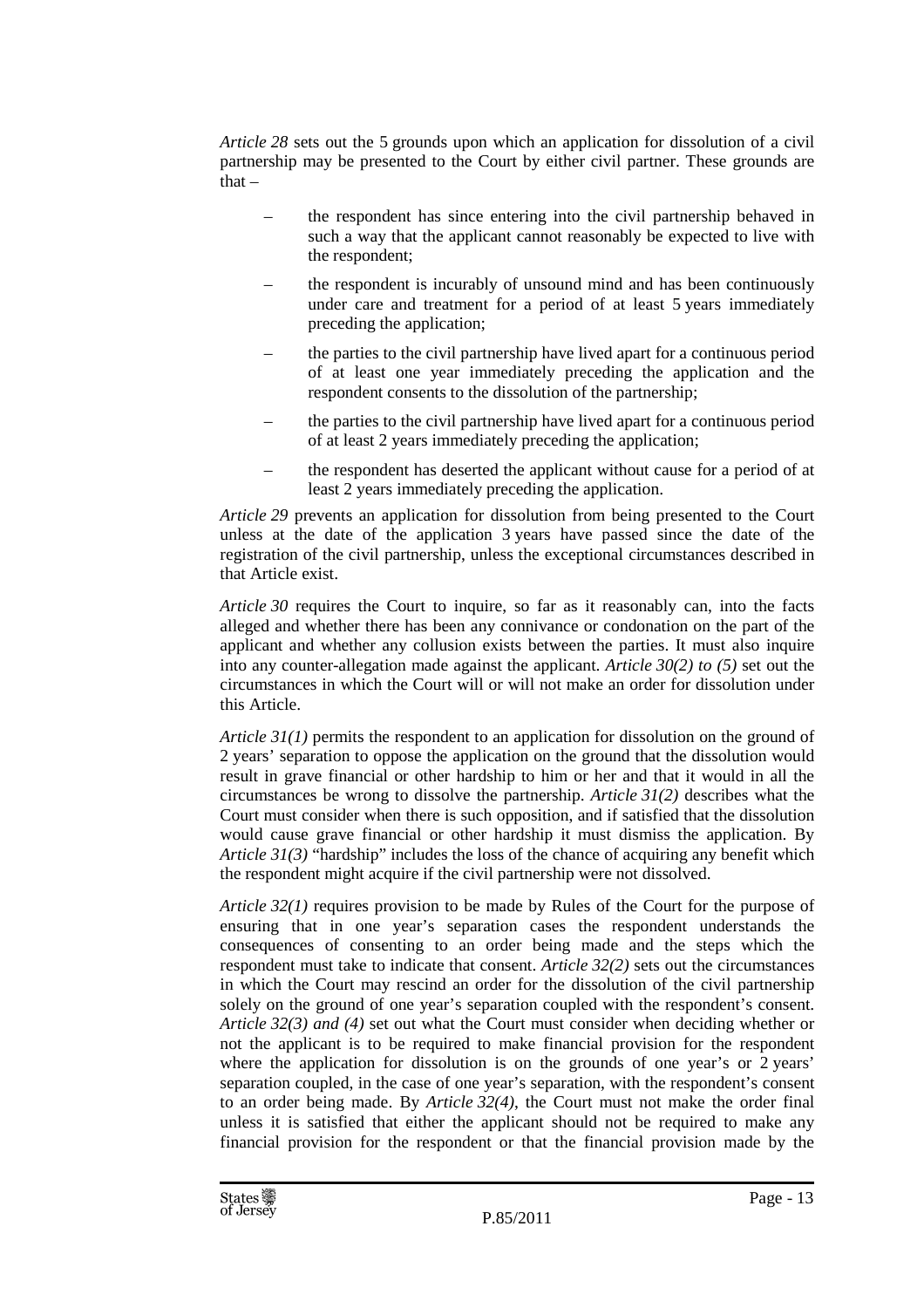applicant for the respondent is reasonable and fair or the best that can be made in the circumstances. *Article 32(5)* sets out the circumstances in which the Court may make the order final even though the financial provision has not been settled.

*Article 33* sets out the circumstances in which an application for a separation order may be presented to the Court and provides that where such application is made the duty of the Court on the presentation of an application for a dissolution and the circumstances in which such an application must or may be granted or dismissed apply in like manner to an application for separation. *Article 33(2)* permits the Court to reverse a separation order on the grounds set out in that paragraph.

*Article 34(1)* provides that a person is not prevented from making an application for dissolution of a civil partnership, nor is the Court prevented from making an order for the dissolution of the civil partnership, by reason only that the applicant has at any time been granted a separation order or an order under the Separation and Maintenance Orders (Jersey) Law 1953, upon the same or substantially the same facts as those alleged in the application for dissolution of the civil partnership or proved in support of such application. On an application for dissolution, the Court may treat the separation order under this Law or the Separation and Maintenance Orders (Jersey) Law 1953 as sufficient proof of the ground on which it was granted. The Court must not make a dissolution order final without receiving the evidence of the applicant.

*Article 35* enables the Court to give to the respondent the same relief to which he or she would have been entitled had he or she presented the application for the dissolution of the civil partnership or a separation order.

*Article 36* provides that the Court may decree the annulment of a civil partnership on any ground on which a civil partnership is by law void or voidable, or on any of the grounds set out in that Article. These include the grounds that the civil partnership was formed as a result of fraud, threats or duress by the respondent upon or to the applicant; either party to the civil partnership was at the time of the formation of the civil partnership suffering from a mental disorder of a kind or to such an extent as to be unfit for civil partnership; where the respondent was pregnant at the time of entering into the civil partnership; or where the gender of either partner has changed, as recognized under the Gender Recognition (Jersey) Law 2010. *Article 36(3)* requires that in any proceedings for annulment, evidence of the question of gender must be heard *in camera* unless, in any case, the court is satisfied that in the interests of justice any such evidence ought to be heard in open court.

*Article 37* sets out the bars against the court making an annulment order on the ground that a civil partnership is voidable, and the time limits within which an application for an annulment order by virtue of *Article 36* must be made.

*Article 38(1)* sets out the circumstances in which a civil partner may make an application to the Court to have it presumed that the other party is dead and to have the civil partnership dissolved. The Court, if satisfied that reasonable grounds exist for the applicant to suppose that his or her partner is dead, may make a presumption of death order. By *Article 38(2)*, the fact that for a period of 7 years or more the other party to the civil partnership has been continuously absent from the applicant and the applicant has no reason to believe that the other party has been living within that time is evidence that the other civil partner is dead, until the contrary is proved.

*Article 39* provides that every order for the dissolution of a civil partnership, or for annulment of the civil partnership or of presumption of death shall, in the first instance, be a conditional order and must not be made final until after the expiration of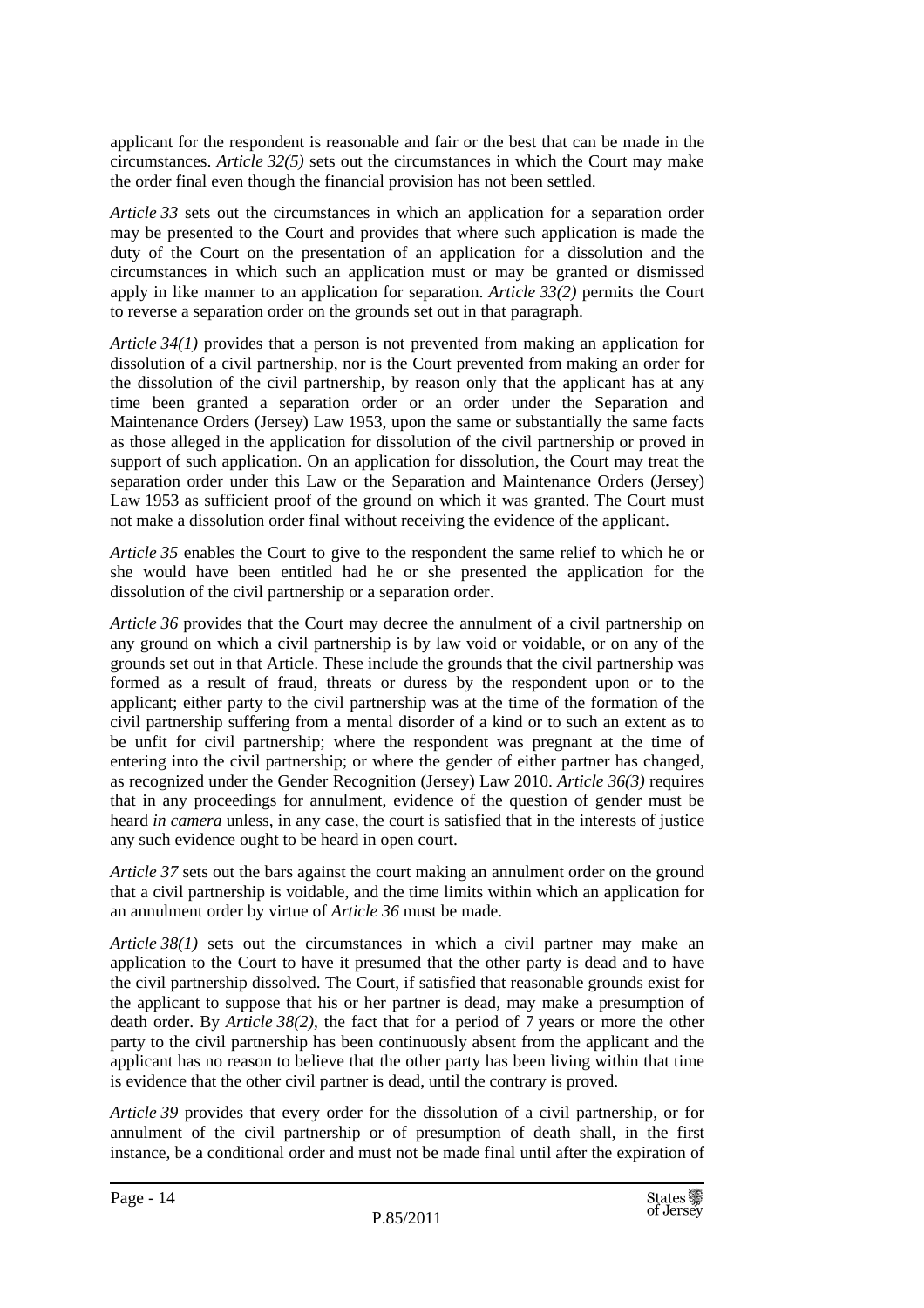such period, not exceeding 6 months, from the pronouncement, as may be prescribed by Rules of Court. The Court may, in any particular case, fix a shorter time where it considers it proper to do so. *Article 39(2)* provides for Rules of Court to prescribe circumstances in which a person may show cause why the order should not be made final and *Article 39(3)* describes the powers of the Court in the situation where a conditional order has been made and no application for the order to be made final has been made by the party who obtained the conditional order.

*Article 40* sets out the circumstances in which the Attorney General may be required to intervene, or where the Attorney General may decide to intervene. *Article 40(2)* permits the Attorney General to charge the costs of the proceedings as part of the expenses of the Attorney General's office.

*Article 41* enables the Court, in cases where the Attorney General has intervened, to make an order in respect of the payment of costs by other parties or by the Attorney General. It also enables the Attorney General, in a case where his or her costs are not fully satisfied by any such order, to charge the difference as part of the expenses of the Attorney General's office. Any costs which are paid by the Attorney General under this Article are deemed to be part of the expenses of the Attorney General's office.

*Article 42* enables the Court to permit a person to intervene in any proceeding, upon such terms, if any, as the Court thinks just.

*Article 43* provides for the abatement of proceedings under the Law if the applicant or the respondent dies before a conditional order is made final.

*Article 44(1)* enables the Court, from time to time, either before or after the final order, to make such provision as appears just with respect to the maintenance of any children of the family in relation to the parties to the civil partnership which is the subject of the proceedings. It has power to order either civil partner to secure for the benefit of any children of the family such gross sum of money or annual sum of money as the Court may deem reasonable. The Court may for that purpose settle and approve a proper deed or instrument to be executed by all necessary parties. By *Article 44(3)* the term for which any sum of money is secured for the benefit of a child must not extend beyond the child's 21st birthday.

*Article 45(1)* enables the Court to make orders in respect of the upbringing and welfare of any children of the family under the age of 18 at the date when the Court considers the case under this Article. *Article 45(2)* enables the court to direct that the order for the dissolution of the civil partnership or the annulment order should not be made final, or that the separation order should not be granted, where it is considering making an order under *Article 45(1)*.

*Article 46* provides that where a final order has been made for the dissolution or annulment of a civil partnership, neither of the parties are to be entitled, upon the death of the other, to any share or interest in the movable estate of the deceased person, or to any rights of dower in the immovable estate of the deceased or any other person.

*Article 47(1)* enables the Court to cancel, vary or modify, or terminate the trusts of any settlement or terms of separation agreed between the parties to the civil partnership, made during the subsistence of the civil partnership or in anticipation of its formation, whether or not the civil partnership was formed in Jersey, or a separation or settlement agreement was made outside Jersey.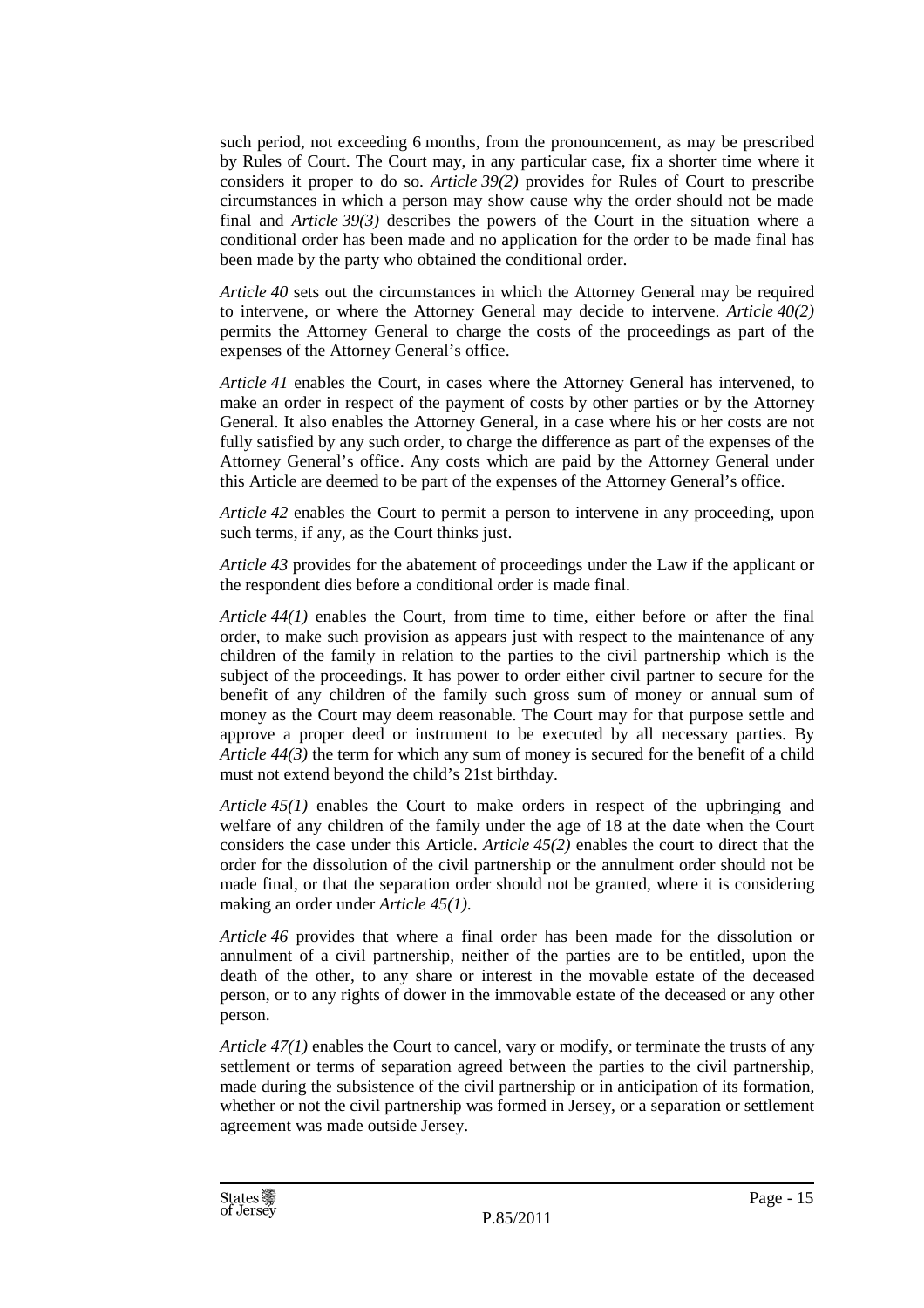*Article 48* enables the court to order the transfer of any property whether movable or immovable from one party to the civil partnership to the other party or to any child of the family, or to such person as may be specified in the order for the benefit of such child. It may order that a settlement be made for the benefit of the other party to the civil partnership or of any child of the family.

*Article 49* enables the Court to order that one party to the civil partnership pay to the other party such annual or other periodic sum for the maintenance and support of that other party as the Court may think reasonable, or to pay such lump sum or sums as the Court may think reasonable. It may order that security be given for the payment of any sum or sums ordered to be paid. In making any order under this Article, the Court must have regard to the benefits accruing to the party in whose favour such order is made under any other order made in pursuance of this Law.

*Article 50* provides that where the Court makes an order under *Article 47, 48 or 49*  then, on making that order or at any time thereafter, the Court may make a further order for the sale of property in which either or both of the parties to the civil partnership has or have a beneficial interest. The order may contain such consequential or supplementary provisions as the Court thinks fit, including provision requiring the making of a payment out of the proceeds of sale of the property, and provision requiring any such property to be offered for sale to a person, or class of persons, specified in the order. The Court may direct when an order under this Article is to take effect, but it will not take effect until the making of a final order for the dissolution or annulment of the civil partnership By *Article 50(5)*, where an order under paragraph (1) contains a provision requiring the proceeds of sale of the property to which the order relates to be used to secure periodical payments to a party to civil partnership, the order shall cease to have effect on the formation of a subsequent civil partnership or marriage by that person, or death of that person. *Article 50(6)* makes provision for any other person who is not a party to the civil partnership who also has a beneficial interest in the property to be given an opportunity to make representations with respect to the order.

*Article 51* enables the Court to make interim orders in respect of the payment of maintenance and support by one party to a civil partnership to the other. Any interim order made will remain in force until it is discharged by the Court or until the Court makes a definitive order in respect of it or until the relief sought in the application is refused.

*Article 52* provides that in the case of an order being made for the dissolution or annulment of a civil partnership, or for a separation order on the ground of the unsoundness of mind of a civil partner, the Court may direct that any payments of contributions for support which it orders to be made are to be made to such persons having charge of the other party as the Court directs.

*Article 53* enables the Court to discharge or vary any order made under *Article 44, 47, 48, 49, 50 or 51*, suspend any of the provisions of them temporarily or revive the operation of any provision suspended, having regard to all the circumstances of the case, including any increase or decrease in the means of either of the parties to the civil partnership.

*Article 54* enables the court to require civil partners in the proceedings to file a sworn declaration detailing their assets and liabilities and particulars of all charges against such assets, for the purposes of *Article 44, 47, 48, 49, 50 or 53*. *Article 54(2)* enables the Court to sit *in camera* for the verification of the assets and liabilities of the parties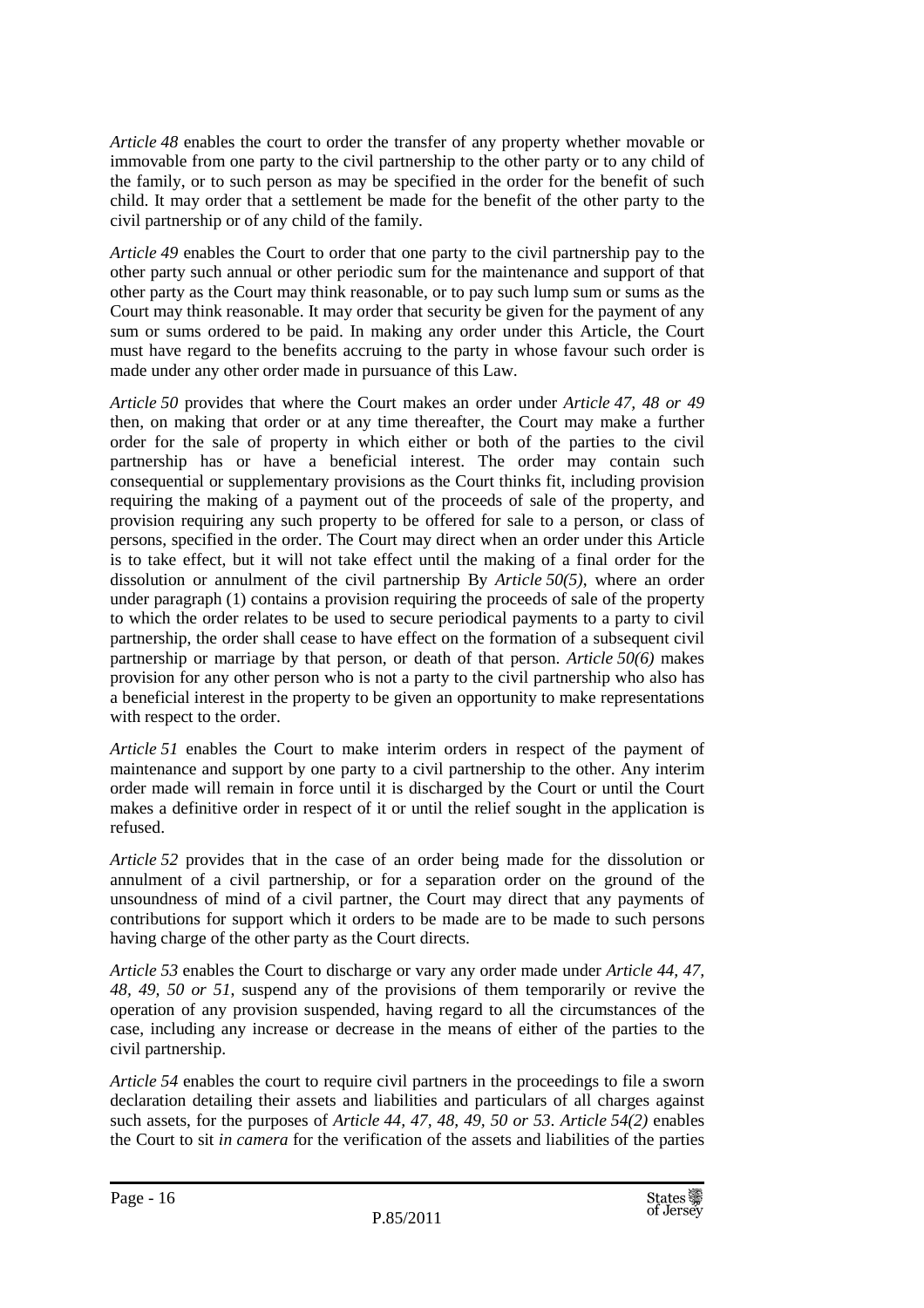and for the purpose of deciding upon the nature and extent of the order or orders, if any, proper to be made in the case.

*Article 55* provides that where a person neglects or refuses to comply with an order of the Court directing the person to execute or make any conveyance, assignment, or other document or instrument or indorsement, the Court may order that the conveyance, assignment, or other document or instrument or indorsement be executed, made or done by such person as the Court nominates for the purpose, at the cost of the person in default.

*Article 56* provides that in the event of the death of either of the parties after the final order has been made but before any definitive order under *Article 47, 48 or 49* has been made, the Court may make any such order which it could lawfully have made had the death not occurred, and the order will take effect as if it had been made immediately before the death.

*Article 57* provides that, subject to there being no right to appeal, as soon as any order for the dissolution or annulment of a civil partnership has been made final, or where a final presumption of death order is made, either party to the civil partnership may form another civil partnership or marry as if the prior civil partnership had been dissolved by death. If there is a right of appeal, either party may form a new civil partnership or marry, if no appeal is presented against the final order, as soon as the time for appealing has expired, or if an appeal is lodged, as soon as the appeal has been dismissed.

*Article 58* prohibits the printing or publishing of certain information relating to the judicial proceedings for dissolution or annulment of a civil partnership or the separation of civil partners. By *Article 58(2)* the penalty for a person who acts in contravention of *Article 58* is a fine.

*Part 4 – Recognition of dissolution or annulment of civil partnership or separation of civil partners* 

*Part 4* provides for the recognition of the dissolution or annulment of civil partnerships or the separation of civil partners.

*Article 59* provides for the recognition in Jersey of the dissolution or annulment of a civil partnership, or for the separation of the civil partners obtained from a court in any part of the British Islands.

*Article 60* provides for the recognition in Jersey of the validity of overseas orders for the dissolution or annulment of a civil partnership, or for the legal separation of civil partners, provided they have been obtained by means of judicial or other proceedings and are effective under the law of that country.

*Article 61* sets out the grounds for recognition of an overseas dissolution or annulment of a civil partnership, or an overseas order for the legal separation of civil partners.

*Article 62* provides for the circumstances in which an overseas order for the dissolution or annulment of a civil partnership, or a legal separation of civil partners, obtained either in the original proceedings or in the cross-proceedings will be recognized, in a case where there have been cross-proceedings.

*Article 63* provides that for the purpose of deciding whether an overseas dissolution or annulment, or legal separation, is entitled to recognition under this Law, any finding of fact made, whether expressly or by implication, in the proceedings by means of which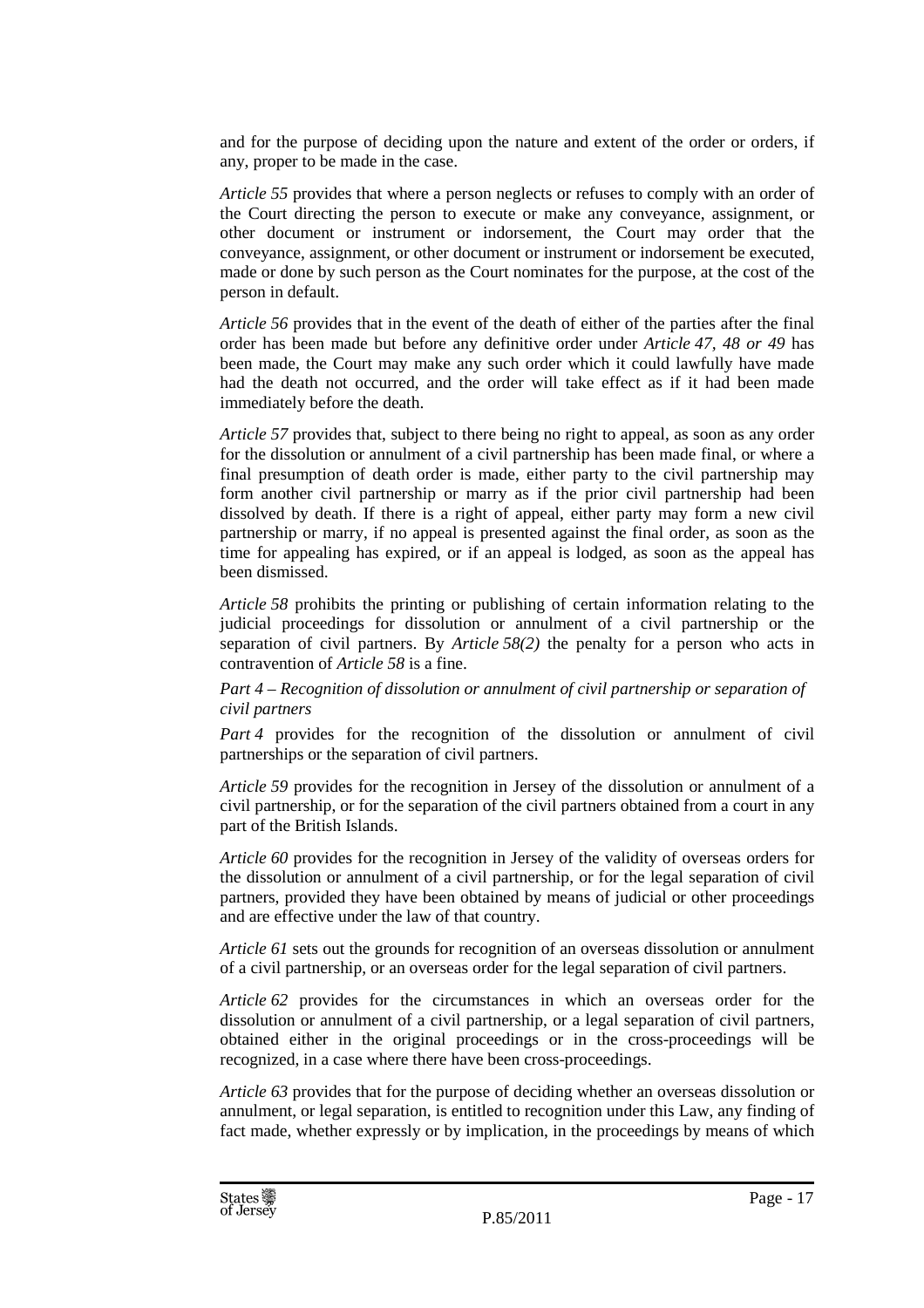the dissolution, annulment or legal separation was obtained and on the basis of which jurisdiction was assumed in those proceedings shall, if both partners took part in the proceedings, be conclusive evidence of the fact found, and in any other case, be sufficient proof of that fact unless the contrary is shown.

*Article 64* makes clear that that no dissolution, annulment or legal separation will be recognized as valid in Jersey except as permitted to be recognized under that Article.

*Article 65* provides that where the validity of a dissolution or annulment of a civil partnership obtained in any country is entitled to recognition by virtue this Law or by virtue of any rule or enactment permitted under *Article 64*, neither civil partner is to be precluded from entering into a subsequent civil partnership or marriage in Jersey on the ground that the validity of the dissolution or annulment of the civil partnership would not be recognized in any other country.

*Article 66* sets out the circumstances in which an order for dissolution or a separation order will not be recognized. These include where, according to the law of Jersey including its rules of private international law, there was no subsisting civil partnership between the parties, where the civil partnership was formed by one civil partner without giving notice of the proceedings to the other civil partner and where its recognition would manifestly be contrary to public policy.

*Article 67* makes clear that the provisions in this Law that recognize overseas dissolutions or nullities of civil partnerships and legal separations of civil partners apply to a dissolution or annulment or legal separation obtained before the date of the commencement of this Law as well as to one obtained on or after that date.

#### *Part 5 – Supplementary*

*Article 68* provides for the manner in which any application, notice or other document may be served to be prescribed by Rules of Court.

*Article 69* makes clear that the power to make Rules of Court under Article 13 of the Royal Court (Jersey) Law 1948 includes power to make rules and provisions described in that Article.

*Article 70* introduces Schedule 4, which amends enactments.

*Article 71* provides a power for the States to make Regulations to make such other amendments to any enactment as appear to the States to be expedient for the general purposes, or any particular purpose, of this Law, in consequence of any provision made by or under this Law; or for giving full effect to this Law or any provision of it.

*Article 72(1)* provides a power to the Minister to make Orders prescribing anything that may or must be prescribed under this Law other than Rules of Court. By *Article 72(2)* the power to make an Order or Regulations under this Law may be exercised so as to make different provision for different cases and different purposes, and to make any supplementary, incidental, consequential, transitional, transitory or saving provisions which are considered expedient.

*Article 73* provides that this Law may be cited as the Civil Partnership (Jersey) Law 201- and the provisions of this Law will come into force on such day or days as the States may by Act appoint.

*Schedule 1* describes overseas relationships. By paragraph 1(1) an overseas relationship is either a relationship which is a specified relationship, or a relationship which meets the general conditions (set out in paragraph  $1(2)$  of the Schedule), and is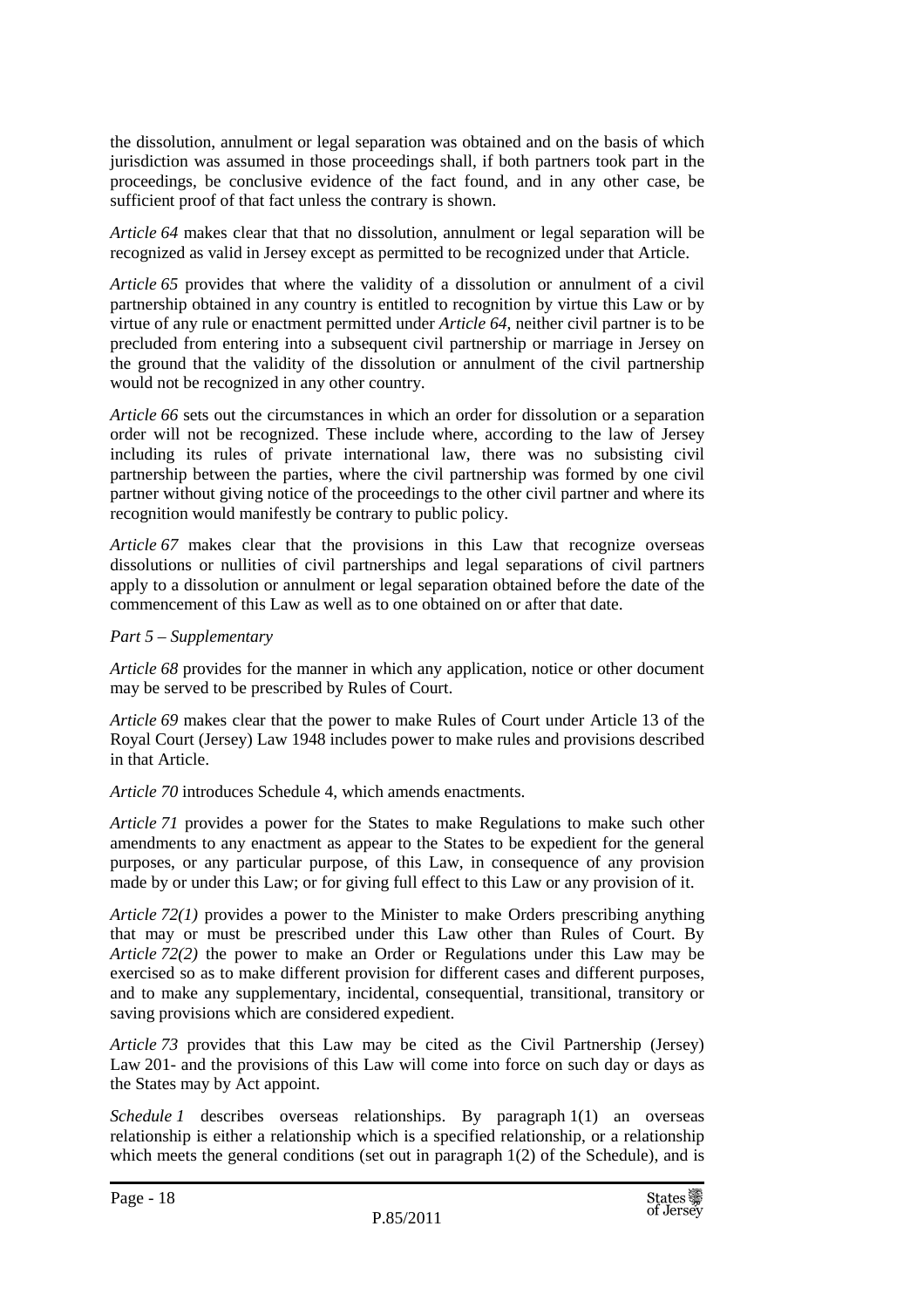registered (whether before or after the passing of this Law) with a responsible authority in a country or territory outside Jersey by 2 people who under the relevant law are of the same sex at the time when they do so, and neither of whom is already a civil partner or lawfully married.

The general conditions in paragraph  $1(2)$  are that that the relationship may not be entered into if either of the parties is already a party to a relationship of that kind or lawfully married; the relationship must be of indeterminate duration; and the effect of entering into the relationship must be that the parties are treated as a couple either generally or for specified purposes, or treated as married.

By paragraph 2(1) any relationship listed in the table in that paragraph is a specified relationship. Paragraph 2(2) gives the States power to make Regulations to amend the list by adding, amending or omitting a relationship.

Paragraph 3 describes the circumstances in which, 2 people are to be treated as having formed a civil partnership as a result of having registered an overseas relationship.

Paragraph 4 provides that only same-sex civil partnerships formed outside Jersey will be recognized as civil partnerships, and provision is made in respect of any case where a partner has changed sex.

Paragraph 5 provides that if an overseas relationship has been registered by a person who was at the time of its registration domiciled in any part of the British Islands except Jersey, the 2 people concerned are not to be treated as having formed a civil partnership if, at the time of the registration they were not eligible to be registered as civil partners of each other under any law of any of the British Islands.

Paragraph 6 provides that 2 people are not to be treated as having formed a civil partnership as a result of having entered into an overseas relationship if it would be manifestly contrary to public policy to recognize the capacity, under the relevant law, of one or both of them to enter into the relationship.

*Schedule 2* sets out the prohibited degrees of relationship. Under paragraph 1, 2 people are related within a prohibited degree if one is the adoptive child, adoptive parent, child, former adoptive child, former adoptive parent, grandparent, grandchild, parent, parent's sibling, sibling or sibling's child to the other.

Paragraphs 3 and 5 of Schedule 2 set out other relationships which are not within prohibited degrees of relationship if certain conditions described in the Schedule are met.

*Schedule 3* sets out the consents that are required before a minor may enter into a civil partnership.

*Schedule 4* makes amendments to enactments in order to provide for civil partners, as far as is possible, to be treated in the same way as married couples. The main enactments amended are –

Adoption (Jersey) Law 1961 Anatomy and Human Tissue (Jersey) Law 1984 Banking Business (Jersey) Law 1991 Bankruptcy (Désastre) (Jersey) Law 1990 Children (Jersey) Law 2002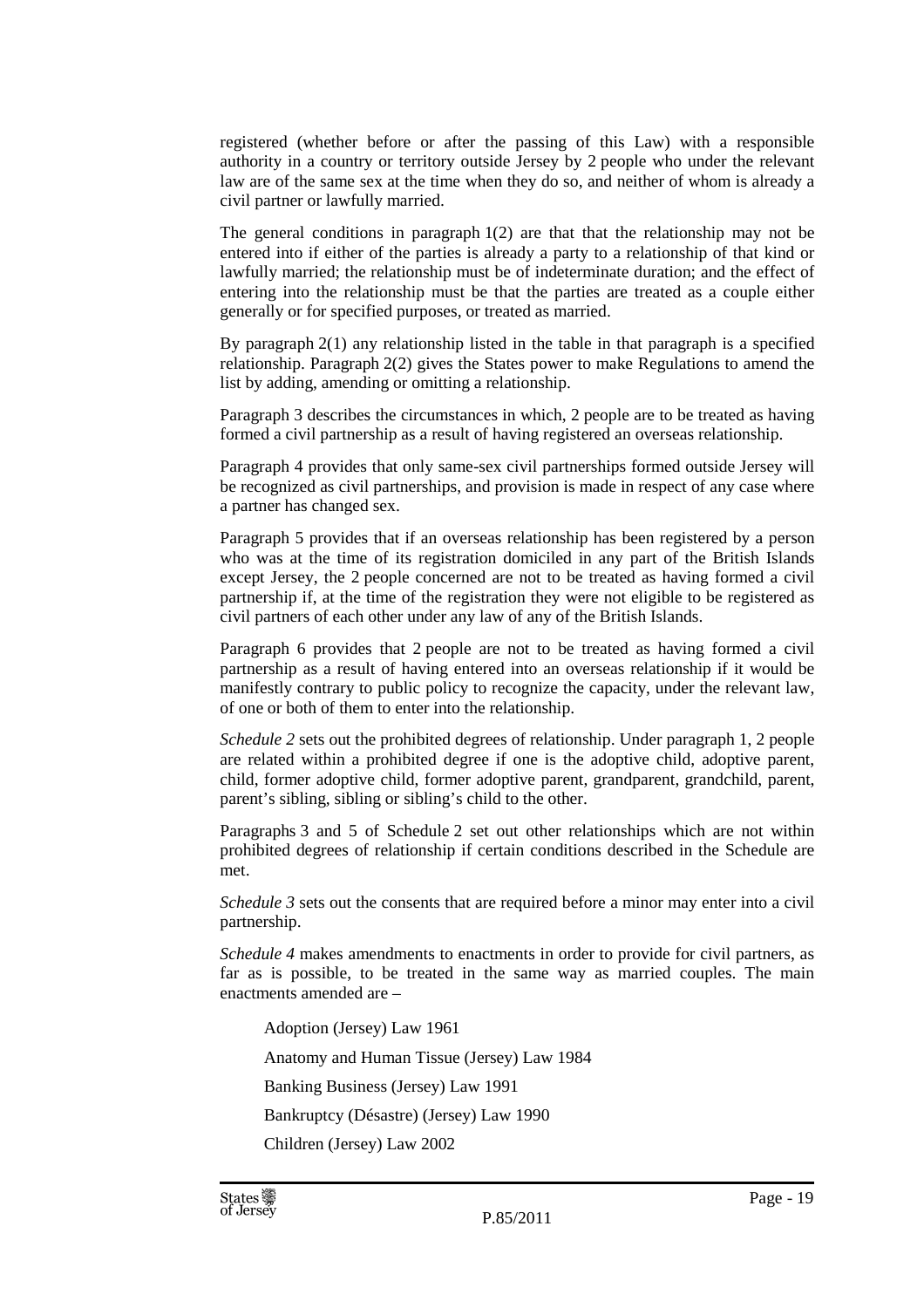Companies (Jersey) Law 1991

Employment (Jersey) Law 2003

Fatal Accidents (Jersey) Law 1962

Financial Services (Jersey) Law 1998

Gender Recognition (Jersey) Law 2010

Income Tax (Jersey) Law 1961

Interpretation (Jersey) Law 1954

Loi (1862) sur les teneures en fidéicommis et l'incorporation d'associations

Loi (1864) réglant la procédure criminelle

Loi (1880) sur la propriété foncière

Loi (1908) au sujet des témoins et informateurs

Loi (1991) sur la copropriété des immeubles bâtis

Maintenance Orders (Enforcement) (Jersey) Law 1999

Maintenance Orders (Facilities for Enforcement) (Jersey) Law 2000

Marriage and Civil Status (Jersey) Law 2001

Matrimonial Causes (Jersey) Law 1949

Mental Health (Jersey) Law 1969

Nursing and Residential Homes (Jersey) Law 1994

Probate (Jersey) Law 1998

Separation and Maintenance Orders (Jersey) Law 1953

Social Security (Jersey) Law 1974

Stamp Duties and Fees (Jersey) Order 1998

Taxation (Land Transactions) (Jersey) Law 2009

Wills and Successions (Jersey) Law 1993.

The amendment to Article 39(2) of the Matrimonial Causes (Jersey) Law 1949 updates the penalty in that Law in respect of the publication of certain information relating to judicial proceedings for the dissolution or annulment of marriage, or the separation of, married persons, so that the penalty in that Law will be consistent with the penalty to be imposed in respect of the corresponding penalty in Article 58 of this Law.

Paragraph 30 contains minor amendments to the enactments referred to in that paragraph.

Under the Criminal Justice (Standard Scale of Fines) (Jersey) Law 1994, level 1 is £50, level 2 is £500, level 3 is £2000 and level 4 is £5000.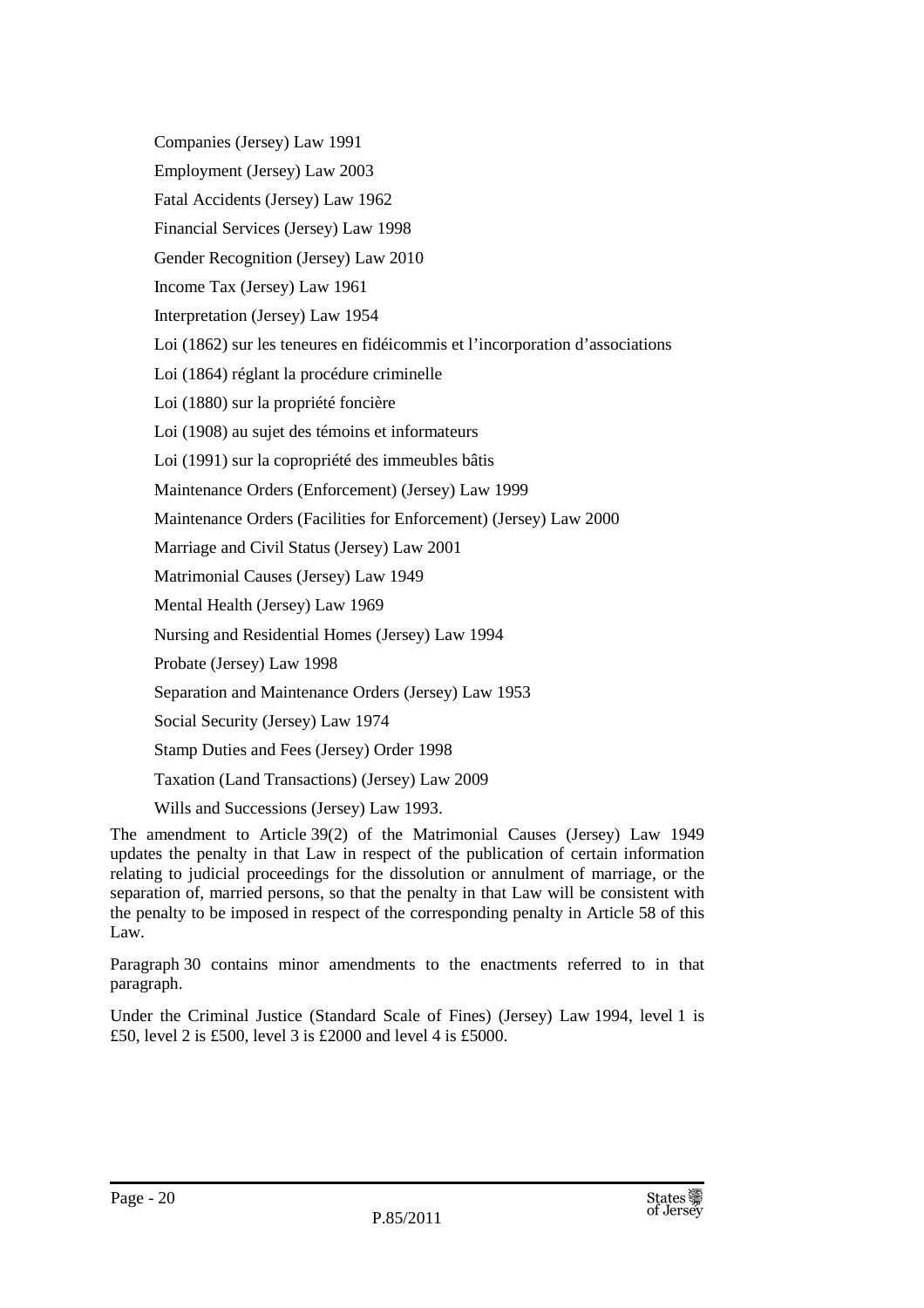

### **DRAFT CIVIL PARTNERSHIP (JERSEY) LAW 201-**

### **Arrangement**

**Article** 

| PART <sub>1</sub><br><b>INTRODUCTION</b> |                                                                           | 25  |  |
|------------------------------------------|---------------------------------------------------------------------------|-----|--|
|                                          |                                                                           | 25  |  |
| 1                                        |                                                                           | .25 |  |
| PART <sub>2</sub>                        |                                                                           | 26  |  |
|                                          | <b>ENTERING INTO CIVIL PARTNERSHIP</b>                                    | 26  |  |
| $\overline{2}$                           |                                                                           |     |  |
| 3                                        |                                                                           |     |  |
| 4                                        |                                                                           |     |  |
| 5                                        |                                                                           |     |  |
| 6                                        |                                                                           |     |  |
| $\overline{7}$                           |                                                                           |     |  |
| 8                                        |                                                                           |     |  |
| 9                                        |                                                                           |     |  |
| 10                                       |                                                                           |     |  |
| 11                                       | Civil partnership on authority of document issued outside Jersey31        |     |  |
| 12                                       | Certificate for formation of civil partnership outside Jersey31           |     |  |
| 13                                       |                                                                           |     |  |
| 14                                       | Solemnization of civil partnership on approved premises 33                |     |  |
| 15                                       | Civil partnership of person incapacitated by illness or disability33      |     |  |
| 16                                       |                                                                           |     |  |
| 17                                       | Keeping of book and registers relating to civil partnership 35            |     |  |
| 18                                       |                                                                           |     |  |
| 19                                       |                                                                           |     |  |
| 20                                       | Proof of certain matters not necessary to validity of civil partnership35 |     |  |
| 21                                       |                                                                           |     |  |
| 22                                       |                                                                           |     |  |
| 23                                       | Offences relating to the registration of civil partnership36              |     |  |
| 24                                       |                                                                           |     |  |
| 25                                       |                                                                           |     |  |
| 26                                       |                                                                           |     |  |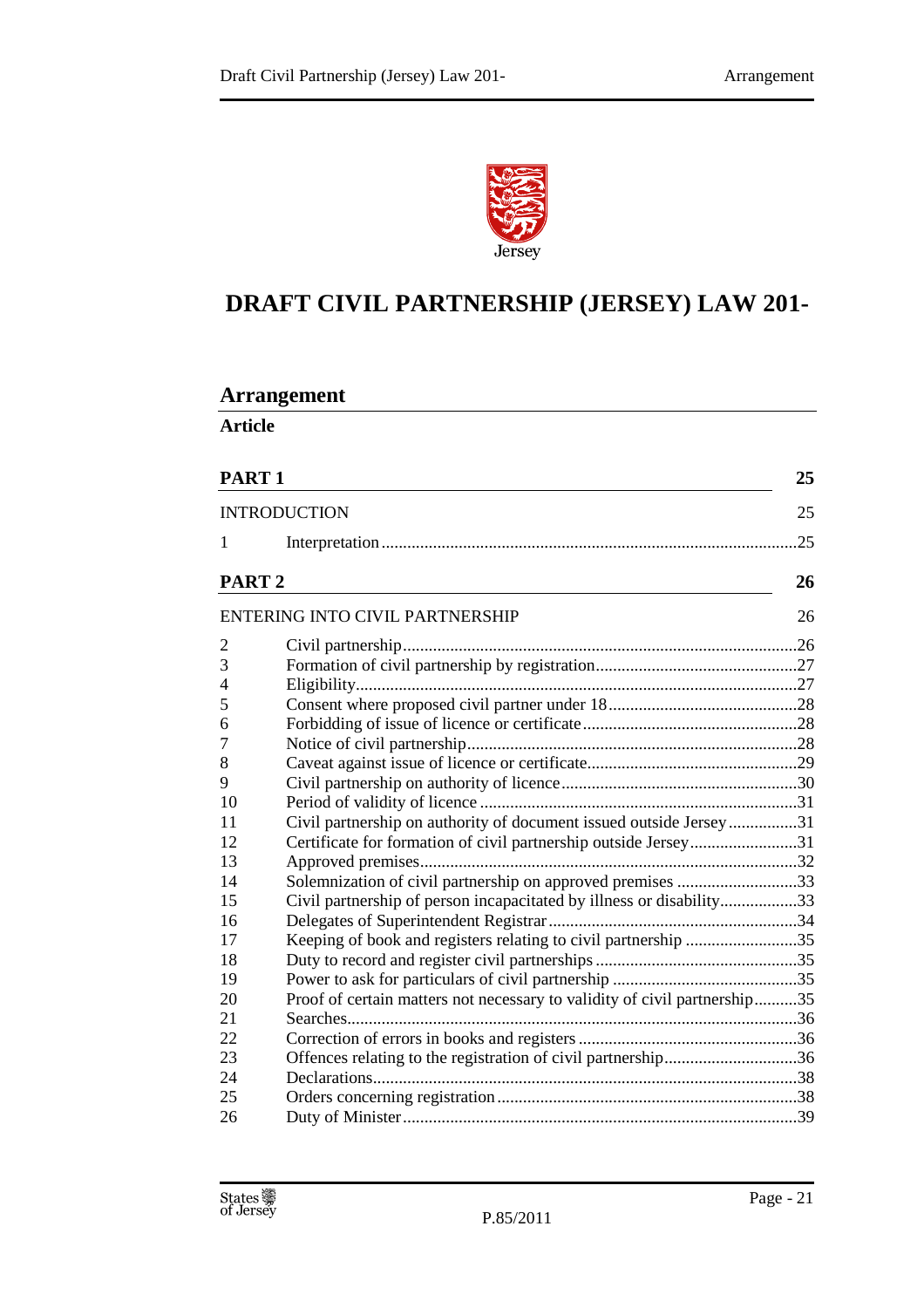| PART <sub>3</sub> |                                                                          | 39 |
|-------------------|--------------------------------------------------------------------------|----|
|                   | DISSOLUTION, ANNULMENT AND OTHER PROCEEDINGS                             | 39 |
| 27                |                                                                          |    |
| 28                | Grounds of application for dissolution of a civil partnership  40        |    |
| 29                | Restrictions on applications for dissolution during first 3 years after  |    |
|                   |                                                                          |    |
| 30                | Duty of Court on application for dissolution of civil partnership 41     |    |
| 31                | Refusal of dissolution of civil partnership in 2 years' separation cases |    |
|                   |                                                                          |    |
| 32                |                                                                          |    |
| 33                |                                                                          |    |
| 34                | Application for dissolution of civil partnership after grant of          |    |
|                   |                                                                          |    |
| 35                | Relief to respondent on application for dissolution of civil partnership |    |
|                   |                                                                          |    |
| 36                |                                                                          |    |
| 37                |                                                                          |    |
| 38                | Proceedings for presumption of death and dissolution of civil            |    |
|                   |                                                                          |    |
|                   |                                                                          |    |
| 39                |                                                                          |    |
| 40                |                                                                          |    |
| 41                | Provisions as to costs where Attorney General intervenes or shows        |    |
|                   |                                                                          |    |
| 42                |                                                                          |    |
| 43                |                                                                          |    |
| 44                |                                                                          |    |
| 45                | Restrictions on decrees for dissolution, annulment or separation         |    |
|                   |                                                                          |    |
| 46                | Rights of succession etc. on dissolution or annulment of civil           |    |
|                   |                                                                          |    |
| 47                | Power of Court to vary settlements after dissolution or annulment of     |    |
|                   |                                                                          |    |
| 48                |                                                                          |    |
| 49                | Financial provision for party to a civil partnership in cases of         |    |
|                   |                                                                          |    |
| 50                |                                                                          |    |
| 51                |                                                                          |    |
| 52                | Payment of contributions for support to persons having charge of         |    |
|                   |                                                                          |    |
| 53                |                                                                          |    |
| 54                |                                                                          |    |
| 55                |                                                                          |    |
| 56                | Death of party after final order for the dissolution or annulment of     |    |
|                   |                                                                          |    |
| 57                | Entering into a subsequent civil partnership after dissolution,          |    |
|                   |                                                                          |    |
| 58                |                                                                          |    |
|                   |                                                                          |    |
| PART <sub>4</sub> |                                                                          | 54 |

RECOGNITION OF DISSOLUTION OR ANNULMENT OF CIVIL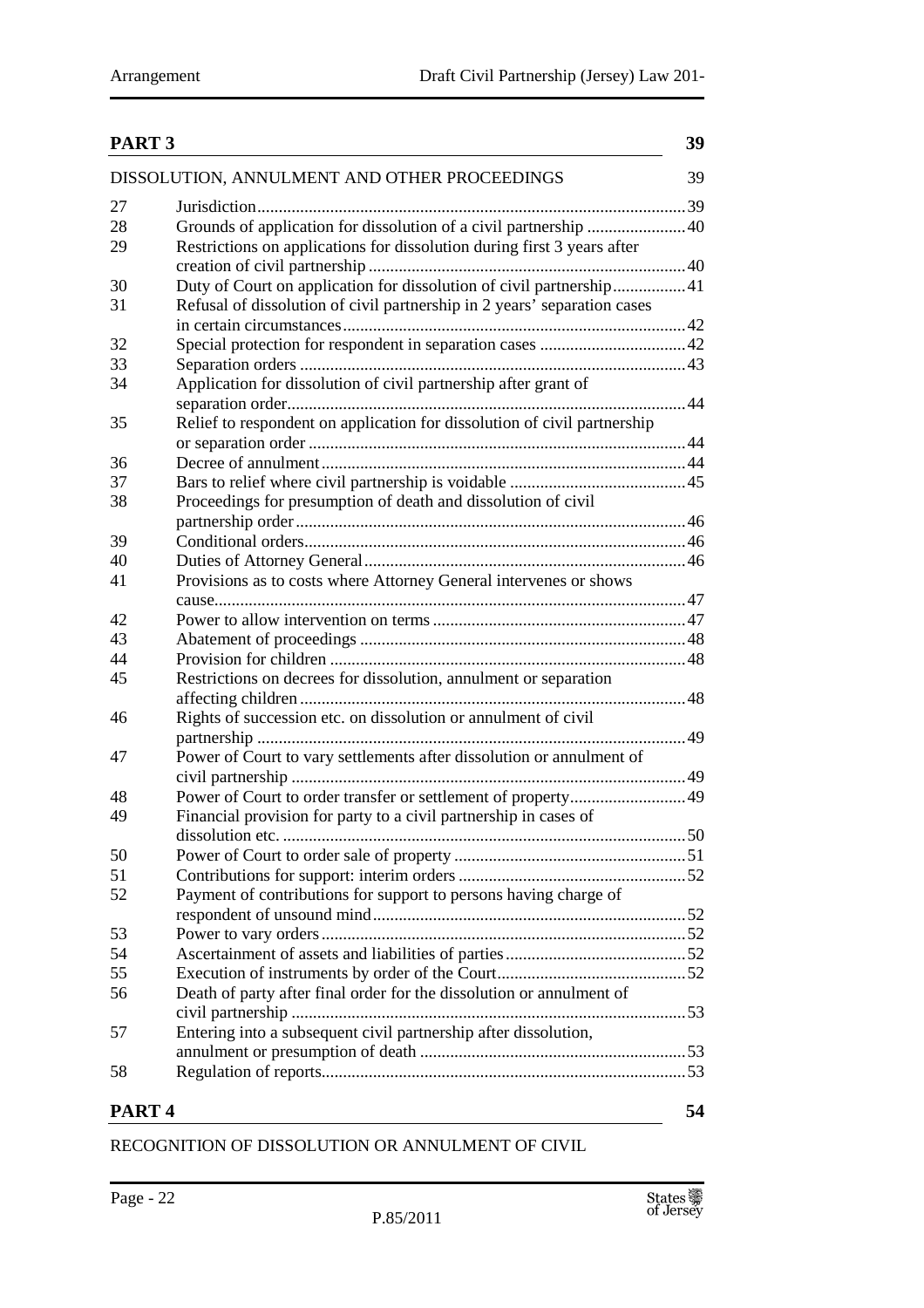#### PARTNERSHIP OR SEPARATION OF CIVIL PARTNERS 54

| 59 | Recognition of dissolution, annulment and other proceedings granted |     |
|----|---------------------------------------------------------------------|-----|
| 60 |                                                                     |     |
| 61 |                                                                     | .55 |
| 62 | Cross-proceedings and dissolutions or annulment following legal     |     |
|    |                                                                     |     |
| 63 |                                                                     |     |
| 64 |                                                                     |     |
| 65 | Non-recognition of dissolution or annulment by third country no bar |     |
|    |                                                                     |     |
| 66 |                                                                     |     |
| 67 | Recognition of dissolution, annulment or legal separation obtained  |     |
|    |                                                                     |     |

#### **PART 5** 57

|    | <b>SUPPLEMENTARY</b>                                                    |  |
|----|-------------------------------------------------------------------------|--|
| 68 |                                                                         |  |
| 69 |                                                                         |  |
| 70 |                                                                         |  |
| 71 | Power to make further provision in connection with civil partnerships58 |  |
| 72 |                                                                         |  |
| 73 |                                                                         |  |
|    |                                                                         |  |

|                               | <b>SCHEDULE 1</b>                                     | 59                               |
|-------------------------------|-------------------------------------------------------|----------------------------------|
| <b>OVERSEAS RELATIONSHIPS</b> |                                                       | 59                               |
| 1                             |                                                       |                                  |
| 2                             |                                                       |                                  |
| 3                             |                                                       |                                  |
| 4                             |                                                       |                                  |
| 5                             |                                                       |                                  |
| 6                             |                                                       |                                  |
|                               |                                                       |                                  |
|                               | <b>SCHEDULE 2</b>                                     |                                  |
|                               | PROHIBITED DEGREES OF RELATIONSHIP                    |                                  |
|                               | <b>SCHEDULE 3</b>                                     |                                  |
|                               | CONSENTS REQUIRED TO THE CIVIL PARTNERSHIP OF A MINOR |                                  |
|                               | <b>SCHEDULE 4</b>                                     |                                  |
|                               | AMENDMENT OF OTHER ENACTMENTS                         | 63<br>63<br>65<br>65<br>66<br>66 |
| 1                             |                                                       |                                  |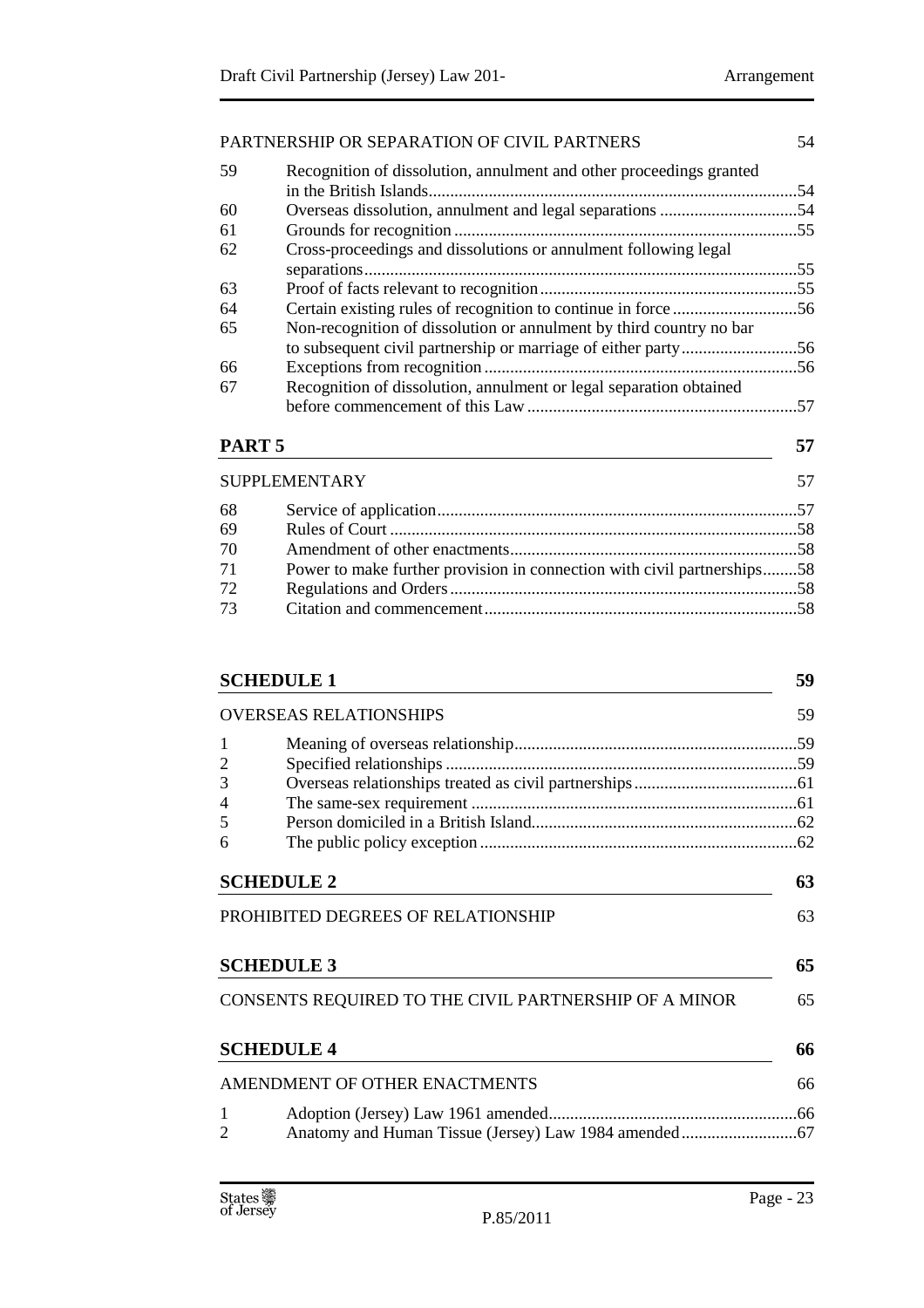| 3  |                                                                   |  |
|----|-------------------------------------------------------------------|--|
| 4  |                                                                   |  |
| 5  |                                                                   |  |
| 6  |                                                                   |  |
| 7  |                                                                   |  |
| 8  |                                                                   |  |
| 9  |                                                                   |  |
| 10 |                                                                   |  |
| 11 |                                                                   |  |
| 12 |                                                                   |  |
| 13 | Loi (1862) sur les teneures en fidéicommis et l'incorporation     |  |
|    |                                                                   |  |
| 14 |                                                                   |  |
| 15 |                                                                   |  |
| 16 |                                                                   |  |
| 17 | Loi (1991) sur la copropriété des immeubles bâtis amended 84      |  |
| 18 | Maintenance Orders (Enforcement) (Jersey) Law 1999 amended 84     |  |
| 19 | Maintenance Orders (Facilities for Enforcement) (Jersey) Law 2000 |  |
|    |                                                                   |  |
| 20 |                                                                   |  |
| 21 |                                                                   |  |
| 22 |                                                                   |  |
| 23 | Nursing and Residential Homes (Jersey) Law 1994 amended 86        |  |
| 24 |                                                                   |  |
| 25 | Separation and Maintenance Orders (Jersey) Law 1953 amended  87   |  |
| 26 |                                                                   |  |
| 27 |                                                                   |  |
| 28 |                                                                   |  |
| 29 |                                                                   |  |
| 30 |                                                                   |  |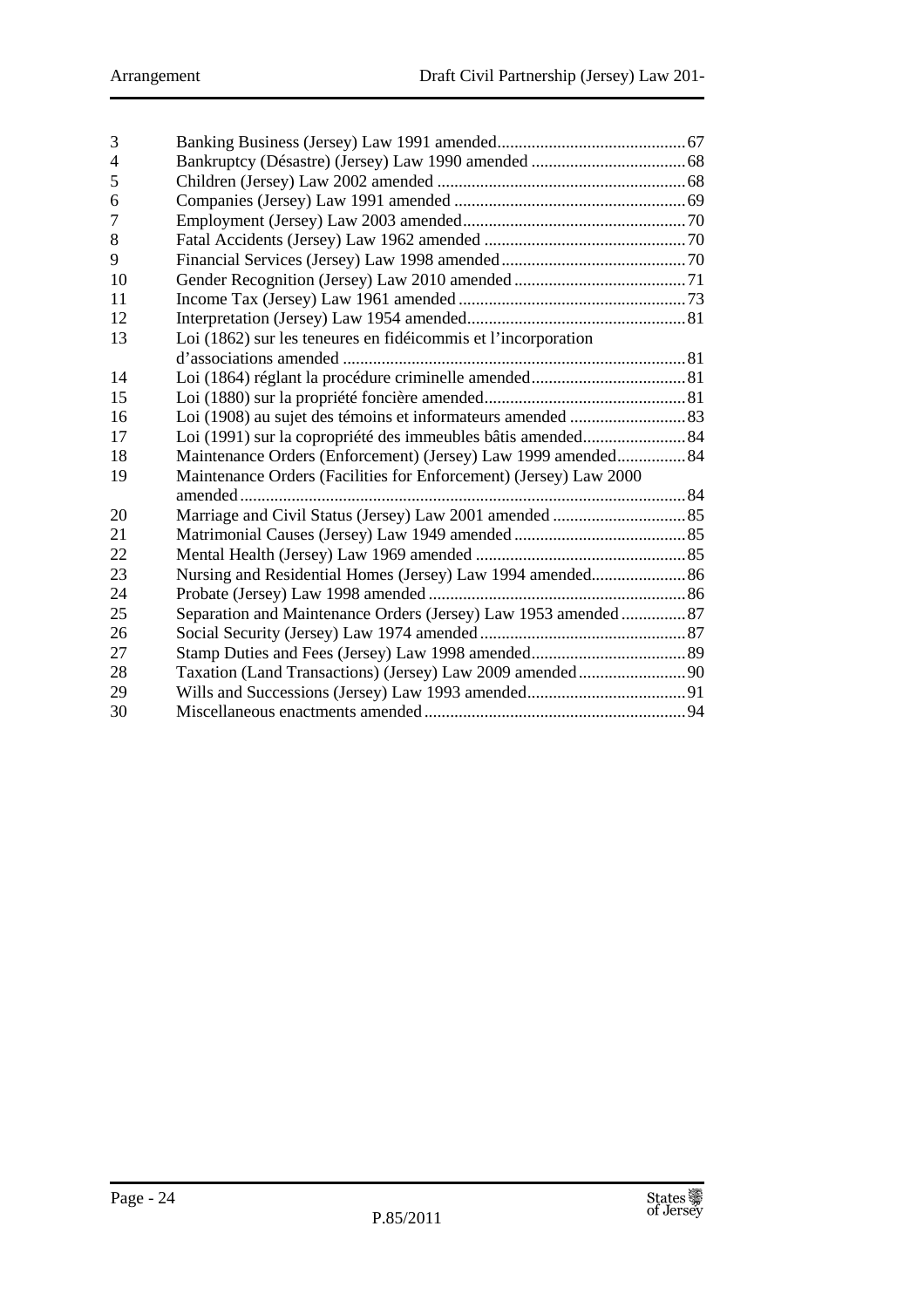

### **DRAFT CIVIL PARTNERSHIP (JERSEY) LAW 201-**

**A LAW** to make provision for and in connection with civil partnership.

| Adopted by the States                         | [date to be inserted] |
|-----------------------------------------------|-----------------------|
| Sanctioned by Order of Her Majesty in Council | [date to be inserted] |
| Registered by the Royal Court                 | [date to be inserted] |

**THE STATES**, subject to the sanction of Her Most Excellent Majesty in Council, have adopted the following Law –

### **PART 1**

#### INTRODUCTION

#### **1 Interpretation**

In this Law, unless the context otherwise requires –

"approved premises" shall be construed in accordance with Article 13;

"certificate" means a certificate issued under Article 12;

"child of the family" has the same meaning as in Article 1 of the Children  $(Jersey)$  Law 2002<sup>1</sup>;

"civil partnership document" shall be construed in accordance with Article 3;

"civil partnership notice book" means the book kept pursuant to Article 17(1);

"civil partnership register" means a register kept pursuant to Article 18;

"civil partnership registrar" means the Superintendent Registrar, the Deputy Superintendent Registrar or a delegate;

"Court" means the Royal Court;

"delegate" means a person appointed under Article 16;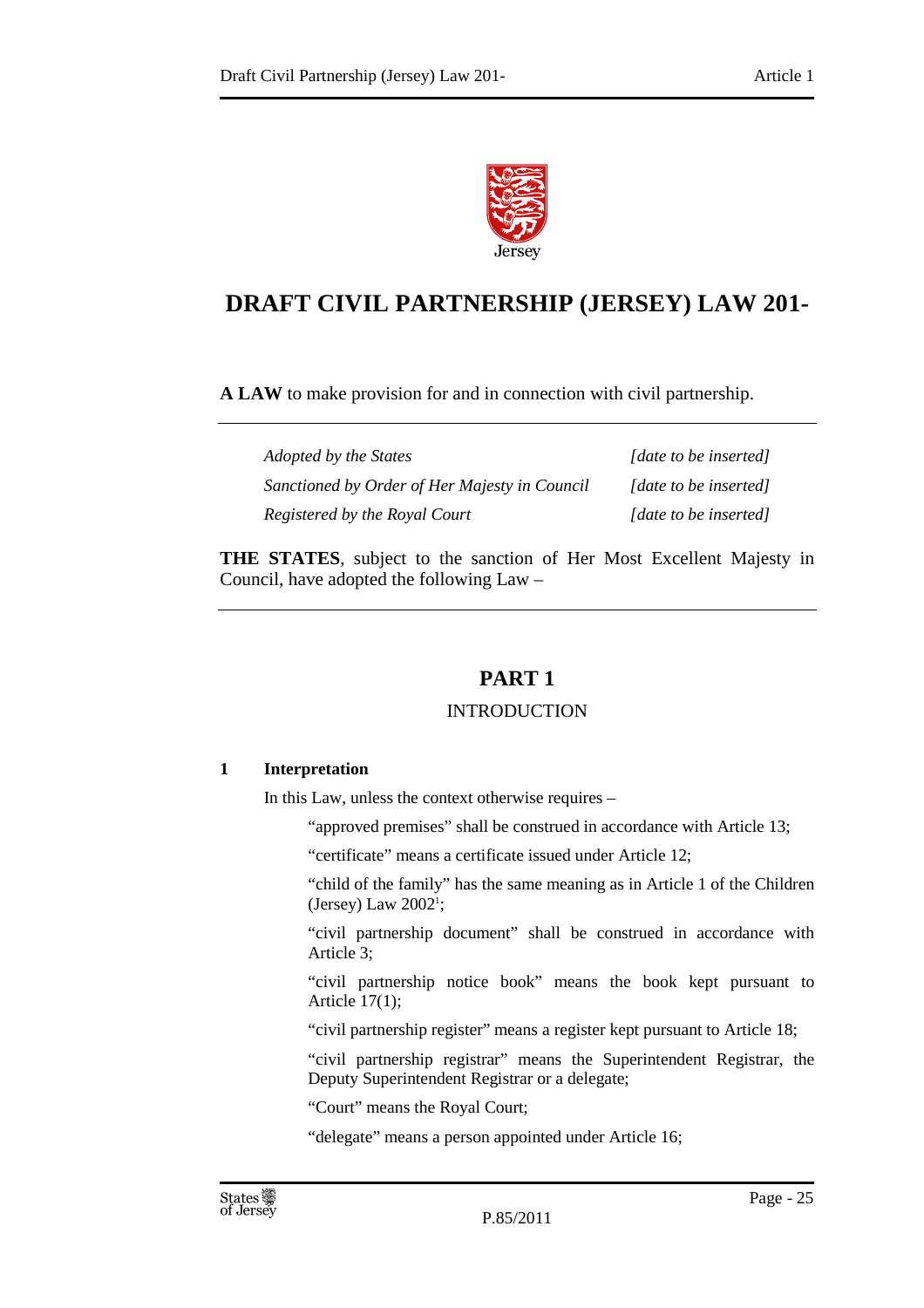"Deputy Superintendent Registrar" means a person appointed as such under Article 41 of the Marriage and Civil Status (Jersey) Law 2001<sup>2</sup>;

"licence" means a licence issued under Article 9;

"mental disorder" has the same meaning as in Article 1 of the Mental Health (Jersey) Law 1969<sup>3</sup>;

"Minister" (except in Article 36) means the Minister for Home Affairs;

"notice of civil partnership" means a notice given in accordance with Article 7;

"prescribed" means, except in relation to Articles 7 and 36 and Rules of Court, prescribed by an Order by the Minister;

"registrar" means an individual chosen or appointed as such under Article 42 of the Marriage and Civil Status (Jersey) Law 2001;

"Rules of Court" means Rules of Court made under the Royal Court  $(Jersey)$  Law 1948<sup>4</sup>;

"Superintendent Registrar" means the person appointed as such under Article 41 of the Marriage and Civil Status (Jersey) Law 2001;

"working day" means any day other than Christmas Day, Good Friday, a Sunday or a day observed as a bank holiday under the Public Holidays and Bank Holidays (Jersey) Law 1951<sup>5</sup> .

#### **PART 2**

#### ENTERING INTO CIVIL PARTNERSHIP

#### **2 Civil partnership**

- (1) A civil partnership is a relationship between 2 people of the same sex ("civil partners") –
	- (a) which is formed in Jersey in accordance with Article 3; or
	- (b) which they are treated as having formed by virtue of having registered an overseas relationship.
- (2) Paragraph (1) is subject to the provisions of this Law under or by virtue of which a civil partnership is void.
- (3) A civil partnership ends only on death, dissolution or annulment.
- (4) The references in paragraph (3) to dissolution and annulment are to dissolution and annulment having effect under or recognized in accordance with this Law.
- (5) References in this Law to an overseas relationship are to be read in accordance with Schedule 1.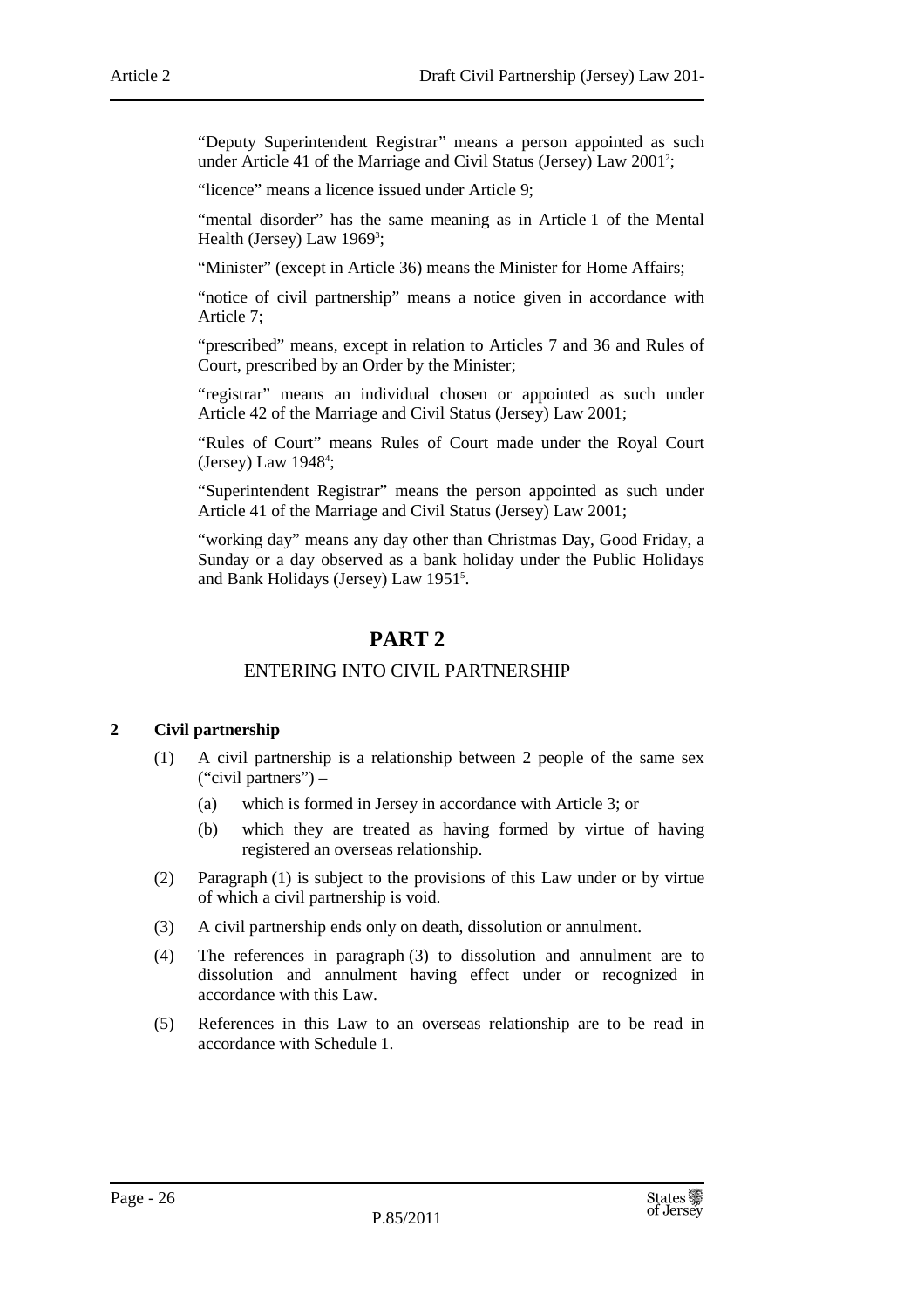#### **3 Formation of civil partnership by registration**

- (1) For the purposes of Article 2(1)(a), 2 people are to be regarded as having formed a civil partnership with each other once each of them has signed the civil partnership document –
	- (a) at the invitation of, and in the presence of, a civil partnership registrar; and
	- (b) in the presence of each other and 2 witnesses.
- (2) After the civil partnership document has been signed under paragraph (1), it must also be signed, in the presence of the civil partners and each other,  $by -$ 
	- (a) each of the 2 witnesses; and
	- (b) the civil partnership registrar solemnizing the civil partnership.
- (3) After the witnesses and the civil partnership registrar have signed the civil partnership document, the civil partnership registrar solemnizing the civil partnership must ensure that –
	- (a) the fact that the 2 people have formed a civil partnership with each other; and
	- (b) any other information prescribed by the Minister in an Order,

is recorded in the civil partnership register as soon as is practicable.

- (4) No person shall act or be permitted to act as the witness to the formation of a civil partnership unless that person is of full age and capable of following the ceremony.
- (5) No religious service is to be used while a civil partnership registrar is officiating at the signing of a civil partnership document.
- (6) The civil partnership document shall be in such form and contain such particulars as shall be prescribed.

#### **4 Eligibility**

- (1) Two people shall not be eligible to form a civil partnership with each other if –
	- (a) they are not of the same sex;
	- (b) either of them is already in a lawful civil partnership or lawfully married;
	- (c) either of them is under 16 years of age;
	- (d) either of them is incapable of
		- (i) understanding the nature of civil partnership, or
		- (ii) validly consenting to its formation; or
	- (e) they are related in a prohibited degree.
- (2) Schedule 2 contains provisions for determining when 2 people are related within a prohibited degree.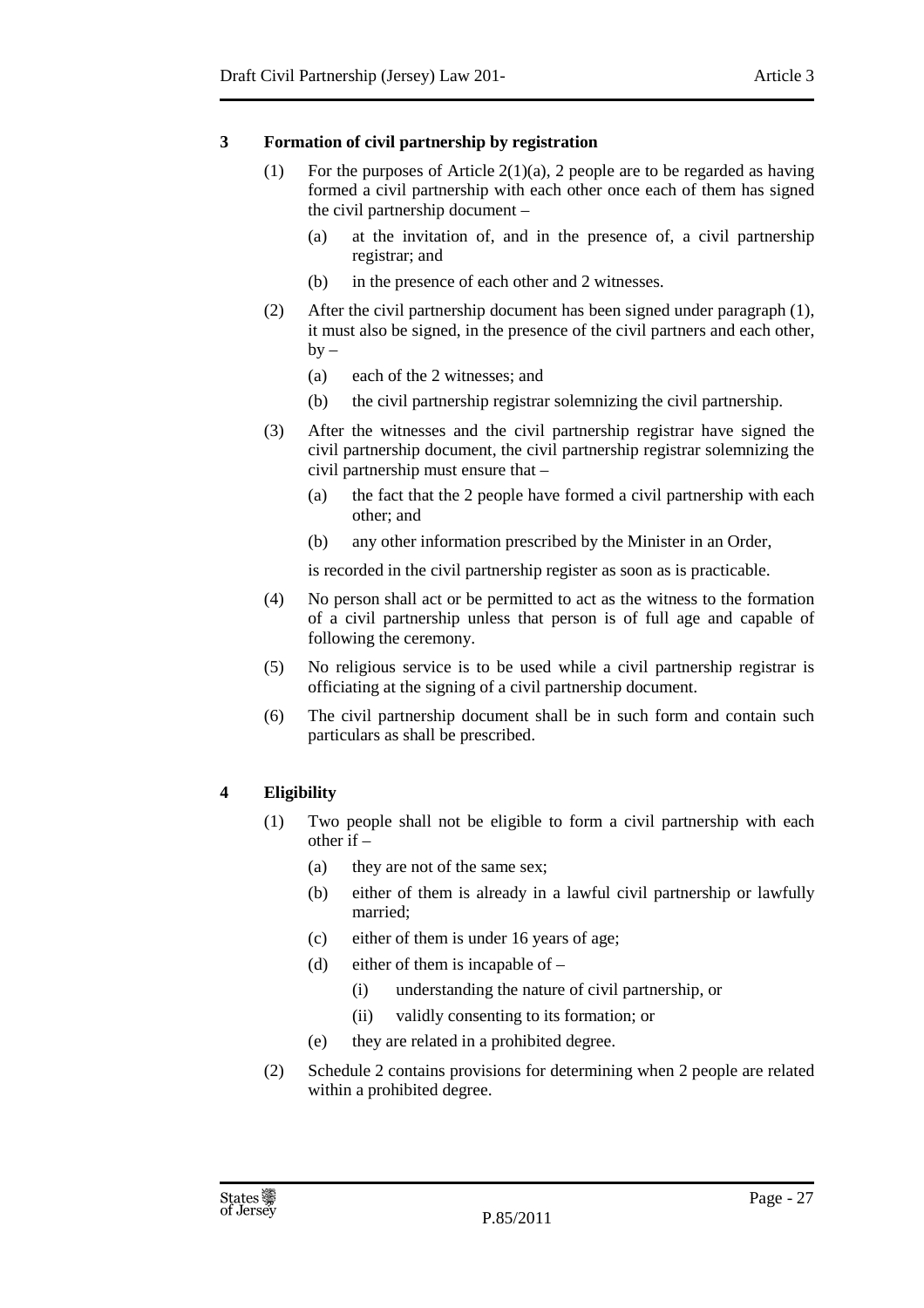#### **5 Consent where proposed civil partner under 18**

- (1) Where either of the intended civil partners is a minor, the consent of the persons specified in Schedule 3 shall be required for the formation of the civil partnership.
- (2) The Superintendent Registrar may refuse to issue a licence or certificate unless satisfied by production of written evidence that the consent of that person or of those persons has in fact been obtained.
- (3) Where the consent of any person whose consent is required cannot be obtained, by reason of absence or inaccessibility, or by reason of his or her being under a disability, the Superintendent Registrar may dispense with the consent of that person.
- (4) Where the Superintendent Registrar refuses to dispense with the consent of any person, the Court may, on the application of the minor, give consent in place of that person.
- (5) Where any person whose consent is required refuses consent, the Court may, on the application of the minor, give consent in place of that person.
- (6) Where an application is made to the Court in consequence of a refusal to give consent, notice of the application shall be served on the person who has refused consent.

#### **6 Forbidding of issue of licence or certificate**

- (1) Any person whose consent is required under Article 5 to a civil partnership intended to be formed on the authority of a licence or certificate may forbid the issue of a licence or certificate by writing, at any time before its issue, the word "forbidden" in the margin of the civil partnership notice book next to the entry of the notice of civil partnership and subscribing to that word the person's name, place of residence and the capacity, in relation to either of the persons intending to be civil partners, in which the person forbids the issue of the licence or certificate.
- (2) Where the issue of a licence or certificate is forbidden under paragraph (1), the notice of civil partnership and all proceedings on it shall be void.
- (3) Where the Court consents to the formation of a civil partnership under Article 5(5), in the place of a person who has refused consent, that person shall not be entitled to forbid the issue of a licence or certificate for that civil partnership under this Article and the notice of civil partnership and proceedings on it shall not be void by virtue of this Article.

#### **7 Notice of civil partnership**

- (1) Subject to paragraph (2), where persons intend to form a civil partnership on authority of a licence or certificate of the Superintendent Registrar, one of the intended civil partners shall give notice of civil partnership to the Superintendent Registrar.
- (2) Notice of civil partnership may only be given if one of the persons to the intended civil partnership has been ordinarily resident at their place of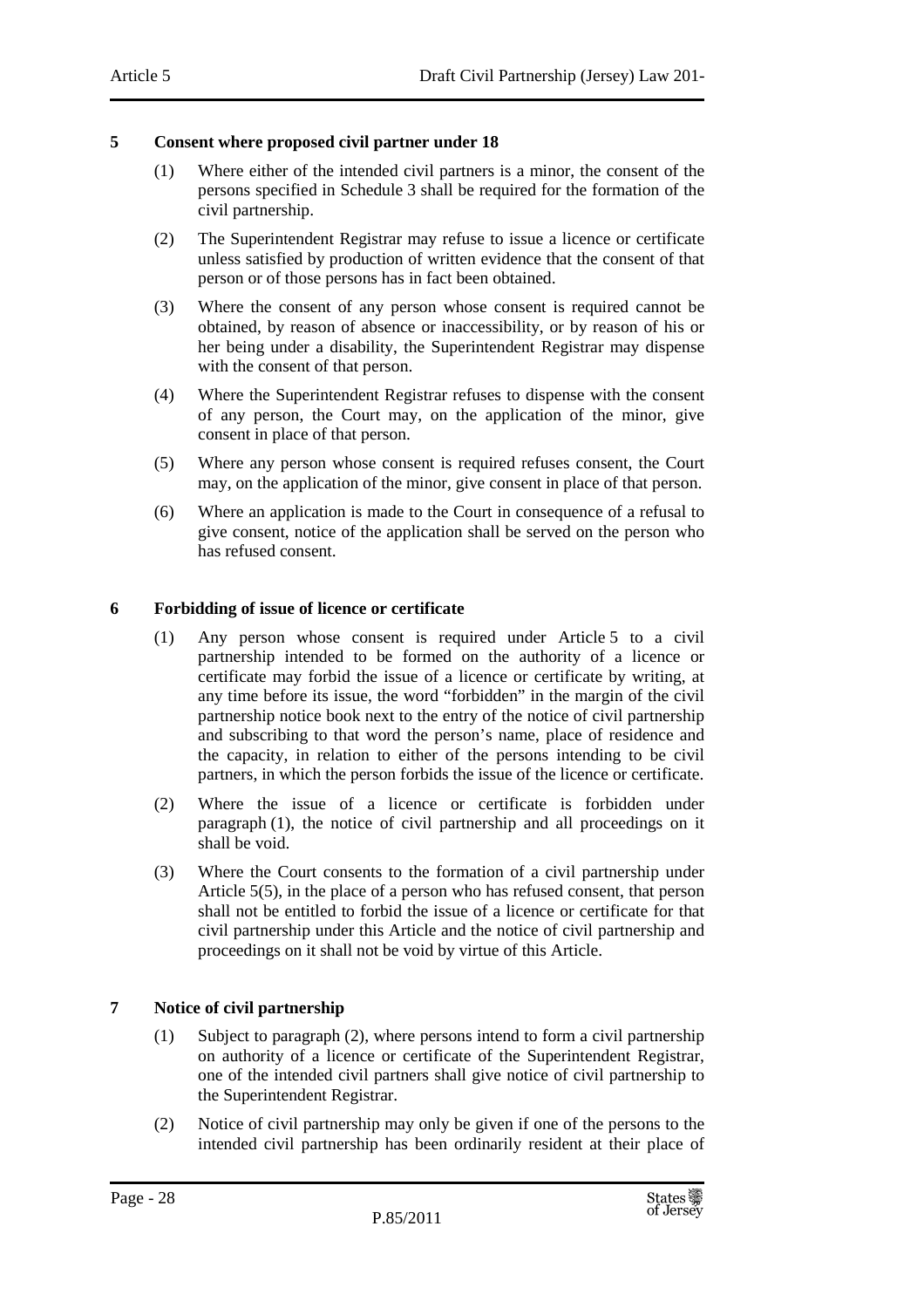residence (whether in Jersey or elsewhere) for at least 7 days before the notice is given.

- (3) Notice of civil partnership shall be
	- (a) in the prescribed form and contain the prescribed particulars;
	- (b) accompanied by such documents as the Superintendent Registrar may require;
	- (c) accompanied by such fee as may be prescribed; and
	- (d) given not more than 3 months and not less than 2 weeks before the day on which it is intended to form the civil partnership.
- (4) Subject to paragraph (5), where notice of civil partnership is given, the Superintendent Registrar shall, as soon as is practicable, enter in the civil partnership notice book –
	- (a) the particulars contained in the notice of civil partnership; and
	- (b) the facts of any declaration given under paragraph  $(5)(b)$ .
- (5) The Superintendent Registrar shall not enter notice of a civil partnership to which paragraphs 3 to 5 of Schedule 2 apply in the civil partnership notice book unless –
	- (a) the Superintendent Registrar is satisfied, by the production of evidence, that both the persons intending to form the civil partnership are of full age; and
	- (b) the Superintendent Registrar is given a declaration made in the prescribed form by each of those persons, each declaration having been signed and attested in the prescribed manner, declaring that there is no prohibited degree of relationship.
- (6) The Superintendent Registrar shall keep all notices of civil partnership and declarations described in paragraph (5)(b).
- (7) The Superintendent Registrar shall display, in the entrance to or outside the office of the Superintendent Registrar –
	- (a) a list of notices of civil partnership; and
	- (b) particulars of a notice of civil partnership for which he or she has not yet granted a licence or certificate.
- (8) A notice of civil partnership shall be void after the expiry of 3 months from the day on which it is entered into the civil partnership notice book.

#### **8 Caveat against issue of licence or certificate**

- (1) A person having reason to believe that there is lawful cause to obstruct the issue of a licence or certificate may enter a caveat with the Superintendent Registrar against such issue.
- (2) A caveat entered under paragraph (1) shall be signed by or on behalf of the person by whom it is entered, state the objector's place of residence and the grounds for entering the caveat.
- (3) Subject to paragraph (6), where a caveat is entered, the Superintendent Registrar shall not issue a licence or certificate until –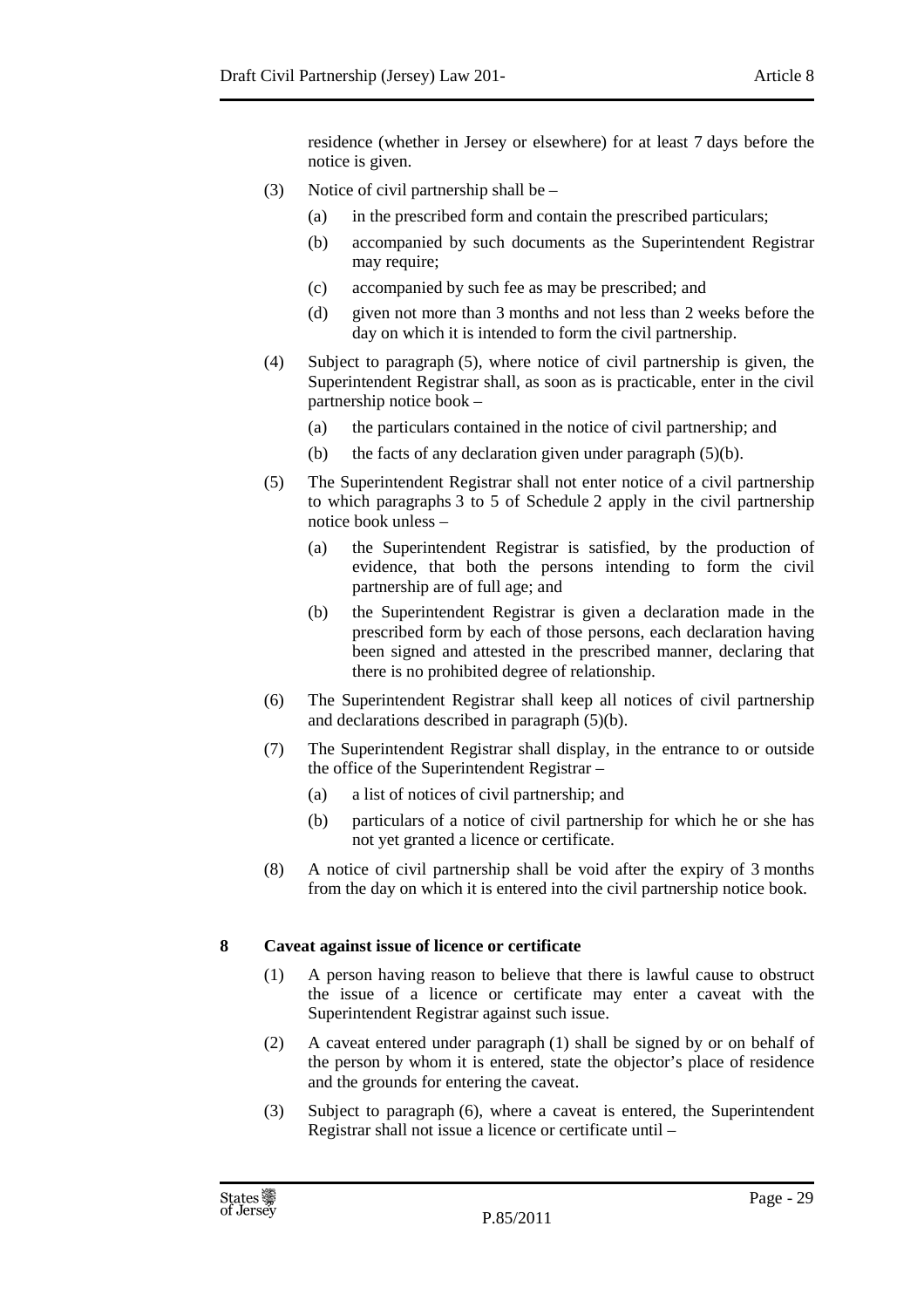- (a) the Superintendent Registrar has examined the matter of the caveat and is satisfied that it ought not to obstruct the issue of a licence or certificate; or
- (b) the caveat is withdrawn by the person who entered it.
- (4) If the Superintendent Registrar is doubtful whether to issue a licence or certificate, the Superintendent Registrar may refer the matter of the caveat to the Court.
- (5) Where the matter of a caveat is referred to the Court, the Court may uphold the caveat or order that the licence or certificate be issued and no appeal shall lie from the Court's decision.
- (6) Where a caveat is entered against a civil partnership on the ground that the persons intending to form the civil partnership are not both of full age or that one of those persons has, at any time before attaining full age, been a child of the family in relation to the other then, even if the caveat is withdrawn by the person who entered it, the Superintendent Registrar shall not issue a licence or certificate unless a declaration is obtained from the Court under paragraph (7).
- (7) In the case described in paragraph (6), one of the intending civil partners may apply to the Court for a declaration that both those persons, being of full age, and the younger of those persons not having been at any time before attaining full age a child of the family in relation to the other, there is no impediment of relationship by marriage or civil partnership to the formation of the civil partnership.
- (8) The Court may, in any proceedings before it under this Article, order the person who entered the caveat to pay all or part of the costs of the proceedings and damages to the person against whose civil partnership the caveat was entered.

#### **9 Civil partnership on authority of licence**

- (1) Where a civil partnership is intended to be solemnized in Jersey, one of the persons intending to form the civil partnership may, not less than 7 days after notice of the civil partnership is given and not less than 2 working days before the day on which the civil partnership is to be solemnized, and upon payment of such fee as may be prescribed, request the Superintendent Registrar to issue a licence.
- (2) The person requesting the licence shall, at the time of the request, make a solemn declaration or affirmation before the Superintendent Registrar that he or she believes there is no lawful impediment to the civil partnership being formed.
- (3) Where a request is made in accordance with this Article, the Superintendent Registrar shall issue a licence in the prescribed form and containing the prescribed particulars unless –
	- (a) the Superintendent Registrar is satisfied that a lawful impediment to the civil partnership exists; or
	- (b) its issue has been forbidden under Article 6 by any person authorized in that behalf.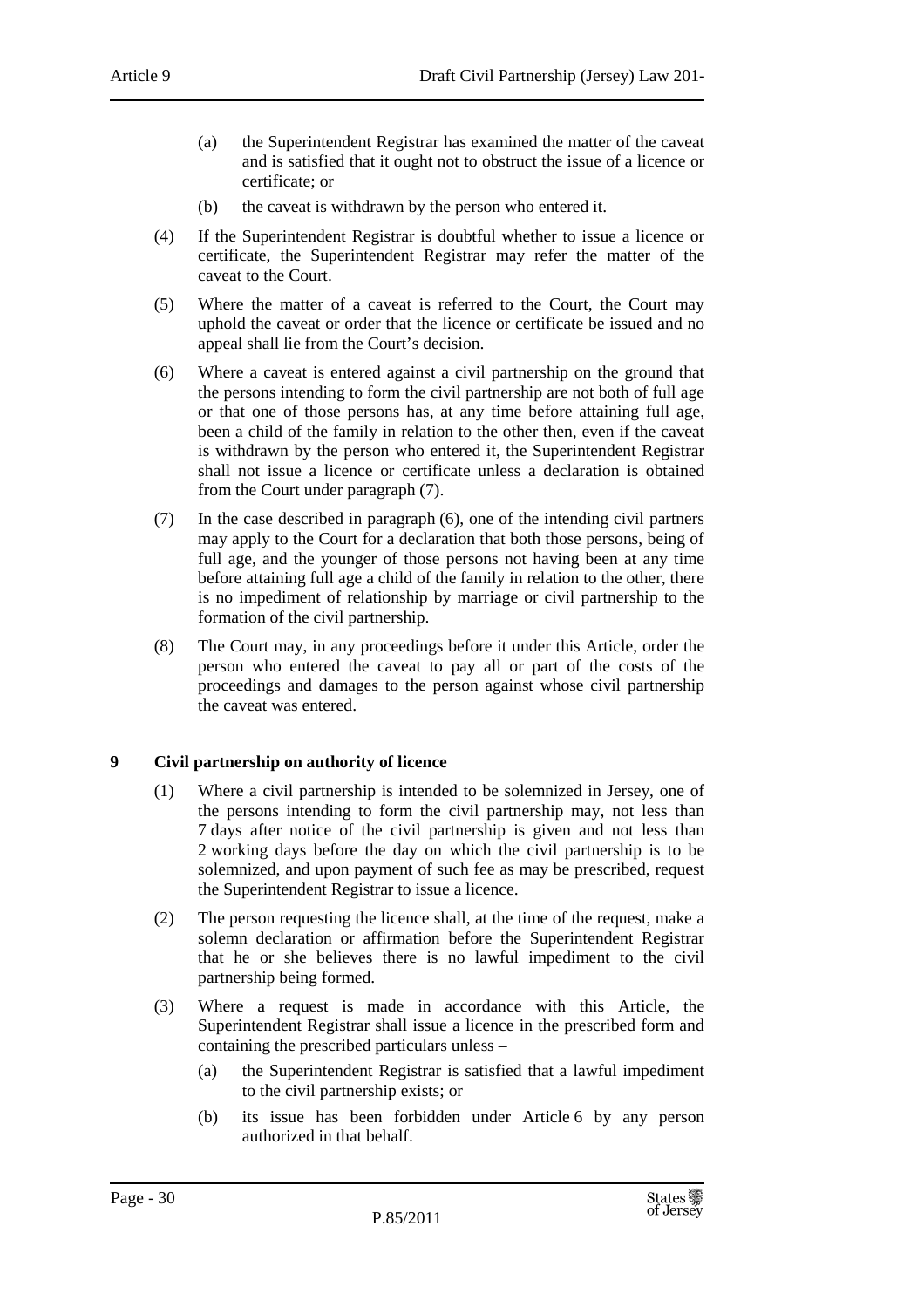#### **10 Period of validity of licence**

- (1) A civil partnership may be formed on the authority of a licence
	- (a) within 3 months from the day on which notice of the civil partnership is entered into the civil partnership notice book; and
	- (b) within 14 days from the day on which the licence is issued.
- (2) If the civil partnership is not solemnized within the periods described in paragraph (1), the notice of civil partnership and any licence which may have been granted on it shall be void and no person shall form the civil partnership on its authority.

#### **11 Civil partnership on authority of document issued outside Jersey**

- (1) Where a civil partnership is intended to be formed in Jersey between a British subject resident in Jersey and a British subject resident elsewhere in the British Islands, a document issued by a registration authority anywhere in the British Islands which authorizes a civil partnership shall be recognized and have effect for the purposes of the formation of that civil partnership as if it were a civil partnership licence issued in Jersey under this Law.
- (2) The Minister may by Order make provision, for the purposes of the formation of a civil partnership in Jersey between a person resident in Jersey and a person resident elsewhere, for a document issued according to the law of another place and to which paragraph (1) does not apply to be recognized and have effect as if it were a civil partnership licence issued in Jersey under this Law.

#### **12 Certificate for formation of civil partnership outside Jersey**

- $(1)$  Where
	- (a) a civil partnership is intended to be formed outside Jersey; and
	- (b) one or both of the persons intending to form that civil partnership is ordinarily resident in Jersey,

one of the persons intending to form the civil partnership may, not less than 21 days after notice of the civil partnership is given and upon payment of such fee as may be prescribed, request the Superintendent Registrar to issue a certificate of civil partnership.

- (2) The person requesting the certificate shall, at the time of the request, make a solemn declaration or affirmation before the Superintendent Registrar that he or she believes there is no lawful impediment to the civil partnership being formed.
- (3) Where a request is made in accordance with this Article, the Superintendent Registrar shall issue a certificate in the prescribed form and containing the prescribed particulars unless –
	- (a) the Superintendent Registrar is satisfied that a lawful impediment to the civil partnership exists; or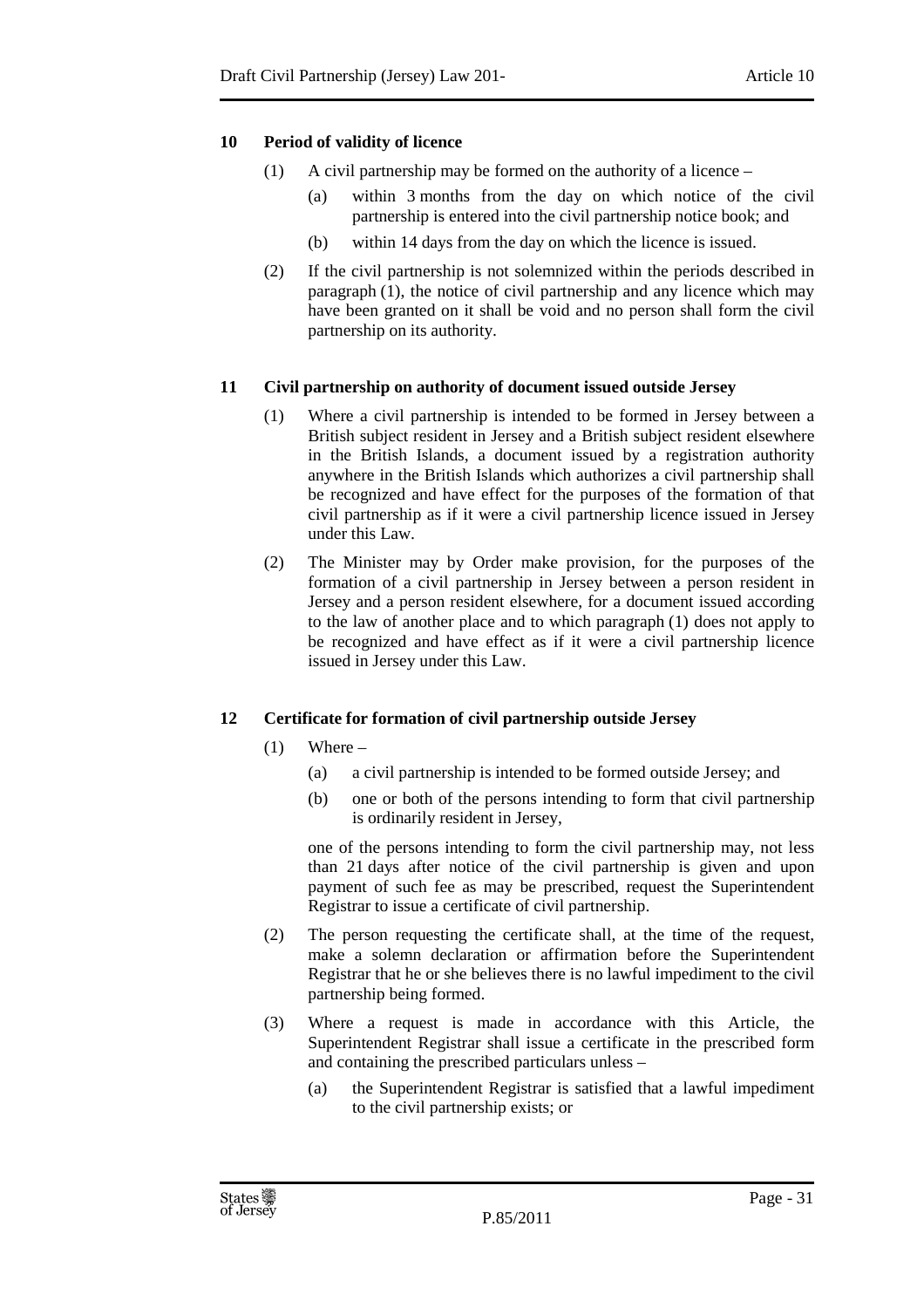- (b) its issue has been forbidden under Article 6 by any person authorized in that behalf.
- (4) A certificate issued under this Article shall be void after the expiry of 12 months from the day on which notice of the civil partnership is entered into the civil partnership notice book.

#### **13 Approved premises**

- (1) A civil partnership may be solemnized on authority of a licence only on approved premises.
- (2) The following shall be approved premises for the purposes of this Law
	- (a) in the case of a specified civil partnership, the premises approved by the Connétable of the parish in which the premises are situated under this Article for the purposes of that civil partnership; and
	- (b) in any case  $-$ 
		- (i) premises for the time being approved by the Connétable of the parish in which the premises are situated for a specified period under this Article, and
		- (ii) the premises provided for the Superintendent Registrar pursuant to Article 44 of the Marriage and Civil Status (Jersey) Law 2001.
- (3) The Minister shall by Order establish a scheme for the approval of premises for a specified civil partnership or for a specified period.
- (4) An Order made under paragraph (3) may include provision
	- (a) for the kinds of premises in respect of which approvals may be granted;
	- (b) for the procedure to be followed in relation to applications for approval;
	- (c) for the considerations to be taken into account by a Connétable in determining whether to approve any premises;
	- (d) for the duration and renewal of approvals;
	- (e) for the conditions that shall or may be imposed on the grant or renewal of approvals;
	- (f) for the determination and charging of fees in respect of applications for and the grant of the approval of premises and in respect of renewals of approvals;
	- $(g)$  for the circumstances in which approvals shall or may be revoked;
	- (h) for the review of any decision to refuse approval or the renewal of approval, to impose conditions on the grant or renewal of approval or to revoke approval;
	- (i) requiring a Connétable to inform the Superintendent Registrar of the grant, renewal or revocation by the Connétable of any approval;
	- (j) requiring the Superintendent Registrar to maintain a register of approved premises and make the register available for public inspection.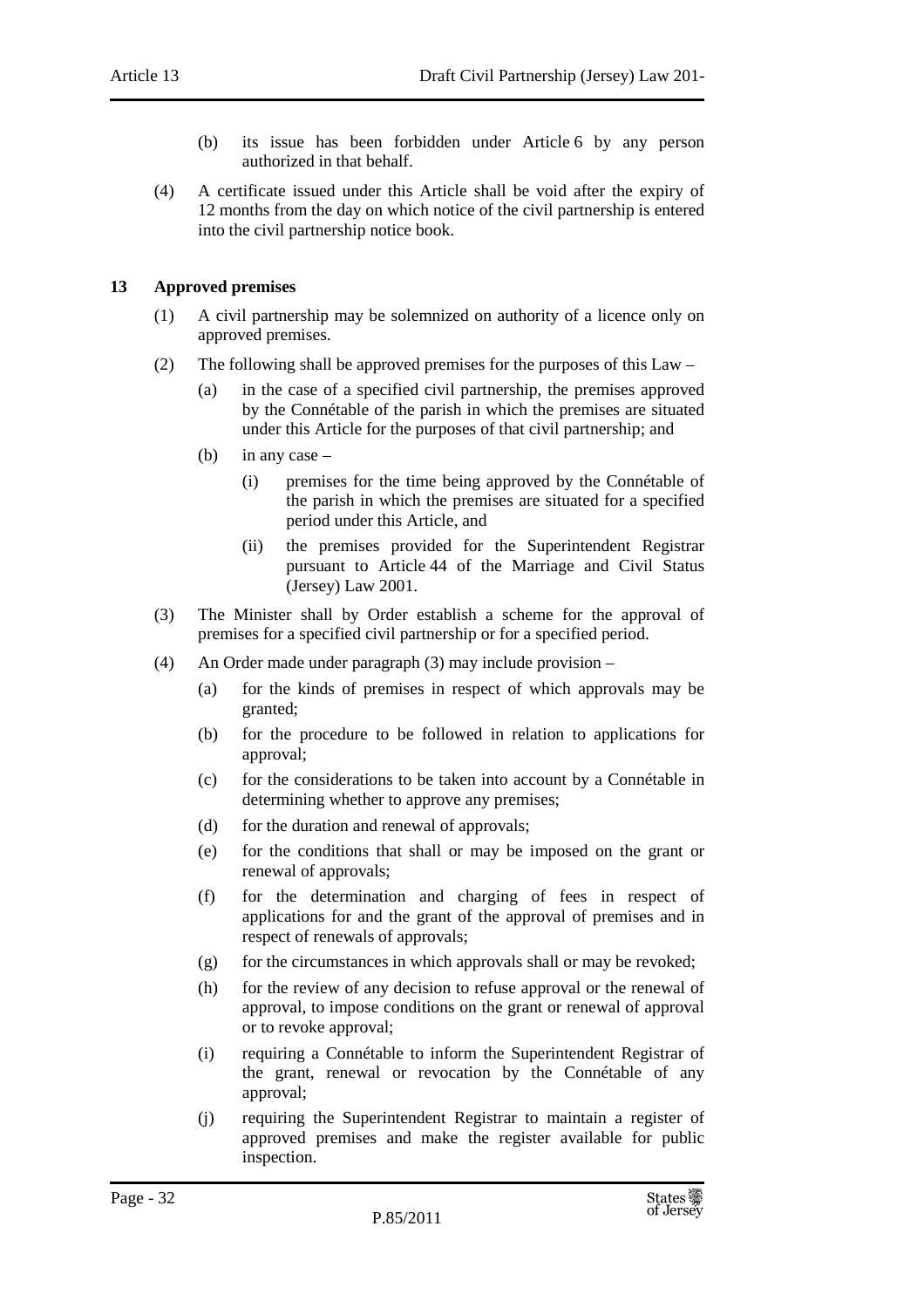- (5) Premises that
	- (a) are used solely or mainly for religious purposes; or
	- (b) have been so used and have not subsequently been used solely or mainly for other purposes,

may not be approved premises.

#### **14 Solemnization of civil partnership on approved premises**

- (1) Where a notice of civil partnership and a licence state that a civil partnership between the persons named in those documents is intended to be formed on approved premises also named in those documents, the civil partnership may be solemnized on those premises in accordance with this Article.
- (2) A civil partnership formed on approved premises shall be solemnized
	- (a) between the hours of 8 a.m. and 7 p.m.;
	- (b) in the presence of 2 or more witnesses; and
	- (c) by a civil partnership registrar.
- (3) Members of the public shall be permitted to attend freely the solemnization of a civil partnership on approved premises.
- (4) Where a civil partnership is solemnized on approved premises, each of the persons entering into the civil partnership shall –
	- (a) make the following declaration –

"I solemnly declare that I know of no lawful reason why I, *AB*, may not join in a civil partnership with *CD*"; and

(b) say to the other person –

"I call upon the persons here present to witness that I, *AB*, take you, *CD*, to be my lawful civil partner".

- (5) No religious service shall be used at the solemnization of a civil partnership on approved premises.
- (6) The Superintendent Registrar may charge such fees as may be prescribed for the solemnization of a civil partnership by a civil partnership registrar on approved premises and, in the case of a civil partnership on the premises provided for the Superintendent Registrar, for the use of those premises.
- (7) Nothing in this Article shall be construed as requiring a civil partnership registrar to solemnize a civil partnership on any approved premises on a particular day or at a particular time.
- (8) The States may by Regulations amend paragraph (2)(a) so as to vary the hours between which a civil partnership may be solemnized.

#### **15 Civil partnership of person incapacitated by illness or disability**

(1) This Article applies where persons intending to form a civil partnership on the authority of a licence wish, by reason that one of them is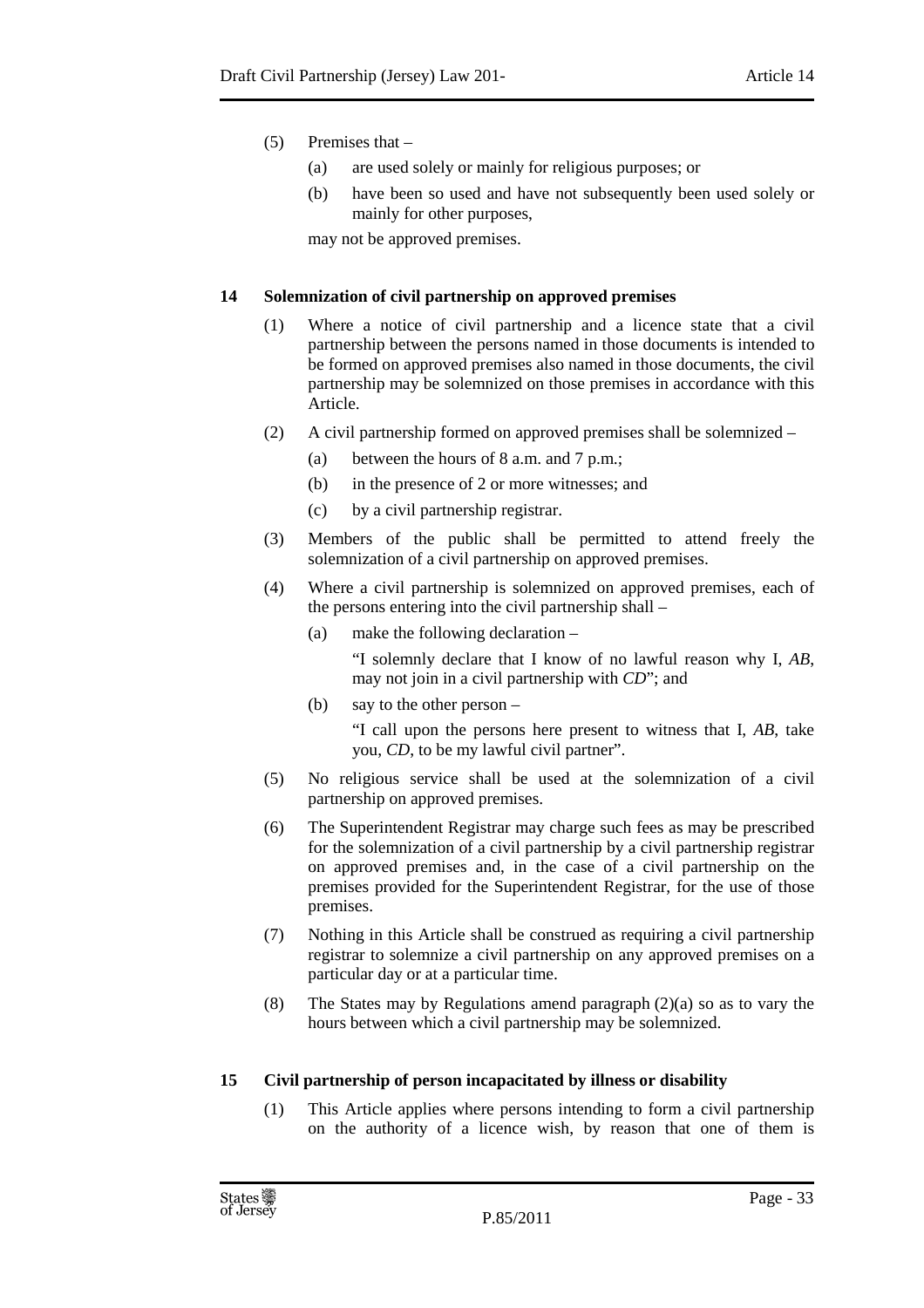incapacitated by illness or disability, to solemnize their civil partnership at the place where the incapacitated person is.

- (2) The notice of civil partnership shall be accompanied by a medical statement in the prescribed form made, not more than 14 days before the date on which the notice is given, by a registered medical practitioner of his or her opinion that, at the time he or she makes the statement –
	- (a) the incapacitated person, by reason of illness or disability, ought not to be moved from the place where he or she is at that time; and
	- (b) it is likely to be the case for at least the following 3 months that, by reason of the illness or disability, he or she ought not to move or be moved from that place.
- (3) A civil partnership may be solemnized pursuant to this Article by a civil partnership registrar.
- (4) The Superintendent Registrar shall keep the medical statement with the notice of civil partnership and, when entering the particulars contained in the notice of civil partnership in the civil partnership notice book, shall also enter the fact that the medical statement has been given.
- (5) Despite Article 13(1), where paragraph (2) has been complied with, the Superintendent Registrar may, if the Superintendent Registrar considers it appropriate to do so, issue a licence under Article 9 authorizing the solemnization of the civil partnership at the place where the incapacitated person is, which shall be named in the licence.
- (6) Where the civil partnership is solemnized in a place where the incapacitated person is, Article  $14(2)$  to (7) shall apply as if any references in them to approved premises were references to the place where the incapacitated person is.

#### **16 Delegates of Superintendent Registrar**

- (1) The Minister may, upon the recommendation of the Superintendent Registrar, appoint one or more persons to act as delegate of the Superintendent Registrar for the purpose of enabling civil partnerships to be solemnized on approved premises by persons other than the Superintendent Registrar.
- (2) Subject to paragraph (4), an appointment shall have effect for 3 years beginning on the date it is made by the Minister.
- (3) Upon appointing a person as delegate, the Minister shall direct the Superintendent Registrar to enter in the register of delegates –
	- (a) the name of the person so appointed; and
	- (b) the date the appointment is made by the Minister.
- (4) The Minister may, at any time, upon the recommendation of the Superintendent Registrar –
	- (a) cancel the appointment of a person as a delegate; and
	- (b) direct the Superintendent Registrar to enter in the register of delegates the date of cancellation by the Minister.
- (5) A delegate shall –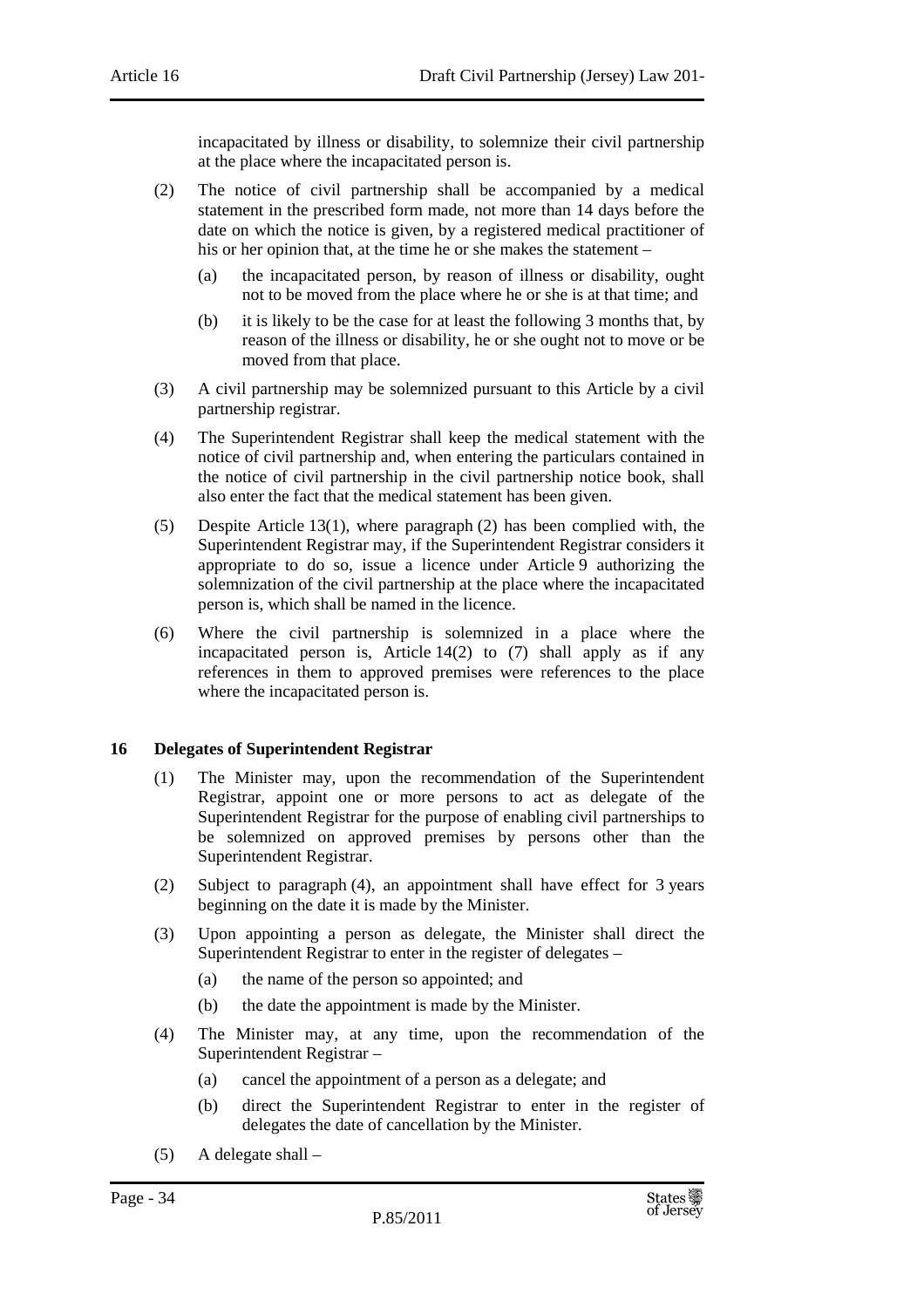- (a) take an oath before the Court to well and faithfully perform the duties imposed on him or her by and under this Law; and
- (b) solemnize such civil partnerships and carry out such duties relating to the solemnization or registration of civil partnerships as the Superintendent Registrar directs.

#### **17 Keeping of book and registers relating to civil partnership**

- (1) The Superintendent Registrar shall keep
	- (a) a civil partnership notice book for the purposes of Article 7;
	- (b) a register of approved premises for the purposes of Article 13; and
	- (c) a register of delegates appointed under Article 16.
- (2) The book and registers kept under this Article shall be open to public inspection free of charge during normal working hours.
- (3) The registers to be kept under this Article shall be kept in permanent form, which may include their maintenance in an electronic form.

#### **18 Duty to record and register civil partnerships**

- (1) A civil partnership registrar shall make a record and a return, in accordance with the prescribed requirements, of every civil partnership that he or she solemnizes.
- (2) The registrar of each parish shall keep a register in which he or she, in accordance with the prescribed requirements, shall register every civil partnership solemnized within the parish of which he or she is registrar.
- (3) The Superintendent Registrar shall supply each registrar with the required number of registers of civil partnerships for the performance of the registrar's duties under this Article.

#### **19 Power to ask for particulars of civil partnership**

A person under a duty to register or record the particulars of a civil partnership may require the parties to the civil partnership to provide him or her with those particulars.

#### **20 Proof of certain matters not necessary to validity of civil partnership**

Where 2 people have formed a civil partnership with each other in Jersey, it is not necessary in support of the civil partnership to give any proof –

- (a) that before the civil partnership, either of the intended civil partners resided, or resided for any period, at the place stated in the notice of civil partnership to be his or her place of residence; or
- (b) that any person whose consent to the civil partnership was required by Article 5 had given his or her consent,

and no evidence is to be given to prove the contrary in any proceedings touching the validity of the civil partnership.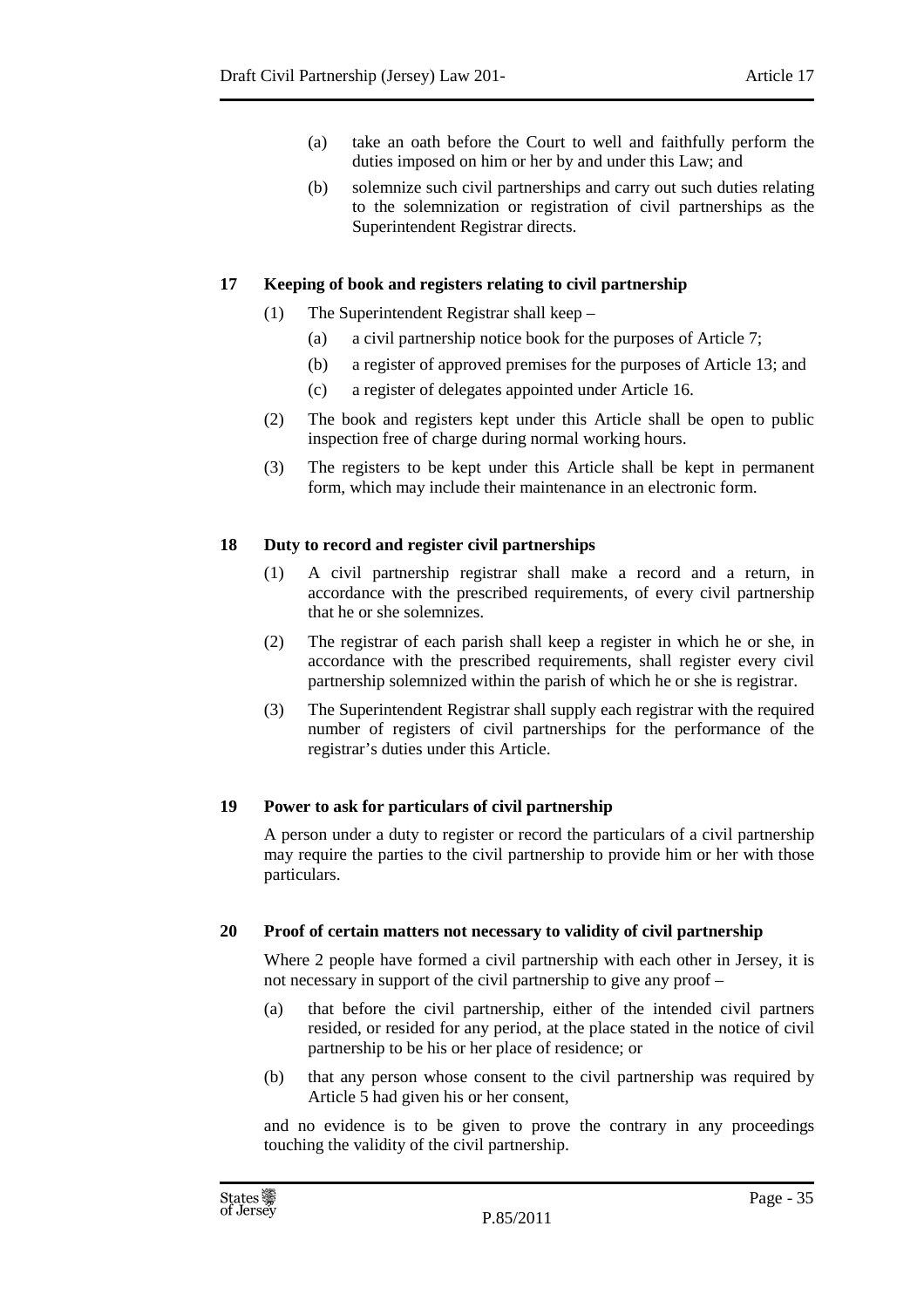#### **21 Searches**

- (1) Every registrar who keeps a register of civil partnerships under this Law shall, at all reasonable hours, allow searches to be made in any register in his or her keeping and, upon payment of the prescribed fee, shall give a copy certified under his or her hand of any entry in such a register.
- (2) Any person shall be entitled, at any time when the office of the Superintendent Registrar is open for the purpose –
	- (a) upon payment of the prescribed fee, to search the indexes maintained by the Superintendent Registrar under an Order made under Article 25; or
	- (b) upon payment of the prescribed fee, to have a copy, certified under the hand of the Superintendent Registrar, of any entry in a book or register kept by the Superintendent Registrar under this Law.
- (3) A copy of an entry provided in accordance with this Article shall be received as evidence of the civil partnership to which it relates without any further or other proof of the entry.

#### **22 Correction of errors in books and registers**

- (1) A person who finds an error, other than a clerical error, in an original entry in a book or register kept under this Law shall bring it to the attention of the Minister, through the intermediary of the Superintendent Registrar.
- (2) Upon being notified of an error, other than a clerical error, the Minister may grant permission for the error to be corrected or, if the Minister thinks fit, refer the matter to the Court, through the intermediary of the Attorney General.
- (3) The Minister shall prescribe procedures for the correction of clerical errors in entries in books and registers kept under this Law, for the correction of discrepancies between original entries and copies thereof and for the correction of errors other than clerical errors, pursuant to permission granted by the Minister or the Court.

#### **23 Offences relating to the registration of civil partnership**

- (1) It shall be an offence for a person, knowingly and voluntarily, to make a false declaration or sign any false document or otherwise provide false information for the purpose of giving notice of civil partnership or of obtaining any licence or certificate under this Law or having a civil partnership solemnized.
- (2) It shall be an offence for a person, when entering any caveat under this Law or forbidding the issue of any licence or certificate, knowingly to make a statement that he or she is a person whose consent is required to a civil partnership, when he or she is not.
- (3) It shall be an offence for the Superintendent Registrar, knowingly and voluntarily, to –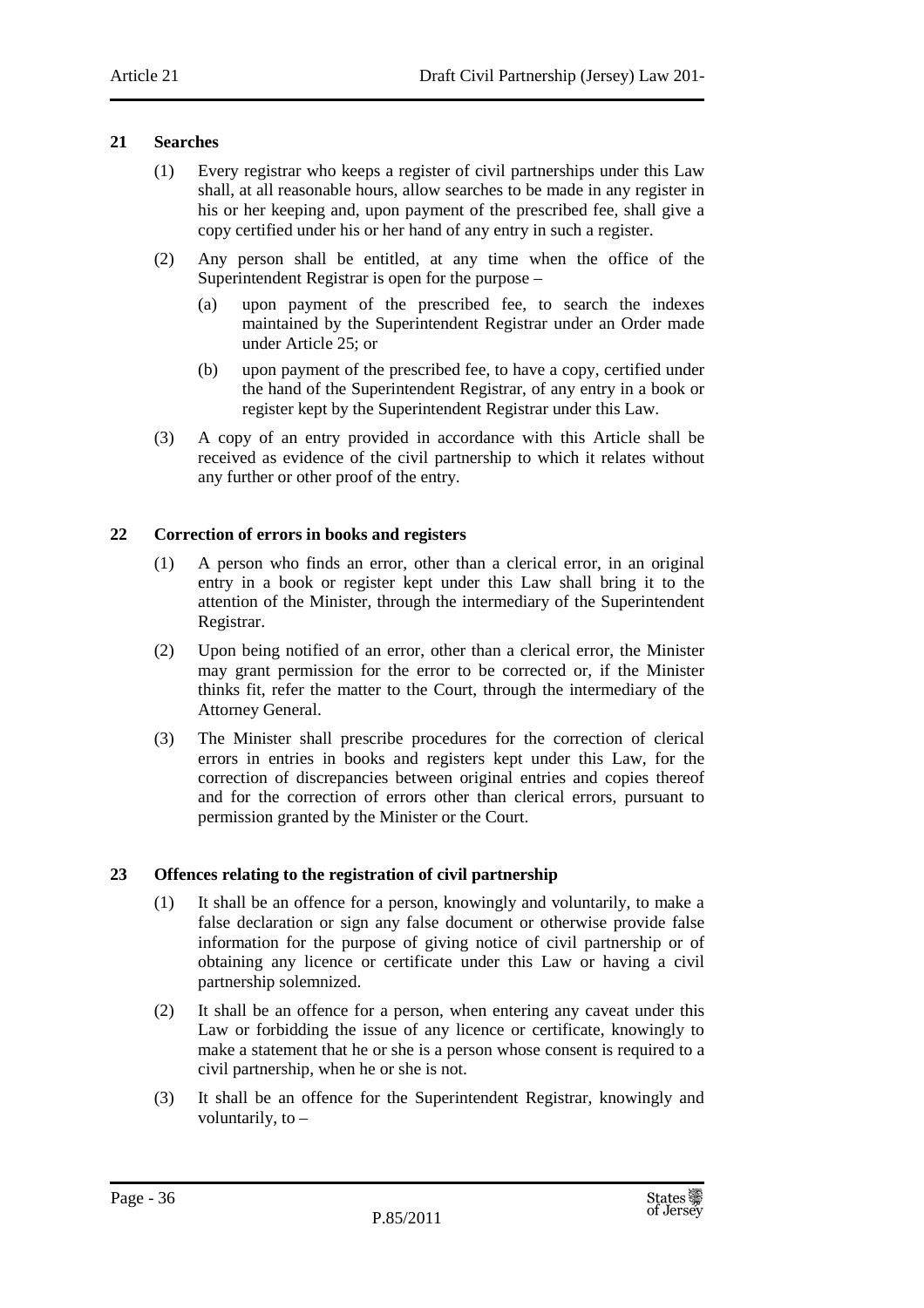- (a) issue a licence or certificate pursuant to a notice of civil partnership which is void by virtue of Article 7(8) or issue a licence less than 7 days after notice of civil partnership is given or issue a certificate less than 21 days after notice of civil partnership is given;
- (b) issue a licence or certificate on which a lawful objection has been entered; or
- (c) register a civil partnership declared void under this Law.
- (4) It shall be an offence for a person, knowingly and voluntarily, to solemnize a civil partnership declared void by this Law.
- (5) It shall be an offence for a person, knowingly and voluntarily, to solemnize a civil partnership on authority of a licence which is void or before the expiry of any period required by this Law to elapse after the issue of the licence and before the solemnization of the civil partnership.
- (6) It shall be an offence for a person, knowingly and voluntarily, to solemnize a civil partnership pursuant to a licence of the Superintendent Registrar –
	- (a) in a place other than the approved premises specified in the notice of civil partnership and licence; or
	- (b) in the case of an incapacitated person, in a place other than the place specified in the notice of civil partnership and licence as being where the incapacitated person is.
- (7) It shall be an offence for a person other than a civil partnership registrar to register a civil partnership on approved premises.
- (8) It shall be an offence for a person other than a civil partnership registrar to register a civil partnership at a place where an incapacitated person is.
- (9) It shall be an offence for a person to
	- (a) knowingly provide false particulars for the purpose of the registration of a civil partnership under this Law;
	- (b) voluntarily destroy, damage or alter, or cause to be destroyed, damaged or altered, any book, register or document required to be kept by this Law or an Order made under it;
	- (c) forge or cause to be falsely made or forged any book, register or document required to be kept by this Law or an Order made under it or any certified copy of any entry made or document kept under this Law or an Order made under it; or
	- (d) voluntarily make or cause to be made a false entry in a book or register required to be kept by this Law or an Order made under it or certify a copy of such an entry, knowing it to be false.
- (10) It shall be an offence for a person
	- (a) to refuse or, without reasonable excuse, omit to record or register any civil partnership which he or she is required by this Law or an Order made under it to record or register;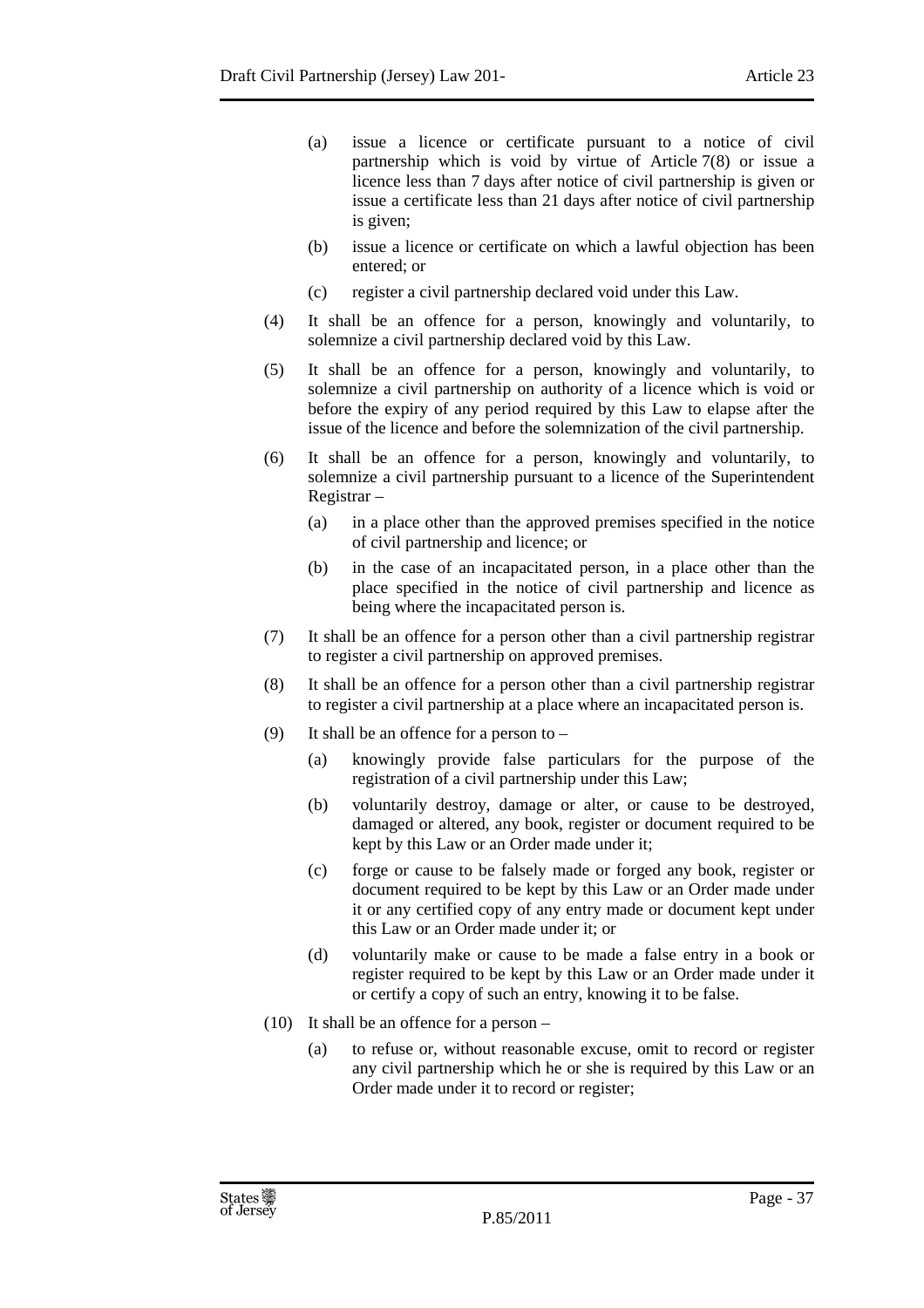- (b) to register or cause to be registered a civil partnership otherwise than in accordance with the requirements of this Law or an Order made under it;
- (c) to carelessly lose or damage a book, register or documents that he or she is required by this Law or an Order made under it to keep, or to carelessly allow any such book, register or document to be damaged while in his or her keeping; or
- (d) to fail, without reasonable excuse, to deliver any book, register or document or make any return that he or she is required to deliver or make by this Law or an Order made under it.
- (11) It shall be an offence for a person, without reasonable cause or excuse, to fail to comply with a requirement imposed by or under this Law or an Order made under it or by any person pursuant to this Law or an Order made under it –
	- (a) to provide particulars of a civil partnership; or
	- (b) to complete or deliver any certificate.
- (12) A person guilty of an offence under any of paragraphs (1) to (9) shall be liable to imprisonment for a term of 5 years and to a fine.
- (13) A person guilty of an offence under paragraph (10) shall be liable to a fine of level 3 on the standard scale.
- (14) A person guilty of an offence under paragraph (11) shall be liable to a fine of level 2 on the standard scale.

#### **24 Declarations**

Every declaration made for a purpose in this Part, except any declaration made by the Court under Article  $8(7)$ , shall contain such information as the Superintendent Registrar may require and shall be made in the prescribed manner.

#### **25 Orders concerning registration**

The Minister shall by Order prescribe procedures and requirements for the registration of civil partnerships and for the making of returns of information in connection therewith and in particular, but not by way of limitation, shall require –

- (a) the preparation and delivery of documents prior to, and for the purposes of, the recording of the particulars of a civil partnership;
- (b) the keeping and delivery of books, registers and official documents for the purposes of this Law;
- (c) the making of entries of civil partnerships in books and registers kept under this Law;
- (d) the provision of copies of such entries, on provision of such information and payment of such fee as may be prescribed;
- (e) the making of returns of information to the Superintendent Registrar;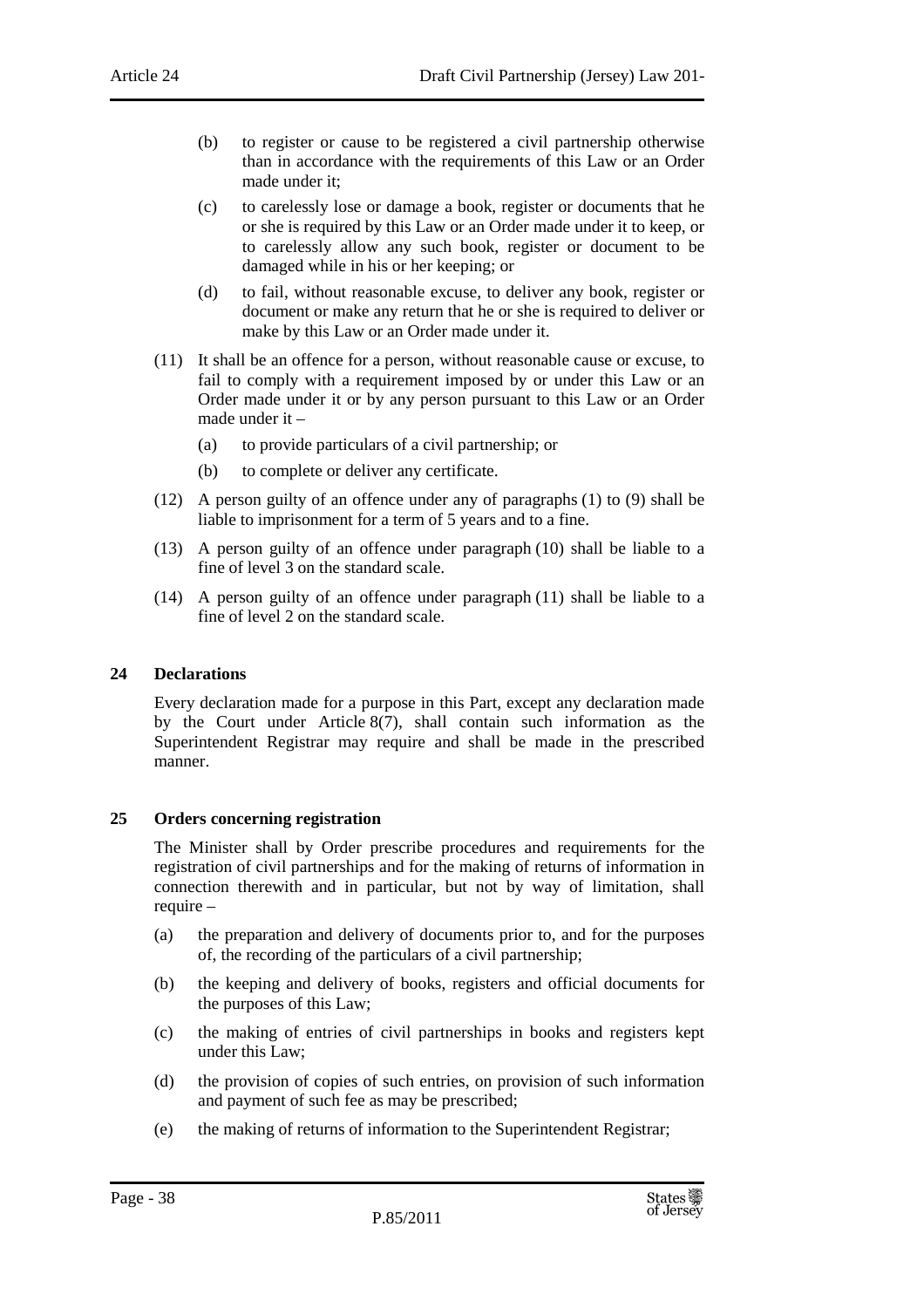- (f) the keeping of indexes by the Superintendent Registrar of returns of information made to him or her; and
- (g) the making of returns of information by the Superintendent Registrar.

# **26 Duty of Minister**

- (1) The Minister shall, each year, report to the States the number of civil partnerships registered, in the preceding year, under this Law.
- (2) The Minister shall inspect every register kept by a registrar pursuant to this Law at the same time and in accordance with the same cycle as is described in Article 75(2) of the Marriage and Civil Status (Jersey) Law 2001 for the purpose of assessing whether the Superintendent Registrar is discharging his or her duties under this Law.
- (3) A registrar shall, when so requested by the Minister, produce to the Minister the registers kept by him or her, for the purposes of the Minister's inspection.

# **PART 3**

# DISSOLUTION, ANNULMENT AND OTHER PROCEEDINGS

# **27 Jurisdiction**

- (1) The Court shall have jurisdiction to entertain proceedings for dissolution of the civil partnership or a legal separation order ("separation order") in respect of the civil partners if (and only if) –
	- (a) the parties to the civil partnership are domiciled in Jersey on the date when the proceedings are begun; or
	- (b) either of the parties to the civil partnership was habitually resident in Jersey throughout the period of one year ending with that date.
- (2) The Court shall have jurisdiction to entertain proceedings for annulment of the civil partnership if (and only if) –
	- (a) the parties to the civil partnership are domiciled in Jersey on the date when the proceedings are begun; or
	- (b) either of the parties to the civil partnership
		- (i) was habitually resident in Jersey throughout the period of one year ending with that date, or
		- (ii) died before that date and either was at death domiciled in Jersey, or had been habitually resident in Jersey through the period of one year ending with the date of death.
- (3) The Court shall have jurisdiction to entertain proceedings for death to be presumed and a civil partnership to be dissolved if (and only if) the applicant –
	- (a) is domiciled in Jersey on the date when the proceedings are begun; or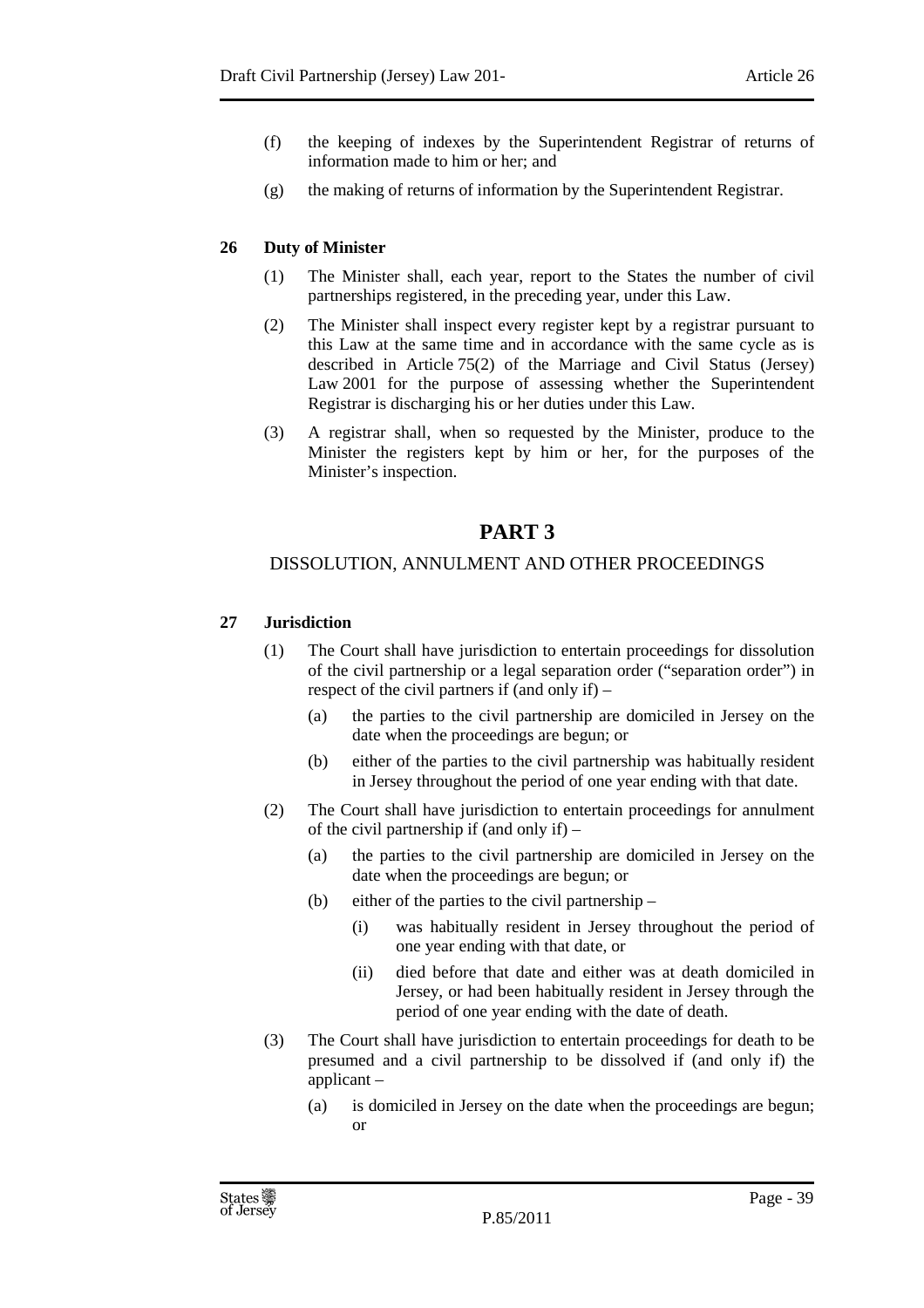- (b) was habitually resident in Jersey throughout the period of one year ending with that date.
- (4) The Court shall, at any time when proceedings are pending in respect of which it has jurisdiction by virtue paragraph (1) or (2), of by virtue of this paragraph, also have jurisdiction to entertain other proceedings, in respect of the same civil partnership, for dissolution, separation or annulment of the civil partnership, notwithstanding that jurisdiction would not be exercisable under paragraph (1) or (2).
- (5) The Court shall also have the same power to grant injunctions and other relief in any civil partnership causes, suits and matters as it has under Article 3(2) of the Matrimonial Causes (Jersey) Law 1949 in relation to matrimonial causes, suits and matters.
- (6) In the authentication of decrees, orders and other instruments and copies thereof the Judicial Greffier may describe himself or herself as Registrar.
- (7) Any order made or direction given by the Judicial Greffier in pursuance of Rules of Court made under paragraph (6) shall be subject to appeal in the first instance to the Court.

## **28 Grounds of application for dissolution of a civil partnership**

An application for dissolution of a civil partnership may be presented to the Court by either civil partner on the ground that –

- (a) the respondent has since entering into the civil partnership behaved in such a way that the applicant cannot reasonably be expected to live with the respondent;
- (b) the respondent is incurably of unsound mind and has been continuously under care and treatment for a period of at least 5 years immediately preceding the application;
- (c) the parties to the civil partnership
	- (i) have lived apart for a continuous period of at least one year immediately preceding the application (in this Law referred to as "one year's separation") and the respondent consents to the dissolution of the partnership, or
	- (ii) have lived apart for a continuous period of at least 2 years immediately preceding the application (in this Law referred to as "2 years' separation"); or
- (d) the respondent has deserted the applicant without cause for a period of at least 2 years immediately preceding the application.

#### **29 Restrictions on applications for dissolution during first 3 years after creation of civil partnership**

- (1) No application shall be presented to the Court unless at the date of the application 3 years have passed since the date of the formation of the civil partnership.
- (2) The Court may, upon application being made to it in accordance with Rules of the Court, allow an application to be made before 3 years have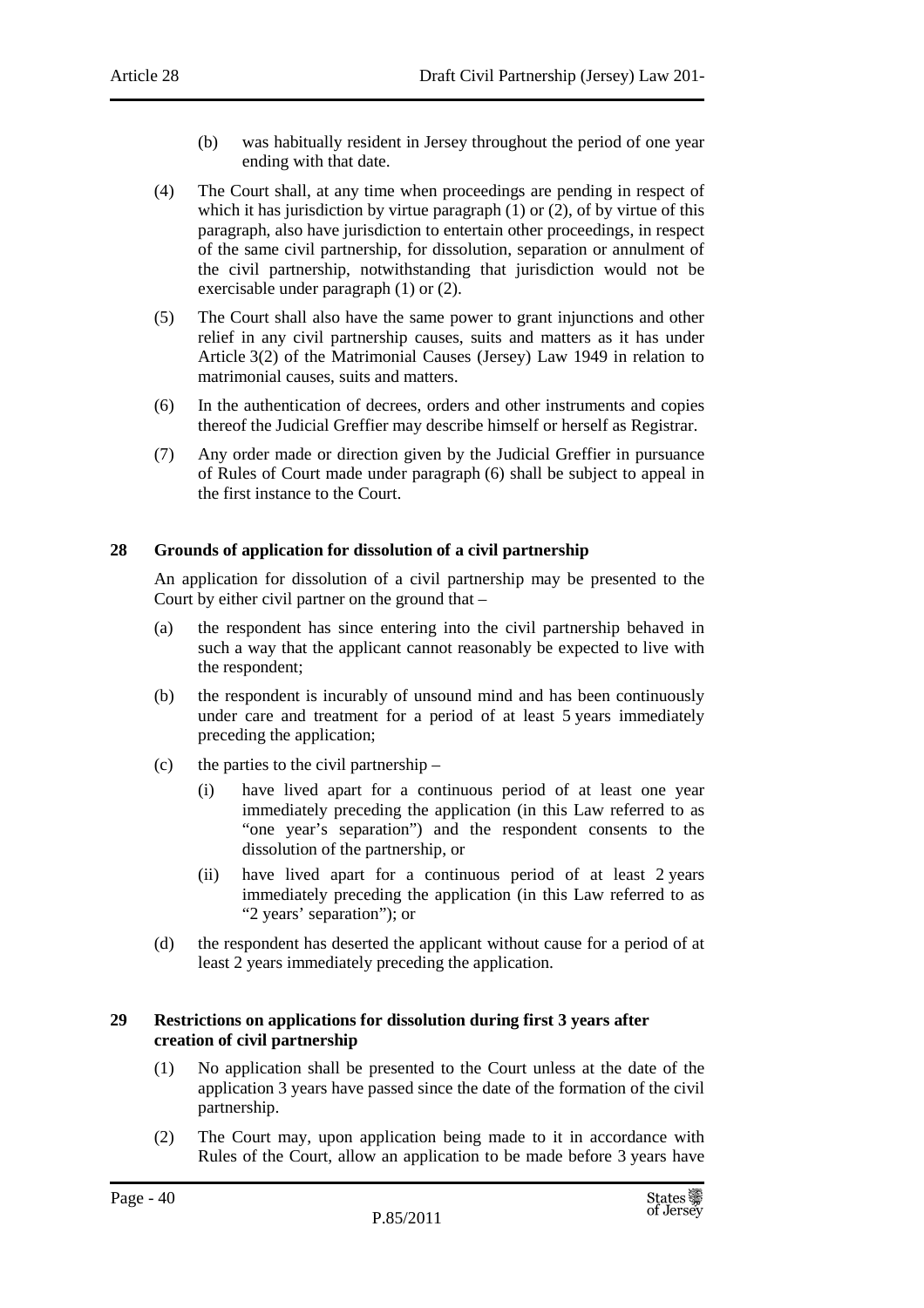passed on the ground that the case is one of exceptional hardship suffered by the applicant, or of exceptional depravity on the part of the respondent, but, if it appears to the Court at the hearing of the application that the applicant obtained leave to present the application by any misrepresentation or concealment of the nature of the case, the Court  $may -$ 

- (a) if it makes a conditional order, direct that no application to make the order final may be made until after the expiration of 3 years from the date of the formation of the civil partnership; or
- (b) dismiss the application, without prejudice to any application that may be brought after the expiration of the said 3 years upon the same, or substantially the same, facts as those proved in support of the application so dismissed.
- (3) In determining any application under this Article for leave to apply before the expiration of 3 years from the date of formation of the civil partnership, the Court shall have regard to the interests of any children of the family and to the question whether there is reasonable probability of a reconciliation between the parties before the expiration of the said 3 years.

## **30 Duty of Court on application for dissolution of civil partnership**

- (1) On an application for dissolution of a civil partnership, it shall be the duty of the Court to inquire, so far as it reasonably can, into the facts alleged and whether there has been any connivance or condonation on the part of the applicant and whether any collusion exists between the parties and also to inquire into any counter-charge which is made against the applicant.
- (2) Subject to paragraphs (3), (4) and (5) and to Article 31 if the Court is satisfied on the evidence that –
	- (a) the case for the application has been proved; and
	- (b) except in the case of an application presented on either of the grounds of one year's or 2 years' separation, the application is not made in collusion with the respondent,

the Court shall make a dissolution order.

- (3) If the Court is not satisfied that the case for the application has been proved, it shall dismiss the application.
- (4) If the Court is not satisfied that the application is not made in collusion with the respondent, it may in its discretion either make a dissolution order or dismiss the application.
- (5) Except in the case of an application made on either of the grounds of one year's or 2 years' separation, the Court shall not be bound to make a dissolution order and may dismiss the application if, in the opinion of the Court –
	- (a) the applicant has delayed unreasonably in making or prosecuting the application; or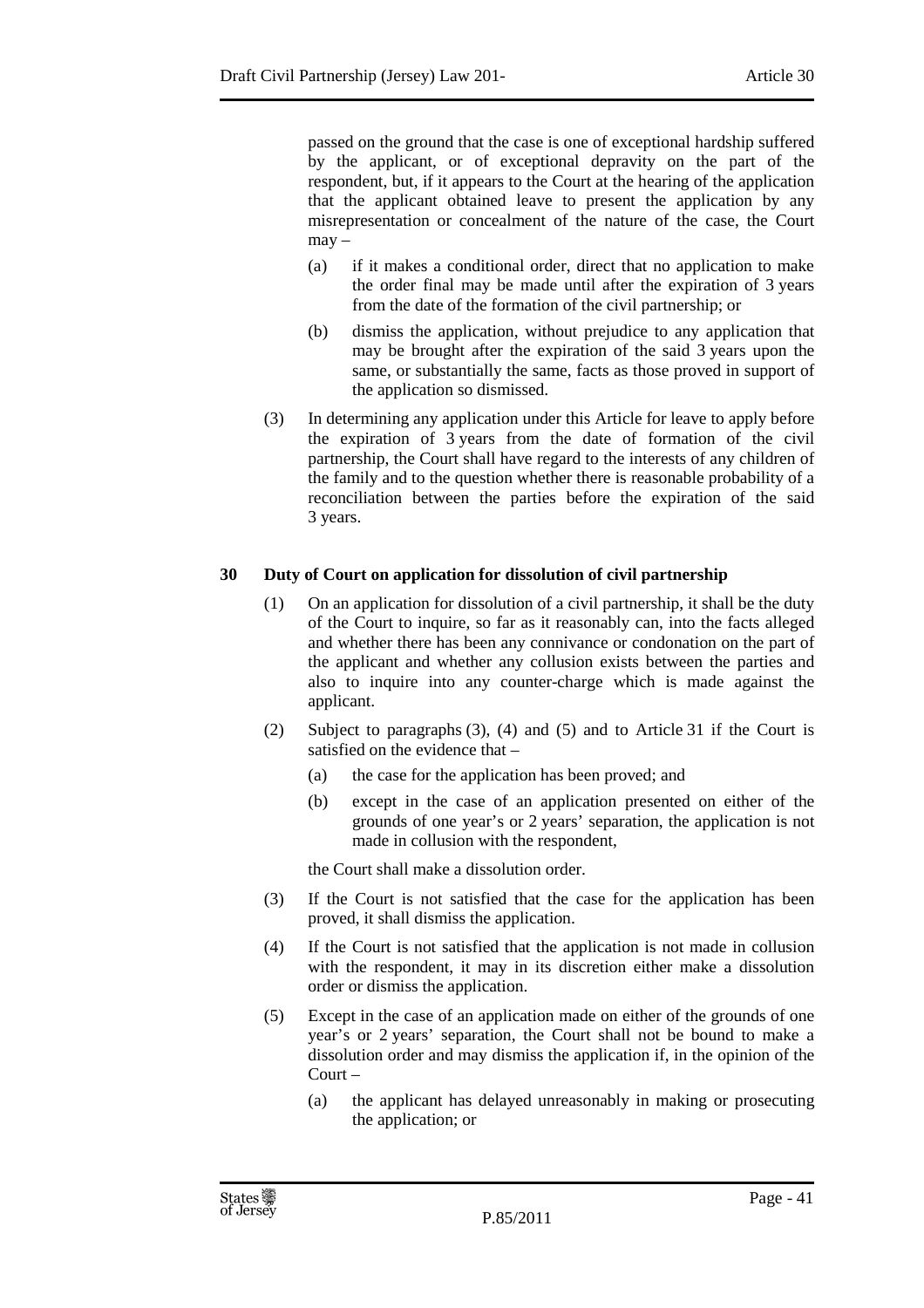(b) where the ground of the application is unsoundness of mind or desertion, the wilful neglect or misconduct of the applicant has conduced to the unsoundness of mind or desertion.

#### **31 Refusal of dissolution of civil partnership in 2 years' separation cases in certain circumstances**

- (1) The respondent to an application for dissolution of a civil partnership in which the applicant alleges 2 years' separation may oppose the application on the ground that the dissolution of the civil partnership would result in grave financial or other hardship to the respondent and that it would in all the circumstances be wrong to dissolve the partnership.
- (2) Where the application for dissolution is opposed by virtue of this Article, then –
	- (a) if the Court finds that the applicant is entitled to rely in support of the application on the applicant's allegation of 2 years' separation and makes no such finding as to any other ground specified in Article 28; and
	- (b) if apart from this Article the Court would make an order for the dissolution of the civil partnership,

the Court shall consider all the circumstances, including the conduct of the parties to the civil partnership and the interests of those parties and of any children or other persons concerned and, if of opinion that the dissolution of the civil partnership would result in grave financial or other hardship to the respondent and that it would, in all the circumstances, be wrong to make the order, it shall dismiss the application.

(3) For the purposes of this Article, hardship shall include the loss of the chance of acquiring any benefit which the respondent might acquire if the civil partnership were not dissolved.

## **32 Special protection for respondent in separation cases**

- (1) Provision shall be made by Rules of the Court for the purpose of ensuring that in one year's separation cases, where the applicant alleges that the respondent consents to an order being made, that the respondent has been given such information as will enable the respondent to understand the consequences to the respondent of consenting to an order being made and the steps which the respondent must take to indicate that the respondent consents to the making of the order.
- (2) Where in any case the Court has made an order for the dissolution of the civil partnership solely on the ground of one year's separation coupled with the respondent's consent, the Court may, on an application made by the respondent at any time before the order is made final, rescind the order if it is satisfied that the applicant misled the respondent (whether intentionally or unintentionally) about any matter which the respondent took into account in deciding to consent.
- (3) Paragraphs (4) and (5) apply where  $-$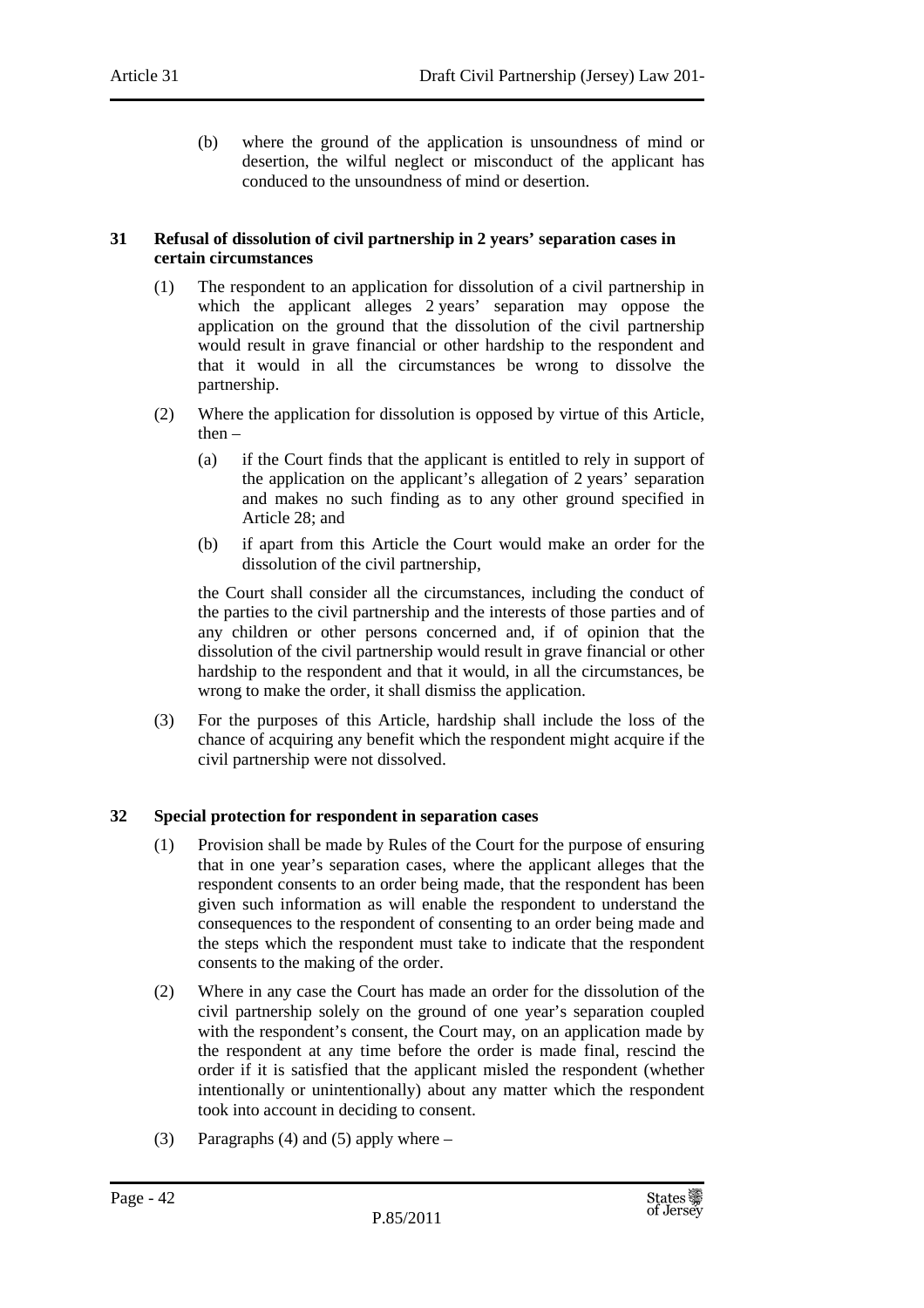- (a) the respondent to an application for the dissolution of a civil partnership on the grounds of one year's or 2 years' separation coupled, in the former case, with the respondent's consent to an order being made, has applied to the Court for consideration under paragraph (4) of the respondent's financial position after the dissolution; and
- (b) the Court has made an order for the dissolution of the civil partnership solely on the ground of one year's separation coupled with the respondent's consent, or solely on the ground of 2 years' separation, as the case may be.
- (4) The Court hearing an application by the respondent under paragraph (3) shall consider all the circumstances, including the age, health, conduct, earning capacity, financial resources and financial obligations of each of the parties, and the financial position of the respondent as, having regard to the dissolution order, it is likely to be after the death of the applicant should the applicant die first; and, subject to paragraph (5), the Court shall not make the order final unless it is satisfied –
	- (a) that the applicant should not be required to make any financial provision for the respondent; or
	- (b) that the financial provision made by the applicant for the respondent is reasonable and fair or the best that can be made in the circumstances.
- (5) The Court may if it thinks fit make the order final notwithstanding the requirements of paragraph (4) if –
	- (a) it appears that there are circumstances making it desirable that the order should be made final without delay; and
	- (b) the Court has obtained a satisfactory undertaking from the applicant that the applicant will make such financial provision for the respondent as the Court may approve.

# **33 Separation orders**

- (1) An application for a separation order may be presented to the Court by either civil partner on any ground on which an application for dissolution of the civil partnership might have been made, and where such application is made the duty of the Court on the presentation of an application for a dissolution and the circumstances in which such an application must or may be granted or dismissed shall apply in like manner to an application for separation.
- (2) The Court may, on the application of a civil partner against whom a separation order has been made, reverse the order on the ground that it was obtained in the absence of the applicant or, if desertion was the ground of the separation order, that there was reasonable cause for the alleged desertion.
- (3) The reversal of a separation order shall not affect the rights or remedies which any other person would have had if the order had not been reversed.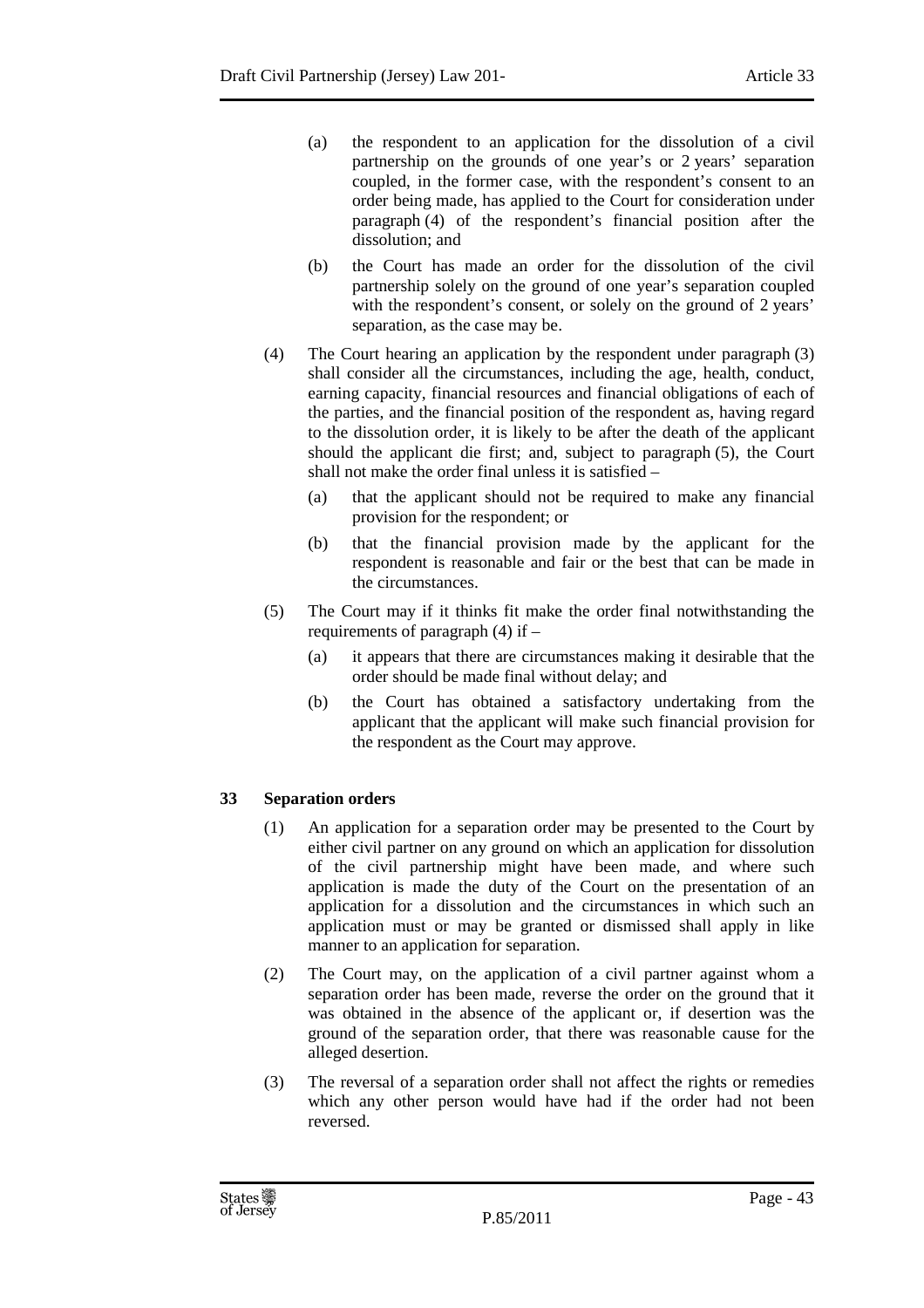#### **34 Application for dissolution of civil partnership after grant of separation order**

- (1) A person shall not be prevented from making an application for dissolution of a civil partnership, or the Court from making an order for the dissolution of the civil partnership, by reason only that the applicant has at any time been granted a separation order or an order under the Separation and Maintenance Orders (Jersey) Law 1953<sup>6</sup>, upon the same or substantially the same facts as those alleged in the application for dissolution of the civil partnership or proved in support thereof.
- (2) On any such application for dissolution of the civil partnership, the Court may treat the separation order or the order under the Separation and Maintenance Orders (Jersey) Law 1953, as the case may be, as sufficient proof of the ground on which it was granted, but the Court shall not make a dissolution order final without receiving the evidence of the applicant.
- (3) For the purposes of the application for an order for the dissolution of the civil partnership a period of desertion immediately preceding the institution of proceedings for a separation order or an order under the Separation and Maintenance Orders (Jersey) Law 1953 having the effect of a separation order shall, if the parties have not resumed cohabitation and the order has been continuously in force since being granted, be deemed immediately to precede the application for the dissolution order.

#### **35 Relief to respondent on application for dissolution of civil partnership or separation order**

If, in any proceedings for the dissolution of a civil partnership or a separation order, the respondent in his or her response opposes the application on the ground of unreasonable behaviour or desertion and, in such response requests relief on any such ground, the Court may give to the respondent the same relief to which the respondent would have been entitled if the respondent had presented an application for the dissolution of the civil partnership or a separation order, as the case may be, seeking such relief.

## **36 Decree of annulment**

- (1) The Court may decree the annulment of a civil partnership on any ground on which a civil partnership is by law void or voidable under this Law, or on any of the following grounds –
	- (a) that the civil partnership was formed as a result of fraud, threats or duress by the respondent upon or to the applicant;
	- (b) that either party to the civil partnership was at the time of the formation of the civil partnership suffering from a mental disorder of a kind or to such an extent as to be unfit for civil partnership;
	- (c) that at the time of the formation of the civil partnership the respondent was pregnant;
	- (d) that an interim certificate has, after the formation of the civil partnership, been issued to either civil partner;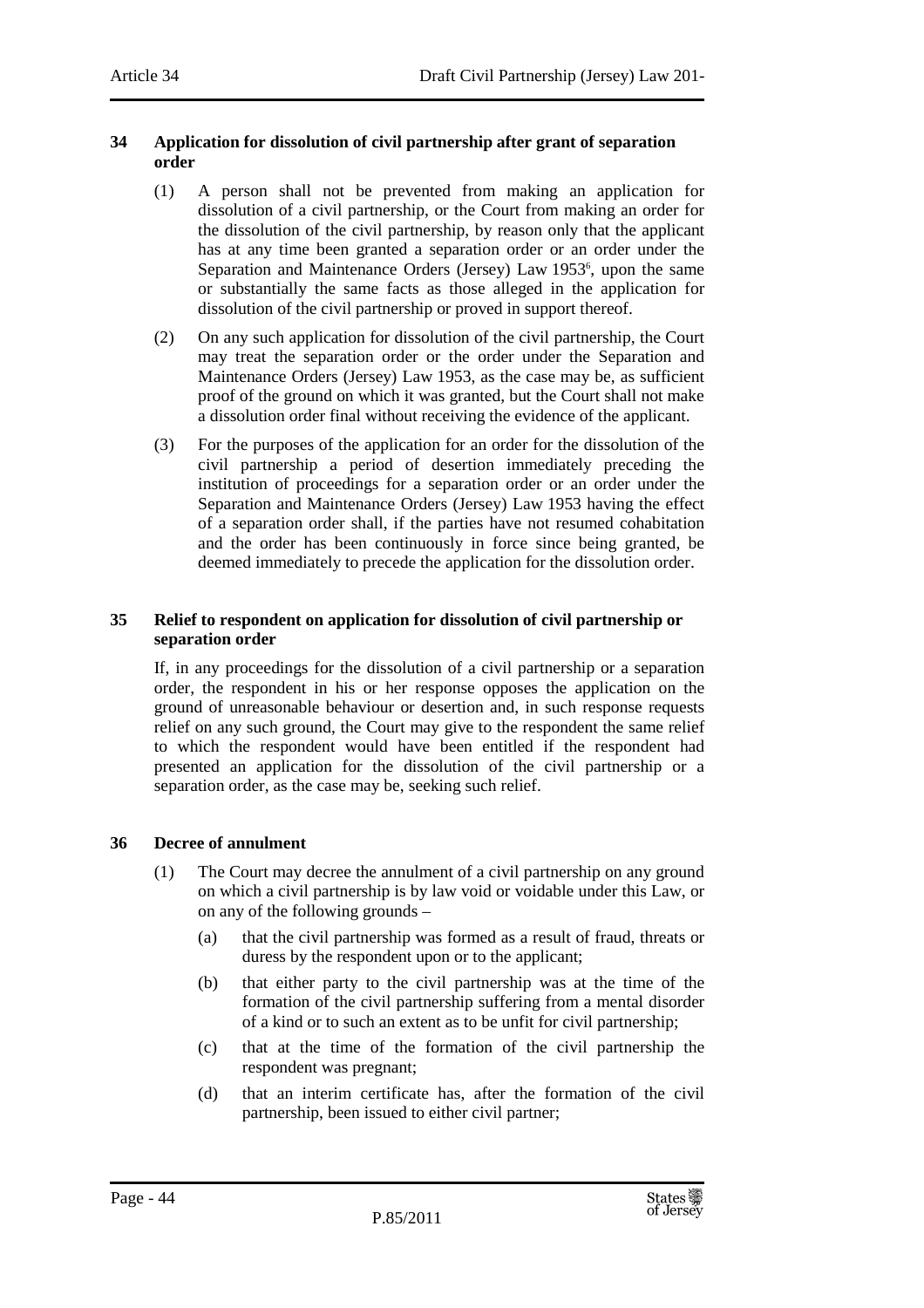- (e) that either party to the civil partnership satisfies such conditions and has taken such steps, in an approved jurisdiction, for the recognition of his or her change of gender by that jurisdiction as –
	- (i) are prescribed, in respect of that jurisdiction, by Order made by the Chief Minister, or
	- (ii) if no conditions and steps are prescribed under clause (i) in respect of that jurisdiction, satisfy the Court that, but for the fact that the parties are still in a civil partnership (or an equivalent overseas relationship), the change of gender would be recognized by that jurisdiction;
- (f) that the respondent is a person whose gender at the time of the formation of the civil partnership had become the acquired gender.
- (2) In this Article "approved jurisdiction", "interim certificate" and a reference to a person's acquired gender have the same respective meanings as in Article 1 of the Gender Recognition (Jersey) Law 2010<sup>7</sup>.
- (3) In any proceedings for annulment of a civil partnership, evidence of the question of gender shall be heard *in camera* unless, in any case, the Court is satisfied that in the interests of justice any such evidence ought to be heard in open court.

## **37 Bars to relief where civil partnership is voidable**

- (1) The Court shall not make an annulment order on the ground that a civil partnership is voidable if the respondent satisfies the Court –
	- (a) that the applicant, with knowledge that it was open to the applicant to obtain an annulment order, acted in relation to the respondent in such a way as to lead the respondent reasonably to believe that the applicant would not seek to do so; and
	- (b) that it would be unjust to the respondent to make the order.
- (2) Without prejudice to paragraph (1), the Court shall not grant a decree of annulment on the ground mentioned in Article 36(1)(d) unless it is satisfied that proceedings were instituted within 6 months of the date of issue of the interim certificate.
- (3) Without prejudice to paragraph (1), the Court shall not make an annulment order by virtue of Article  $36(1)(b)$  or (c) unless it is satisfied that $-$ 
	- (a) the applicant was at the time of the formation of the civil partnership ignorant of the facts alleged;
	- (b) that the proceedings were instituted within a year from the date of the formation of the civil partnership; and
	- (c) sexual intercourse with the consent of the applicant has not taken place since the discovery by the applicant of the existence of the grounds for an order.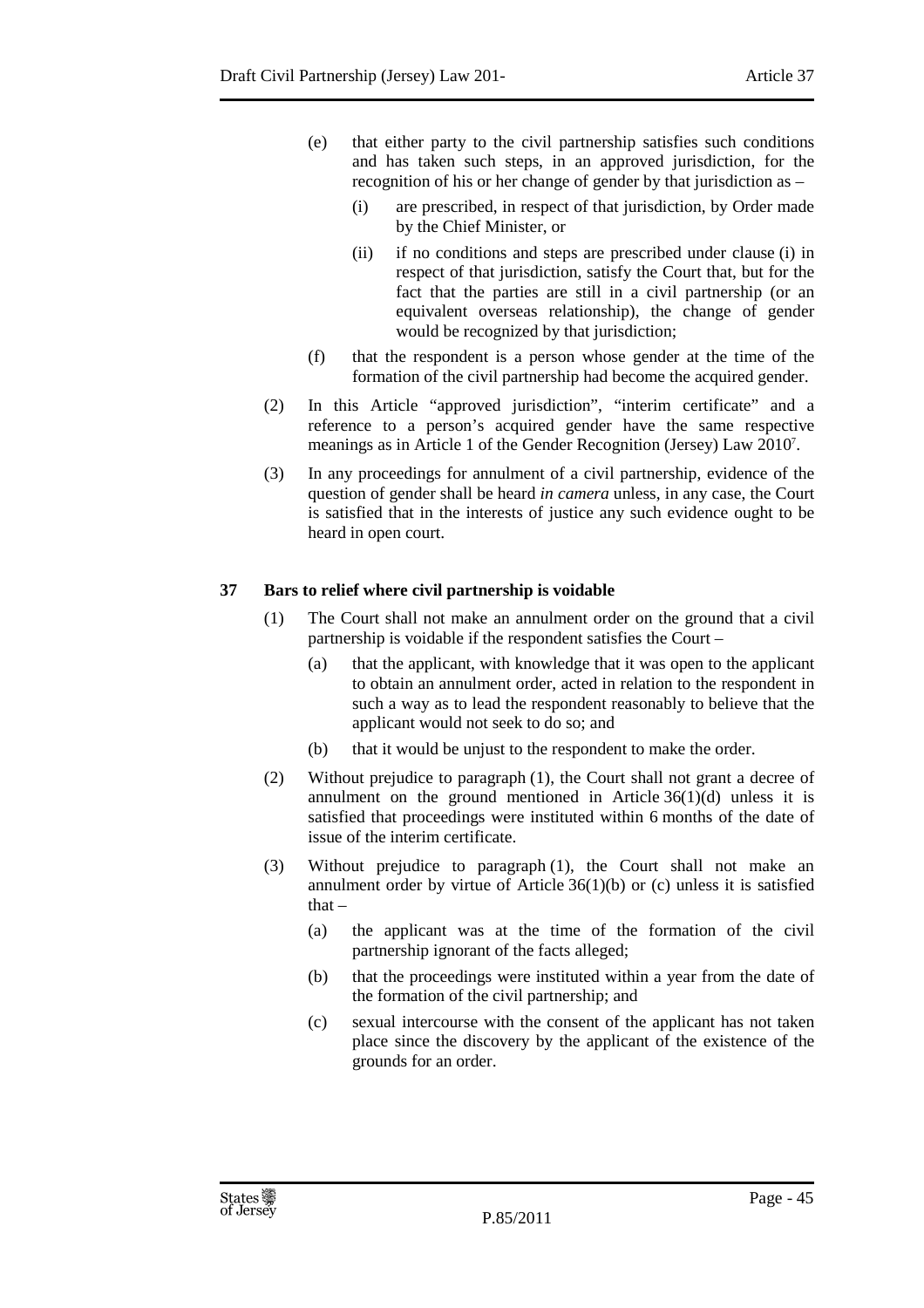#### **38 Proceedings for presumption of death and dissolution of civil partnership order**

- (1) Any civil partner who alleges that reasonable grounds exist for supposing that the other party to the civil partnership is dead may make an application to the Court to have it presumed that the other party is dead and to have the civil partnership dissolved, and the Court, if satisfied that such reasonable grounds exist, may make a presumption of death order.
- (2) In any such proceedings, the fact that for a period of 7 years or more the other party to the civil partnership has been continuously absent from the applicant and the applicant has no reason to believe that the other party has been living within that time shall be evidence that the other civil partner is dead, until the contrary is proved.

# **39 Conditional orders**

- (1) Every order for the dissolution of a civil partnership or for annulment of the civil partnership or of presumption of death shall, in the first instance, be a conditional order and shall not be made final until after the expiration of such period, not exceeding 6 months, from the pronouncing thereof, as may be prescribed by Rules of Court, provided that the Court may, in any particular case, fix a shorter period where it considers it proper to do so.
- (2) After the making of a conditional order and before the order is made final, any person (including the Attorney General) may, in a manner prescribed by Rules of Court, show cause why the order should not be made final by reason of the order having been obtained by collusion or by reason of material facts not having been brought before the Court, and in any such case the Court may –
	- (a) make the order final;
	- (b) reverse the conditional order;
	- (c) require further inquiry; or
	- (d) otherwise deal with the case as the Court thinks fit.
- (3) Where a conditional order has been made and no application for the order to be made final has been made by the party who obtained the conditional order then, at any time after the expiration of 3 months from the earliest date on which that party could have made such an application, the party against whom the conditional order has been made may apply to the Court and the Court shall, on such application, have power to –
	- (a) make the order final;
	- (b) reverse the conditional order;
	- (c) require further inquiry; or
	- (d) otherwise deal with the case as the Court thinks fit.

## **40 Duties of Attorney General**

(1) In the case of any application for the dissolution of the civil partnership or for an annulment or presumption of death order –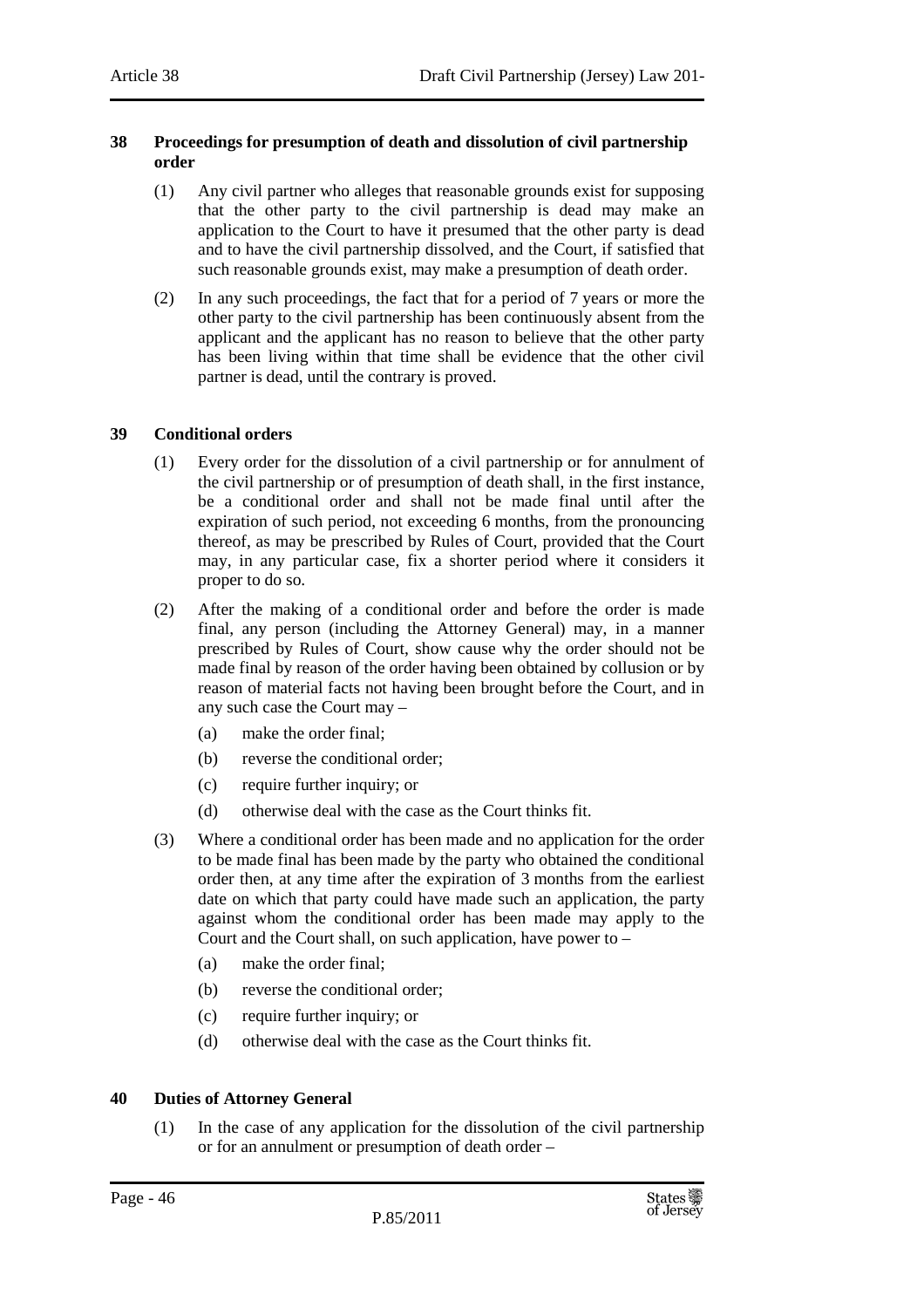- (a) the Court may, if it thinks fit, direct all necessary papers in the matter to be sent to the Attorney General who shall argue before the Court any question in relation to the matter which the Court deems to be necessary or expedient to have fully argued;
- (b) any person may at any time during the progress of the proceedings or before the conditional order is made final give information to the Attorney General of any matter material to the due decision of the case, and the Attorney General may thereupon take such steps as the Attorney General considers necessary or expedient;
- (c) if, in consequence of any such information or otherwise, the Attorney General suspects –
	- (i) that the order may be obtained contrary to the justice of the case, or
	- (ii) that material facts are not before the Court,

the Attorney General may, after obtaining the leave of the Court, intervene and summon witnesses to prove any allegations which the Attorney General may think fit to make.

(2) The Attorney General shall be entitled to charge the costs of the proceedings as part of the expenses of the Attorney General's office.

## **41 Provisions as to costs where Attorney General intervenes or shows cause**

- (1) Where the Attorney General intervenes or shows cause against a conditional order in any proceedings for the dissolution of a civil partnership or for an annulment or presumption of death order, the Court may make such order as to the payment by other parties to the proceedings of the costs incurred by the Attorney General in so doing, or as to the payment by the Attorney General of any costs incurred by any of the said parties by reason of the Attorney General's so doing, as may seem just.
- (2) So far as the reasonable costs incurred by the Attorney General in so intervening or showing cause are not fully satisfied by any order made under this Article for the payment of the Attorney General's costs, the Attorney General shall be entitled to charge the difference as part of the expenses of the Attorney General's office, and any costs which under any order made by the Court under this Article the Attorney General pays to any parties shall be deemed to be part of the expenses of the Attorney General's office.

## **42 Power to allow intervention on terms**

In every case in which the Court considers, in the interest of any person not already a party to the proceedings, that that person should be made a party to the proceedings, the Court may, if it thinks fit, allow that person to intervene upon such terms, if any, as the Court thinks just.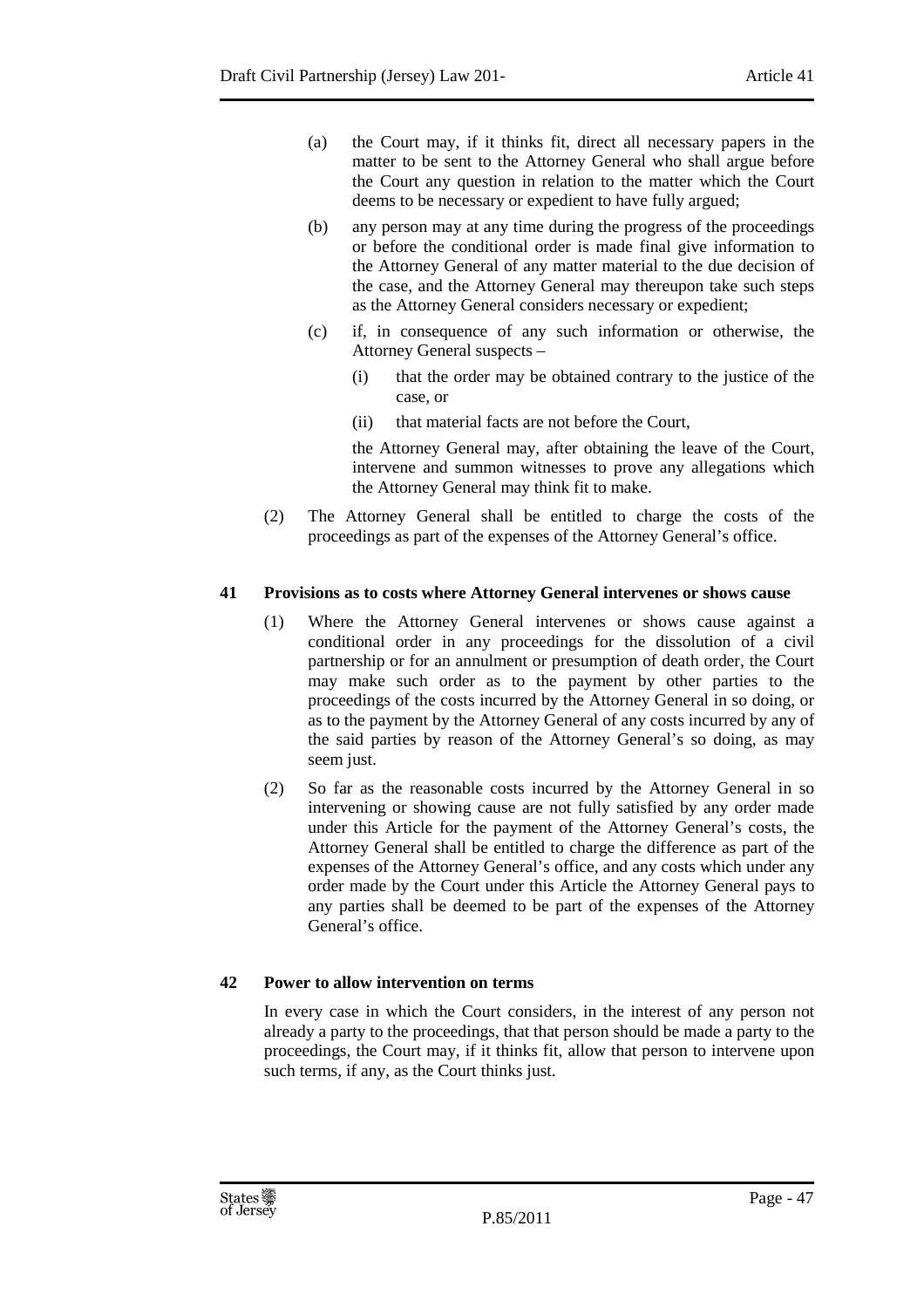## **43 Abatement of proceedings**

Without prejudice to the operation of any rule of law governing the abatement of any other proceedings under this Law, where a conditional order has been made in proceedings for the dissolution of the civil partnership or for an annulment order, the proceedings shall be abated if the applicant or the respondent dies before the conditional order is made final.

#### **44 Provision for children**

- (1) In any proceedings for the dissolution of a civil partnership or for a separation or annulment order, the Court may from time to time, either before or after the final order, make such provision as appears just with respect to the maintenance of any children of the family in relation to the parties to the civil partnership which is the subject of the proceedings.
- (2) Subject to paragraph (3), on making an order for the dissolution of the civil partnership, or an annulment or separation order or at any time thereafter, whether before or after the order has been made final, the Court shall have power to order either civil partner to secure for the benefit of any children of the family such gross sum of money or annual sum of money as the Court may deem reasonable, and the Court may for that purpose settle and approve a proper deed or instrument to be executed by all necessary parties.
- (3) The term for which any sum of money is secured for the benefit of a child under paragraph (2) shall not extend beyond the date when the child will attain the age of 21.

#### **45 Restrictions on decrees for dissolution, annulment or separation affecting children**

- (1) In any proceedings for an order for the dissolution of the civil partnership, or for an annulment or separation order, the Court shall consider –
	- (a) whether there are any children of the family to whom this Article applies; and
	- (b) where there are any such children, whether (in the light of the arrangements which have been made, or are proposed to be made, for their upbringing and welfare) it should exercise any of its powers under the Children (Jersey) Law 2002 with respect to any of them.
- (2) Where it appears to the Court, in any case in which there are any children to which this Article applies, that –
	- (a) the circumstances of the case require it, or are likely to require it, to exercise any of its powers under the Children (Jersey) Law 2002 with respect to any such child:
	- (b) it is not in a position to exercise that power or (as the case may be) those powers, without giving further consideration to the case; and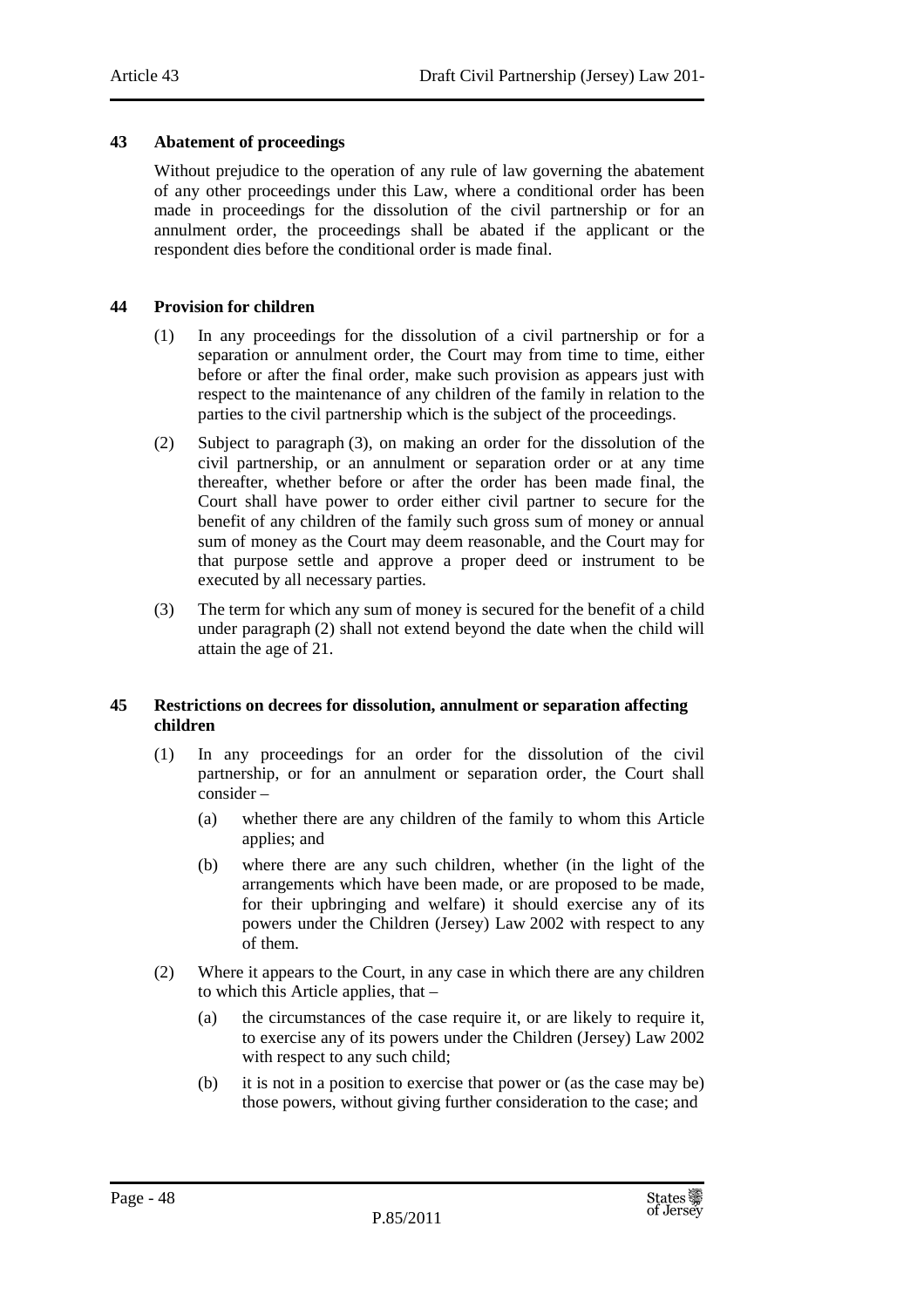(c) there are exceptional circumstances which make it desirable in the interests of the child that the Court should give a direction under this Article,

it may direct that the order for the dissolution of the civil partnership or the annulment order should not be made final, or that the separation order should not be granted, until the Court orders otherwise.

- (3) This Article applies to
	- (a) any children of the family who have not yet reached the age of 16 at the date when the Court considers the case in accordance with the requirements of this Article; or
	- (b) any children of the family who have reached that age at that date and in relation to whom the Court directs that this Article shall apply.

## **46 Rights of succession etc. on dissolution or annulment of civil partnership**

Where a final order has been made for the dissolution or annulment of a civil partnership, neither of the parties to the civil partnership shall be entitled, upon the death of the other, to any share or interest in the movable estate of the deceased person, or to any rights of dower in the immovable estate of the deceased or any other person.

# **47 Power of Court to vary settlements after dissolution or annulment of civil partnership**

- (1) After a final order for the dissolution or annulment of a civil partnership has been made, the Court may, upon the application of either party to the civil partnership which is the subject of such order, or upon the application of any person beneficially interested, cancel, vary or modify, or terminate the trusts of any settlement or terms of separation subsisting between the parties to the civil partnership made –
	- (a) during the subsistence of the civil partnership; or
	- (b) in anticipation of its formation,

in any manner which, having regard to the means of the parties, the conduct of either of them insofar as it may be inequitable to disregard it or the interests of any child of the family, appears to the Court to be just.

- (2) The Court may exercise the powers conferred by this Article in relation  $to -$ 
	- (a) a civil partnership formed outside Jersey, provided it is recognized under this Law; or
	- (b) a settlement or separation agreement made or entered into outside Jersey.

## **48 Power of Court to order transfer or settlement of property**

(1) Where a final order for the dissolution or annulment of a civil partnership, or a separation order, has been made, the Court may, having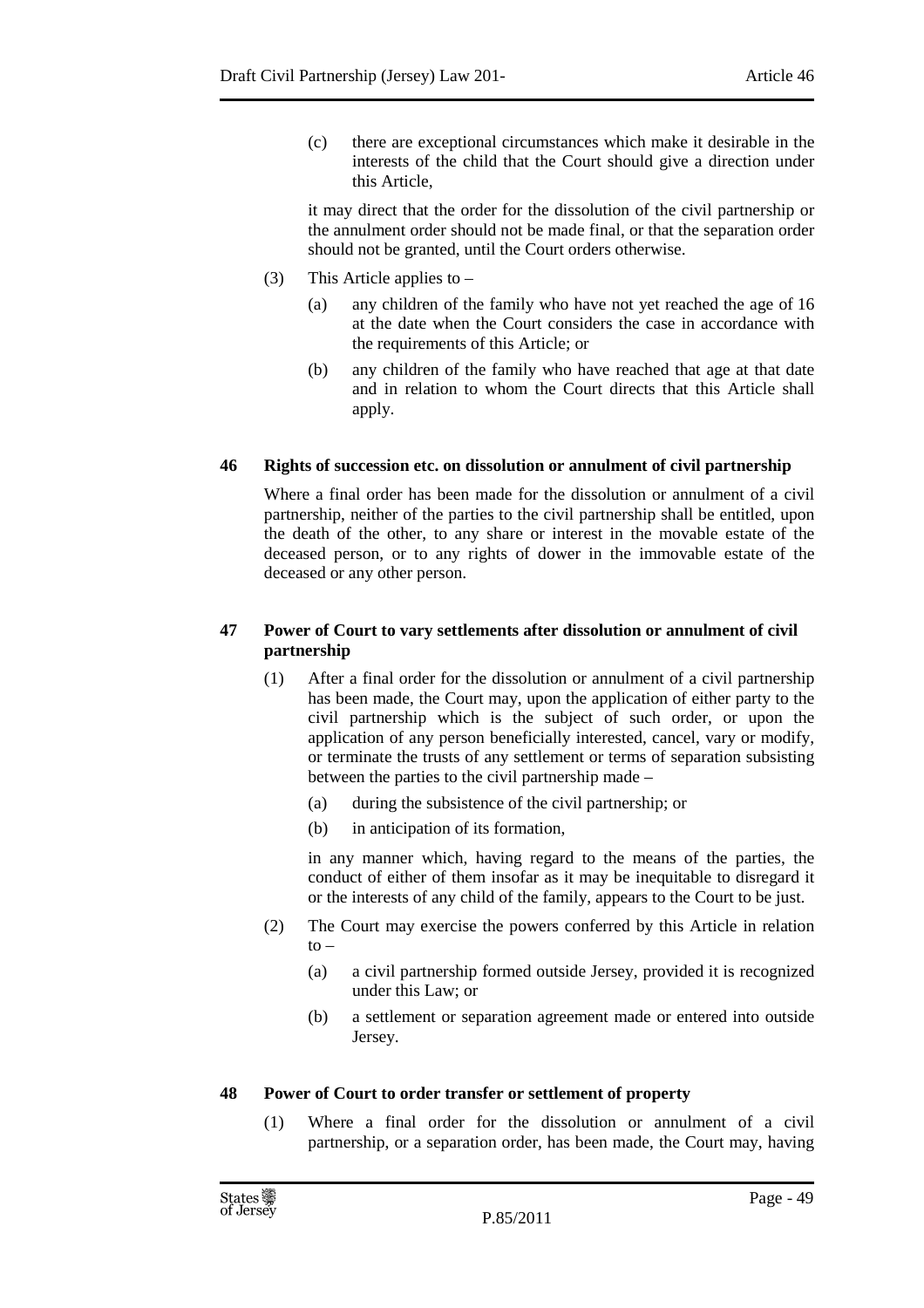regard to all the circumstances of the case, including the conduct of the parties to the civil partnership, insofar as it may be inequitable to disregard it, and to their actual and potential financial circumstances, order –

- (a) that one party to civil partnership transfer to the other party to the civil partnership or to any child of the family, or to such person as may be specified in the order for the benefit of such child or children, any property whether movable or immovable to which the first mentioned party is entitled;
- (b) that a settlement of any property whether movable or immovable to which one party to the civil partnership is entitled be made to the satisfaction of the Court for the benefit of the other party to the civil partnership or of any child of the family.
- (2) An order made under this Article, in so far as such order relates to a separation order, shall be deemed to be part of the terms of separation between the parties within the meaning of this Law.

#### **49 Financial provision for party to a civil partnership in cases of dissolution etc.**

- (1) Where an order for the dissolution or annulment of a civil partnership, or a separation order, has been made, the Court may, having regard to all the circumstances of the case, including the conduct of the parties to the civil partnership insofar as it may be inequitable to disregard it, and to their actual and potential financial circumstances, order –
	- (a) that one party to the civil partnership shall pay to the other party to the civil partnership during their joint lives or for such other term as may be specified in the order such annual or other periodic sum for the maintenance and support of that other party as the Court may think reasonable;
	- (b) that one party to the civil partnership shall pay to the other party to the civil partnership such lump sum or sums as the Court may think reasonable whether or not any sum is ordered to be paid under subparagraph (a);
	- (c) that security be given for the payment of any sum or sums ordered to be paid under sub-paragraphs (a) and (b);
	- (d) that where security is given under sub-paragraph (c), the order of the Court by which such security is given shall take effect upon registration in the Public Registry as a judicial hypothec upon the immovable property of the person against whom such order of the Court has been made as if it were an act or judgment of the Court to which Article 13 of the Loi (1880) sur la propriété foncière<sup>8</sup> applied.
- (2) Without prejudice to the generality of paragraph  $(1)(b)$ , an order under this Article that one party to the civil partnership shall pay a lump sum to the other party to the civil partnership –
	- (a) may be made for the purpose of enabling that other party to meet any liabilities or expenses reasonably incurred by him or her in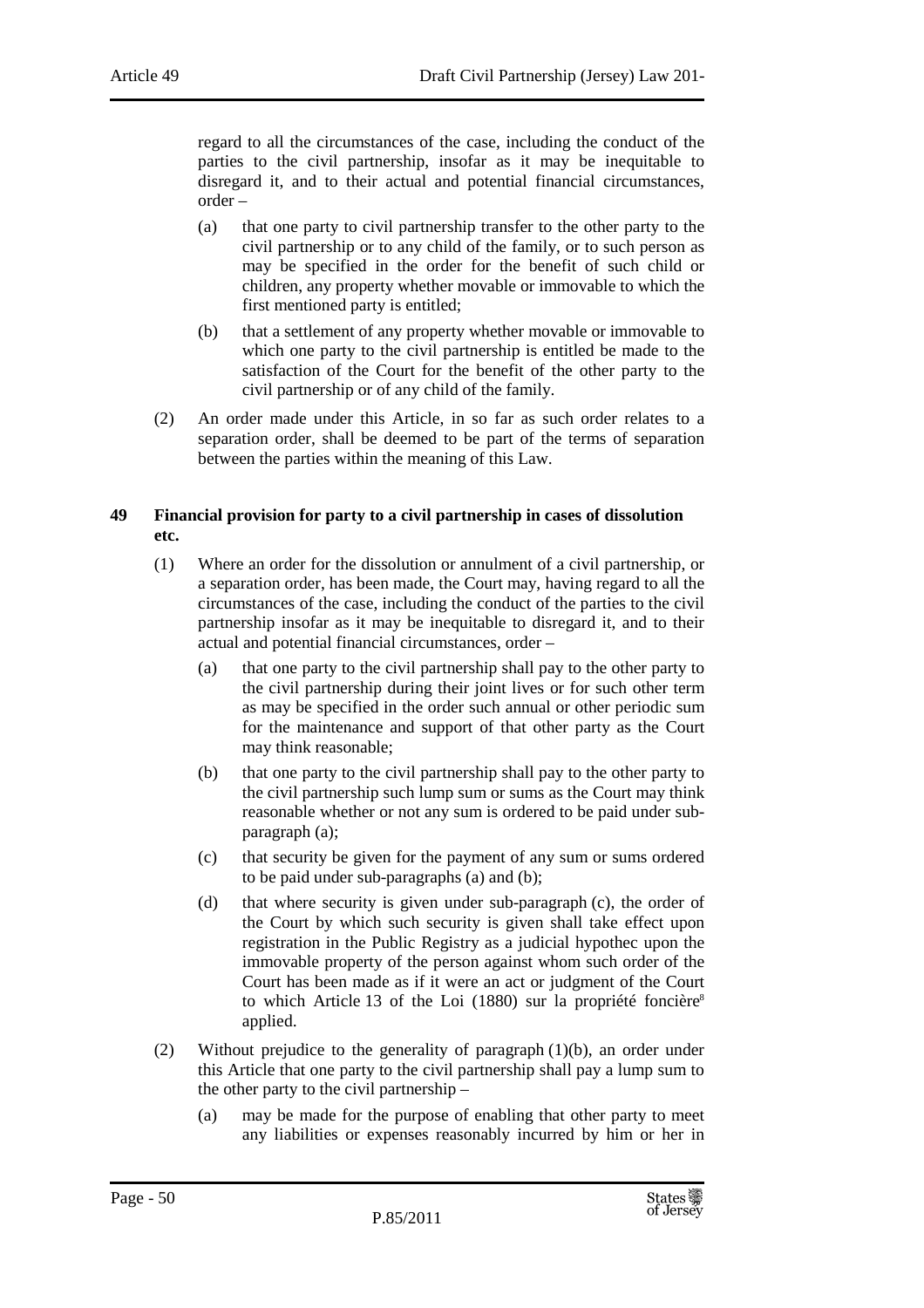maintaining himself or herself or any child of the family before the making of an application for an order under this Article;

- (b) may provide for the payment of that sum by instalments of such amount as may be specified in the order.
- (3) In making any order under this Article, the Court shall have regard to the benefits accruing to the party in whose favour such order is made under any other order made in pursuance of this Law.

# **50 Power of Court to order sale of property**

- (1) Subject to paragraph (7), where the Court makes an order under Article 47, 48 or 49 then, on making that order or at any time thereafter, the Court may make a further order for the sale of such property as may be specified in the order, being property in which or in the proceeds of sale of which either or both of the parties to the civil partnership has or have a beneficial interest, either in possession or reversion.
- (2) Any order made under paragraph (1) may contain such consequential or supplementary provisions as the Court thinks fit and, without prejudice to the generality of paragraph  $(1)$ , may include –
	- (a) provision requiring the making of a payment out of the proceeds of sale of the property to which the order relates; and
	- (b) provision requiring any such property to be offered for sale to a person, or class of persons, specified in the order.
- (3) Where an order is made under paragraph (1) on or after an order for the dissolution or annulment of the civil partnership, the order shall not take effect until the making of a final order for the dissolution or annulment of the civil partnership.
- (4) Where an order is made under paragraph (1), the Court may direct that the order, or such provision of it as the Court may specify, shall not take effect until the occurrence of an event specified by the Court or the expiration of a period so specified.
- (5) Where an order under paragraph (1) contains a provision requiring the proceeds of sale of the property to which the order relates to be used to secure periodical payments to a person who is a party to the civil partnership, the order shall cease to have effect on the formation of a subsequent civil partnership or marriage by that person, or death of that person.
- (6) Where a party to a civil partnership has a beneficial interest in any property, or in the proceeds of sale thereof, and some other person who is not a party to the civil partnership also has a beneficial interest in that property or in the proceeds of sale of it, then, before deciding whether to make an order under paragraph (1) in relation to that property, it shall be the duty of the Court to give that other person an opportunity to make representations with respect to the order.
- (7) Paragraph (1) shall not apply in the case of an order made under Article 49(1)(a) unless in such case an order is also made under Article  $49(1)(c)$ .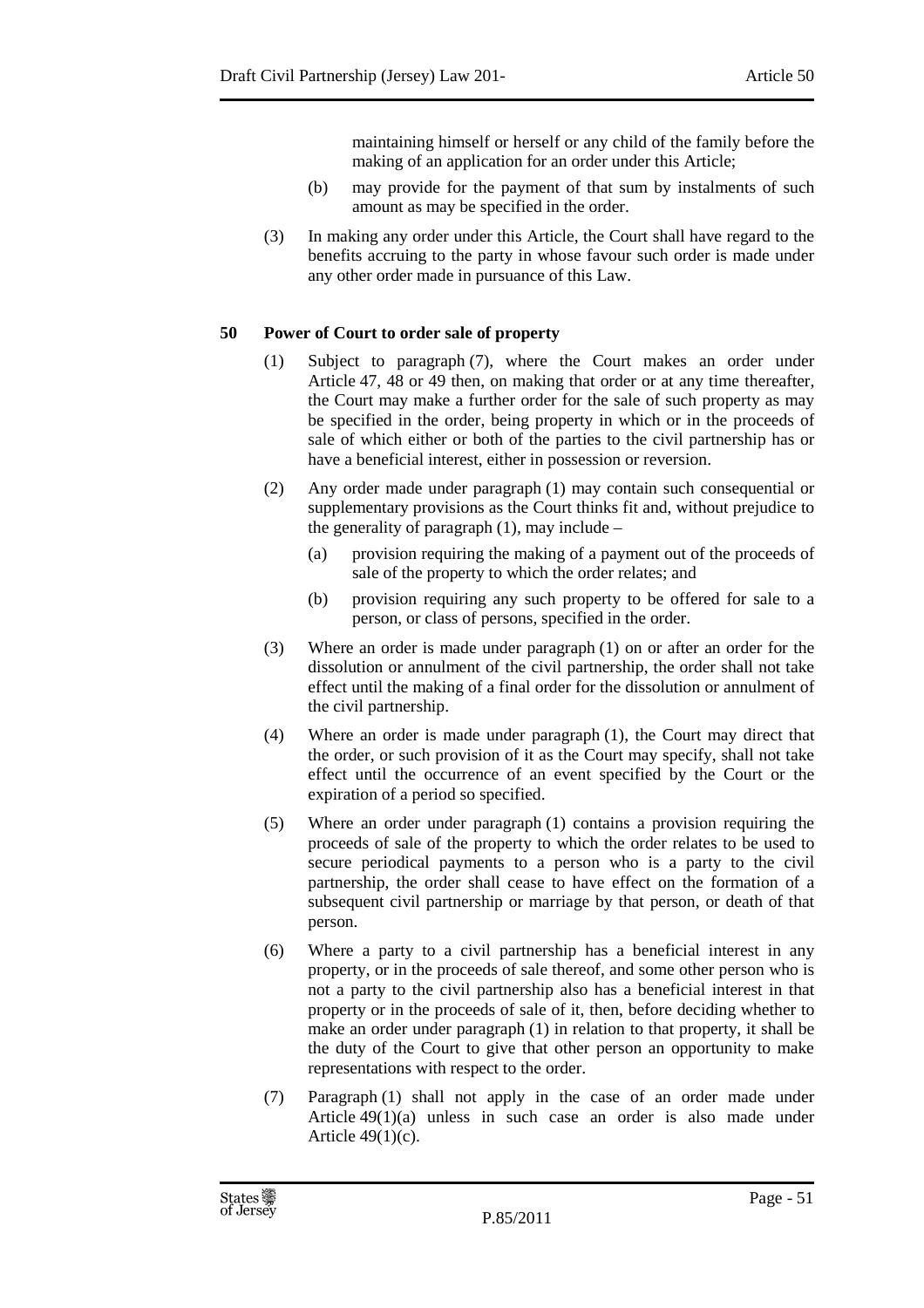(8) In this Article a reference to property shall be construed as a reference to property whether movable or immovable.

#### **51 Contributions for support: interim orders**

On any application for the dissolution or annulment of a civil partnership, or for a separation order, the Court may, if it thinks fit, by interim order direct one party to the civil partnership to pay to the other party to the civil partnership such sums for the maintenance and support of that other party as the Court thinks just, and any such interim order shall remain in force until it is discharged by the Court or until the Court makes a definitive order in respect of it or until the relief sought in the application is refused.

#### **52 Payment of contributions for support to persons having charge of respondent of unsound mind**

Where an order for the dissolution or annulment of a civil partnership, or for a separation order is granted to a civil partner on the ground of the unsoundness of mind of the other party, the Court may direct that any payments of contributions for support which, under Article 49 or 51, it orders to be made shall be made to such persons having charge of the other party as the Court directs.

#### **53 Power to vary orders**

- (1) The Court may from time to time rescind, discharge or vary any order made under Article 44, 47, 48, 49, 50 or 51 or suspend any of the provisions of the order temporarily or revive the operation of any of the provisions so suspended.
- (2) In exercising the powers conferred by this Article, the Court shall have regard to all the circumstances of the case, including any increase or decrease in the means of either of the parties to the civil partnership.

## **54 Ascertainment of assets and liabilities of parties**

- (1) For the purposes of Article 44, 47, 48, 49, 51 or 53, the Court may require the civil partners in the proceedings to file a sworn declaration detailing their assets and liabilities and particulars of all charges against such assets.
- (2) The Court may sit *in camera* for the verification of the assets and liabilities of the parties and for the purpose of deciding upon the nature and extent of the order or orders, if any, proper to be made in the case.

#### **55 Execution of instruments by order of the Court**

Where any person neglects or refuses to comply with an order of the Court directing the person to execute or make any conveyance, assignment, or other document or instrument or indorsement, for giving effect to any order of the Court under Article 44, 47, 48, 49, 50 or 53, the Court may, on such terms and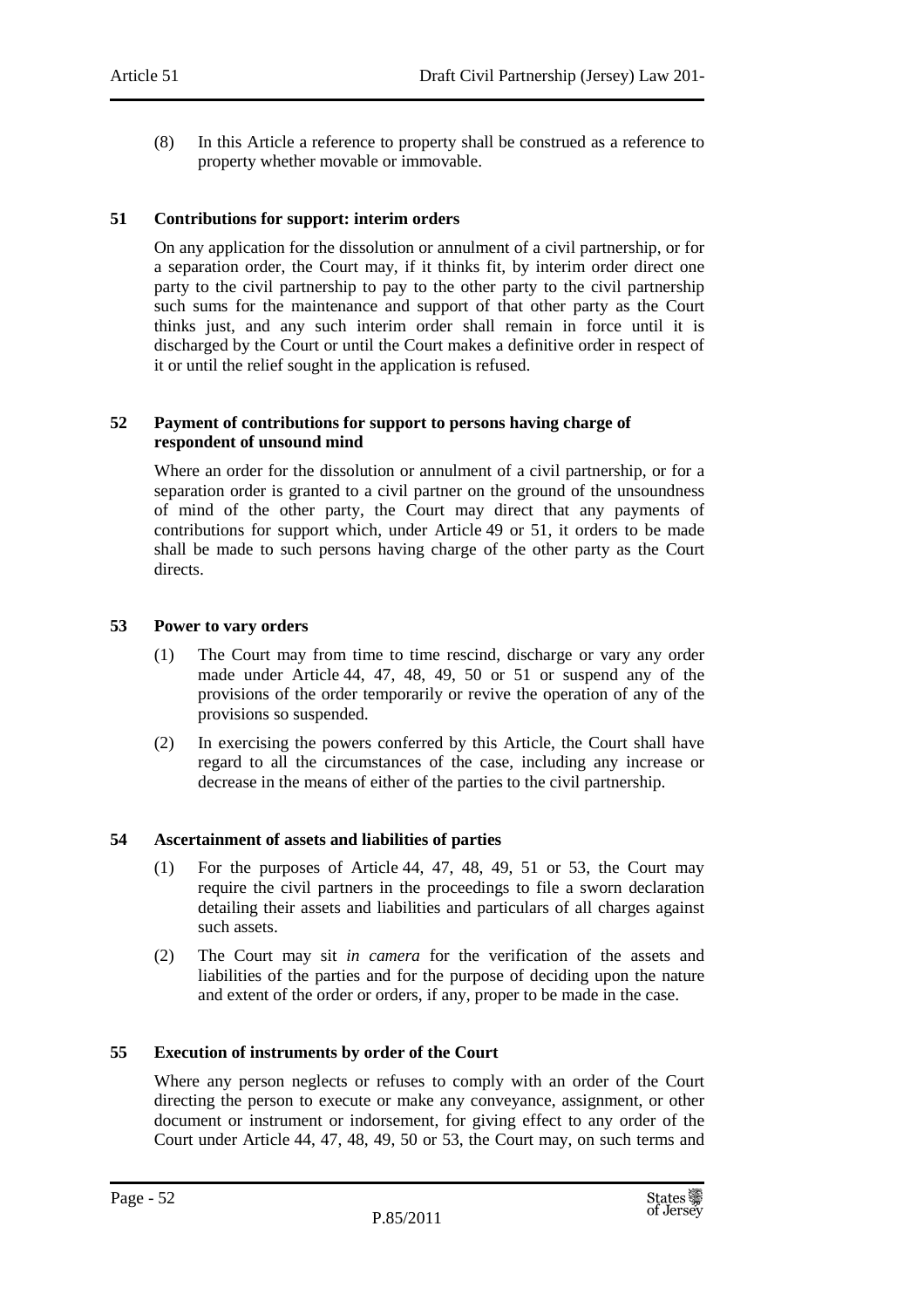conditions, if any, as may be just, order that the conveyance, assignment, or other document or instrument or indorsement, shall be executed, made or done by such person as the Court nominates for the purpose, at the cost of the person in default, or otherwise, as the Court directs, and a conveyance, assignment, document, instrument or indorsement so executed, made or done shall operate and be for all purposes available as if it had been executed, made or done by the person originally directed to execute, make or do it.

# **56 Death of party after final order for the dissolution or annulment of civil partnership**

- (1) In the event of the death of either of the parties to proceedings for the dissolution or annulment of a civil partnership after the final order has been made but before any definitive order under Article 47, 48 or 49 has been made, the Court may make any such order which it could lawfully have made if such death had not occurred, and the said order shall take effect as if it had been made immediately before the death.
- (2) The Court may make an order under this Article on the application of any person who is, in the opinion of the Court, an interested person, if the Court is satisfied that notice of the proceedings has been given to every person whose interests may be affected by the order or to the attorneys of such persons.

## **57 Entering into a subsequent civil partnership after dissolution, annulment or presumption of death**

As soon as any order for the dissolution or annulment of a civil partnership has been made final, or where a final presumption of death order is made, either party to the civil partnership –

- (a) if there is no right of appeal against the final order, may form another civil partnership or marry as if the prior civil partnership had been dissolved by death; or
- (b) if there is such a right of appeal, may form a new civil partnership or marry –
	- (i) if no appeal is presented against the final order, as soon as the time for appealing has expired, or
	- (ii) if an appeal is lodged, as soon as the appeal has been dismissed.

# **58 Regulation of reports**

- (1) It shall not be lawful to print or publish, or cause or procure to be printed or published –
	- (a) in relation to any judicial proceedings for dissolution or annulment of a civil partnership or the separation of civil partners, on the ground of the respondent's incurable unsoundness of mind, any particulars whatsoever;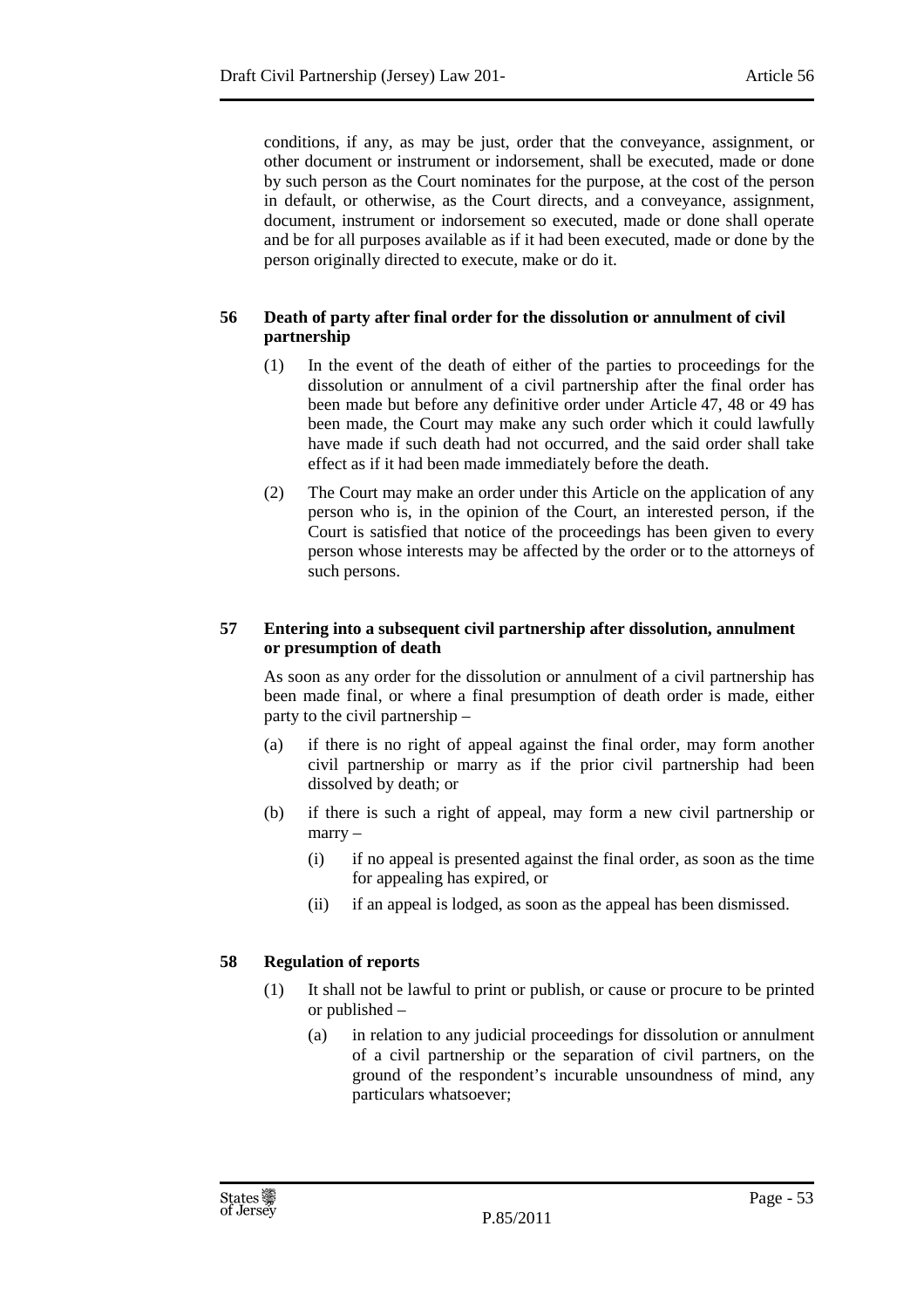- (b) in relation to any judicial proceedings for dissolution or annulment of a civil partnership or the separation of civil partners, on any other ground, any particulars other than the following –
	- (i) the names, addresses and occupations of the parties and witnesses,
	- (ii) a concise statement of the charges, defences and countercharges in support of which evidence has been given,
	- (iii) submissions on any point of law arising in the course of the proceedings and the decision of the Court on it,
	- (iv) the judgment of the Court and observations made by members of the Court in giving judgment,

provided that nothing in this sub-paragraph shall be held to permit the publication of any details or special matter likely to injure public morals.

- (2) A person who acts in contravention of the provisions of this Article shall be guilty of an offence and liable to a fine.
- (3) No person, other than a proprietor, editor, master printer or publisher of a newspaper or other vehicle of publication of the matter in respect of which the prosecution is instituted shall be liable to be convicted under this Article.
- (4) Nothing in this Article shall apply to the printing of any pleadings, transcript of evidence or other document for use in connection with any judicial proceedings or the communication of them to persons concerned in the proceedings, or to the printing or publishing of any copies or report in pursuance of directions of the Court, or to the printing or publication of any matter in any separate volume or part of any bona fide series of law reports which does not form part of any other publication and consists solely of reports of proceedings in Courts of law, or in any publication of a technical character bona fide intended for circulation among members of the legal or medical professions.

# **PART 4**

# RECOGNITION OF DISSOLUTION OR ANNULMENT OF CIVIL PARTNERSHIP OR SEPARATION OF CIVIL PARTNERS

#### **59 Recognition of dissolution, annulment and other proceedings granted in the British Islands**

Subject to Article 66 the validity of an order for the dissolution or annulment of a civil partnership, or for the separation of the civil partners shall, if it has been obtained from a court in any part of the British Islands, be recognized in Jersey.

## **60 Overseas dissolution, annulment and legal separations**

Articles 61, 62 and 63 shall have effect, subject to Article 66, as respects the recognition in Jersey of the validity of overseas orders for the dissolution or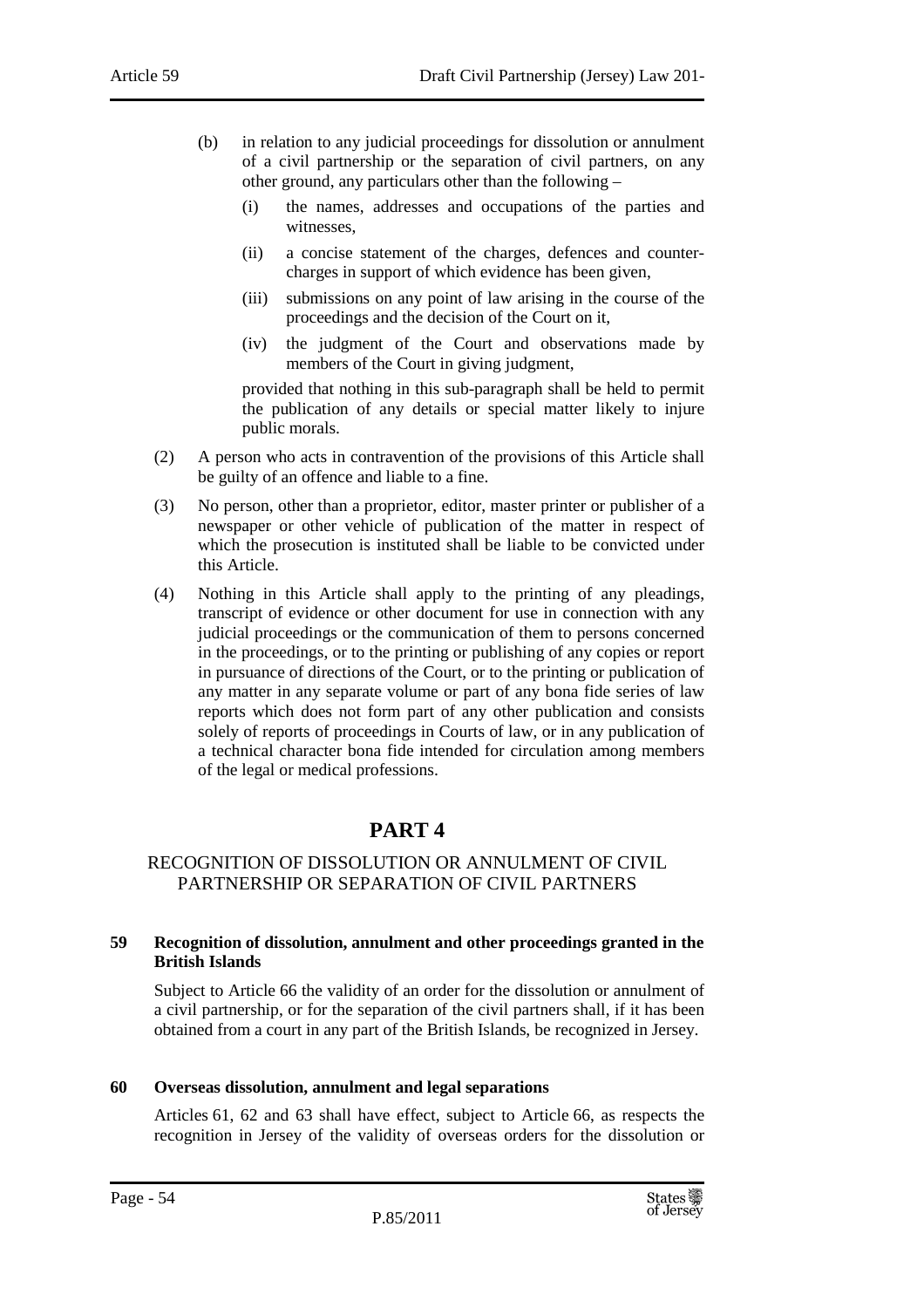annulment of a civil partnership, or for the legal separation of civil partners, that is to say, dissolutions and legal separations which –

- (a) have been obtained by means of judicial or other proceedings in any country outside the British Islands; and
- (b) are effective under the law of that country.

# **61 Grounds for recognition**

- (1) The validity of an overseas order for the dissolution or annulment of a civil partnership or legal separation of civil partners shall be recognized if, at the date of the institution of the proceedings in the country in which it was obtained –
	- (a) either civil partner was habitually resident in that country; or
	- (b) either civil partner was a national of that country.
- (2) In relation to a country the law of which uses the concept of domicile as a ground of jurisdiction in matters of dissolution or annulment of civil partnerships, or legal separation of civil partners, paragraph (1)(a) shall have effect as if the reference to habitual residence included a reference to domicile within the meaning of that law.
- (3) In relation to a country comprising territories in which different systems of law are in force in matters of dissolution or annulment of civil partnerships, or legal separation of civil partners, the foregoing provisions of this Article, except those relating to nationality, shall have effect as if each territory were a separate country.

## **62 Cross-proceedings and dissolutions or annulment following legal separations**

- (1) Where there have been cross-proceedings, the validity of an overseas dissolution or annulment of a civil partnership, or legal separation of civil partners, obtained either in the original proceedings or in the crossproceedings shall be recognized if the requirements of Article  $61(1)(a)$ or (b) are satisfied in relation to the date of the institution either of the original proceedings or of the cross-proceedings.
- (2) Where a legal separation of civil partners the validity of which is entitled to recognition by virtue of Article 61 or of paragraph (1) is converted, in the country in which it was obtained, into a dissolution or annulment of the civil partnership, the validity of that dissolution or annulment shall be recognized whether or not it would itself be entitled to recognition by virtue of those provisions.

# **63 Proof of facts relevant to recognition**

(1) For the purpose of deciding whether an overseas dissolution or annulment of a civil partnership or an overseas legal separation of civil partners is entitled to recognition by virtue of the foregoing provisions of this Law, any finding of fact made, whether expressly or by implication, in the proceedings by means of which the dissolution or annulment, or legal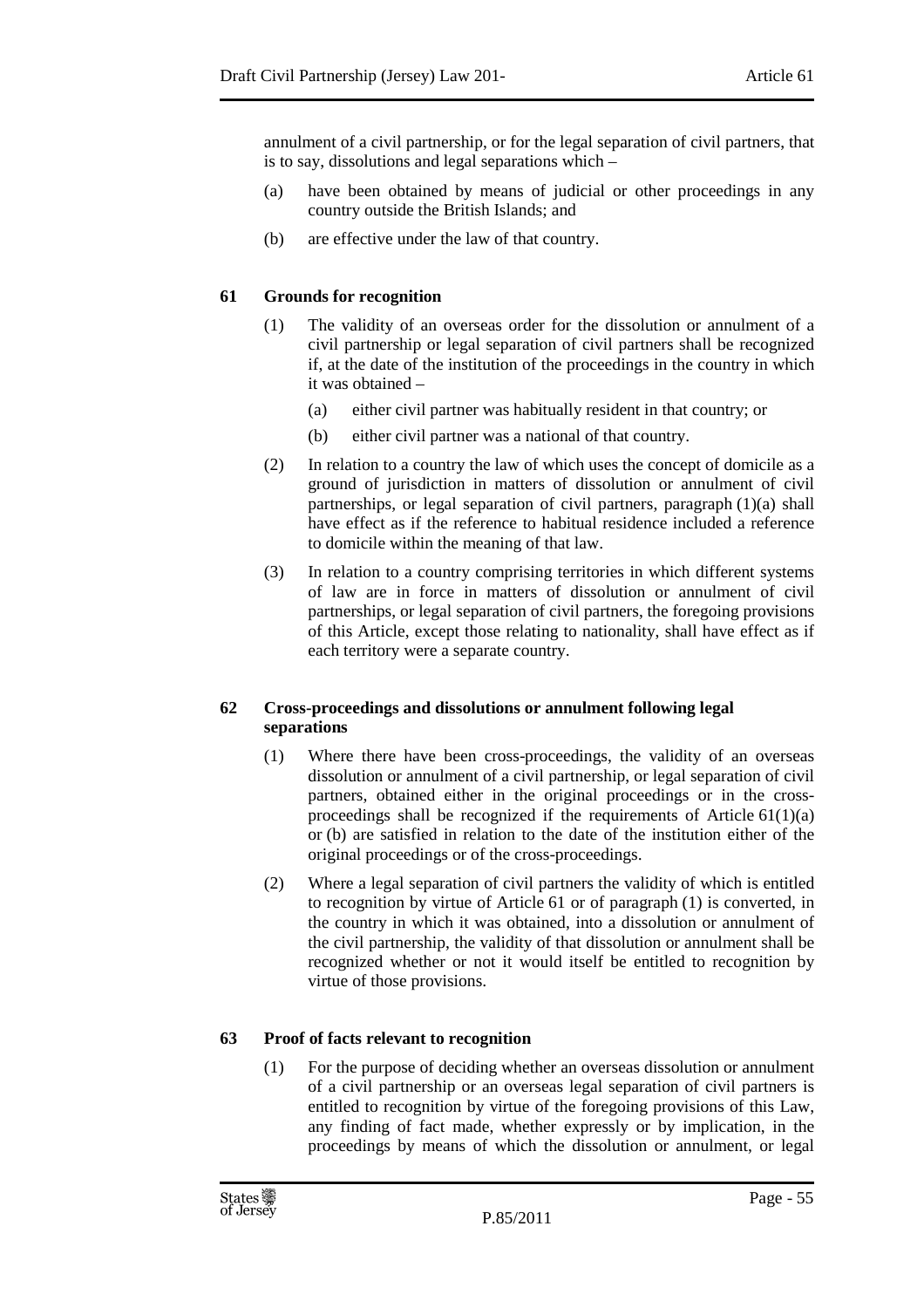separation, was obtained and on the basis of which jurisdiction was assumed in those proceedings shall –

- (a) if both partners took part in the proceedings, be conclusive evidence of the fact found; and
- (b) in any other case, be sufficient proof of that fact unless the contrary is shown.
- (2) In this Article "finding of fact" includes a finding that either partner was habitually resident or domiciled in, or a national of, the country in which the dissolution, annulment or legal separation was obtained, and for the purposes of paragraph  $(1)(a)$ , a partner who has appeared in judicial proceedings shall be treated as having taken part in them.

#### **64 Certain existing rules of recognition to continue in force**

This Law is without prejudice to the recognition of the validity of dissolutions or nullities of civil partnerships, and legal separations of civil partners, obtained outside the British Islands –

- (a) by virtue of any rule of law relating to dissolutions or nullities, or legal separations, of civil partners obtained in the country of the civil partners' domicile or obtained elsewhere and recognized as valid in that country; or
- (b) by virtue of any enactment other than this Law,

but, save as aforesaid, no such dissolution or annulment, or legal separation, shall be recognized as valid in Jersey except as provided in this Law.

#### **65 Non-recognition of dissolution or annulment by third country no bar to subsequent civil partnership or marriage of either party**

Where the validity of a dissolution or annulment of a civil partnership obtained in any country is entitled to recognition by virtue of the foregoing provisions of this Law or by virtue of any rule or enactment preserved by Article 64, neither civil partner shall be precluded from entering into a subsequent civil partnership or marriage in Jersey on the ground that the validity of the dissolution or annulment of the civil partnership would not be recognized in any other country.

## **66 Exceptions from recognition**

- (1) The validity of  $-$ 
	- (a) an order for the dissolution of a civil partnership, or a separation order in respect of civil partners, granted under the law of any part of the British Islands; or
	- (b) the dissolution of a civil partnership, or legal separation of civil partners, obtained outside the British Islands,

shall not be recognized in Jersey if it was granted or obtained at a time when, according to the law of Jersey including its rules of private international law and the provisions of this Law, there was no subsisting civil partnership between the parties.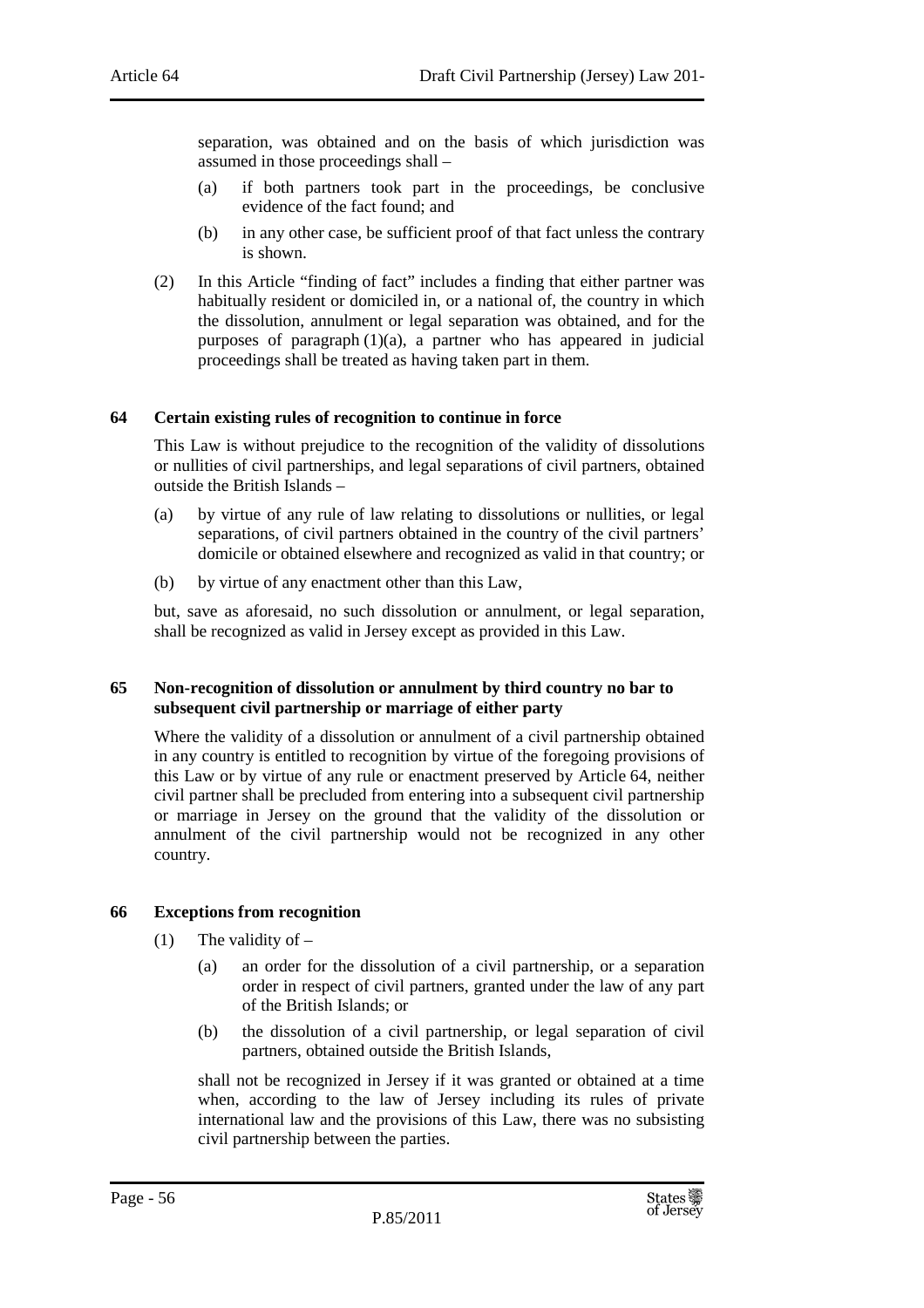- (2) Subject to paragraph (1), recognition by virtue of this Law or of any rule preserved by Article 64 of the validity of a dissolution of a civil partnership, or legal separation of civil partners, obtained outside the British Islands may be refused if, and only if –
	- (a) it was obtained by one civil partner
		- (i) without such steps having been taken for giving notice of the proceedings to the other civil partner as, having regard to the nature of the proceedings and all the circumstances, should reasonably have been taken, or
		- (ii) without the other civil partner having been given, for any reason other than lack of notice, such opportunity to take part in the proceedings as the civil partner should reasonably have been given; or
	- (b) its recognition would manifestly be contrary to public policy.
- (3) Nothing in this Law shall be construed as requiring the recognition of any findings of fault made in any proceedings for the dissolution of a civil partnership, or the legal separation of civil partners, or of any maintenance, custody or other ancillary order made in any such proceedings.

## **67 Recognition of dissolution, annulment or legal separation obtained before commencement of this Law**

The provisions of this Law relating to overseas dissolutions or nullities of civil partnerships and legal separations of civil partners and other dissolutions, nullities and legal separations obtained outside the British Islands apply to a dissolution or annulment of a civil partnership or legal separation of civil partners obtained before the date of the commencement of this Article as well as to one obtained on or after that date, and, in the case of a dissolution or legal separation obtained before that date –

- (a) require, or, as the case may be, preclude the recognition of its validity in relation to any time before that date as well as in relation to any subsequent time; but
- (b) do not affect any property rights to which any person became entitled before that date or which apply where the question of the validity of the dissolution, annulment or legal separation has been decided by any competent court in the British Islands before that date.

# **PART 5**

# SUPPLEMENTARY

# **68 Service of application**

In any proceedings under this Law, any application, notice or other document may be served on the party to be affected thereby, either within or without Jersey, in such manner as may be prescribed by Rules of Court.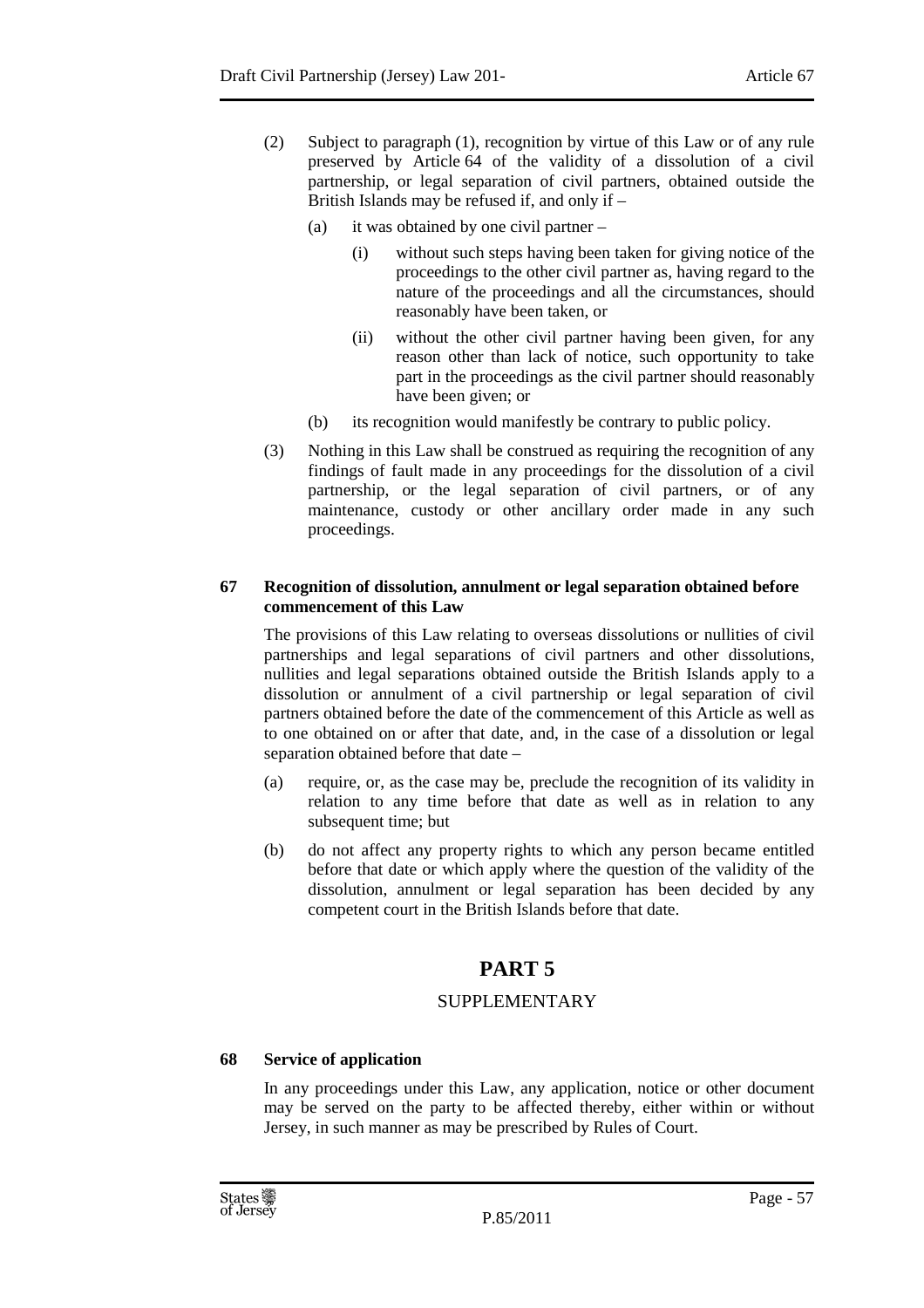#### **69 Rules of Court**

The power to make Rules of Court under Article 13 of the Royal Court (Jersey) Law 1948 shall include a power –

- (a) to make Rules for the purposes of this Law and proceedings made under this Law; and
- (b) to make provision authorizing the Judicial Greffier to exercise such powers or to discharge such functions of the Court under this Law or under the proviso to Article 3 of the Separation and Maintenance Orders (Jersey) Law 1953 as may be prescribed in relation to such proceedings as may be prescribed.

#### **70 Amendment of other enactments**

The enactments specified in Schedule 4 are amended in the manner specified in the Schedule.

#### **71 Power to make further provision in connection with civil partnerships**

The States may by Regulations make such amendments to any enactment, including any provision of Schedule 4 that is not in force, as appear to the States to be expedient –

- (a) for the general purposes, or any particular purpose, of this Law;
- (b) in consequence of any provision made by or under this Law; or
- (c) for giving full effect to this Law or any provision of it.

## **72 Regulations and Orders**

- (1) The Minister (or, in relation to Article 36, the Chief Minister) may by Order prescribe anything that may or shall be prescribed under this Law, other than anything that may be prescribed by Rules of Court.
- (2) The power to make Regulations or Orders includes power to make any supplementary, incidental, consequential, transitional, transitory or saving provision which appear to the States, the Minister or the Chief Minister, as the case may be, to be necessary or expedient for the purposes of the Regulations or Order.

#### **73 Citation and commencement**

This Law may be cited as the Civil Partnership (Jersey) Law 201- and the provisions of this Law shall come into force on such day or days as the States may by Act appoint.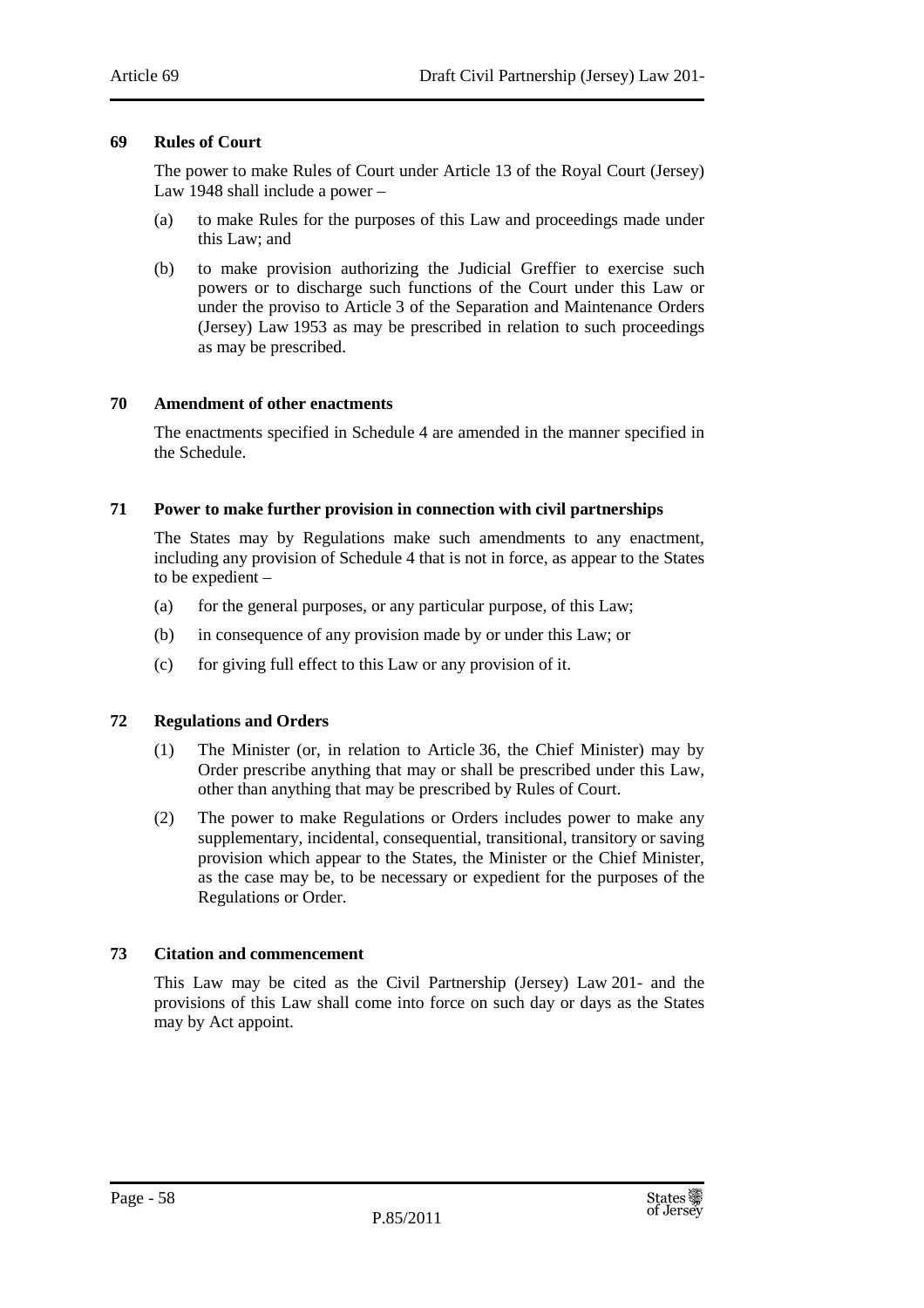#### (Article 2)

## **OVERSEAS RELATIONSHIPS**

## **1 Meaning of overseas relationship**

- (1) For the purposes of this Law an overseas relationship is a relationship which –
	- (a) is a specified relationship, or a relationship which meets the general conditions in sub-paragraph (2); and
	- (b) is registered (whether before or after the passing of this Law) with a responsible authority in a country or territory outside Jersey by 2 people –
		- (i) who under the relevant law are of the same sex at the time when they do so, and
		- (ii) neither of whom is already a civil partner or lawfully married.
- (2) The general conditions are that
	- (a) the relationship may not be entered into if either of the parties is already a party to a relationship of that kind or lawfully married;
	- (b) the relationship is of indeterminate duration; and
	- (c) the effect of entering into the relationship is that the parties are  $-$ 
		- (i) treated as a couple either generally or for specified purposes,  $\alpha$ r
		- (ii) treated as married.
- (3) In this Schedule "relevant law" means the law of the country or territory where the relationship is registered (including its rules of private international law).

## **2 Specified relationships**

(1) A relationship is a specified relationship if it is registered in a country or territory given in the first column of the table and fits the description given in relation to that country or territory in the second column.

| <b>Country or territory</b> | <b>Description</b>                                                                |
|-----------------------------|-----------------------------------------------------------------------------------|
| Andorra                     | unió estable de parella                                                           |
| Australia: Tasmania         | significant relationship                                                          |
| Belgium                     | the relationship referred to as cohabitation<br>légale, wettelijke samenwoning or |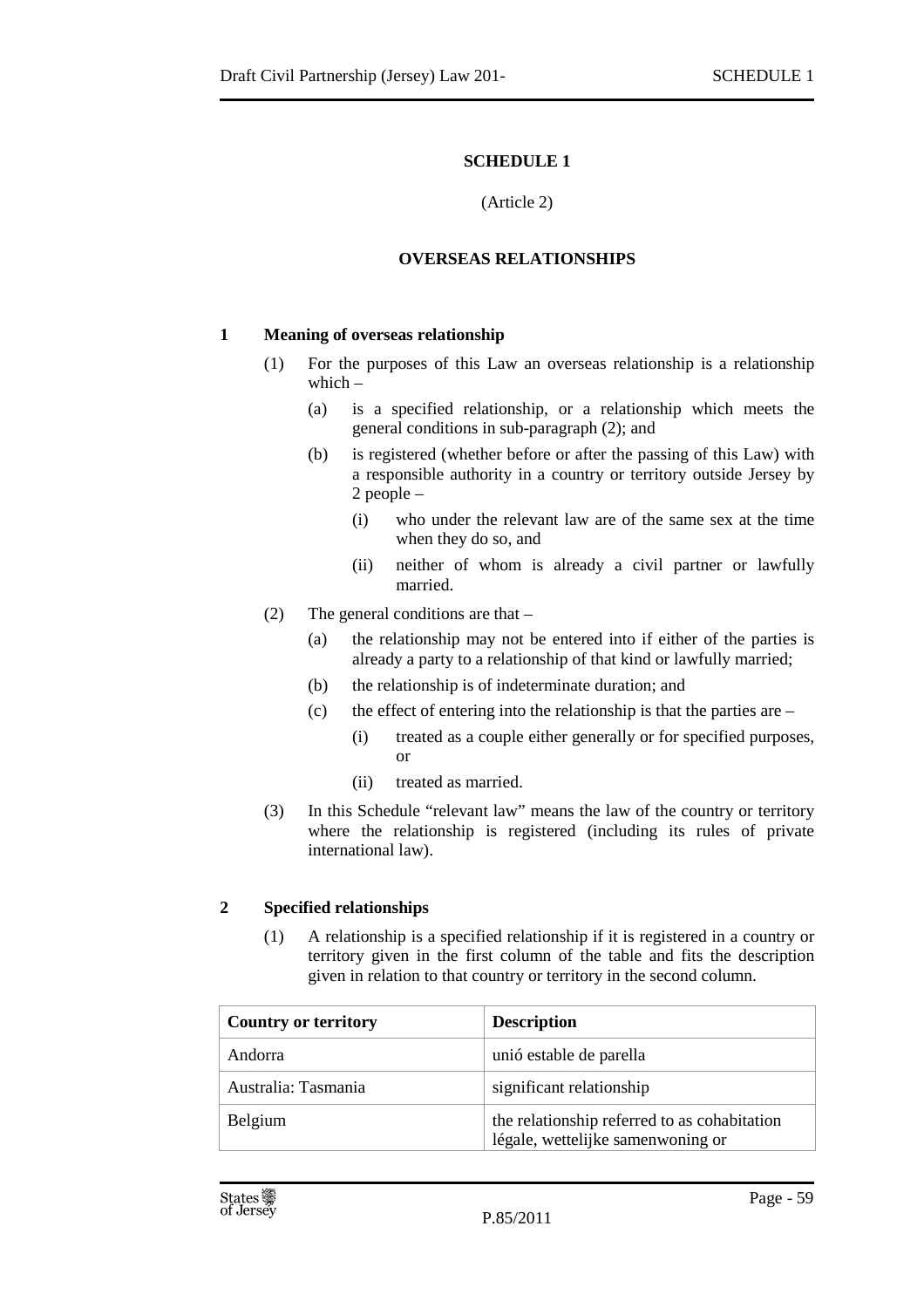|                                                   | gesetzliches zusammenwohnen                                                             |
|---------------------------------------------------|-----------------------------------------------------------------------------------------|
| Belgium                                           | marriage                                                                                |
| Canada                                            | marriage                                                                                |
| Canada: Nova Scotia                               | domestic partnership                                                                    |
| Canada: Quebec                                    | the relationship referred to as union civile or<br>as civil union                       |
| Denmark                                           | registreret partnerskab                                                                 |
| Finland                                           | the relationship referred to as rekisteroity<br>parisuhde or as registerad partnerskap  |
| France                                            | pacte civile de solidarité                                                              |
| Germany                                           | Lebenspartnerschaft                                                                     |
| <b>Iceland</b>                                    | staðfesta samvist                                                                       |
| Luxembourg                                        | the relationship referred to as partenariat<br>enregistré or eingetragene partnerschaft |
| <b>Netherlands</b>                                | geregistreerde partnerschap                                                             |
| <b>Netherlands</b>                                | marriage                                                                                |
| New Zealand                                       | civil union                                                                             |
| Norway                                            | registrert partnerskap                                                                  |
| Spain                                             | marriage                                                                                |
| Sweden                                            | registrerat partnerskap                                                                 |
| <b>United States of America:</b><br>California    | domestic partnership                                                                    |
| <b>United States of America:</b><br>Connecticut   | civil union                                                                             |
| United States of America: Maine                   | domestic partnership                                                                    |
| <b>United States of America:</b><br>Massachusetts | marriage                                                                                |
| United States of America: New<br>Jersey           | domestic partnership                                                                    |
| <b>United States of America: Vermont</b>          | civil union                                                                             |

- (2) The States may by Regulations amend the list contained in subparagraph (1) by  $-$ 
	- (a) adding a relationship;
	- (b) amending the description of a relationship; or
	- (c) omitting a relationship.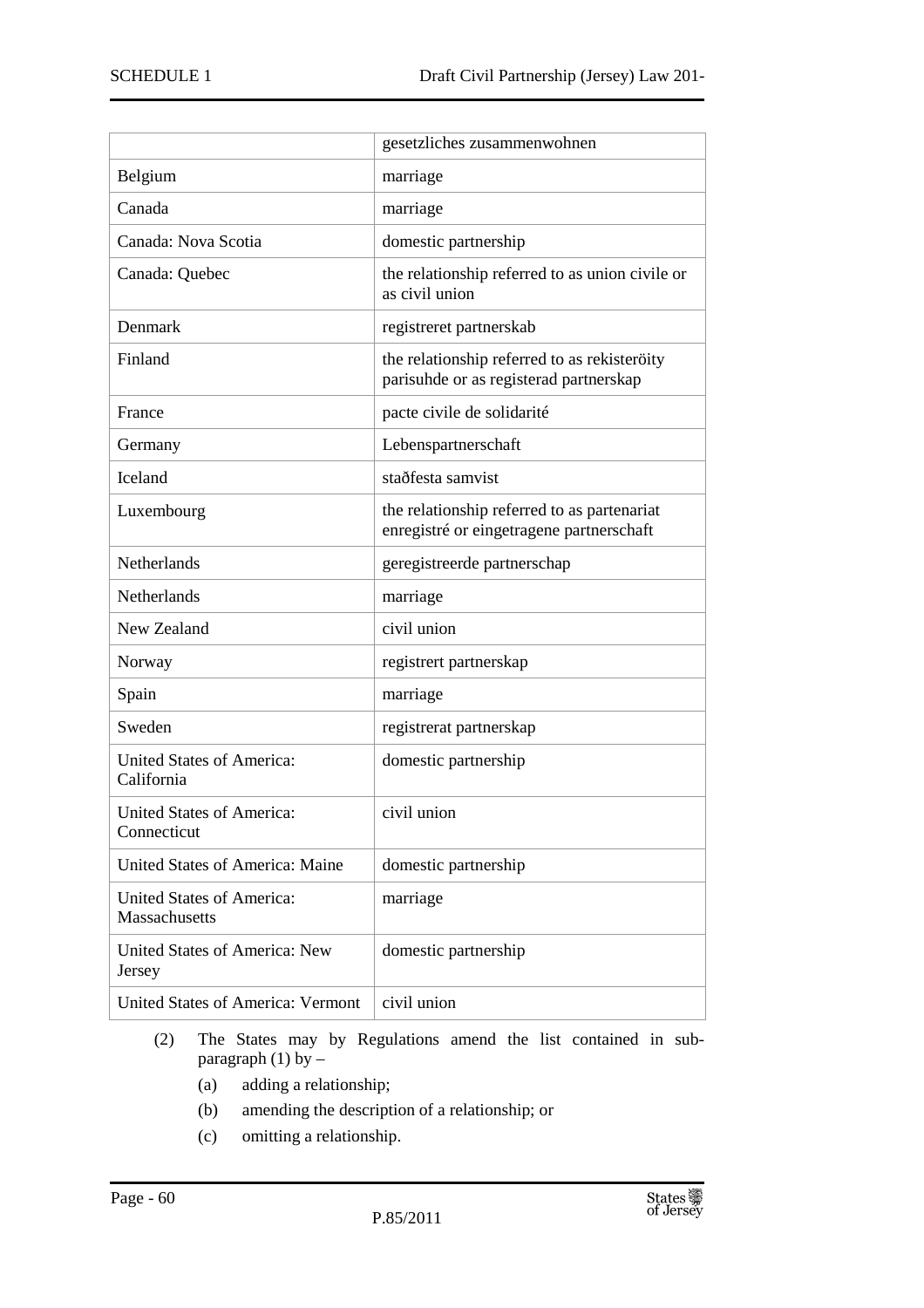# **3 Overseas relationships treated as civil partnerships**

- (1) Two people are to be treated for the purposes of this Law as having formed a civil partnership as a result of having registered an overseas relationship if, under the relevant law, they –
	- (a) had capacity to enter into the relationship; and
	- (b) met all requirements necessary to ensure the formal validity of the relationship.
- (2) Subject to sub-paragraph (3), the time when they are to be treated for the purposes of this Law as having formed the civil partnership is the time when the overseas relationship is registered (under the relevant law) as having been entered into.
- (3) If the overseas relationship is registered (under the relevant law) as having been entered into before this Schedule comes into force, the time when they are to be treated as having formed a civil partnership is the time when this Schedule comes into force.

# **4 The same-sex requirement**

- (1) Two people are not to be treated for the purposes of this Law as having formed a civil partnership as a result of having registered an overseas relationship if, at the critical time, they were not of the same sex under Jersey law.
- (2) But if a full gender recognition certificate is issued under the Gender (Recognition) (Jersey) Law 2010 to a person who has registered an overseas relationship which is within sub-paragraph (4), after the issue of the certificate the relationship is no longer prevented from being treated as a civil partnership on the ground that, at the critical time, the parties were not of the same sex.
- (3) Sub-paragraph (2) does not apply to an overseas relationship which is within sub-paragraph (4) if either of the parties has formed a subsequent civil partnership or lawful marriage.
- (4) An overseas relationship is within this sub-paragraph if (and only if), at the time mentioned in paragraph  $3(2)$  of this Schedule –
	- (a) one of the parties ("A") was regarded under the relevant law as having changed gender (but was not regarded under Jersey law as having done so); and
	- (b) the other party was (under Jersey law) of the gender to which A had changed under the relevant law.
- (5) For the purposes of sub-paragraph (1) and (2), the critical time is  $-$ 
	- (a) except as provided in clause (b), the time when the overseas relationship is registered under the relevant law as having been entered into; or
	- (b) if under the relevant law the relationship is registered as having been entered into before this Schedule comes into force, the time when this Schedule comes into force.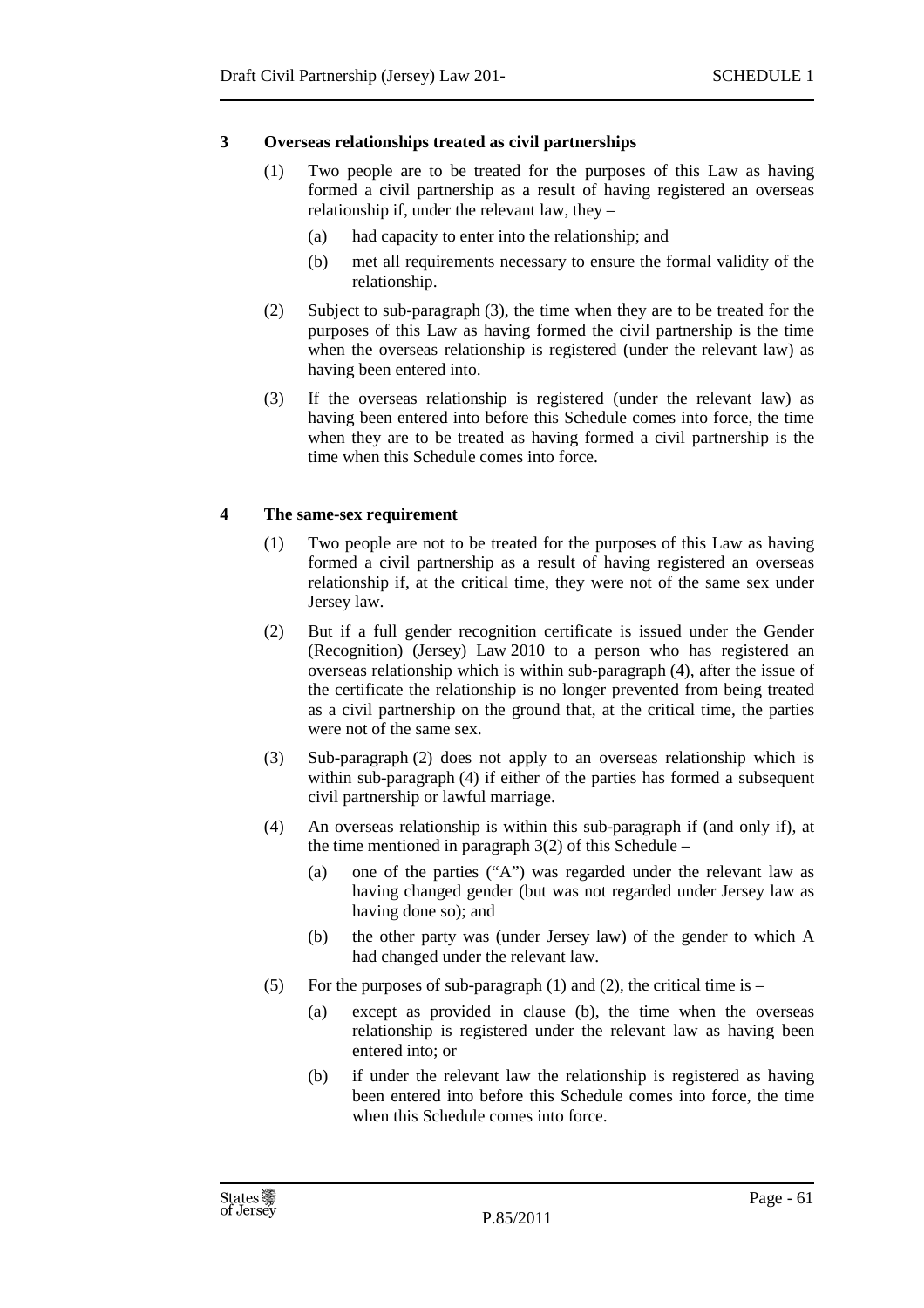#### **5 Person domiciled in a British Island**

If an overseas relationship has been registered by a person who was at the time of its registration domiciled in Jersey, the 2 people concerned are not to be treated, for the purposes of this Law, as having formed a civil partnership if, at the time of the registration –

- (a) either of them was under 16 years of age; or
- (b) they would have been within a prohibited degree of relationship under Schedule 2 if they had been registering as civil partners of each other in Jersey.

#### **6 The public policy exception**

Two people are not to be treated as having formed a civil partnership as a result of having entered into an overseas relationship if it would be manifestly contrary to public policy to recognize the capacity, under the relevant law, of one or both of them to enter into the relationship.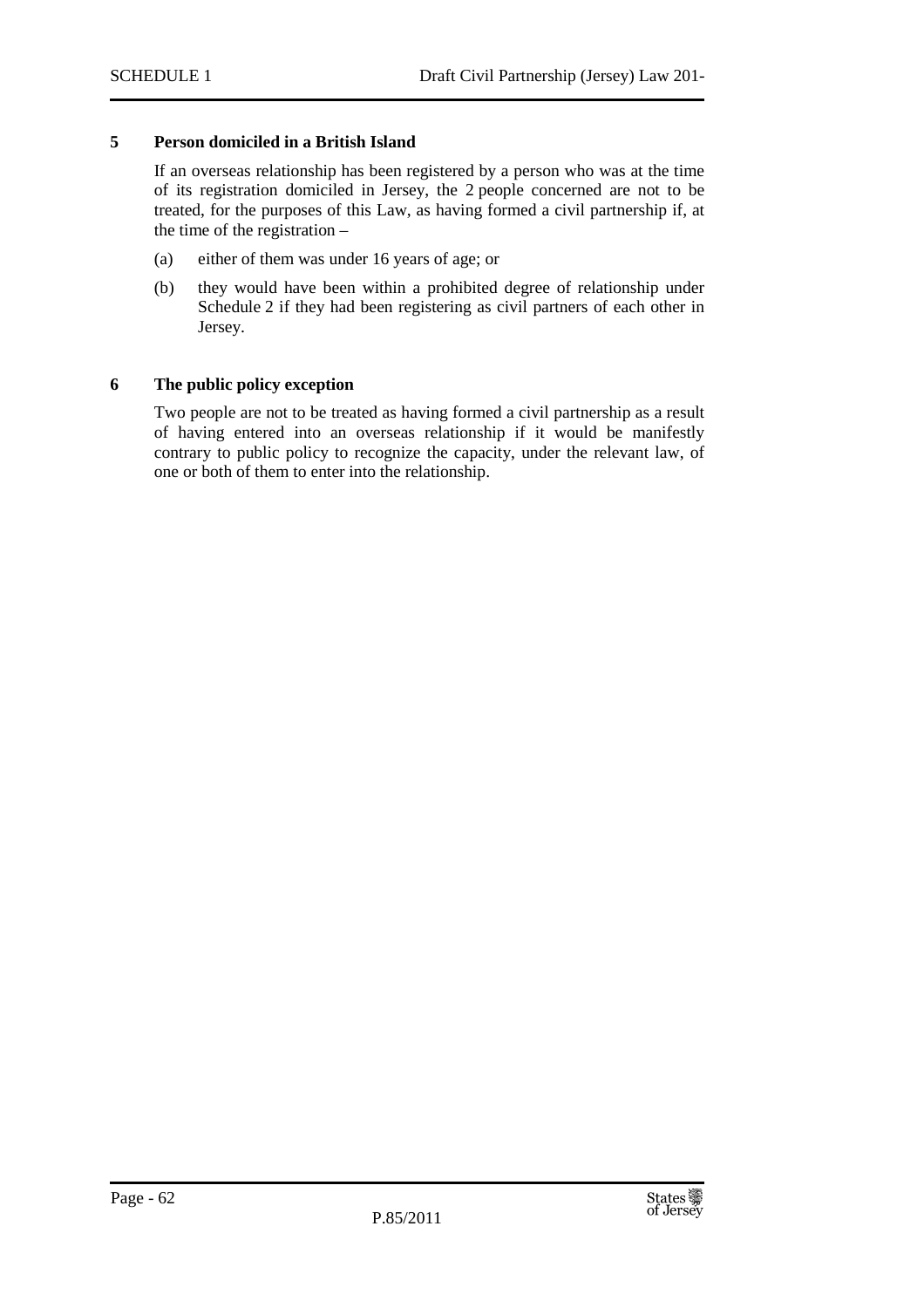#### (Article 4)

# **PROHIBITED DEGREES OF RELATIONSHIP**

- **1** Two people are related within a prohibited degree if one falls within the list below in relation to the other –
	- Adoptive child Adoptive parent Child Former adoptive child Former adoptive parent Grandchild **Grandparent** Parent Parent's sibling Sibling Sibling's child.
- **2** In the list "sibling" means a brother, sister, half-brother or half-sister.
- **3** Two people are within a prohibited degree of relationship if one of them falls within the list below in relation to the other, unless –
	- (a) both of them have reached 21 at the time when they become civil partners of each other; and
	- (b) the younger has not at any time before reaching 18 been a child of the family in relation to the other –
		- Child of former civil partner
		- Child of former spouse
		- Former civil partner of grandparent
		- Former civil partner of parent
		- Former spouse of grandparent
		- Former spouse of parent
		- Grandchild of former civil partner
		- Grandchild of former spouse.
- **4** In this Schedule "child of the family", in relation to another person, means a person who –
	- (a) has lived in the same household as that other person; and
	- (b) has been treated by that other person as a child of his family.
- **5** Two people are within prohibited degrees of relationship if one falls within column 1 of the table below in relation to the other, unless –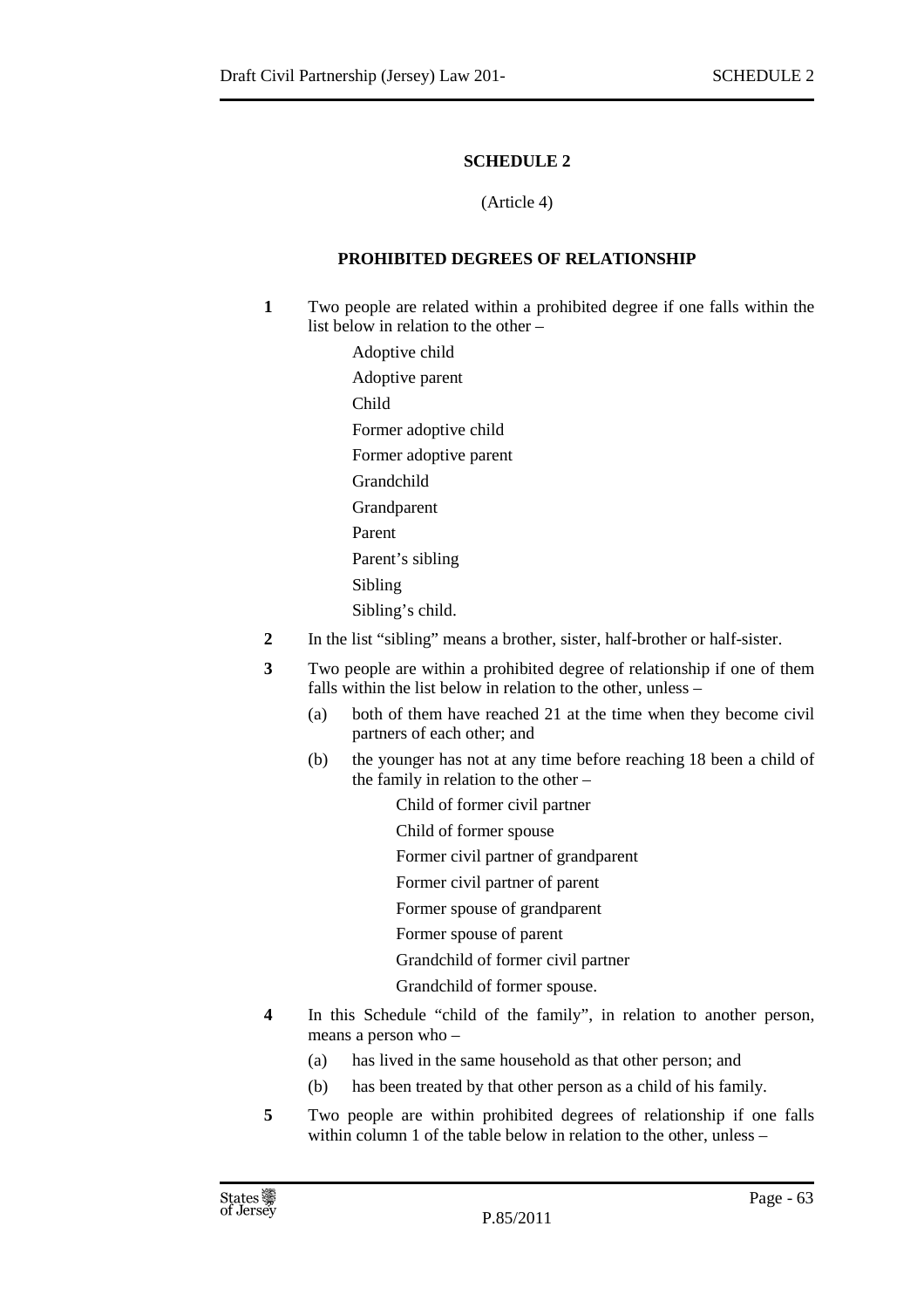- (a) both of them have reached 21 at the time when they become civil partners of each other; and
- (b) the persons who fall within column 2 are dead.

| Relationship                   | <b>Relevant deaths</b>                  |
|--------------------------------|-----------------------------------------|
| Former civil partner of child  | The child                               |
|                                | The child's other parent                |
|                                | The child                               |
| Former spouse of child         | The child's other parent                |
|                                | The former civil partner                |
| Parent of former civil partner | The former civil partner's other parent |
|                                | The former spouse                       |
| Parent of former spouse        | The former spouse's other parent        |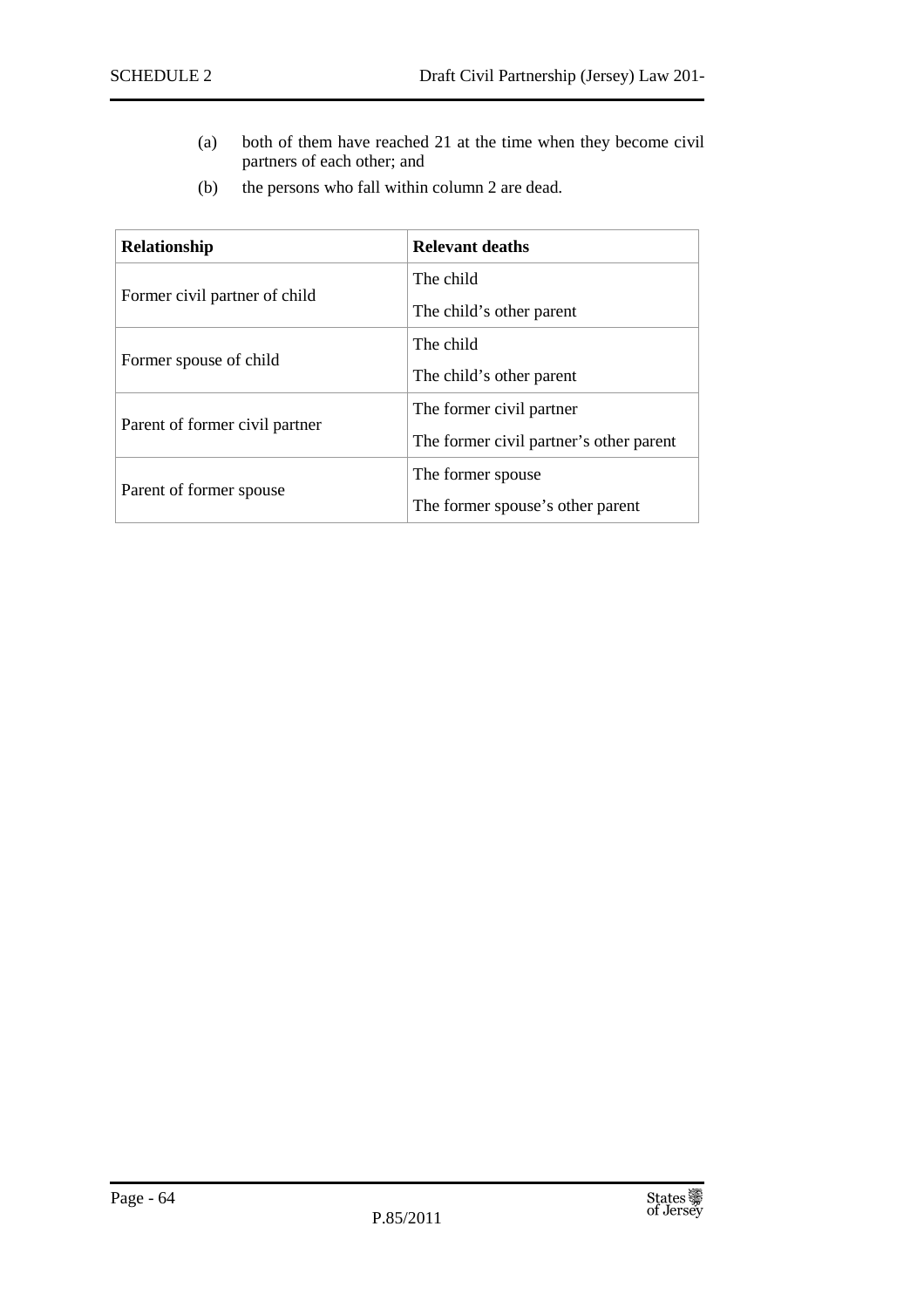#### (Article 5)

#### **CONSENTS REQUIRED TO THE CIVIL PARTNERSHIP OF A MINOR**

#### **1** The consents are –

- (a) subject to sub-paragraphs (b) to (d), the consent of  $-$ 
	- (i) each parent (if any) of the minor who has parental responsibility for the minor, and
	- (ii) each guardian (if any) of the minor;
- (b) where a residence order is in force with respect to the minor, the consent of the person or persons with whom the minor lives, or is to live, as a result of the order (in substitution for the consents mentioned in sub-paragraph (a));
- (c) where a care order is in force with respect to the minor, the consent of the Minister for Health and Social Services (in addition to the consents mentioned in sub-paragraph (a)); and
- (d) where neither sub-paragraph (b) nor (c) applies but a residence order was in force with respect to the minor immediately before the minor reached the age of 16, the consent of the person or persons with whom the minor lives, or was to live, as a result of the order (in substitution for the consent mentioned in sub-paragraph (a)).
- **2** In this Schedule "care order", "guardian", "parental responsibility" and "residence order" have the same meaning as in the Children (Jersey) Law 2002.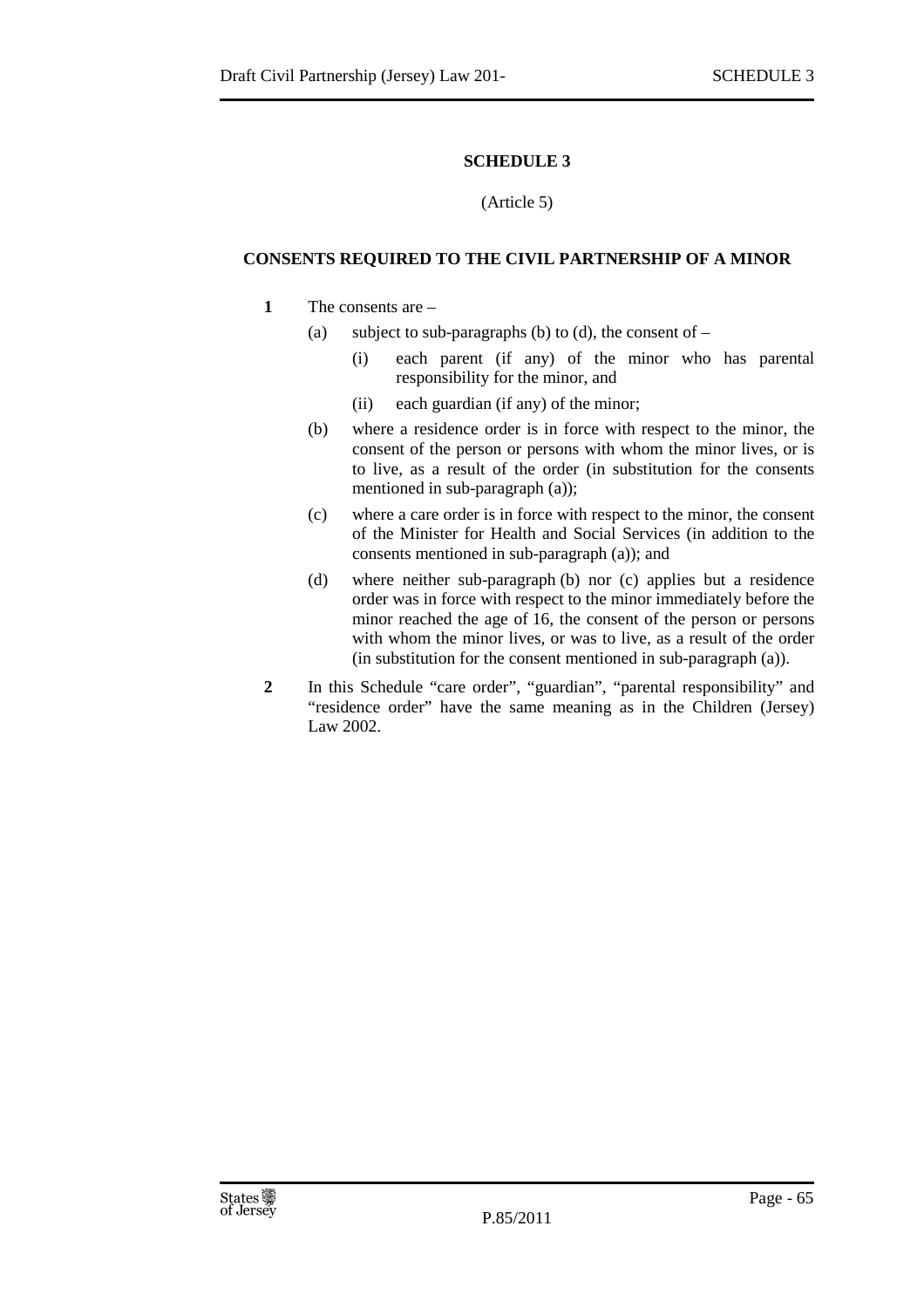(Article 70)

#### **AMENDMENT OF OTHER ENACTMENTS**

#### **1 Adoption (Jersey) Law 1961 amended**

- (1) In this paragraph "Law" means the Adoption (Jersey) Law 1961<sup>9</sup>.
- (2) In Article 1 of the Law
	- (a) after the definition of "approved adoption society" there shall be inserted the following definition –

" 'civil partnership couple' means a couple who have formed a civil partnership;";

- (b) in the definition of "infant", after the word "married" there shall be added the words ", or who is or has been a civil partner";
- $(c)$  in the definition of "relative"
	- (i) for the word "affinity" there shall be substituted the words "marriage or civil partnership",
	- (ii) after the word "wedlock" there shall be inserted the words "or in the course of a civil partnership".
- (3) In Article 10 of the Law
	- (a) in paragraph (1) after the words "2 spouses" in both places where they appear there shall be added the words ", or both partners of a civil partnership,";
	- (b) in paragraph (3) after the word "spouse" there shall be added the words "or civil partner".
- (4) In Article 11(2) of the Law after the word "spouses" there shall be added the words "or both partners of a civil partnership".
- (5) In Article 15(1) of the Law after the word "spouses" there shall be added the words "or both partners of a civil partnership".
- (6) In Article 20 of the Law
	- (a) for paragraph (1) there shall be substituted the following paragraph –
	- " $(1)$  An adopted infant shall be treated in law
		- (a) where his or her adopters are a married couple or a civil partnership couple, as if he or she had been born as a child of the marriage or civil partnership, as the case may be (whether or not he or she was born after that marriage or civil partnership); and
		- (b) in any other case as if he or she had been born to the adopter –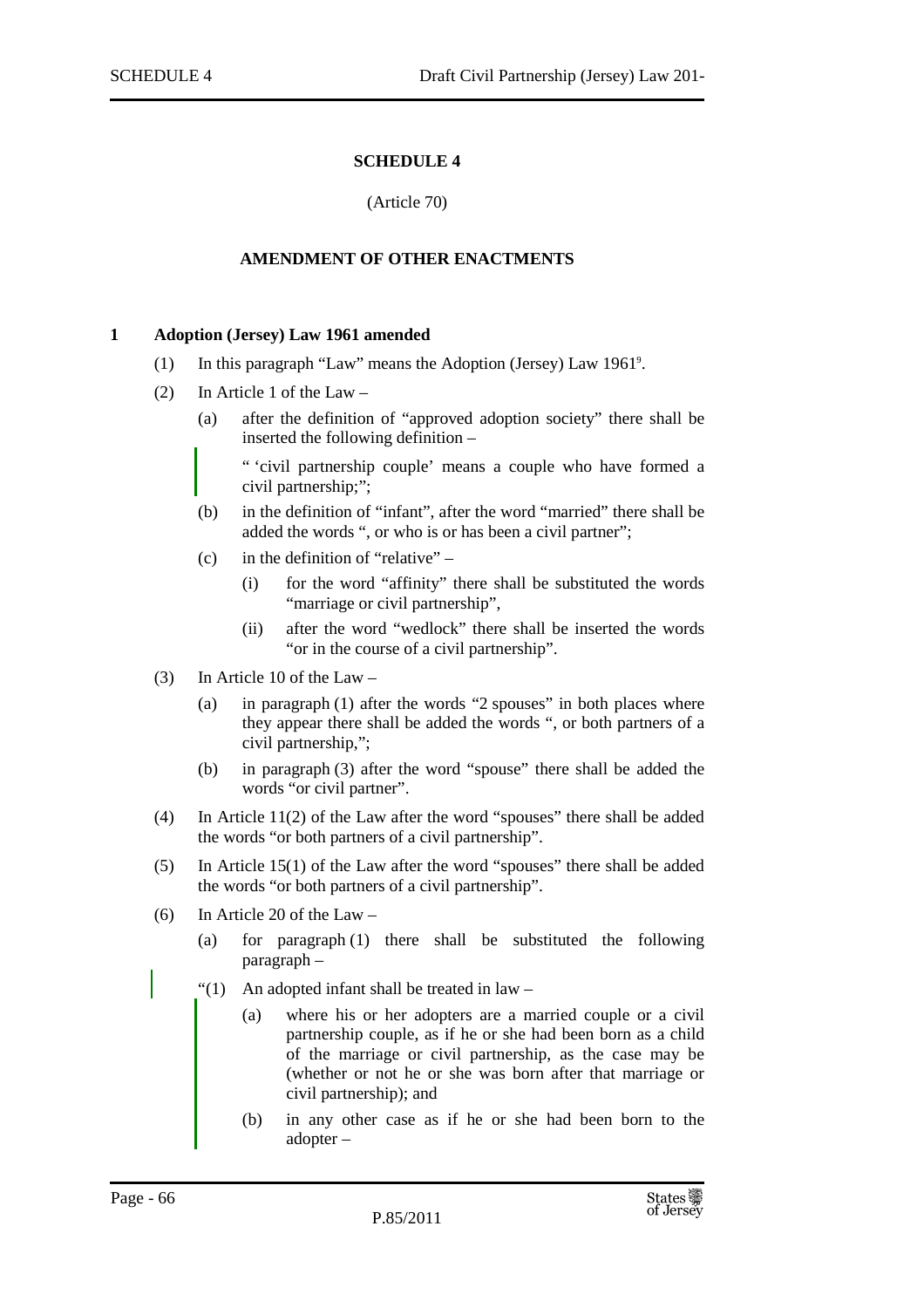- (i) in wedlock (but not as a child of any actual marriage of the adopter), or
- (ii) in the course of a civil partnership.";
- (b) in paragraph (4) after the word "marriage" there shall be inserted the words "or civil partnership".
- (7) In Article 23(6)(a) of the Law after the words "2 spouses jointly" there shall be inserted the words "or by both partners of a civil partnership jointly".
- (8) In Article  $27(1)(a)$  of the Law for the words "blood or marriage" there shall be substituted the words "blood, marriage or civil partnership".
- (9) In Article 30(2) of the Law
	- (a) after the word "married" there shall be inserted the words "or to form a civil partnership";
	- (b) for the words "the person whom he or she intends to marry" there shall be substituted the words "the intended spouse or intended civil partner";
	- (c) after the words "Marriage and Civil Status (Jersey) Law 2001" there shall be added the words "or by Article 4 of, and Schedule 2 to, the Civil Partnership (Jersey) Law 201-<sup>10</sup>".
- (10) In Article 33(4) of the Law
	- (a) in sub-paragraph (f) the word "or" shall be deleted;
	- (b) in sub-paragraph (g) for the word "marriage," there shall be substituted the words "marriage; or";
	- (c) after sub-paragraph (g) there shall be added the following subparagraph –
		- "(h) on becoming a civil partner,".

## **2 Anatomy and Human Tissue (Jersey) Law 1984 amended**

In the Anatomy and Human Tissue (Jersey) Law  $1984<sup>11</sup>$  in Articles  $2(1)(b)$ ,  $2(2)(b)$  and  $3(2)(b)$  after the words "surviving spouse" wherever they appear there shall be inserted the words ", surviving civil partner".

## **3 Banking Business (Jersey) Law 1991 amended**

- (1) In this paragraph "Law" means the Banking Business (Jersey) Law  $1991^{12}$ .
- (2) In Article 1 of the Law in paragraph (a) of the definition of "associate", after the word "husband" there shall be inserted the words "or civil partner".
- (3) In Article  $2(5)(a)$  and (c) of the Law after the word "spouse" wherever it appears there shall be inserted the words "or civil partner".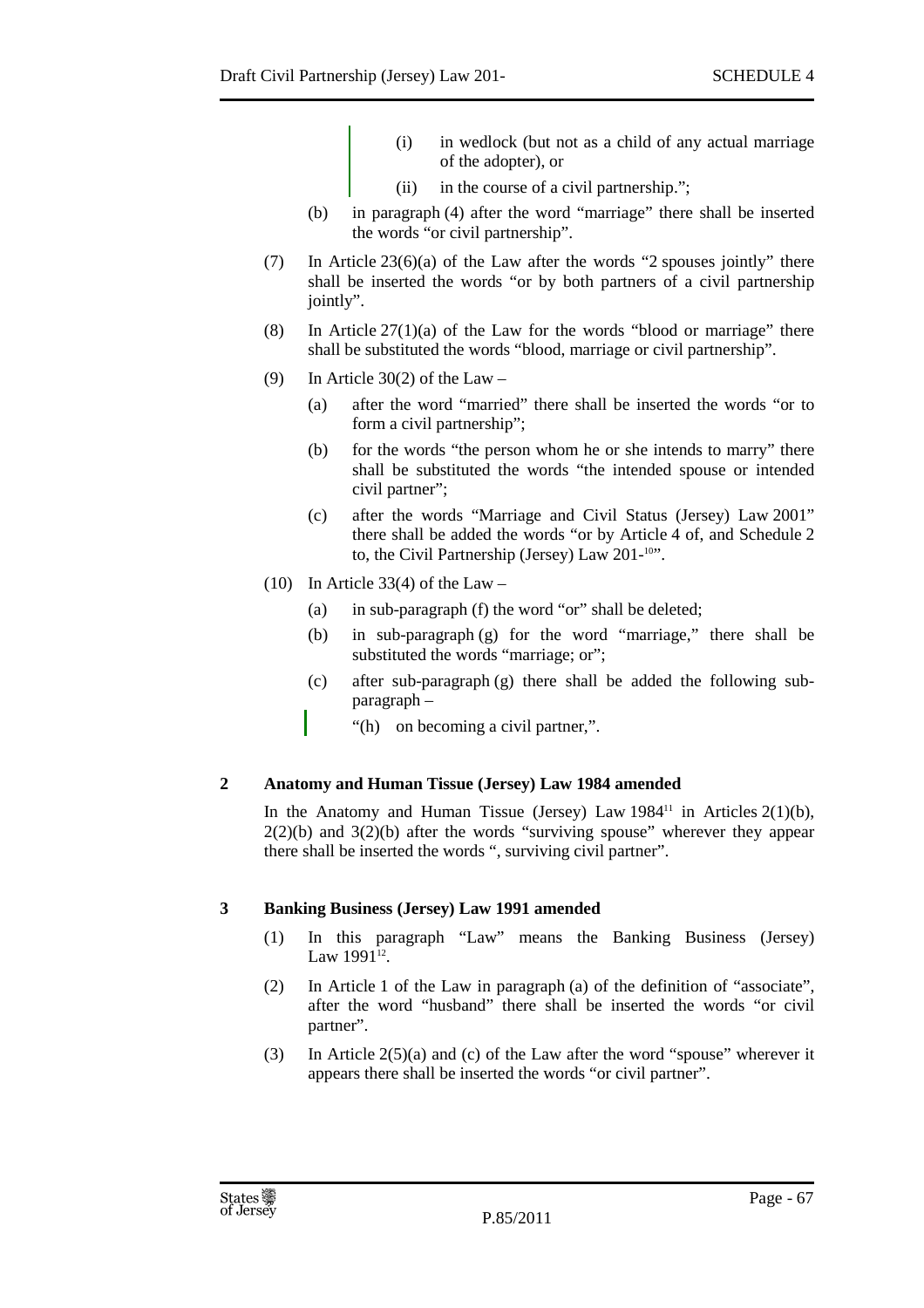#### **4 Bankruptcy (Désastre) (Jersey) Law 1990 amended**

- (1) In this paragraph "Law" means the Bankruptcy (Désastre) (Jersey) Law  $1990^{13}$ .
- (2) In Article 12 of the Law
	- (a) after paragraph (1) there shall be inserted the following paragraph –
	- "(1A) Where any property vesting in the Viscount pursuant to Article 8(1) or 9(3) represents the civil partnership home or an interest in part thereof the civil partner of the debtor, not being a person in respect of whom a declaration has been made and not recalled, may, within 3 months of the date of the declaration, apply to the court for such order as is referred to in paragraph (5) as the court thinks fit.".
	- (b) in paragraphs (4) and (8) after the words "matrimonial home" wherever they appear there shall be inserted the words "or civil" partnership home";
	- (c) in paragraphs (4), (8) and (9)(a) after the word "spouse" wherever it appears there shall be inserted the words "or civil partner";
	- (d) in paragraph (5) after the words "paragraph (1)" there shall be inserted the words "or (1A)";
	- (e) in paragraph (12) immediately before the definition of "dependants" there shall be inserted the following definitions –

" 'civil partner' includes a person with whom the debtor is alleged to be in a civil partnership by habit and repute;

'civil partnership home' means the residence that is used habitually or from time to time by the debtor and the debtor's civil partner or either of them as the only or principal family residence;".

- (3) In Article 17B of the Law
	- (a) in paragraph  $(2)(a)$  and (b) after the words "husband or wife" wherever they appear there shall be inserted the words "or civil partner";
	- (b) after paragraph (4) there shall be added the following paragraph –

"(4A) References in this Article to a civil partner include a former civil partner and a reputed civil partner.".

- (4) In Article 20(1)(b) of the Law after the words "wife or husband" there shall be inserted the words "or civil partner".
- (5) In Article 22 of the Law after the word "spouse" there shall be inserted the words "or civil partner".

#### **5 Children (Jersey) Law 2002 amended**

- (1) In this paragraph "Law" means the Children (Jersey) Law 2002<sup>14</sup> .
- (2) In Article 1 of the Law
	- (a) for the definition of "child of the family", substitute the following definition –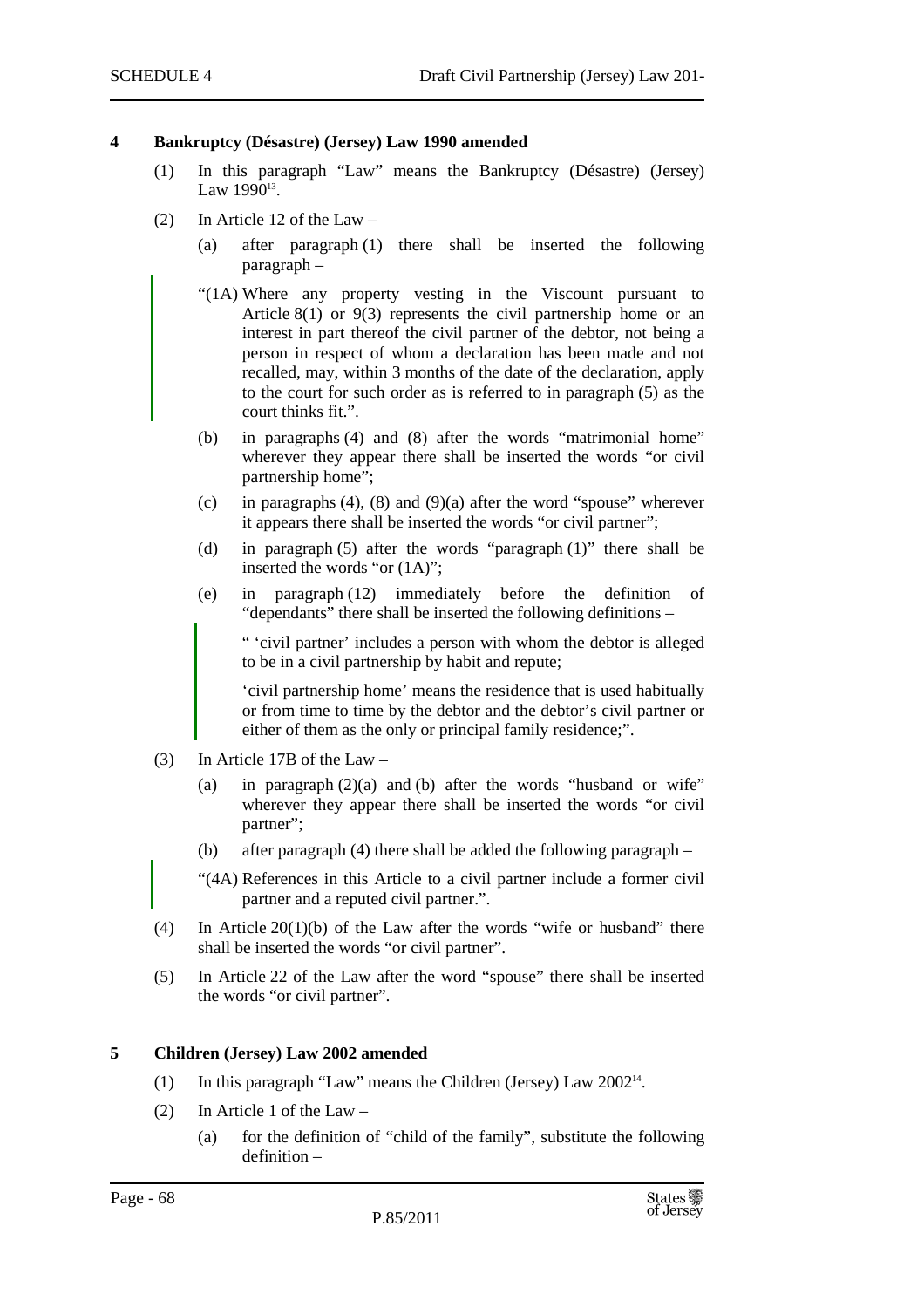" 'child of the family' in relation to parties to a marriage or a civil partnership, means –

- (a) a child of both of those parties; and
- (b) any other child, other than a child placed with them as foster parents by the Minister or a voluntary organization, who has been treated by both of those parties as a child of their family;";
- (b) in the definition of "relative" for the words "by affinity" substitute the words "by marriage or civil partnership".
- (3) After Article 8(4) of the Law there shall be inserted the following paragraph –
	- "(4A) An appointment under Article 7(3) or (4) (including one made in a will or codicil) is revoked if the person appointed is the civil partner of the person who made the appointment and either –
		- (a) the court by order dissolves or annuls the civil partnership; or
		- (b) the civil partnership is dissolved and the dissolution is entitled to recognition in Jersey by virtue of Part 4 of the Civil Partnership (Jersey) Law 201-<sup>15</sup>,

unless a contrary intention appears by the appointment.".

- (4) In Article  $10(4)(a)$  of the Law after the word "marriage" there shall be inserted the words "or civil partnership".
- (5) In Article 24(3) of the Law after the word "married" there shall be inserted the words "or in a civil partnership".
- (6) In Article 43(2) of the Law after the word "spouse" there shall be inserted the words "or civil partner".
- (7) In Article 45(8) of the Law after the word "spouse" there shall be inserted the words "or civil partner".
- (8) In Article 74 of the Law after the word "spouse" wherever it appears there shall be inserted the words "or civil partner".
- (9) In paragraph 12 of Schedule 1 to the Law after the words "married to" there shall be inserted the words ", or in a civil partnership with,".
- (10) In paragraph 13(b) of Schedule 1 to the Law after the word "marriage" there shall be inserted the words "or civil partnership".

## **6 Companies (Jersey) Law 1991 amended**

- (1) In this paragraph "Law" means the Companies (Jersey) Law 1991<sup>16</sup>.
- (2) In Article 58A(9)(b) of the Law after the word "widowers" there shall be inserted the words ", civil partners or surviving civil partners".
- (3) In Articles 123(7) and 210 of the Law after the word "spouse" wherever it appears there shall be inserted the words "or civil partner".
- (4) In Article  $176B(2)(a)$  and (b) and (4) of the Law after the word "wife" wherever it appears there shall be inserted the words "or civil partner".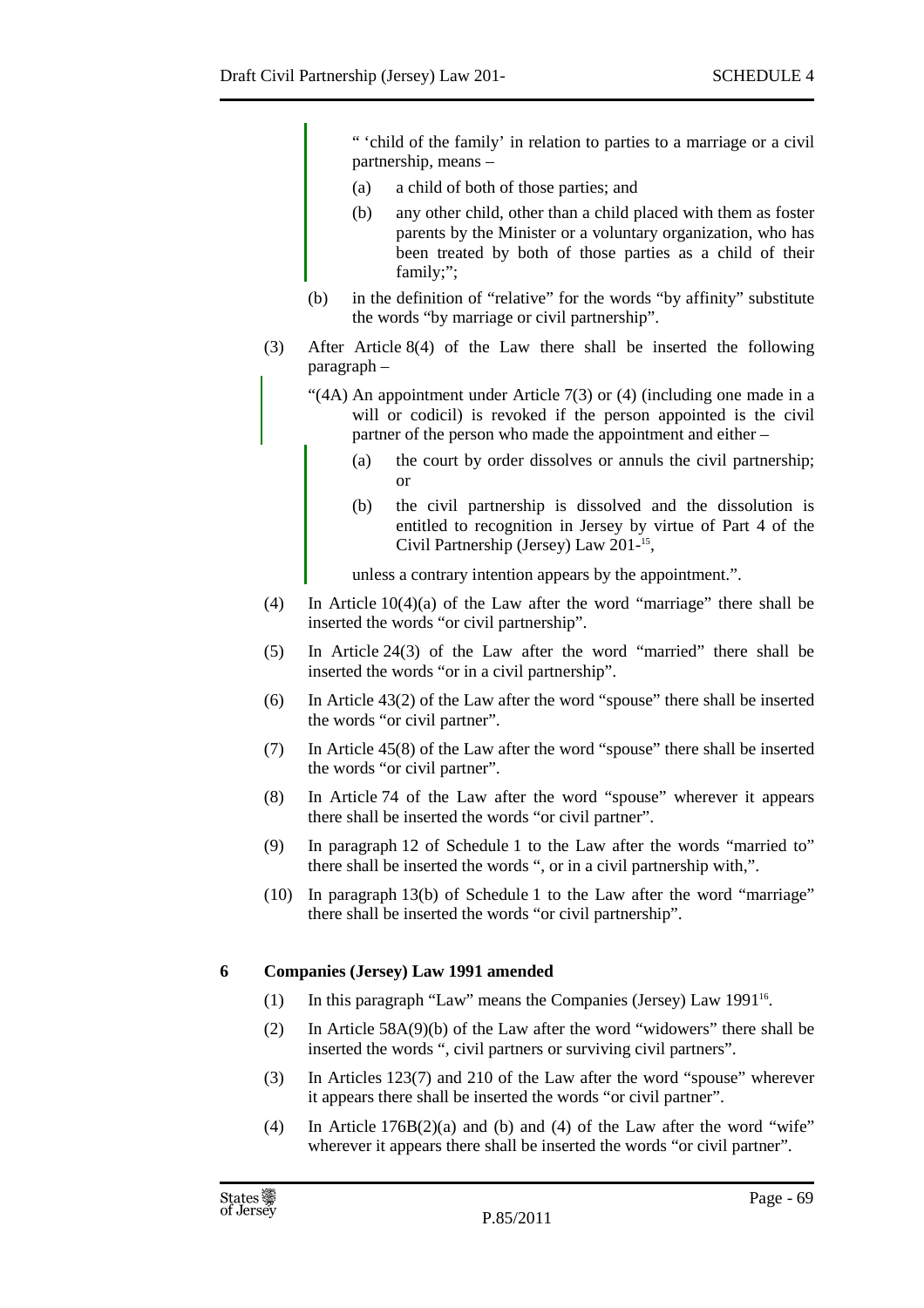#### **7 Employment (Jersey) Law 2003 amended**

- (1) In this paragraph "Law" means the Employment (Jersey) Law 2003<sup>17</sup> .
- (2) In Articles 77B(4)(a) and 77C(3)(a) of the Law after the word "widow" wherever it appears there shall be inserted the words ", or any civil partner or surviving civil partner,".
- (3) For Article 97(4) of the Law there shall be substituted the following paragraph –
	- "(4) No person shall be required under paragraph  $(1)(b)$  or  $(c)$  to answer any question or furnish any information which might incriminate the person or –
		- (a) if married, the person's spouse; or
		- (b) if in a civil partnership, the person's civil partner.".

#### **8 Fatal Accidents (Jersey) Law 1962 amended**

- (1) In this paragraph "Law" means the Fatal Accidents (Jersey) Law 1962<sup>18</sup> .
- (2) In Article 1(2)(b) of the Law for the words "by affinity" there shall be substituted the word "by marriage or by civil partnership".
- (3) In Article 2(2)(a) of the Law after the word "husband," there shall be inserted the words "civil partner,".
- (4) For Article 4(2) of the Law there shall be substituted the following paragraph –
	- "(2) In assessing damages payable to the spouse, civil partner or child of a deceased person in respect of the death of that deceased person in any action under this Law, no account shall be taken of a subsequent marriage or civil partnership, or the prospects of a subsequent marriage or civil partnership, of the spouse or civil partner, as the case may be, of the deceased person.".

#### **9 Financial Services (Jersey) Law 1998 amended**

- (1) In this paragraph "Law" means the Financial Services (Jersey) Law 1998<sup>19</sup>.
- (2) In Article 1(1) of the Law in sub-paragraph (a) of the definition of "associate", after the word "wife" there shall be inserted the words "or civil partner".
- (3) In paragraph 9(2)(b) of Schedule 2 to the Law for the words "wives, husbands, widows, widowers" there shall be substituted the words "wives, husbands, civil partners, widows, widowers, surviving civil partners".
- (4) In the note to paragraph 11 of Schedule 2 to the Law, after the word "spouse" there shall be inserted the words "or civil partner".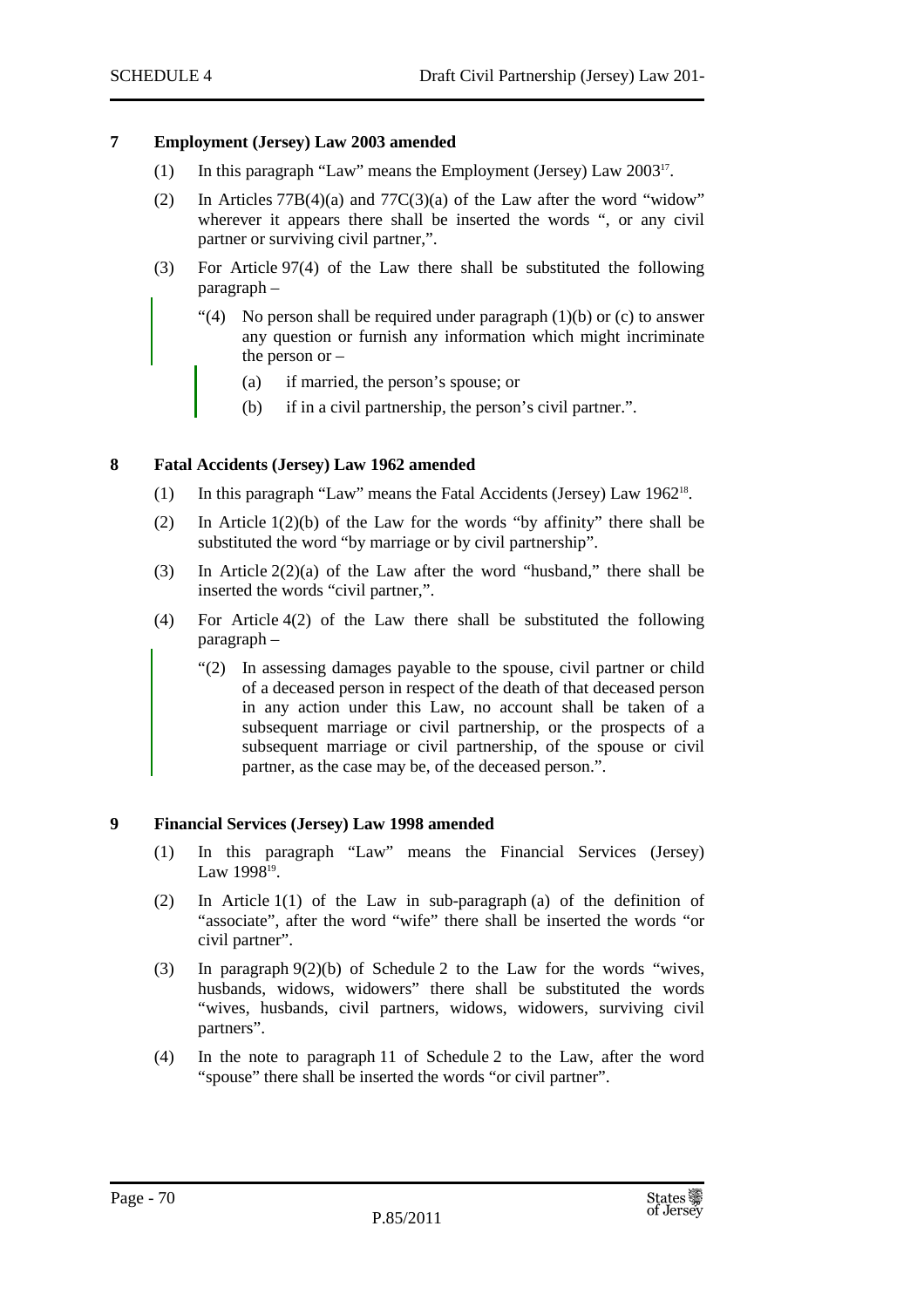#### **10 Gender Recognition (Jersey) Law 2010 amended**

- (1) In this paragraph "Law" means the Gender Recognition (Jersey) Law  $2010^{20}$ .
- (2) In Article 2(2)(b) of the Law after the word "married" there shall be inserted the words "or in a civil partnership";
- (3) In Article  $3(2)$  of the Law
	- (a) in sub-paragraph (a) for the word "unmarried" there shall be substituted the words "neither married nor in a civil partnership"; and
	- (b) in sub-paragraph (b) after the word "married" there shall be inserted the words "or in a civil partnership".
- (4) After Article 4 of the Law there shall be inserted the following Article –

#### **"4A Issue of full certificate following annulment of civil partnership on ground of issue of interim certificate**

Where the Court grants a decree of nullity in respect of an applicant's civil partnership under Article 36(1) of the Civil Partnership (Jersey) Law  $201<sup>-21</sup>$  on the ground that an interim certificate has been issued to the applicant, the Court shall issue a full certificate to the applicant.".

(5) For Article 5 of the Law there shall be substituted the following Article –

#### **"5 Issue of full certificate once applicant no longer married or no longer in a civil partnership – other cases**

- (1) An applicant may apply to the Court for a full certificate where an interim certificate has been issued to the applicant and –
	- (a) the applicant's marriage or civil partnership has been dissolved or annulled (other than on the ground mentioned in Article 4 or 4A) in proceedings instituted within 6 months of the interim certificate being issued; or
	- (b) the applicant's spouse or civil partner has died within such period.
- (2) An application under paragraph  $(1)$ 
	- (a) may be made within 6 months of the dissolution or annulment of the marriage or civil partnership or of the death of the applicant's spouse or civil partner, as the case may be, unless the applicant has married or entered into a civil partnership again during that period; and
	- (b) shall include evidence, as the case requires, of
		- (i) the dissolution or annulment of the marriage or civil partnership and the date on which the relevant proceedings were instituted, or
		- (ii) the death of the spouse or civil partner and the date on which it occurred.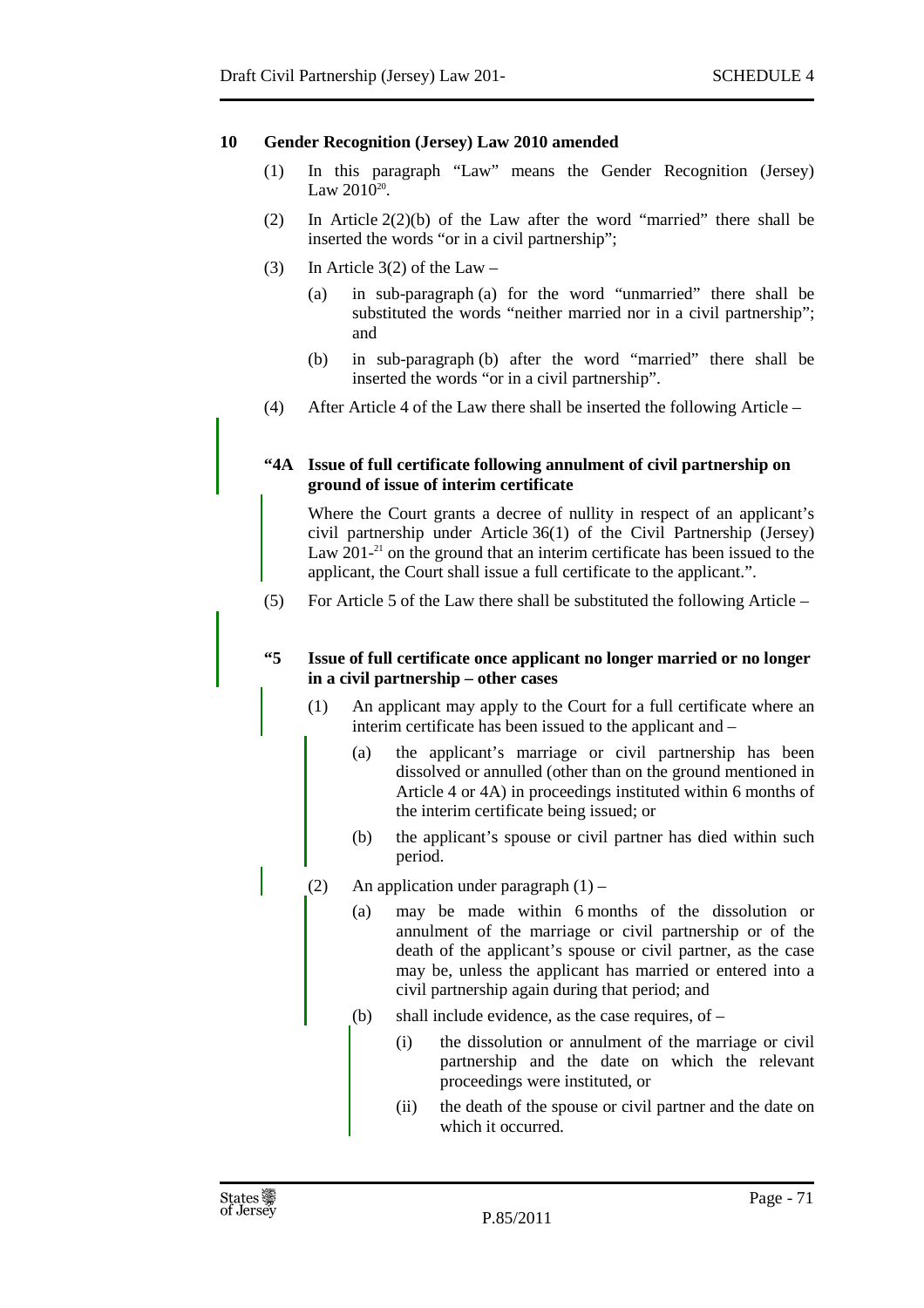- (3) The Court may if it thinks  $fit -$ 
	- (a) allow an application under paragraph (1), notwithstanding that the proceedings there mentioned were instituted more than 6 months after the issue of the interim certificate or, as the case may be, the applicant's spouse or civil partner died more than 6 months after the issue of the interim certificate; or
	- (b) extend the period described in paragraph (2)(a).
- (4) The Court shall grant an application under paragraph (1) if and only if it is satisfied that the applicant is not married and is not in a civil partnership.
- (5) Where the Court has granted the application it shall issue a full certificate to the applicant.".
- (6) In the heading to Article 17 of the Law after the word "marriage" there shall be inserted the words "or civil partnership".
- (7) In Article 17 of the Law for paragraphs (2) to (5) there shall be substituted the following paragraphs –
	- "(2) Accordingly, a person is not to be regarded as  $-$ 
		- (a) being married by reason of having entered into a foreign post-recognition marriage; or
		- (b) being in a civil partnership by reason of having entered into a foreign post-recognition civil partnership.
	- (3) Notwithstanding paragraph  $(2)$ 
		- (a) on and from the issue of a full certificate to a person who has entered into a foreign post-recognition marriage, the marriage is no longer to be regarded as being void on the ground that (at the time when it was entered into) the parties to it were not respectively male and female; or
		- (b) on and from the issue of a full certificate to a person who has entered into a foreign post-recognition civil partnership, the civil partnership is no longer to be regarded as being void on the ground that (at the time when it was entered into) the parties to it were not either both male or both female.
		- (4) Paragraph (3) does not apply to a foreign post-recognition marriage or, as the case may be, a foreign post-recognition civil partnership if a party to it has entered into a later, valid, marriage or civil partnership before the issue of the full certificate.
		- (5) For the purposes of this Article a person has entered into a foreign post-recognition marriage if, and only if –
			- (a) the person has entered into a marriage in accordance with the law of a country or territory outside Jersey;
			- (b) before the marriage was entered into the person changed his or her gender in accordance with the law of that or any other country or territory outside Jersey;
			- (c) the gender of the other party to the marriage was the same as that of the person, before the person changed gender; and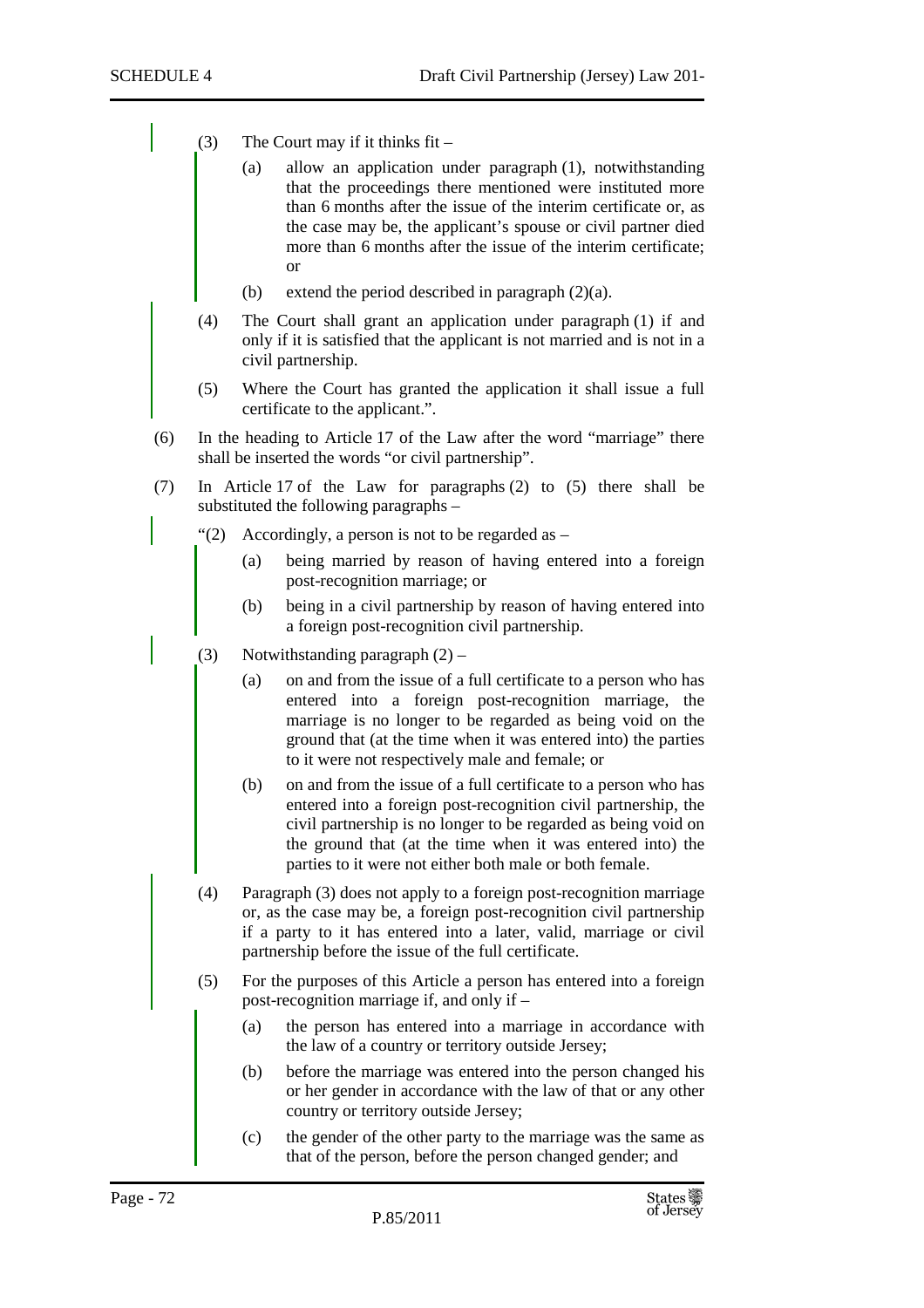- (d) by virtue of paragraph (1) the person's gender was not regarded as having changed.
- (6) For the purposes of this Article a person has entered into a foreign post-recognition civil partnership if, and only if –
	- (a) the person has entered into a civil partnership in accordance with the law of a country or territory outside Jersey;
	- (b) before the civil partnership was entered into the person changed his or her gender in accordance with the law of that or any other country or territory outside Jersey;
	- (c) the gender of the other party to the marriage was the opposite to that of the person, before the person changed gender; and
	- (d) by virtue of paragraph (1) the person's gender was not regarded as having changed.".

# **11 Income Tax (Jersey) Law 1961 amended**

- (1) In this paragraph "Law" means the Income Tax (Jersey) Law  $1961^{22}$ .
- (2) In Article  $3(1)$  of the Law
	- (a) after the definition of "body of persons" there shall be inserted the following definition –

" 'civil partner A' and 'civil partner B' shall be construed in accordance with Article 122A;";

- (b) in paragraph (a) of the definition of "earned income", after the word "wife" wherever it appears there shall be inserted the words ", civil partner".
- (3) In Article 3A of the Law
	- (a) for paragraph (2) there shall be substituted the following paragraph –
	- "(2) A person is connected with an individual if that person is the individual's wife, husband or civil partner, or is a relative, or the wife, husband or civil partner of a relative, of the individual or of the individual's wife, husband or civil partner.";
	- (b) in paragraph (3) for the words "wife or husband" there shall be substituted the words "wife, husband, civil partner".
- (4) In Article 18(1)(c) of the Law after the word "woman," there shall be inserted the words "a civil partner A or civil partner B,".
- (5) In Article 20(2) of the Law after sub-paragraph (b) there shall be inserted the following sub-paragraph –
	- "(ba) in the case of a person who is in a civil partnership, the full name of his or her civil partner;".
- (6) In Article 20A(2) of the Law after sub-paragraph (b) there shall be inserted the following sub-paragraph –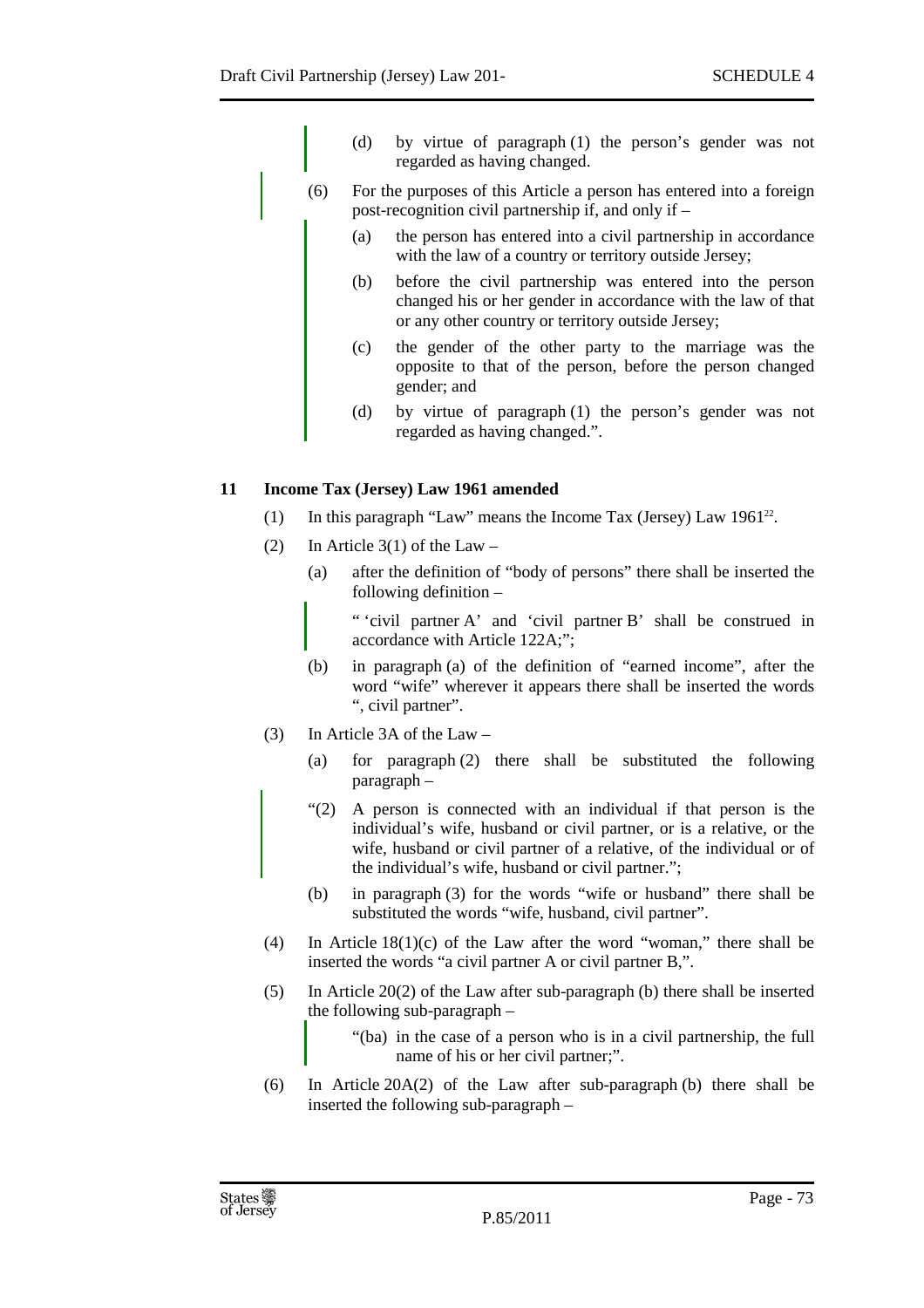"(ba) in the case of a person who is in a civil partnership, the full name of his or her civil partner;".

- (7) After Article 41B(14) of the Law there shall be inserted the following paragraph –
	- "(14A) Deductions shall be made, in accordance with this Article, from the earnings of a civil partner B not withstanding that, by virtue of Article 122B(1), his or her income is deemed to be that of his or her civil partner A.".
- (8) After Article 41D of the Law there shall be inserted the following Article –

## **"41DA Deductions in respect of civil partners**

- (1) In the case of civil partners to whom Article  $122B(1)$  applies
	- (a) a rate shall be determined in accordance with Article  $41C(2)$ as if civil partner A were the employee, whether or not he or she is in employment; and
	- (b) subject to paragraph (2), where the Comptroller has issued a notice under Article 41C specifying a rate, that rate shall apply to both civil partners.
- (2) Where both the civil partners are in employment they may jointly elect for the rate applicable to the earnings of one of them to be increased and the rate applicable to the earnings of the other of them to be correspondingly reduced.
- (3) The increased rate applicable to the earnings of one of them may exceed the limit in Article 41C(9), if the civil partners so elect and the Comptroller so agrees.
- (4) The aggregate of the deductions made when applying the rates, adjusted pursuant to this Article, to the earnings of the civil partners shall not be less than the aggregate of the deductions that would have been made had the adjustment not been made.
- (5) An election shall cease to have effect upon
	- (a) either civil partner ceasing to be in employment;
	- (b) paragraph (4) not being complied with;
	- (c) a new rate applying pursuant to a further notice issued under Article 41C; or
	- (d) an effective rate described in Article 41B(2)(b) applying.".
- (9) After Article 41G(2) of the Law there shall be inserted the following paragraph –
	- "(2A) Where the Comptroller receives an amount remitted under Article 41B or 41E which has been deducted from the earnings of, or payments made to, a civil partner B whose income, by virtue of Article 122B(1), is deemed to be that of his or her civil partner A, the Comptroller shall receive the amount as a payment of tax by his or her civil partner A.".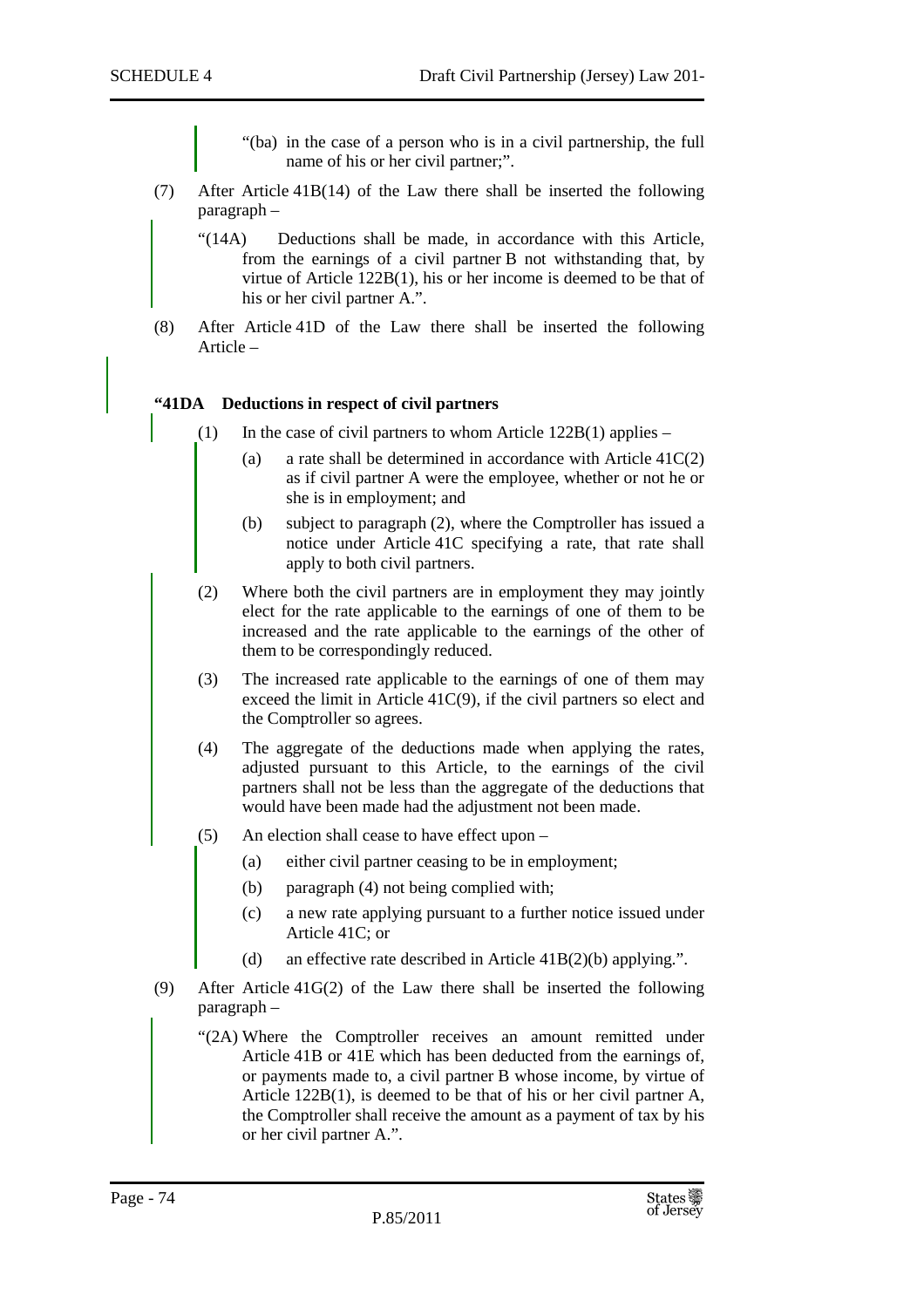- (10) In Article 41H of the Law
	- (a) after paragraph (7)(d) there shall be inserted the following subparagraph –
		- "(da) if the person is in a civil partnership, the date of the formation of the civil partnership, and whether the person is civil partner A or civil partner B;";
	- (b) after paragraph (8) there shall be inserted the following paragraph –
	- "(8A) A person who is in a civil partnership shall also provide the information described in paragraph (7) in respect of his or her civil partner.".
- (11) In Article 42 of the Law after paragraph (2) there shall be added the following paragraph –
	- "(3) Where under the provisions of this Law income tax has been charged on civil partner A in respect of the profits or income of civil partner B, the powers of recovery provided in this Law in the case of non-payment of any such tax shall extend to the property, goods and chattels of civil partner B:

Provided that no action for recovery shall be instituted against civil partner B unless a notice demanding payment has been served by the Comptroller on civil partner B and he or she has failed to pay the amount of tax payable by civil partner A within 7 days of such service.".

- (12) In Article  $61(1)(c)$  of the Law after the word "spouse" there shall be inserted the words ", civil partner".
- (13) In Article 62(1) of the Law in case VII, after the word "spouse" there shall be inserted the words ", civil partner".
- (14) In Article  $87(1)(c)$  of the Law after the word "spouse" there shall be inserted the words ", civil partner".
- (15) In Article 90AA(4)(a) of the Law after the word "spouse" there shall be inserted the words "or civil partner".
- (16) For Article  $90A(1)(a)$  of the Law there shall be substituted the following sub-paragraph –
	- "(a) as one of the parties to a marriage or civil partnership (including a marriage or civil partnership which has been dissolved or annulled) to or for the benefit of the other party to the marriage or civil partnership and for the maintenance of the other party; or".
- (17) In Article 90B of the Law
	- (a) in paragraph  $(1)(a)(ii)$  after the word "marriage" in both places where it appears there shall be inserted the words "or civil partnership";
	- (b) in paragraph  $(1)(a)(iii)$  after the words "living together," there shall be inserted the words "or, as the case may be, are not civil partners living together,";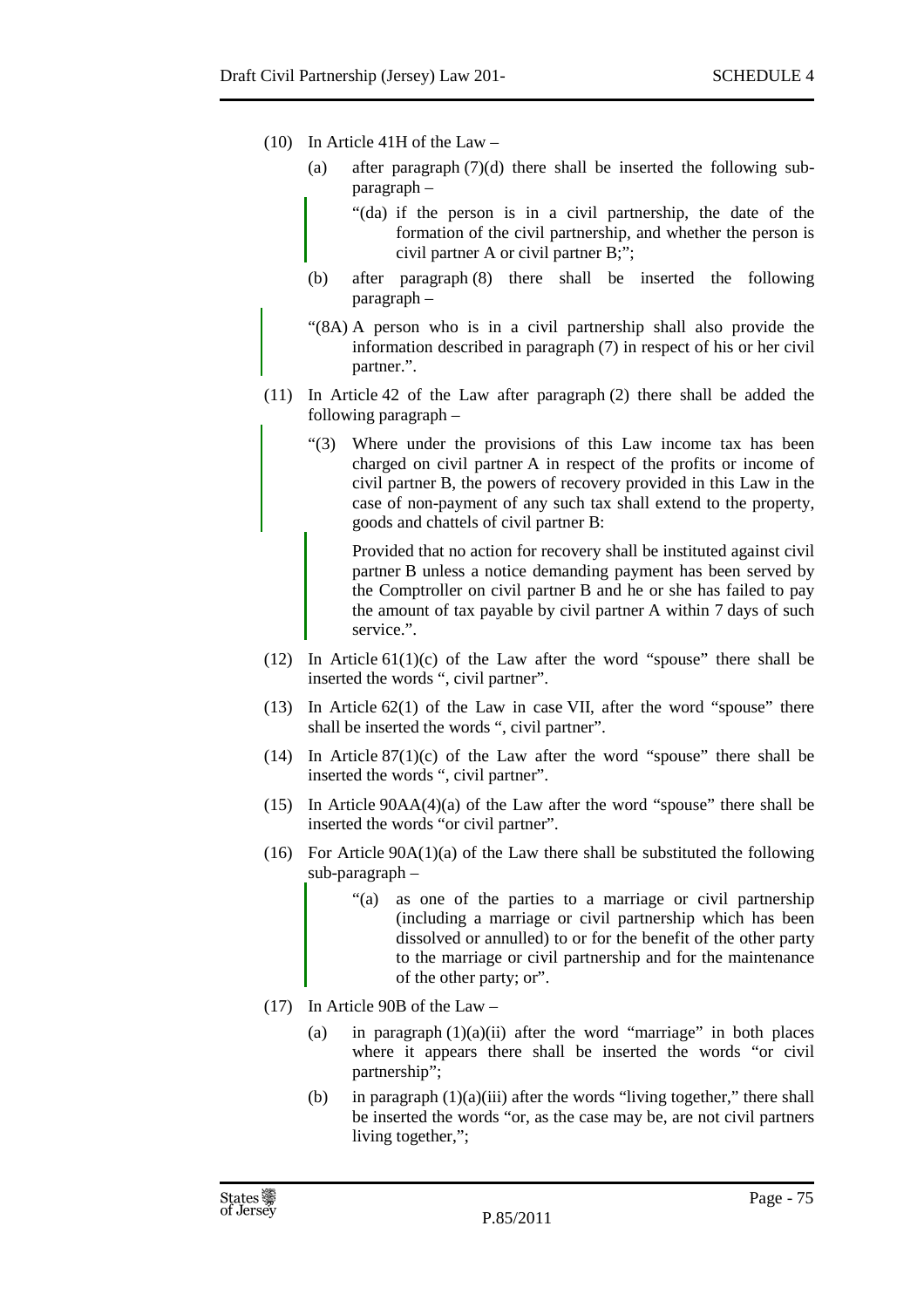- (c) in paragraph (4) after the word "together" there shall be inserted the words ", and the parties to a civil partnership are not civil partners living together,".
- (18) In Article 92A of the Law
	- (a) after paragraph (2) there shall be inserted the following paragraph –
	- " $(2A)$  Subject to paragraphs  $(4A)$ ,  $(5A)$ ,  $(8)$  and  $(9)$  and Article 92B, where a civil partner A proves, for the year of assessment –
		- (a) that he or she has his or her civil partner B living with him or her; or
		- (b) that his or her civil partner B is wholly maintained by him or her during the year of assessment and that he or she is not entitled, in computing the amount of his income for that year for the purposes of this Law, to make any deductions in respect of sums paid for the maintenance of his or her civil partner B,

the threshold applicable in his or her case is –

- (i) if the individual also proves that, at the commencement of the year of assessment, either he or she, or his or her civil partner B was of the age of 63 years or more, £23,480, or
- (ii) in any other case,  $£20,510."$ ;
- (b) after paragraph (4) there shall be inserted the following paragraph –
- "(4A) Where the total income for the year of assessment of an individual to whom paragraph (2A) applies includes any earned income of his or her civil partner B, the threshold applicable in his or her case shall be increased by an amount equal to the amount of that earned income, but not exceeding in any case £4,500.";
- (c) after paragraph (5) there shall be inserted the following paragraph –
- "(5A) No exemption shall be allowed by virtue of paragraph (4A) in respect of earned income received or receivable by the civil partner B from the individual himself or herself.";
- (d) in paragraph (6) after the words "paragraph (2)" there shall be inserted the words "or, as the case may be (2A)".
- (19) In Article 92B(5) of the Law
	- (a) for the definition of "eligible claimant" there shall be substituted the following definition –

" 'eligible claimant' means –

- (a) an individual in whose case the exemption threshold described in Article 92A(2) or (2A) applies and –
	- (i) whose spouse or civil partner, as the case may be, has qualifying income, or
	- (ii) who is entitled to an additional allowance under Article 98A; or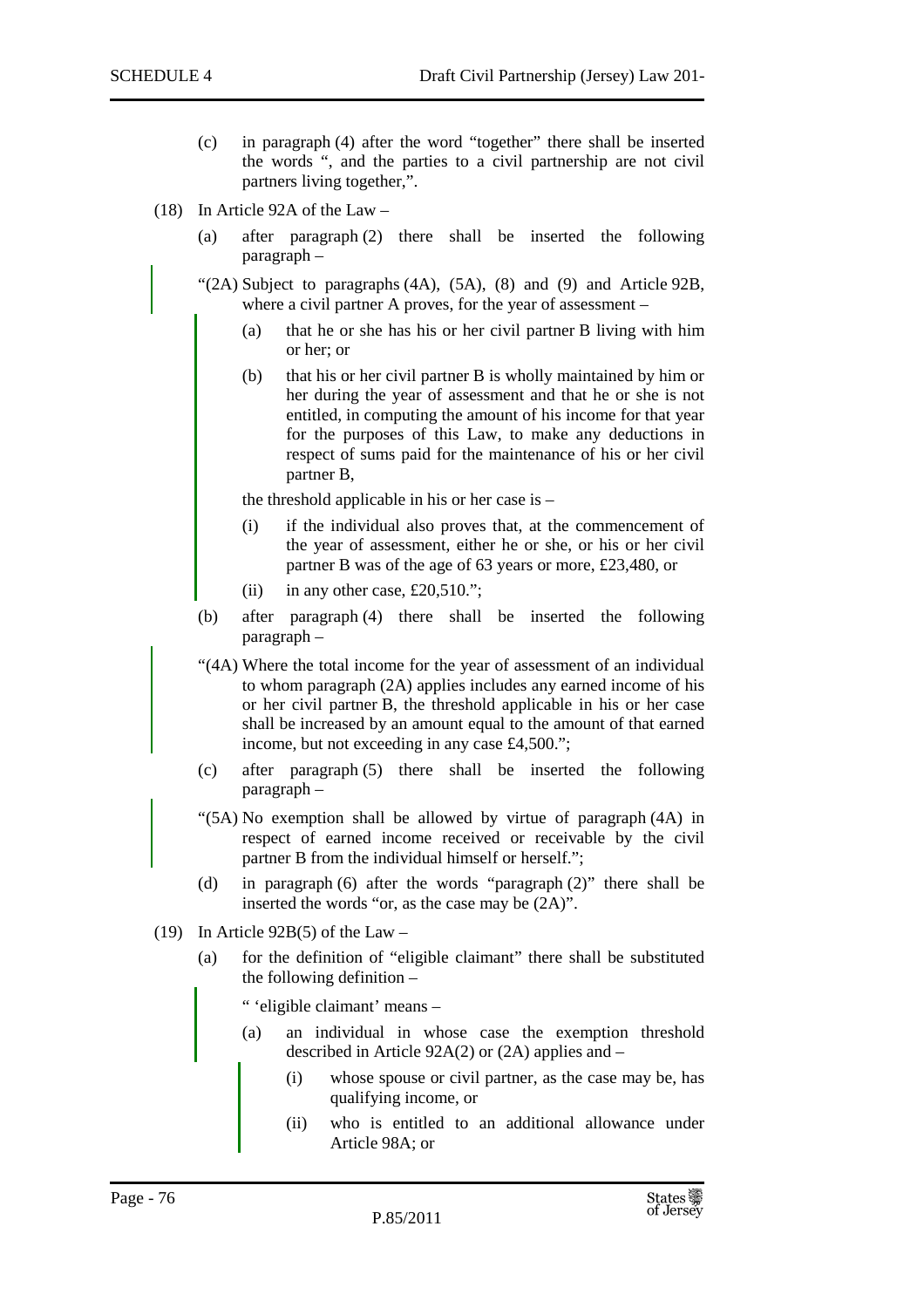- (b) an individual in whose case the exemption threshold described in Article 92A(6) applies and who has qualifying income, apart from –
	- (i) a man, if he and a woman live together as husband and wife for the whole or any part of the year of assessment, or
	- (ii) the partner of a same sex couple living together as civil partners for the whole or any part of the year of assessment who –
		- (A) the couple jointly elects to be treated as a civil partner A for the purposes of this Law, or
		- (B) if no partner is so elected, is the older partner of the couple;";
- (b) in the definition of "qualifying income" after the word "husband" there shall be inserted the words "or by a civil partner B from his or her civil partner A".
- (20) In Article 98A of the Law
	- (a) for paragraph  $(1)(a)$  there shall be substituted the following subparagraph –
		- "(a) the individual is not entitled to a deduction under Article  $94(1)$  or that  $-$ 
			- (i) the individual is so entitled but he or his spouse was throughout the year of assessment totally incapacitated by physical or mental infirmity, or
			- (ii) the individual is so entitled but he or she or his or her civil partner was throughout the year of assessment totally incapacitated by physical or mental infirmity; and";
	- (b) after paragraph (3) there shall be inserted the following paragraph –

" $(3A)$  Where –

- (a) a couple who are not in a civil partnership with each other live together as if they were civil partners for the whole or any part of a year of assessment; and
- (b) apart from this paragraph each of them would be entitled to a deduction under paragraph (1),

neither of them shall be entitled to such a deduction except in respect of the youngest of the children in respect of whom either would otherwise be entitled to a deduction.".

(21) After Article 122 of the Law there shall be inserted the following Part –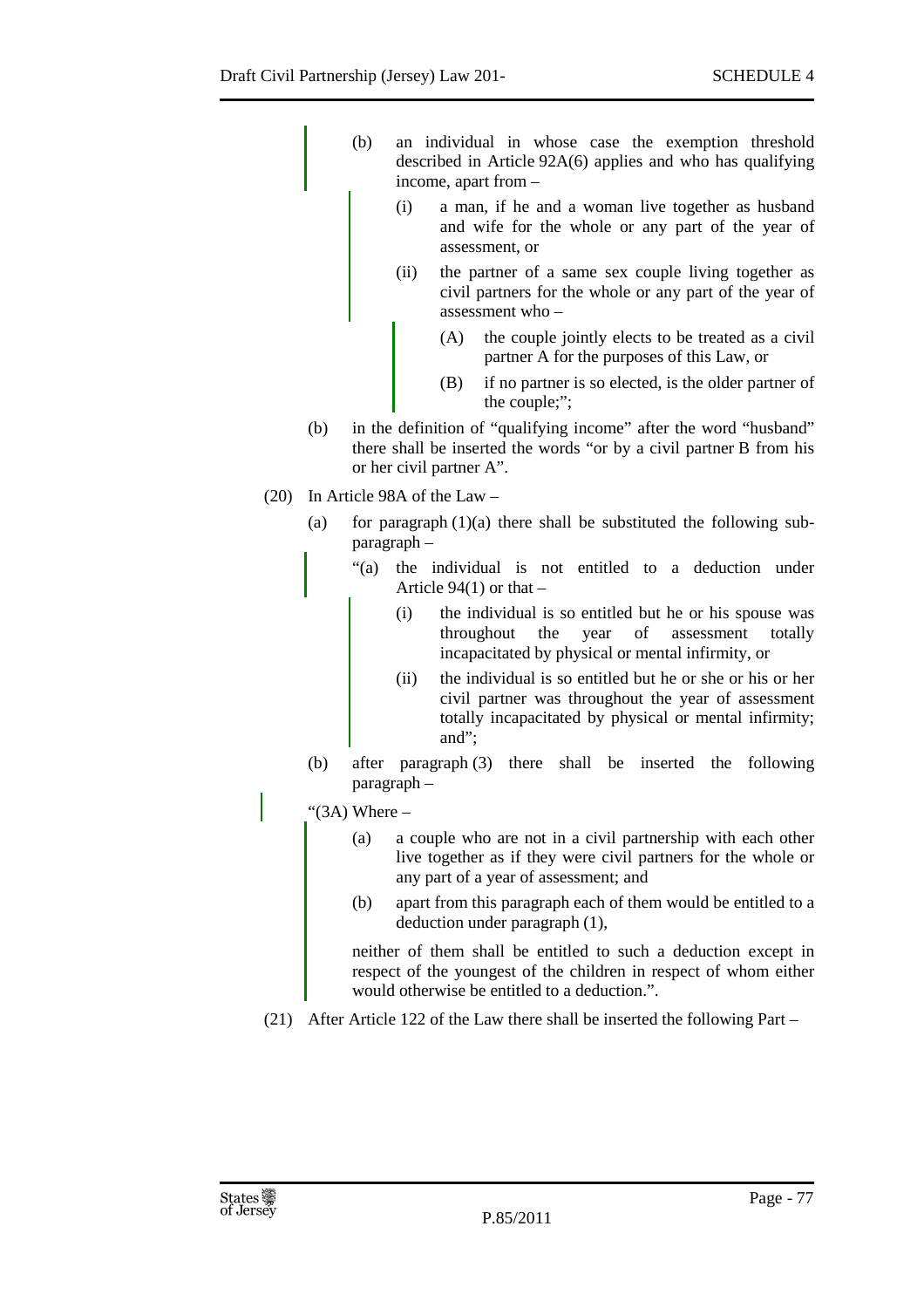# **"PART 16A**

## SPECIAL PROVISIONS AS TO CIVIL PARTNERS

#### **122A Election of civil partner as civil partner A or civil partner B for treatment of tax**

- (1) Subject to paragraph (2), immediately upon the formation of a civil partnership the older partner of the civil partnership shall be regarded as 'civil partner A' and the younger shall be regarded as 'civil partner B' for all purposes under this Law.
- (2) No later than 2 years from the date of formation of the civil partnership the civil partners may make a joint written election to the Comptroller for the younger civil partner to be regarded as civil partner A and for the older civil partner to be regarded as civil partner B.
- (3) An election made under paragraph (2) is irrevocable and shall have effect as if it had been made on the formation of the civil partnership.
- (4) Where an election is made under paragraph (2) the Comptroller shall regard the younger civil partner as civil partner A for all purposes under this Law.
- (5) Where an election made under paragraph (2) the Comptroller shall assess (or re-assess, where a pervious assessment has been made) the tax liability of both civil partners in respect of every year from the year of the formation of the civil partnership to the year of the election made under paragraph (2).

## **122B General rule as to income tax on civil partners**

(1) Subject to Articles 122C and 122D, a civil partner B's income chargeable to income tax shall, so far as it is income for a year of assessment or part of a year of assessment during which he or she is in a civil partnership and living with his or her civil partner, be deemed for the purposes of this Law to be civil partner A's income and not to be civil partner B's income:

Provided that the question whether there is any income of civil partner B's chargeable to income tax for any year of assessment, and, if so, what is to be taken to be the amount thereof for the purposes of this Law, shall not be affected by the provisions of this paragraph.

(2) Subject to Articles 122C and 122D, any tax falling to be assessed in respect of any income which, under paragraph (1) of this Article, is to be deemed to be the income of a civil partner A shall, instead of being assessed on civil partner B's, or on civil partner B's trustee, guardian or curator, or on civil partner B's heirs, executors or administrators, be assessable on civil partner A, or in the appropriate cases, on civil partner A's trustee, guardian or curator, or on civil partner A's heirs, executors or administrators: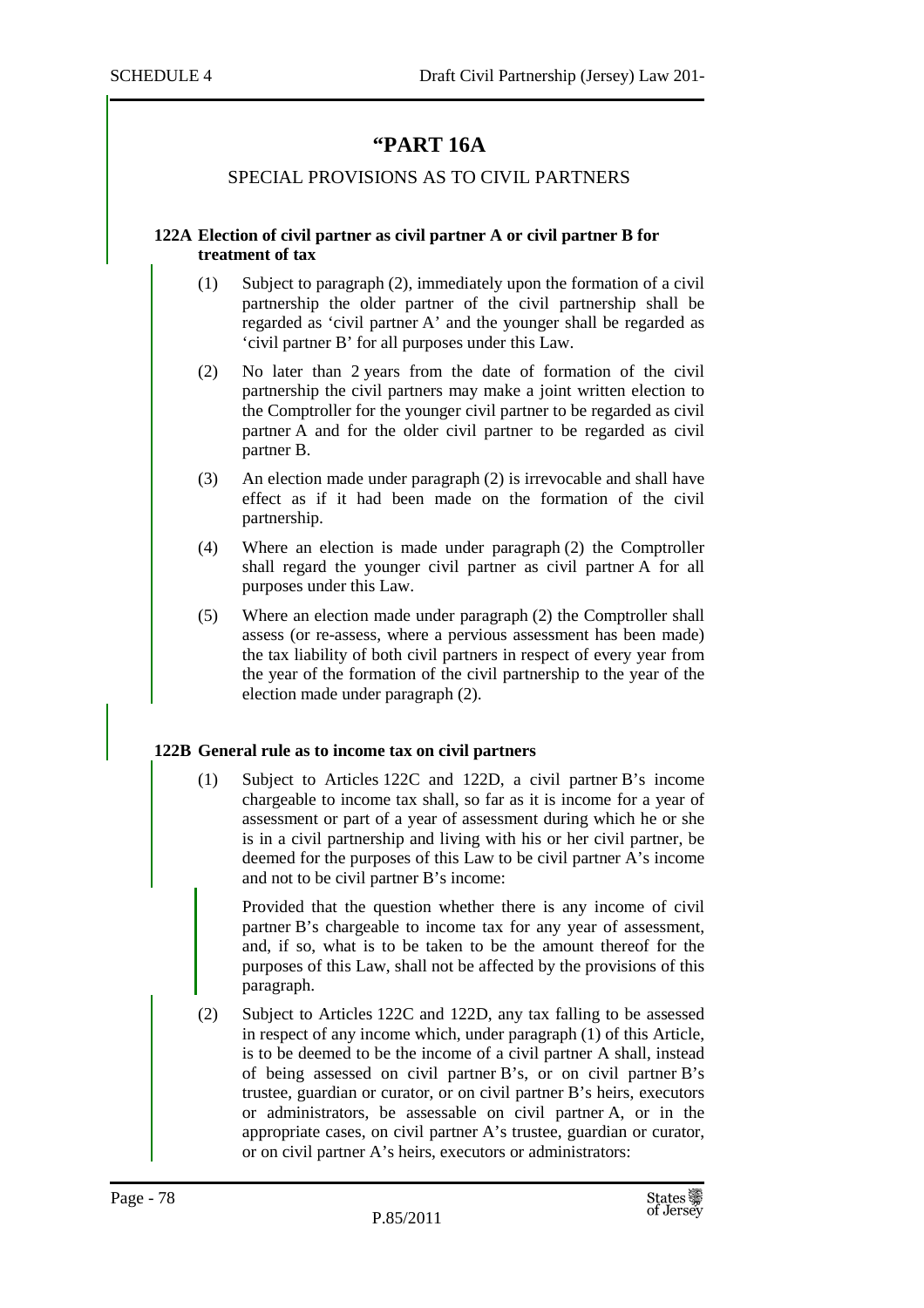Provided that nothing in this paragraph shall affect the operation of Article 74.

## **122C Election by civil partner A or civil partner B for separate assessment**

- (1) Where civil partners are living together, either partner may elect, by written notice delivered to the Comptroller, for separate assessment in accordance with Article 122D.
- (2) Subject to paragraph (3), an election delivered before 31st October in any year of assessment shall have effect for that year and ensuing years, unless revoked.
- (3) In the year of assessment in which civil partners form their civil partnership, an election delivered –
	- (a) before 31st October in that year; or
	- (b) within one month following the day of the formation of their civil partnership,

shall have effect for the part of that year during which they are civil partners and for ensuing years, unless revoked.

- (4) The civil partner who made the election may revoke it, by written notice delivered to the Comptroller.
- (5) A revocation of an election delivered before 31st January following a year of assessment shall have effect for that year and ensuing years, unless a further election is made.
- (6) The Comptroller shall inform a civil partner of the delivery by his or her civil partner of a notice under paragraph (1) or (4).
- (7) In this Article and in Article 122D, 'election' means an election under paragraph (1) of this Article.

# **122D Effect of election for separate assessment**

- (1) Subject to this Article, an election shall have the effect that
	- (a) civil partner B's income is not deemed, for the purposes of this Law, to be civil partner A's income; and
	- (b) the civil partners are separately assessed and charged under this Law.
- (2) Civil partner A's and civil partner B's incomes shall be aggregated for the purpose of determining their entitlement to any allowances, exemptions and reliefs.
- (3) The sum of the allowances, exemptions and reliefs to which civil partner A and civil partner B are entitled shall not exceed the sum of such amounts to which they would have been entitled if the election had not been made.
- (4) Subject to paragraph (5), any allowances, exemptions or reliefs (notwithstanding Articles  $92B(2)$ ,  $95(4)$  and  $98A(4)$ ) shall be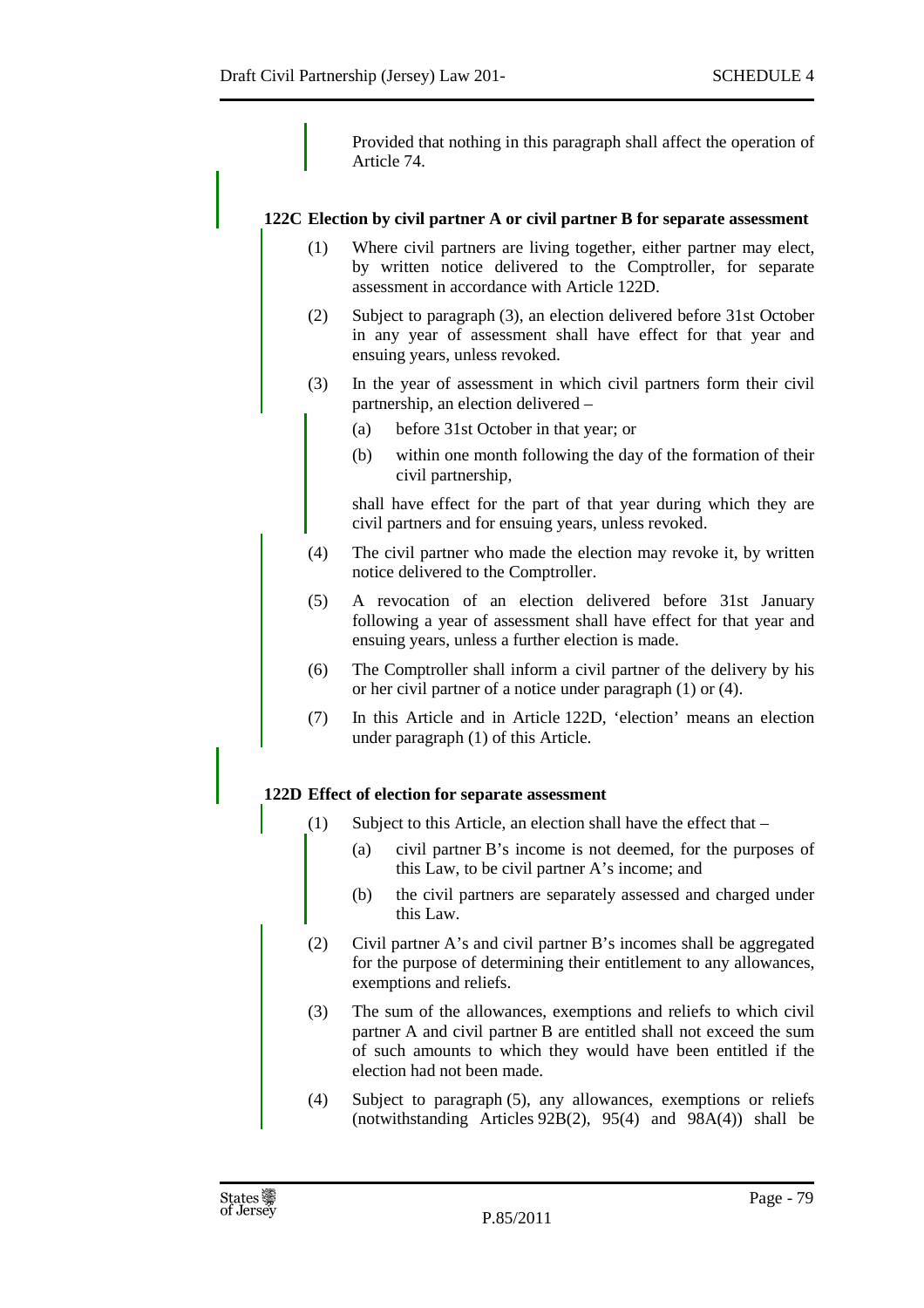apportioned between the civil partners in proportion to the amounts or their respective incomes.

- (5) The civil partners may jointly, in accordance with paragraph (6), notify the Comptroller in writing that any allowances, exemptions and reliefs to which they are entitled, by virtue of the election, are to be apportioned and transferred between them in the manner specified in the notice.
- (6) An apportionment notice delivered to the Comptroller before 31st January following a year of assessment shall have effect for that year and, unless replaced by a further apportionment notice or revoked, for ensuing years.
- (7) The civil partners may jointly revoke an apportionment notice by written notice delivered to the Comptroller.
- (8) A revocation of an apportionment notice delivered before 31st January following a year of assessment shall have effect for that year and ensuing years unless a further apportionment notice is delivered.
- (9) Either civil partner may prepare and deliver the statement required by Article 16 on behalf of both of them, unless the Comptroller requires otherwise.
- (10) An election shall not affect the operation of Article 74.
- (11) In this Article, 'apportionment notice' means a notice under paragraph (5).

## **122E Construction of references to a civil partner B living with his or her civil partner A, and special provisions as to certain civil partners geographically separated**

- (1) A civil partner B shall be treated for all the purposes of this Law as living with his or her civil partner A unless either –
	- (a) they are separated under an order of a court of competent jurisdiction or by agreement of separation; or
	- (b) they are in fact separated in such circumstances that the separation is likely to be permanent.
- (2) Where a civil partner B is living with civil partner A and either
	- (a) one of them is, and one of them is not, resident in Jersey for a year of assessment; or
	- (b) both of them are resident in Jersey but one of them is, and one of them is not, absent from Jersey throughout that year,

the same consequences shall follow for all the purposes of this Law as would have followed if, throughout that year of assessment, they had been in fact separated in such circumstances that the separation was likely to be permanent:

Provided that, where this paragraph applies and the net aggregate amount of income tax falling to be borne by the civil partner A and the civil partner B for the year is greater than it would have been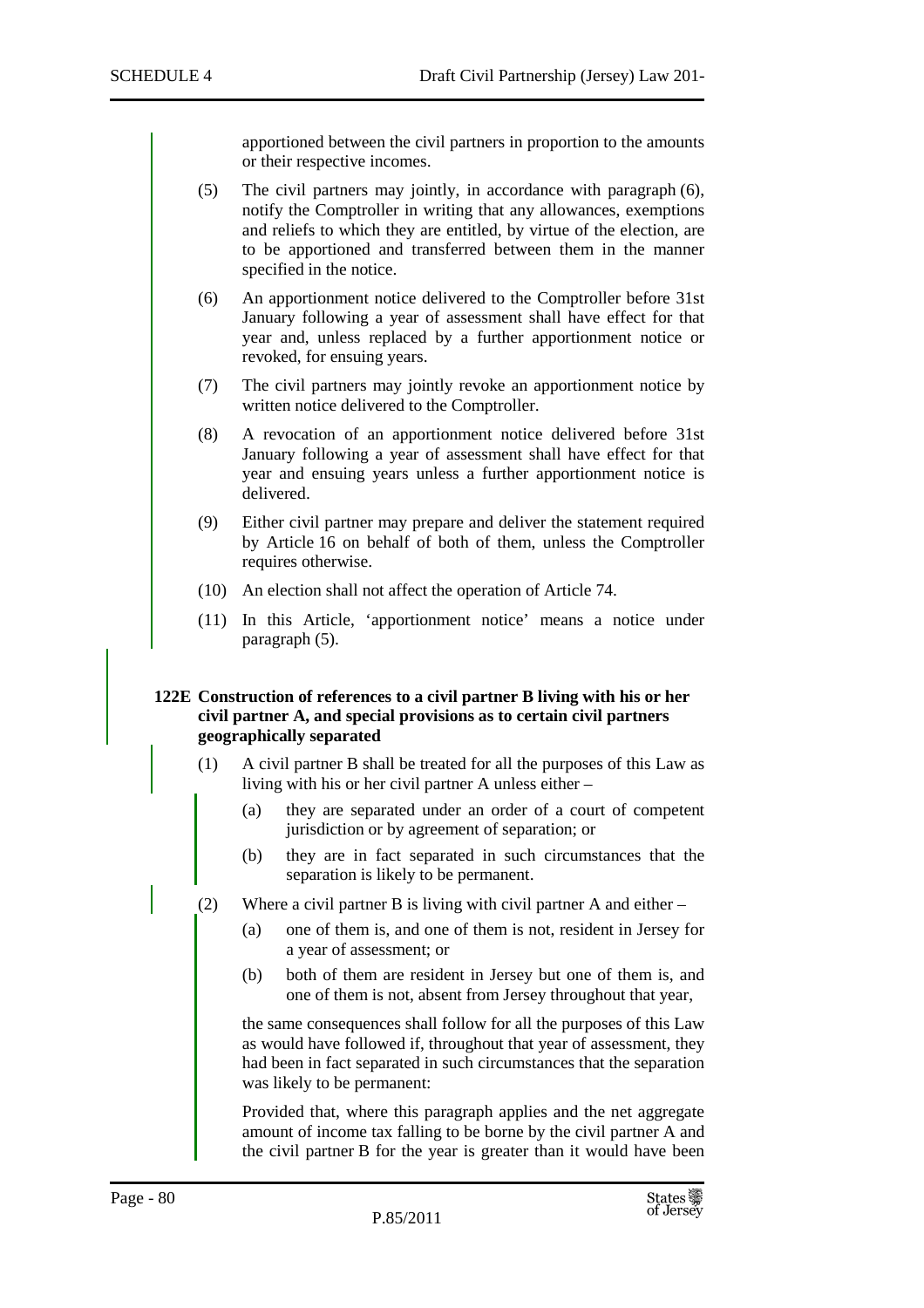but for the provisions of this paragraph, the Comptroller shall give such relief as will reduce the said net aggregate amount by the amount of the excess.".

- (22) In Article  $131B(3)(b)(iii)$ , (iv) and (v), (g) and (4)(ga) of the Law after the word "spouse" in each place where it appears there shall be inserted the words "or surviving civil partner".
- (23) In Article 131CA of the Law
	- (a) in paragraphs  $(1)(f)$  and  $(10)(b)$  after the word "spouse" there shall be inserted the words "or surviving civil partner";
	- (b) after paragraph (7) there shall be inserted the following paragraph –
	- "(7A) For the purposes of this Article a civil partner B's relevant earnings shall not be treated as the civil partner A's relevant earnings, notwithstanding that civil partner B's income chargeable to tax is treated as civil partner A's income.".
- (24) In Article 131D(5)(d)(i) of the Law after the word "spouse" there shall be inserted the words ", civil partner".

# **12 Interpretation (Jersey) Law 1954 amended**

In the Interpretation (Jersey) Law  $1954^{23}$  in Part 1 of the Schedule after the definition of "British Islands" there shall be inserted the following definition –

> " 'Civil partnership' means a civil partnership within the meaning of Article 2 of the Civil Partnership (Jersey) Law)  $201<sup>24</sup>$  (and any reference to a civil partner is to be read accordingly);".

# **13 Loi (1862) sur les teneures en fidéicommis et l'incorporation d'associations amended**

In Article 7 of the Loi (1862) sur les teneures en fidéicommis et l'incorporation d'associations<sup>25</sup>, after the words "d'un fidéicommissaire" where secondly occurring there shall be inserted the words "et du douaire du partenaire civil survivant d'un fidéicommissaire".

# **14 Loi (1864) réglant la procédure criminelle amended**

In Article 39 of the Loi (1864) réglant la procédure criminelle<sup>26</sup> after the words "le mari et la femme," there shall be inserted the words "les 2 partenaires d'un partenariat civil,".

# **15 Loi (1880) sur la propriété foncière amended**

- (1) In this paragraph "Law" means the Loi (1880) sur la propriété foncière<sup>27</sup>.
- (2) In Article 1 of the Law after the definition of "ANCIENNE NOUVELLE" there shall be inserted the following definition –

"CONJOINT: selon le cas –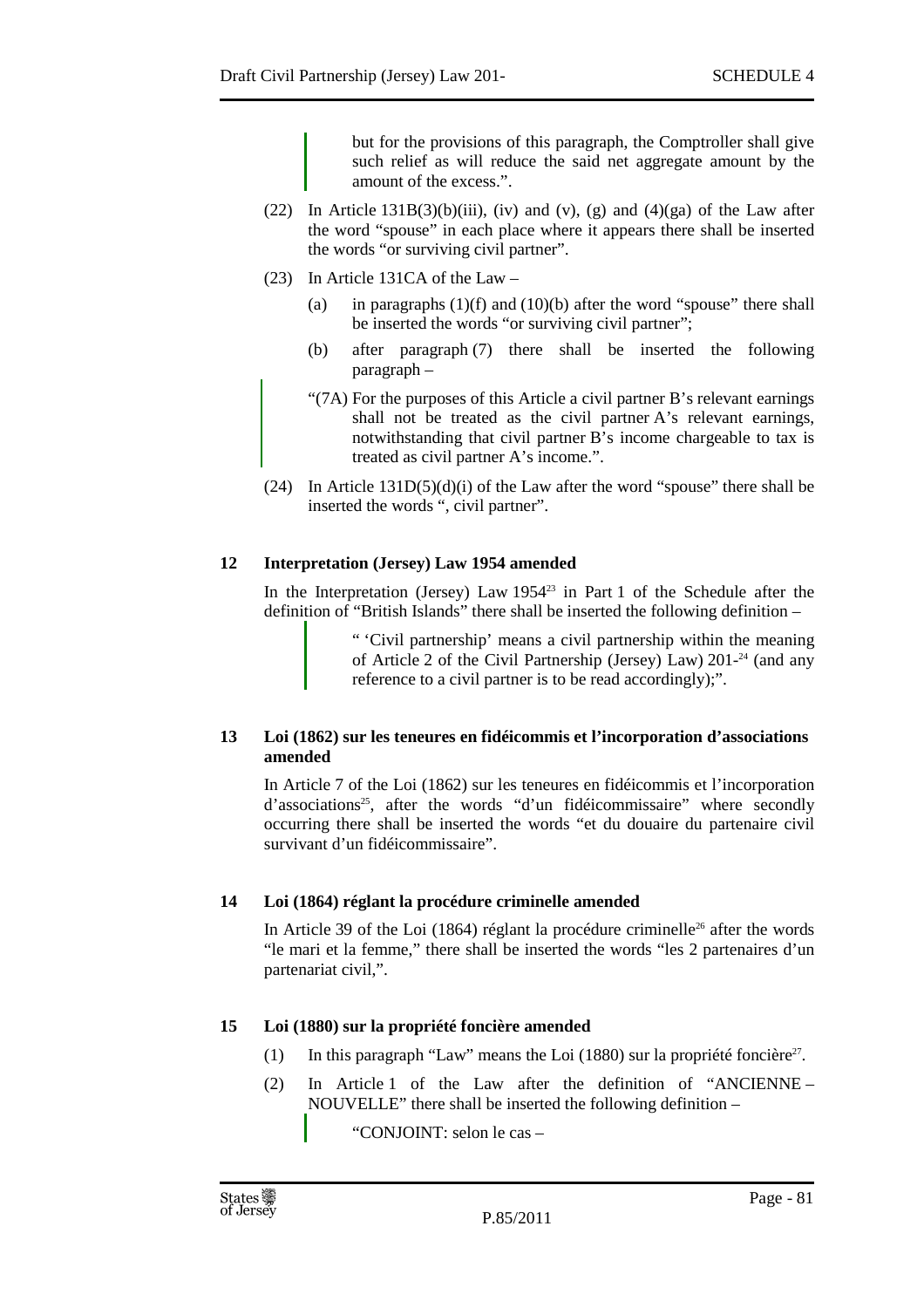- (a) la femme; ou
- (b) le partenaire civil.

CONJOINT SURVIVANT: selon le cas –

- (a) la veuve; ou
- (b) le partenaire civil survivant d'un partenaire civil décédé.

PARTENAIRE CIVIL: Un partenaire d'un partenariat civil constitué en vertu de la Loi dite Civil Partnership (Jersey) Law 201-<sup>28</sup>.".

- (3) In Article 7 of the Law
	- (a) for the words "La femme mariée a sur les immeubles de son mari" there shall be substituted the words "Le conjoint a sur les immeubles de son mari ou, selon le cas, de son partenaire civil";
	- (b) after the words "du mari" wherever they appear there shall be inserted the words "ou du partenaire civil";
	- (c) for the words "mariage, le mari" there shall be substituted the words "mariage ou le partenariat civil, le mari ou le partenaire civil";
	- (d) for the words "elle conservera" there shall be substituted the words "le conjoint survivant conservera";
	- (e) for the words "la veuve", "La veuve" and "de la veuve" wherever they appear there shall be substituted, respectively, the words "le conjoint survivant", "Le conjoint survivant" and "du conjoint survivant";
	- (f) for the words "elle aura" and "Elle aura" there shall be substituted, respectively, the words "le conjoint survivant aura" and "Le conjoint survivant aura";
	- (g) for the words "concert avec elle" there shall be substituted the words "concert avec lui";
	- (h) after the words "de son mari" there shall be inserted the words "ou de son partenaire civil";
	- (i) for the word "tenante" wherever it appears there shall be substituted the word "tenant";
	- (j) for the words "celle-ci devra" there shall be substituted the words "celui-ci devra".
- (4) In Article 8 of the Law
	- (a) for the words "par la veuve des immeubles à elle allotis" there shall be substituted the words "par le conjoint survivant des immeubles à lui allotis";
	- (b) for the words "la veuve" wherever they appear there shall be substituted the words "le conjoint survivant";
	- (c) for the words "sera maintenue" there shall be substituted the words "sera maintenu";
	- (d) after the words "du mari" there shall be inserted the words "ou, selon le cas, du partenaire civil".
- (5) In Article 9 of the Law –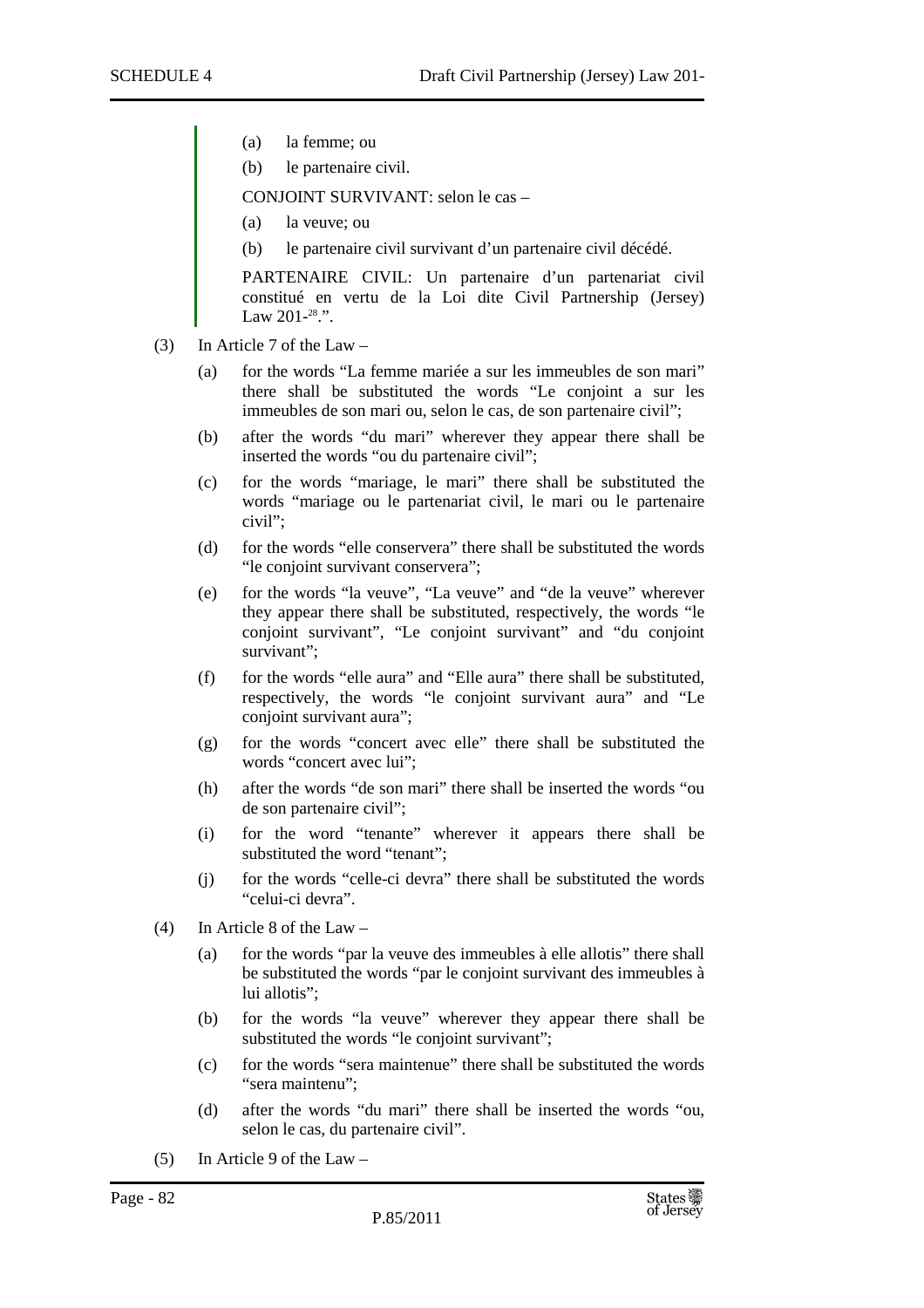- (a) after the words "du mari" in both places they appear there shall be inserted the words "ou, selon le cas, du partenaire civil";
- (b) for the words "à la veuve", "de la veuve" and "La veuve" there shall be substituted, respectively, the words "au conjoint survivant", "du conjoint survivant" and "Le conjoint survivant";
- (6) In the last paragraph of Article 29 of the Law for the words "de la veuve" there shall be inserted the words "du conjoint survivant".
- (7) In Article 92 of the Law for the words "et la veuve du cessionnaire, si elle" in both places they appear there shall be substituted the words "et le conjoint survivant du cessionnaire, s'il".

## **16 Loi (1908) au sujet des témoins et informateurs amended**

- (1) In this paragraph "Law" means the Loi (1908) au sujet des témoins et informateurs<sup>29</sup>.
- (2) At the end of Article 1 of the Law there shall be added the following sentence –

"Etant entendu néanmoins que le partenaire civil ne pourra être forcé à révéler des communications à lui faites par son partenaire civil.".

- (3) In Article 2 of the Law
	- (a) in paragraph (1) after the words "ou alliés" there shall be inserted the words "que ce soit par marriage ou par la formation d'un partenariat civil";
	- (b) in paragraphs  $(3)$ ,  $(4)$  and  $(5)(a)(i)$  after the words "le mari du prévenu" wherever they appear there shall be inserted the words "ou le partenaire civil du prévenu";
	- (c) in paragraph  $(6)$ 
		- (i) for the words "contre un mari et une femme, ni l'un ni l'autre des époux" there shall be substituted the words "contre un mari et une femme, ou contre les deux partenaires d'un partenariat civil, ni l'un ni l'autre des époux ou des partenaires civils (selon le cas)", and
		- (ii) after the words "cet époux" there shall be inserted the words "ou ce partenaire civil (selon le cas)";
	- (d) in paragraph  $(7)$ 
		- (i) after the words "au prévenu" there shall be inserted the words ", ou qui a été mais qui n'est plus le partenaire civil du prévenu,",
		- (ii) after the words "jamais été mariés" there shall be inserted the words ", ou n'ont jamais été partenaires d'un partenariat civil";
	- (e) in paragraph (10) after the words "mari du prévenu" there shall be inserted the words "ou du partenaire civil du prévenu".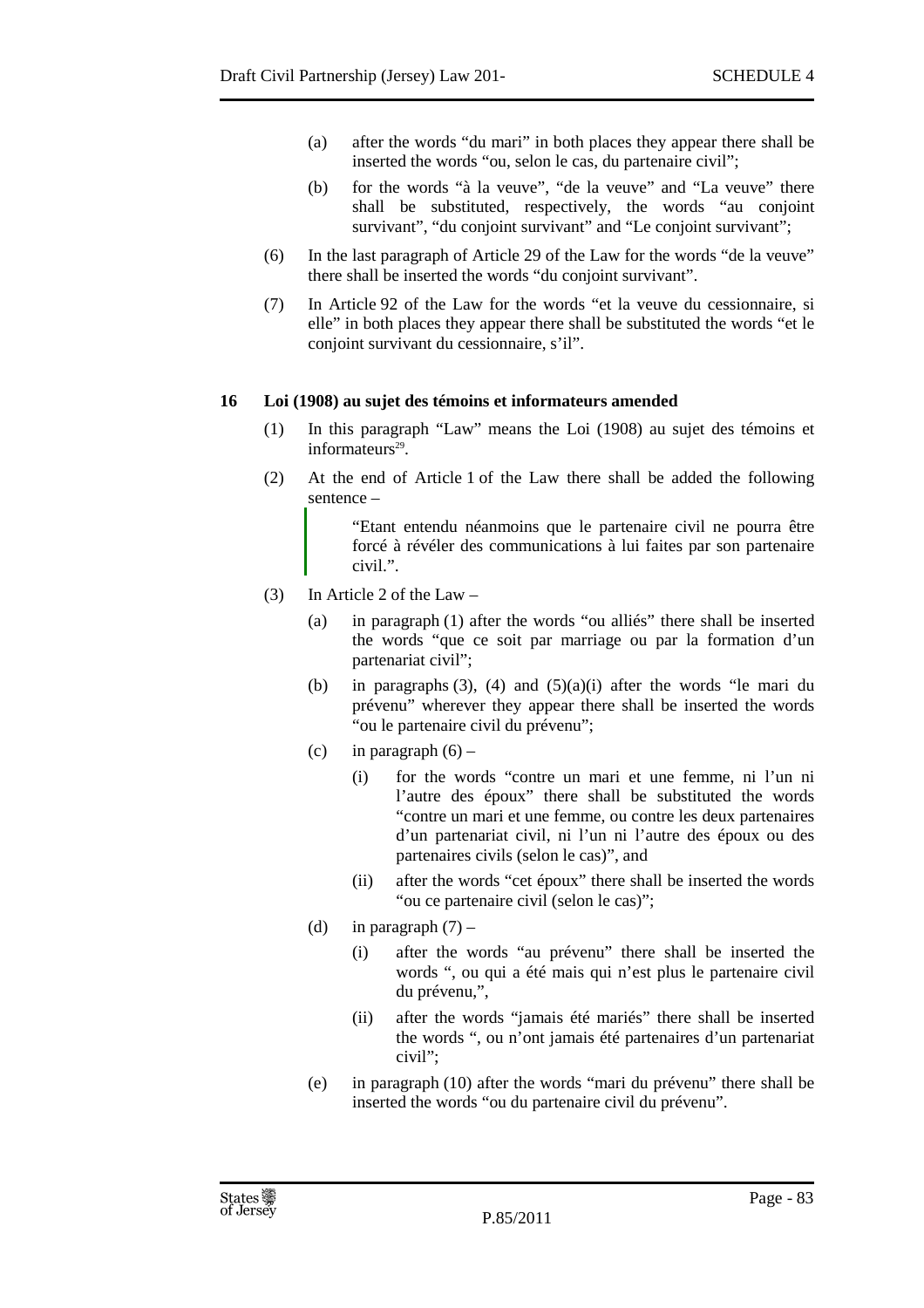## **17 Loi (1991) sur la copropriété des immeubles bâtis amended**

In Article 8(4) of the Loi (1991) sur la copropriété des immeubles bâtis<sup>30</sup> after the words "son conjoint" there shall be inserted the words ", ou le mandataire et son partenaire civil,".

## **18 Maintenance Orders (Enforcement) (Jersey) Law 1999 amended**

In Article 1 of the Maintenance Orders (Enforcement) (Jersey) Law 1999<sup>31</sup>, in the definition of "maintenance order", for sub-paragraph (a) there shall be substituted the following sub-paragraph –

- "(a) by the Royal Court  $$ 
	- under Article  $25$ ,  $29$ ,  $31$ ,  $32$  or  $33$  of the Matrimonial Causes (Jersey) Law 1949, or
	- (ii) under Schedule 1 to the Children (Jersey) Law 2002; or
	- (iii) under Article 44, 49, 51, 52 or 53 of the Civil Partnership (Jersey) Law 201-<sup>32</sup>; or".

## **19 Maintenance Orders (Facilities for Enforcement) (Jersey) Law 2000 amended**

- (1) In this paragraph "Law" means the Maintenance Orders (Facilities for Enforcement) (Jersey) Law 2000<sup>33</sup>.
- (2) In Article  $33(5)(a)$  of the Law
	- (a) in clause (iii) the word "or" where it last appears shall be deleted;
	- (b) in clause (iv) for the word "matter." there shall be substituted the words "matter, or";
	- (c) after clause (iv) there shall be added the following clause
		- $f'(v)$  in the case of a maintenance order made by reason of a dissolution or annulment of a civil partnership or a legal separation of civil partners, the court is recognized by the law of Jersey as having jurisdiction in that matter.".
- (3) For Article 41 of the Law there shall be substituted the following Article –

## **"41 Provisional order to cease to have effect on remarriage or on registration of civil partnership**

(1) Where a court has, by virtue of Article 3, made a provisional order consisting of or including a provision for periodical payments by a husband or wife or civil partner and the order has been confirmed by a competent court in a Commonwealth country, then, if after the making of that order the marriage or civil partnership (as the case may be) of the parties to the proceedings in which the order was made is dissolved or annulled but the order continues in force, that order or, as the case may be, that provision thereof shall cease to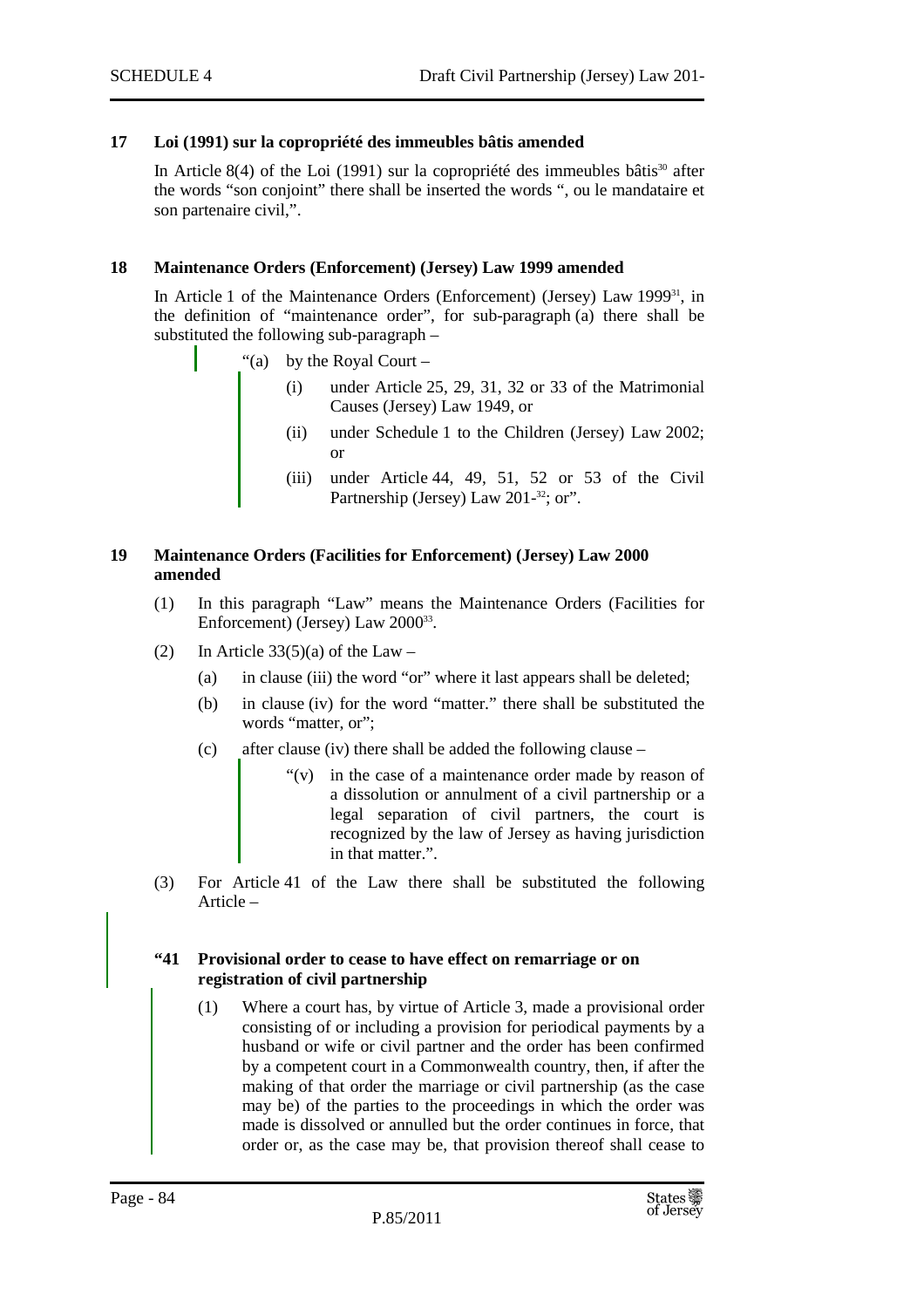have effect on the remarriage of the payee, or the entering into a civil partnership by the payee, except in relation to any arrears due under it on the date of such remarriage or civil partnership and shall not be capable of being revived.

(2) For the avoidance of doubt it is declared that references in this Article to remarriage or civil partnership include references to a marriage or civil partnership which is by law void or voidable.".

## **20 Marriage and Civil Status (Jersey) Law 2001 amended**

In Article 44(b) of the Marriage and Civil Status (Jersey) Law 2001<sup>34</sup> after the word "marriages" there shall be inserted the words "and civil partnerships".

## **21 Matrimonial Causes (Jersey) Law 1949 amended**

- (1) In this paragraph "Law" means the Matrimonial Causes (Jersey) Law 1949<sup>35</sup>.
- (2) In the heading to Article 38 of the Law after the word "re-marriage" there shall be inserted the words "or civil partnership".
- (3) In Article 38(1) of the Law after the words "marry again" in both places where they appear there shall be inserted the words "or enter into a civil partnership".
- (4) In Article 39(2) the words from "not exceeding £100" to the end shall be deleted.

# **22 Mental Health (Jersey) Law 1969 amended**

- (1) In this paragraph "Law" means the Mental Health (Jersey) Law 1969<sup>36</sup>.
- (2) In Article 9(4) of the Law after the word "wife," there shall be inserted the words "civil partner,".
- (3) In Article 29 of the Law
	- (a) in paragraphs  $(1)(a)$  and  $(4)(b)$  after the word "wife" wherever it appears there shall be inserted the words "or civil partner";
	- (b) in paragraph  $(4)(c)$  after the word "wife," there shall be inserted the words "civil partner,";
	- (c) for paragraph  $(5)(b)$  there shall be substituted the following subparagraph –
		- "(b) 'husband', 'wife' and 'civil partner' include a person who is living with the patient as her husband, his wife or his or her civil partner, as the case may be (or, if the patient is for the time being an in-patient in a hospital, was so living until he or she was admitted), and has been or had been so living for a period of not less than 6 months:

Provided that a person shall not be treated by virtue of this definition as the nearest relative of a married patient or a patient who is in a civil partnership unless the husband or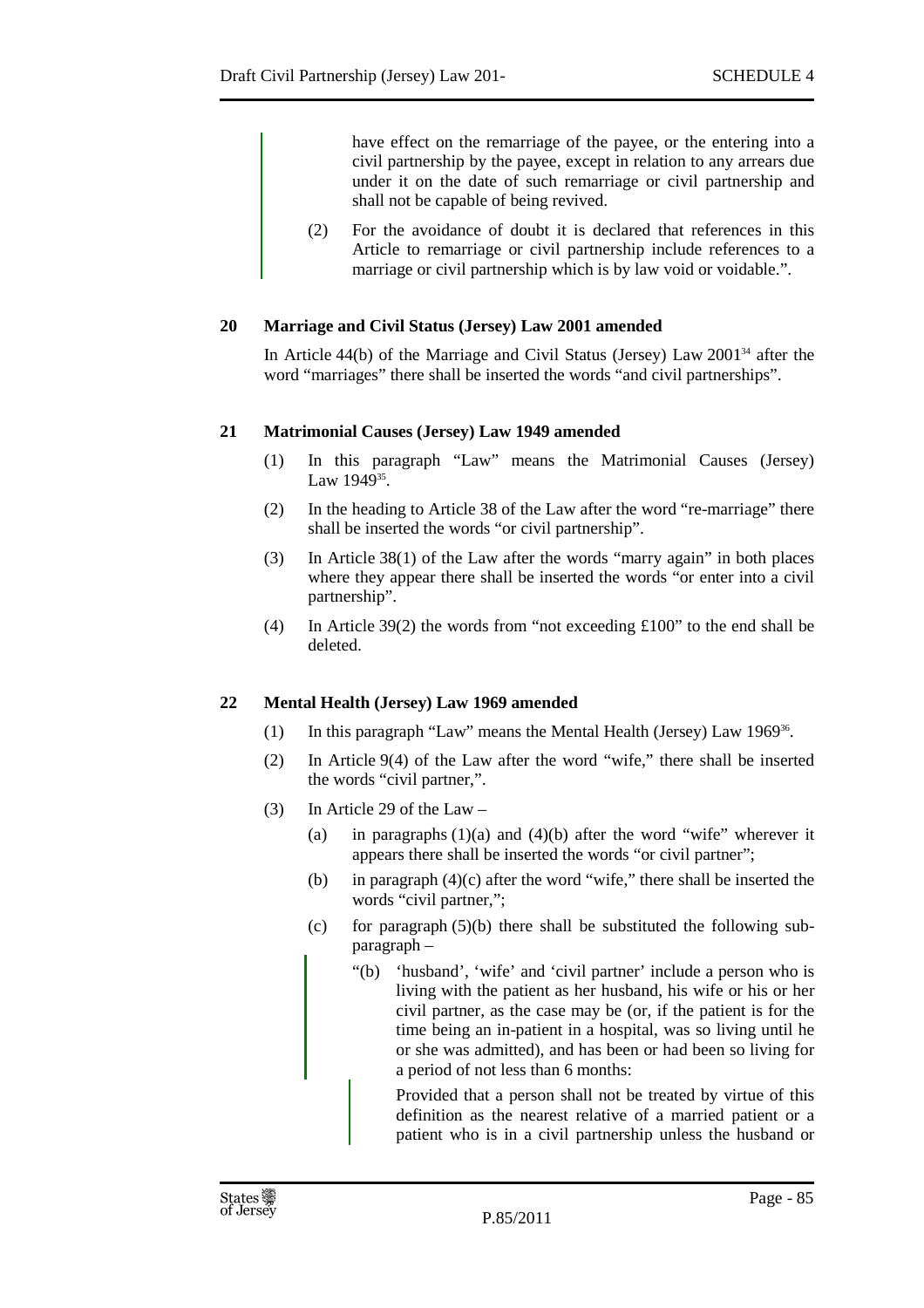wife of the patient, or the civil partner of the patient, as the case may be, is disregarded by virtue of the provisions of paragraph  $(4)(b)$ .".

- (4) In Article 30 of the Law for the words "husband or wife" there shall be substituted the words "husband, wife or civil partner".
- (5) In Article 31(1)(b) of the Law after the words "matrimonial proceedings" there shall be inserted the words "or in proceedings for the annulment or dissolution of a civil partnership".
- (6) For Article  $43(17)(c)$  of the Law there shall be substituted the following sub-paragraph –
	- "(c) the conduct of legal proceedings in the name, or on behalf, of the interdict including –
		- (i) the presentation of a petition for divorce or nullity of marriage, for presumption of death and dissolution of marriage, or for judicial separation, or
		- (ii) the presentation of an application for the dissolution or nullity of a civil partnership, or for a separation order in respect of civil partners;".

#### **23 Nursing and Residential Homes (Jersey) Law 1994 amended**

- (1) In this paragraph "Law" means the Nursing and Residential Homes (Jersey) Law 1994<sup>37</sup>.
- (2) In Article 2 of the Law
	- (a) in paragraph  $(1)(a)$  after the word "wife" there shall be inserted the words "or civil partner";
	- (b) in paragraph  $(2)(a)$  for the word "affinity" there shall be substituted the words "marriage or civil partnership";
	- (c) for paragraph (3) there shall be substituted the following paragraph–
	- "(3) In this Article 'husband', 'wife' and 'civil partner' include a person who is living with a person carrying on or intending to carry on a residential care home as that person's husband, wife or civil partner, respectively, and who has been so living for a period of not less than 6 months.".
- (3) In Article 13(1) of the Law for the words "or surviving spouse" there shall be substituted the words "surviving spouse or surviving civil partner".

## **24 Probate (Jersey) Law 1998 amended**

- (1) In this paragraph "Law" means the Probate (Jersey) Law 1998<sup>38</sup>.
- (2) In Article 14 of the Law
	- (a) for paragraph (2) there shall be substituted the following paragraph –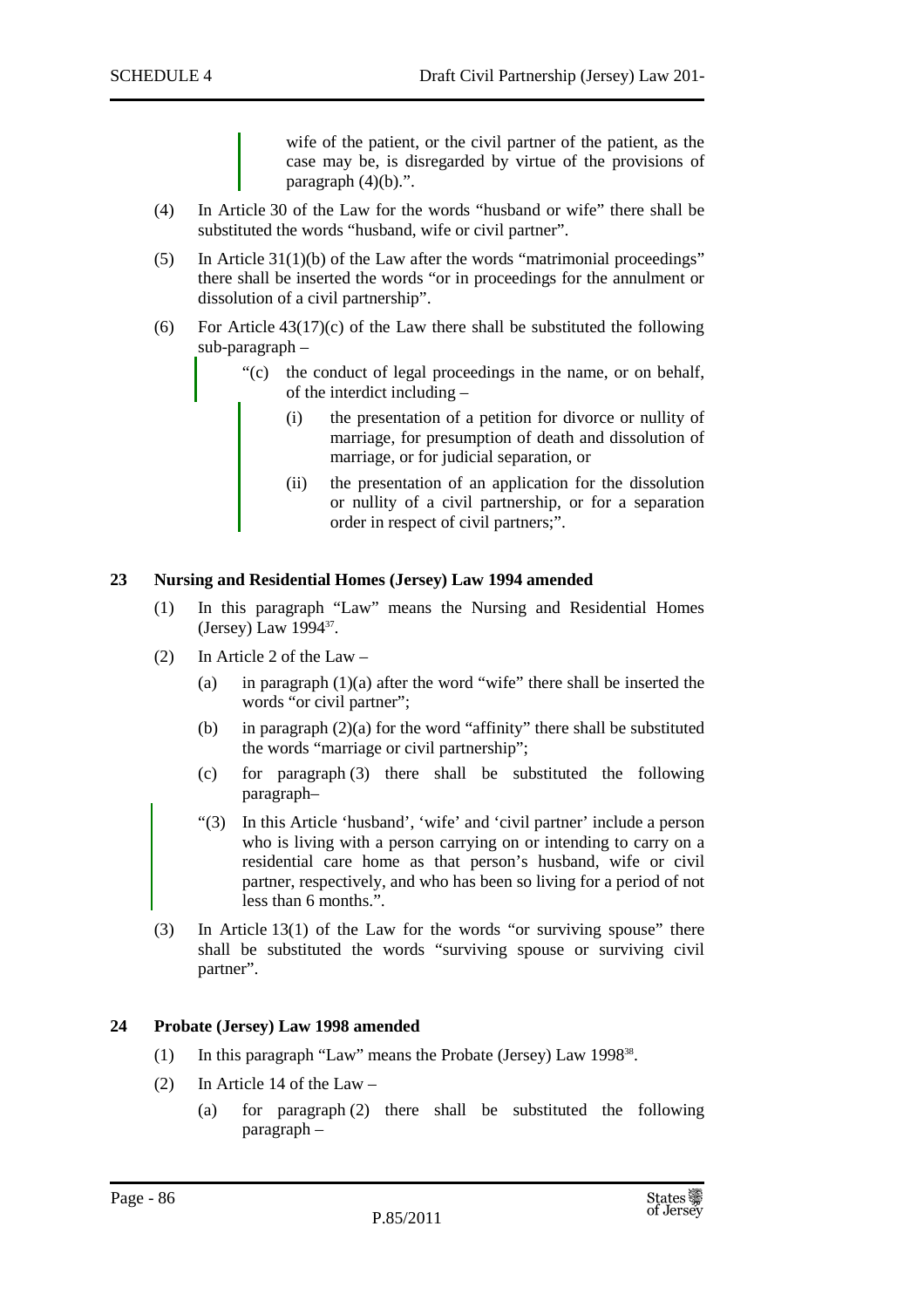- " $(2)$  Subject to paragraphs  $(3)$ ,  $(5)$  and  $(6)$ , where the person dies leaving a spouse, or a civil partner, as the case may be, the spouse or civil partner shall be the person entitled to the grant.";
- (b) in paragraphs (3) and (4) after the word "spouse" wherever it appears there shall be inserted the words "or civil partner".
- (3) For Article 30(1) of the Law there shall be substituted the following paragraph –
	- "(1) For the purposes of a grant in and the distribution of the movable estate of a deceased person who has at any time been married or in a civil partnership, the deceased person's domicile shall be ascertained by reference to the same factors as in the case of any other individual capable of having an independent domicile.".

# **25 Separation and Maintenance Orders (Jersey) Law 1953 amended**

- (1) In this paragraph "Law" means the Separation and Maintenance Orders (Jersey) Law 1953<sup>39</sup>.
- (2) In the long title of the Law
	- (a) after the words "married persons" there shall be inserted the words "or civil partners";
	- (b) after the words "the marriage" there shall be inserted the words "or civil partnership".
- (3) In Articles 2, 4, 5, 8(2), 13 and 14, and in the heading to Article 14, of the Law after the word "marriage" wherever it appears there shall be inserted the words "or civil partnership".
- (4) In Article 2(2)(d) and (e) of the Law after the words "matrimonial home" wherever they appear there shall be inserted the words "or civil partnership home".
- (5) In Article 7(1) of the Law after the words "husband or the wife" there shall be inserted the words "or, in the case of a civil partnership, either of the civil partners".

# **26 Social Security (Jersey) Law 1974 amended**

- (1) In this paragraph "Law" means the Social Security (Jersey) Law 1974<sup>40</sup>.
- (2) In Article 21 of the Law
	- (a) in paragraph (1)(b) after the word "husband" there shall be inserted the words "or civil partner"; and
	- (b) after paragraph (6) there shall be inserted the following paragraph –

"(6A) In this Article 'civil partner' includes –

- (a) a woman's late civil partner; or
- (b) a former civil partner,

where the benefit is claimed in respect of a child conceived during the existence of the civil partnership.".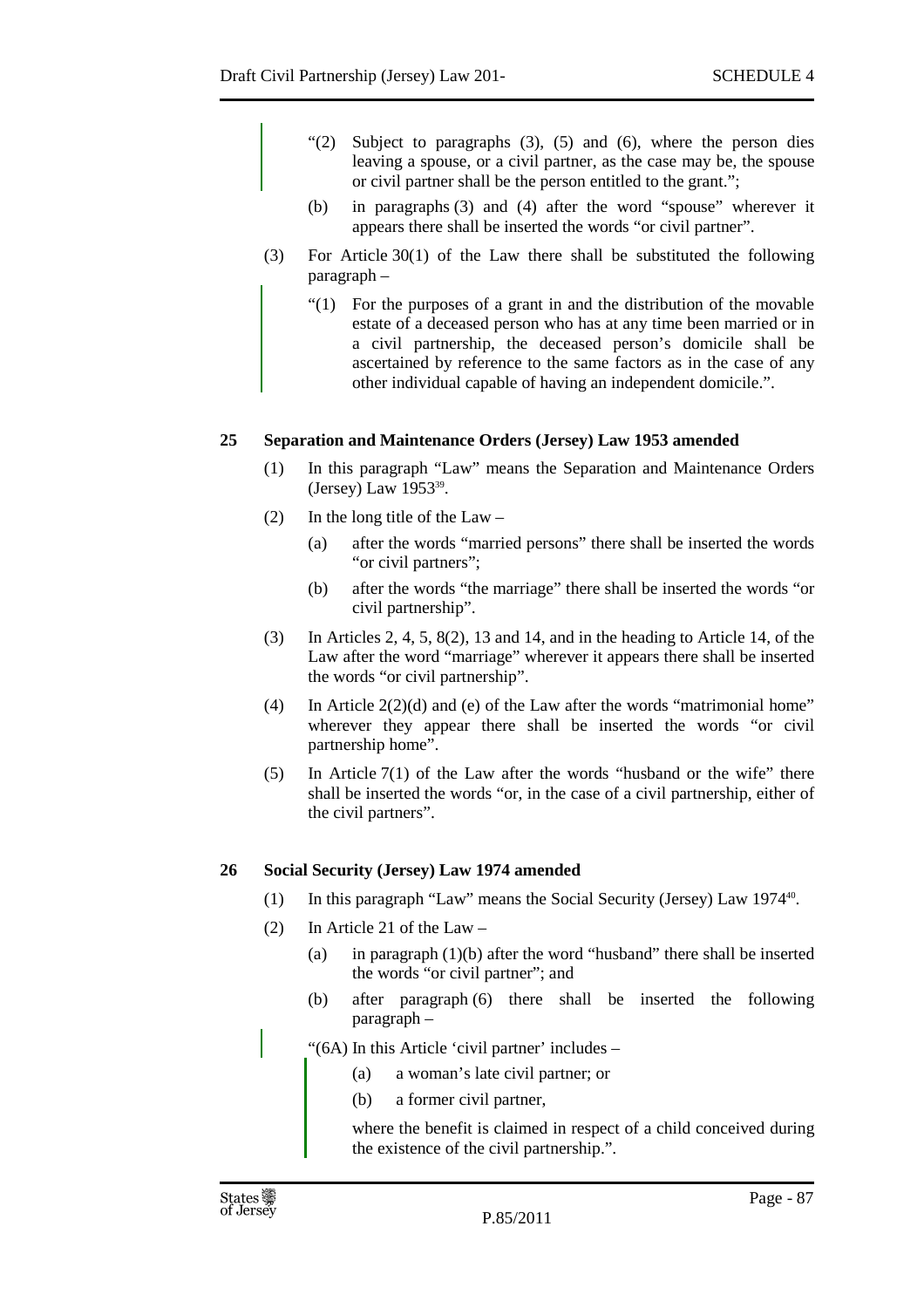- (3) In Article 23A of the Law
	- (a) for paragraph  $(1)(b)$  there shall be substituted the following subparagraph –
		- "(b) the person and the person's spouse or civil partner (if any) satisfy the relevant contribution conditions.";
	- (b) after paragraph (2) there shall be added the following paragraph –
	- "(3) Where the order described in paragraph  $(1)(a)$  authorizes both partners in a civil partnership to adopt a child, the civil partners shall nominate which of them is to be the person entitled under that paragraph.".
- (4) For Article 24 of the Law there shall be substituted the following Article –

# **"24 Survivor's benefit**

- (1) Subject to the provisions of this Law, a surviving spouse or surviving civil partner shall be entitled to survivor's benefit if the deceased spouse or deceased civil partner satisfied the relevant contribution conditions, and –
	- (a) in the case of a survivor's allowance either spouse or either civil partner was not entitled to an old age pension, or was under pensionable age, at the time of the deceased spouse's or deceased civil partner's death; or
	- (b) in the case of a survivor's pension, the survivor was under pensionable age at the time of the other spouse's or civil partner's death and was not entitled to a reduced old age pension under Article 25(1A).
- (2) The period for which survivor's benefit is payable to a surviving spouse or surviving civil partner shall be –
	- (a) in the case of a survivor's allowance, the 52 weeks next following the other spouse's or other civil partner's death; or
	- (b) in the case of a survivor's pension, any period during which the survivor is under pensionable age and is not entitled to a survivor's allowance or to a reduced old age pension under Article 25(1A),

but the benefit shall not be payable for any period after –

- (i) the death of the survivor,
- (ii) the subsequent marriage of the survivor,
- (iii) the subsequent formation of a civil partnership by the survivor, or
- (iv) for any period during which the survivor is cohabiting with another person of either sex.
- (3) In this Article, references to the spouse or civil partner of a surviving spouse or surviving civil partner, if the survivor has been married more than once, or has formed more than one civil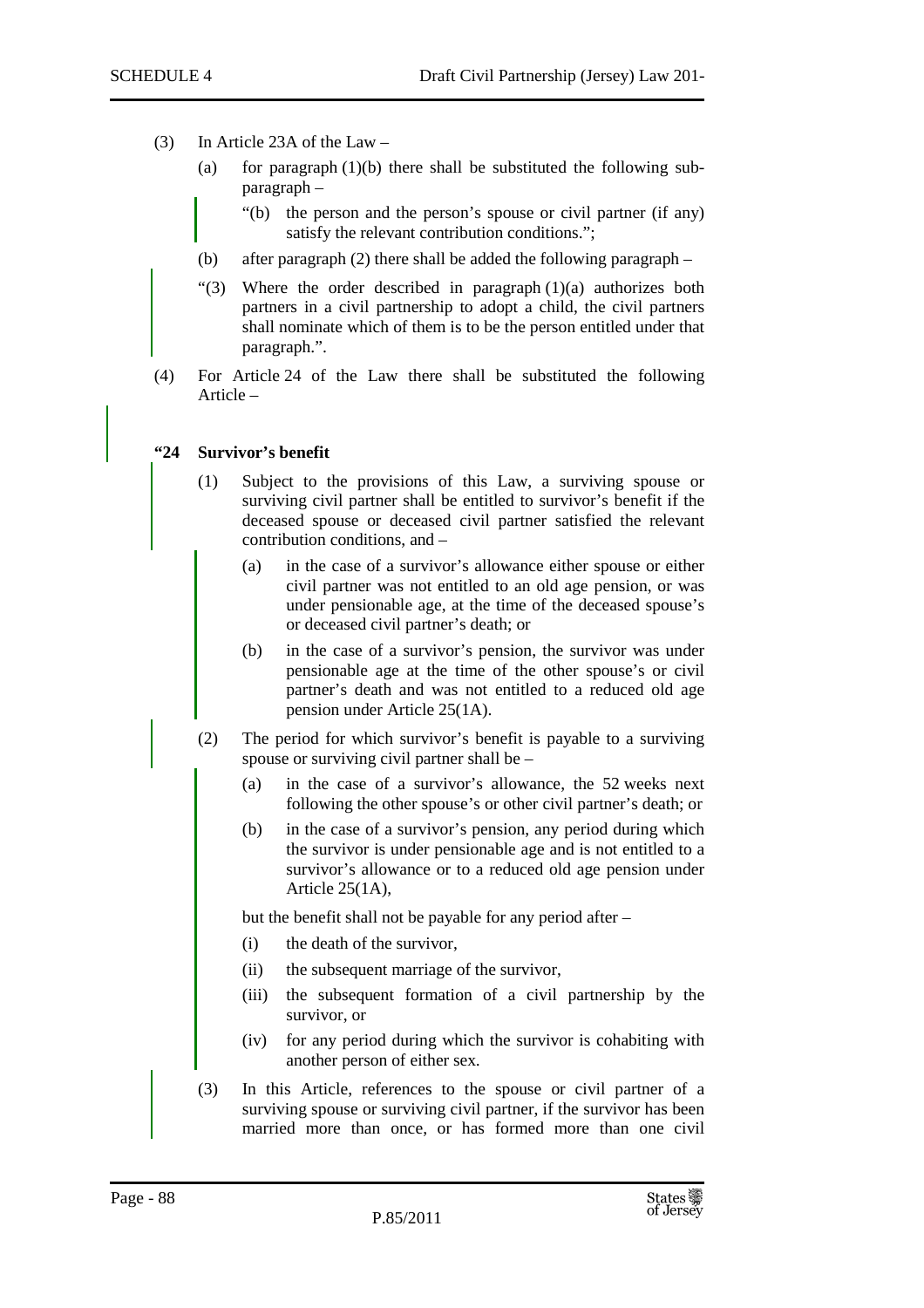partnership, are to the person who was the survivor's last spouse or civil partner only.".

- (5) In Article 25(4) of the Law after the word "re-marries" there shall be inserted the words "or enters into civil partnership".
- (6) In Article 26(1) of the Law after the word "wife," there shall be inserted the words "civil partner,".
- (7) In Article  $28(1)(a)(i)$  of the Law for the words "wife or husband" there shall be substituted the words "wife, husband or civil partner".
- (8) In Schedule 2 of the Law
	- (a) for paragraph  $5(2)(b)$  there shall be substituted the following subparagraph –
		- "(b) the expression 'relevant quarter' means the previous quarter but one before the quarter in which the confinement takes place or –
			- (i) where the relevant person is the husband and he was dead or over pensionable age on that date, the date of his attaining pensionable age or dying under that age, or
			- (ii) where the relevant person is the civil partner and she was dead or over pensionable age on that date, the date of her attaining pensionable age or dying under that age.";
	- (b) in paragraph  $6(2)(a)(i)$  after the word "spouse" there shall be inserted the words "or deceased civil partner".

# **27 Stamp Duties and Fees (Jersey) Law 1998 amended**

In Part 1 of the Schedule to the Stamp Duties and Fees (Jersey) Law 1998<sup>41</sup> Law –

- (a) in paragraph B of the proviso to item 13(j), after the words "Matrimonial Causes (Jersey) Law 1949" there shall be inserted the words "or Article 48 of the Civil Partnership (Jersey) Law  $201<sup>-42</sup>$ ;
- (b) in paragraph C of the proviso to item  $13(i)$ 
	- (i) after the word "spouse" there shall be inserted the words "or civil partner",
	- (ii) after the words "matrimonial home" there shall be inserted the words "or civil partnership home";
- (c) in paragraph B of the proviso to item  $13(k)$ , after the words "Matrimonial" Causes (Jersey) Law 1949" there shall be inserted the words "or Article 48 of the Civil Partnership (Jersey) Law 201-43";
- (d) in paragraph C of the proviso to paragraph  $13(k)$ 
	- (i) after the word "spouses" there shall be inserted the words "or civil partners",
	- (ii) after the words "matrimonial home" there shall be inserted the words "or civil partnership home";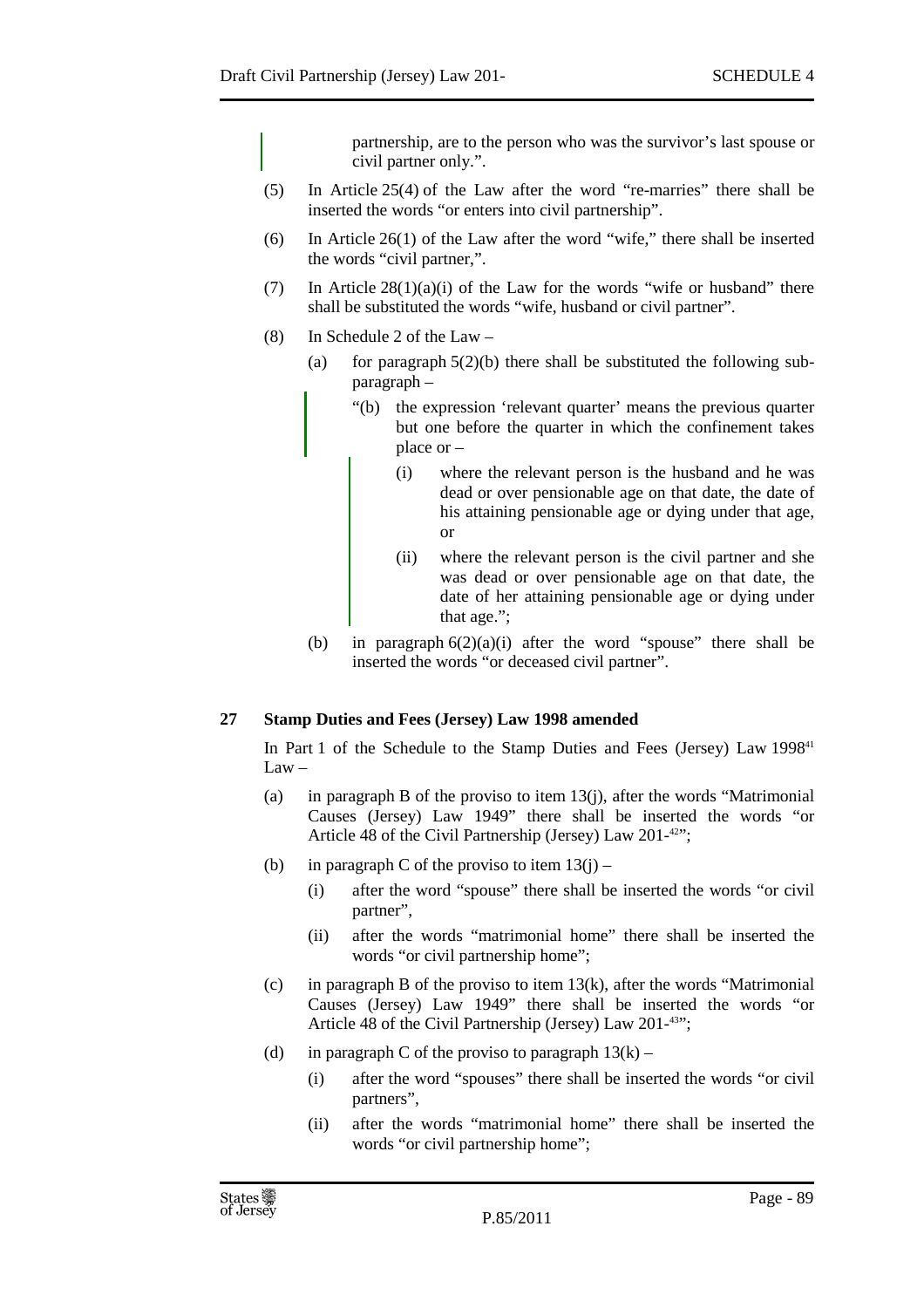- (e) in paragraph A of the proviso to item 46
	- (i) after the word "spouse" there shall be inserted the words "or civil partner",
	- (ii) after the words "matrimonial home" there shall be inserted the words "or civil partnership home, as the case may be,".

### **28 Taxation (Land Transactions) (Jersey) Law 2009 amended**

In the Schedule to the Taxation (Land Transactions) (Jersey) Law 2009<sup>44</sup>, for paragraphs 6 and 7 there shall be substituted the following paragraphs –

## **"6 Sole ownership into joint ownership: matrimonial property or civil partnership property**

- (1) This paragraph applies where a transaction described in paragraph  $2(4)$  –
	- (a) takes place by reason of an order made by the Royal Court under Article 28 of the Matrimonial Causes (Jersey) Law 1949, or Article 48 of the Civil Partnership (Jersey) Law 201-<sup>45</sup>; or
	- (b) is a transaction whereby shares formerly owned by, or held on trust for the benefit of, an individual are jointly owned by, or held on trust for the joint benefit of, that individual and his or her spouse or civil partner and, at the time of the transaction, the land is their matrimonial home or civil partnership home.
- (2) In a case to which this paragraph applies, LTT shall be charged at the rate of £60.

## **7 Joint ownership into sole ownership: matrimonial property or civil partnership property**

- (1) This paragraph applies where a transaction described in paragraph  $2(5)$  –
	- (a) takes place by reason of an order made by the Royal Court under Article 28 of the Matrimonial Causes (Jersey) Law 1949, or under Article 48 of the Civil Partnership (Jersey) Law  $201<sup>-46</sup>$ ; or
	- (b) is a transaction whereby shares formerly owned by, or held on trust for the benefit of, spouses or civil partnership home jointly are solely owned by, or held on trust for the sole benefit of, one of them and, at the time of the transaction, the land is their matrimonial home or civil partnership home.
- (2) In a case to which this paragraph applies, LTT shall be charged at the rate of £60.".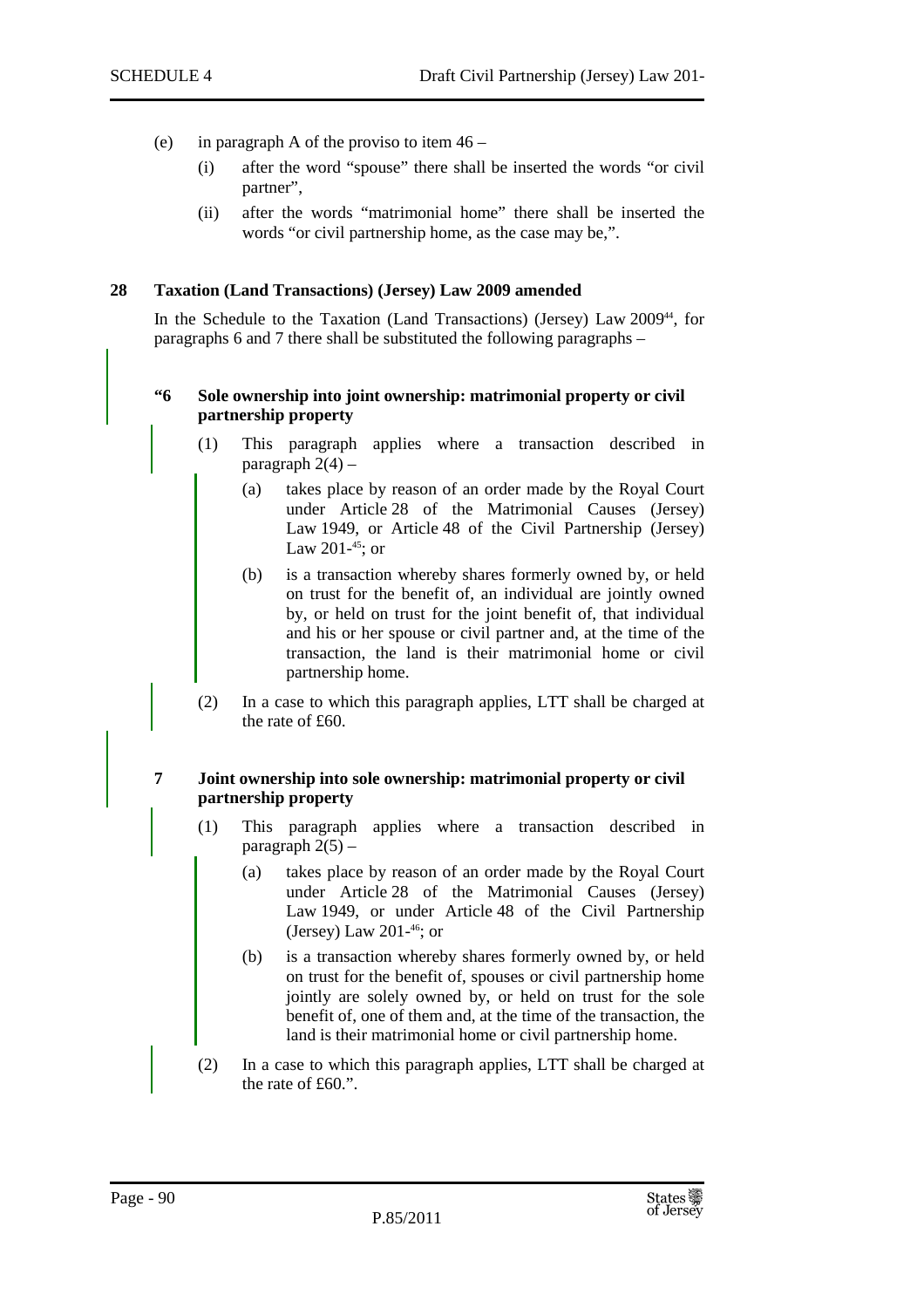## **29 Wills and Successions (Jersey) Law 1993 amended**

- (1) In this paragraph "Law" means the Wills and Successions (Jersey) Law  $1993^{47}$ .
- (2) In Article  $1(1)$  of the Law
	- (a) immediately before the definition of "Court" there shall be inserted the following definition –

" 'civil partnership home' means a dwelling place situate in Jersey occupied as their principal residence by a person and that person's civil partner which is –

- (a) a *bien-fonds* owned by that person or by that person and that person's civil partner as tenants in common;
- (b) held under a lease for a term of years exceeding at its commencement 9 years under which that person is the tenant or that person and that person's civil partner are the tenants; or
- (c) a *bien-fonds* owned, or held under a lease for a term of years exceeding at its commencement 9 years, by a corporation of which that person holds or that person and that person's civil partner hold –
	- (i) all the issued and outstanding shares, or
	- (ii) a share or shares the holding of which, whether or not coupled with the grant of a lease or licence, confers an exclusive right to occupy the dwelling place;";
- (b) in the definition of "*usufruit* of the matrimonial home" for the words beginning " '*usufruit* of the matrimonial home' " and ending "surviving spouse were –" there shall be substituted the words –

" '*usufruit* of the matrimonial home or the civil partnership home' includes a *usufruit* of the interest of a deceased spouse or deceased civil partner in the home where in relation to the dwelling place constituting the home the deceased spouse or deceased civil partner, and the surviving spouse or the surviving civil partner, as the case requires, were  $-$ ".

- (3) In the heading to Part 3 of the Law, after the word "SPOUSE" there shall be inserted the words "OR SURVIVING CIVIL PARTNER".
- (4) For Article 5 of the Law there shall be substituted the following Article –

## **"5 Right of surviving spouse to life enjoyment of matrimonial home or surviving civil partner to life enjoyment of civil partnership home".**

(1) Unless under the provisions of Article 6 or 7 the surviving spouse or surviving civil partner is entitled absolutely to the matrimonial home or civil partnership home and subject to the provisions of Article 8, where a spouse or civil partner dies intestate as to the matrimonial home or civil partnership home, the surviving spouse or surviving civil partner shall be entitled to a *usufruit* of the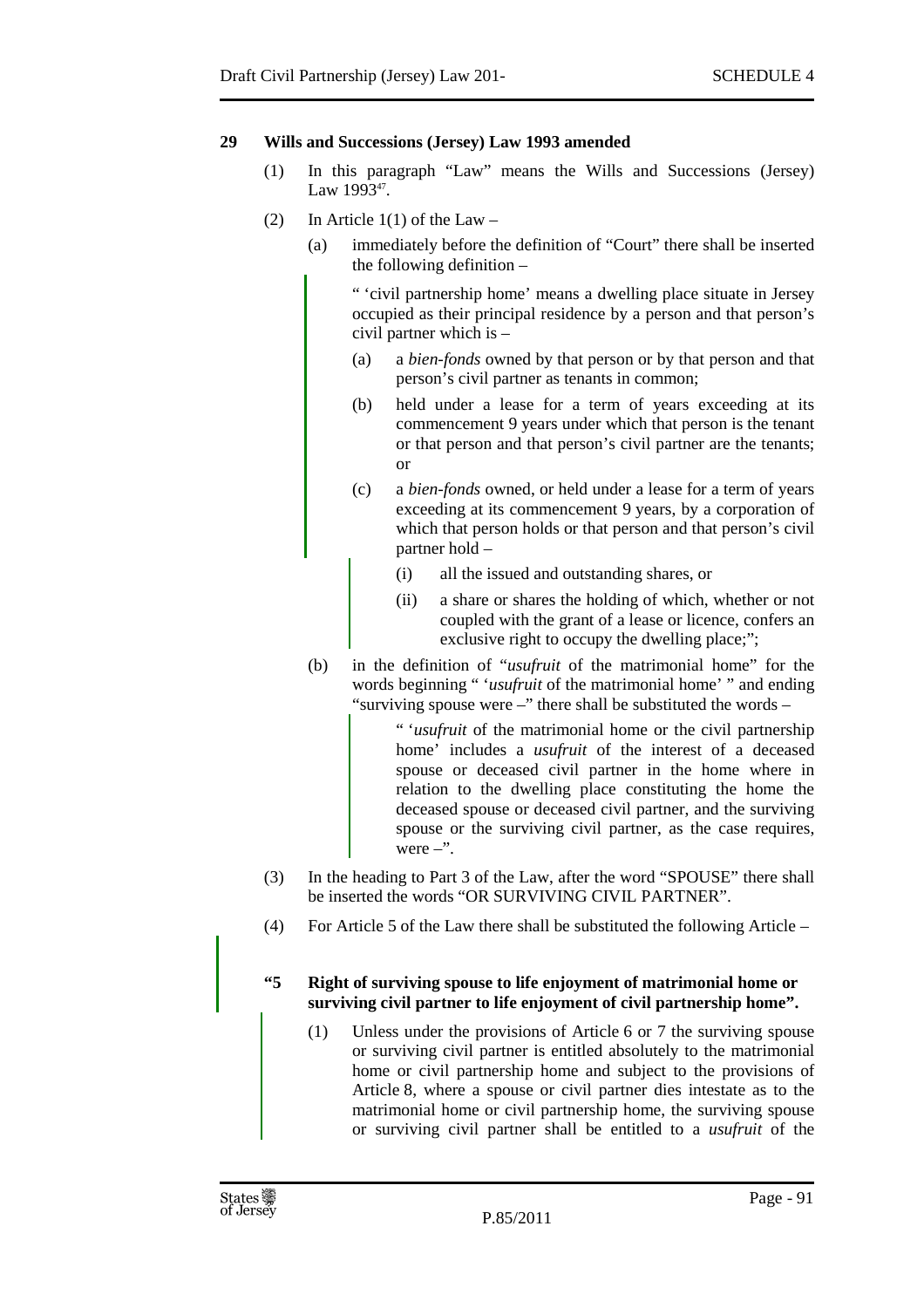matrimonial home or civil partnership home with the usual rights and obligations of a *usufruitier.* 

- (2) Notwithstanding any provision in a lease requiring consent to the transfer of such lease, the surviving spouse or surviving civil partner shall not require such consent to take a transfer of the lease of demised premises in pursuance of paragraph (1).".
- (5) In Article 6 of the Law
	- (a) in paragraph  $(1)$ 
		- (i) after the word "spouse" where it first appears there shall be inserted the words "or civil partner",
		- (ii) after the words "surviving spouse" there shall be inserted the words "or the surviving civil partner",
		- (iii) after the words "deceased spouse" in every place where they appear there shall be inserted the words "or the deceased civil partner";
	- (b) in paragraph  $(3)$ 
		- (i) after the words "a spouse" there shall be inserted the words "or civil partner".
		- (ii) after the words "the surviving spouse" there shall be inserted the words "or the surviving civil partner",
		- (iii) after the words "the deceased spouse" there shall be inserted the words "or the deceased civil partner".
- (6) After Article 6 of the Law there shall be inserted the following Article –

## **"6A Extension of** *douaire* **to civil partners**

- (1) Subject to paragraph (2), where a civil partner dies testate as to immovable estate, his or her surviving civil partner shall be entitled to dower in such immovable estate to the same extent and upon the same terms as a widow is entitled to dower in the immovable estate as to which her husband died testate.
- (2) The entitlement of a civil partner to dower is unaffected by the rule of law expressed in the maxim '*le douaire se gagne au coucher'*.
- (3) This Article shall not confer an entitlement to dower in the immovable estate of a civil partner who died before the date on which the Civil Partnership (Jersey) Law 201-<sup>48</sup> came into force.".
- (7) In Article 7 of the Law
	- (a) in paragraph (1) after the word "spouse" where it first appears there shall be inserted the words "or civil partner";
	- (b) in paragraph (1)(a) for the words "the deceased spouse leaves a surviving spouse but no issue, the surviving spouse" there shall be substituted the words "the deceased spouse or the deceased civil partner leaves a surviving spouse or a surviving civil partner, as the case may be, but no issue, the surviving spouse or the surviving civil partner,";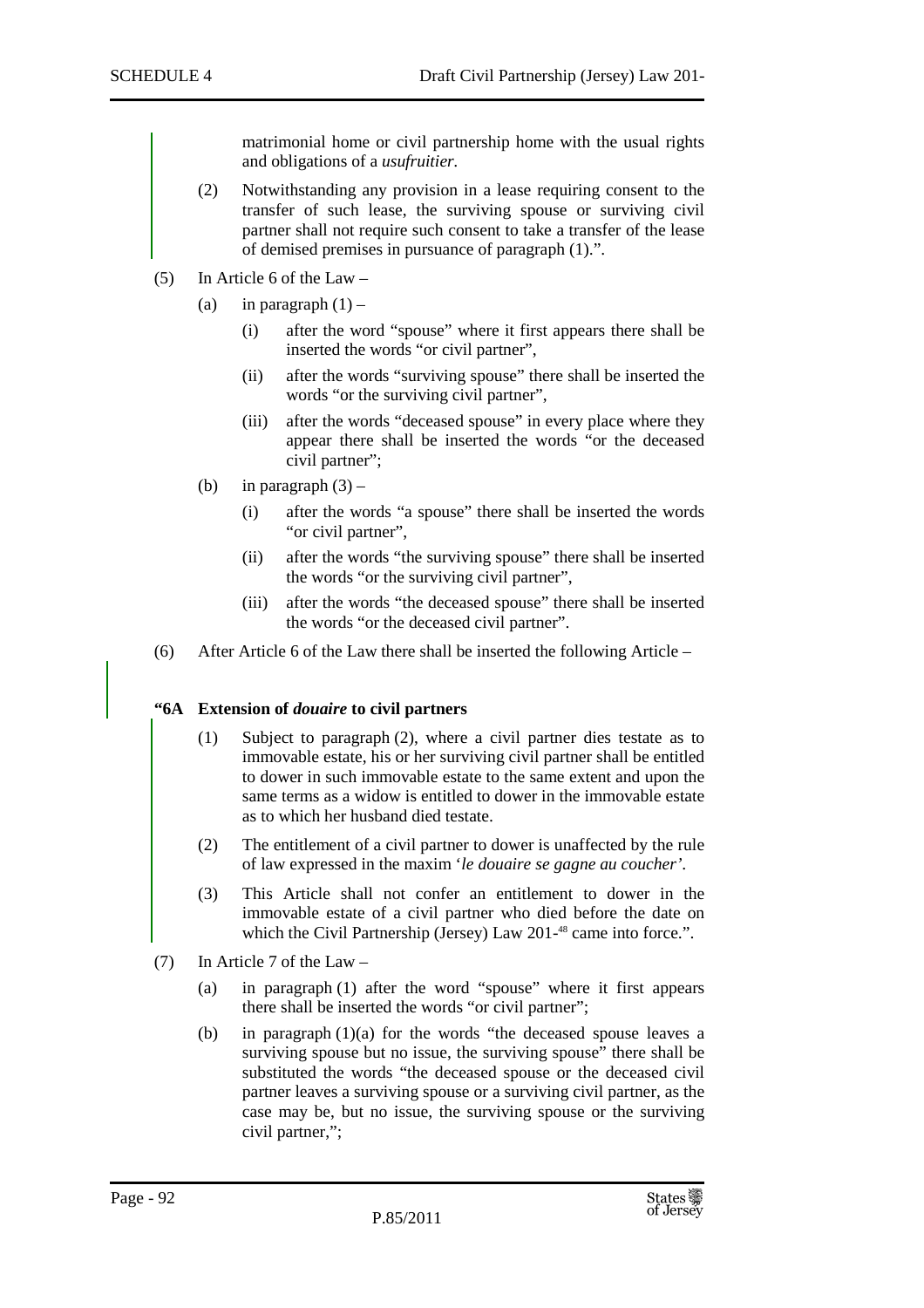- (c) in paragraph (1)(b) for the words "the deceased spouse leaves a surviving spouse and issue, the surviving spouse" there shall be substituted the words "the deceased spouse or the deceased civil partner leaves a surviving spouse or a surviving civil partner and issue, the surviving spouse or the surviving civil partner, as the case may be,";
- (d) for paragraph (2) there shall be substituted the following paragraph –
- "(2) Subject to the provisions of Article 8, where a person dies testate as to movable estate and is survived by  $-$ 
	- (a) a spouse or civil partner but no issue, the surviving spouse or surviving civil partner, as the case may be, shall be entitled to claim as *légitime* –
		- (i) the household effects, and
		- (ii) two-thirds of the rest of the net movable estate;
	- (b) a spouse or civil partner and issue
		- (i) the surviving spouse or surviving civil partner, as the case may be, shall be entitled to claim as *légitime* the household effects and one-third of the rest of the net movable estate, and
		- (ii) the issue shall be entitled to claim as *légitime* onethird of the rest of the net movable estate;
	- (c) issue but no spouse or civil partner, the issue shall be entitled to claim as *légitime* two-thirds of the net movable estate.";
	- (e) in paragraph  $(4)$ 
		- (i) after the words "matrimonial home" there shall be inserted the words "or civil partnership home",
		- (ii) in sub-paragraph (e) after the words "deceased spouse" there shall be inserted "or deceased civil partner";
	- (f) in paragraph  $(5)$ 
		- (i) after the words "deceased spouse" in both places where they appear there shall be inserted "or the deceased civil partner",
		- (ii) after the words "deceased spouse's life" there shall be inserted the words ", or the deceased civil partner's life,".
- (8) After Article 8 of the Law there shall be added the following Article –

# **"8AA Civil partners living apart**

- (1) The provisions of Articles 5, 6 and 7 operating to confer property or any *usufruit*, interest, right or title in or to property on a surviving civil partner (in this Article referred to as the 'surviving civil partner provisions') shall not apply where –
	- (a) at the date of the death of the deceased civil partner the deceased civil partner and the surviving civil partner were not residing together; and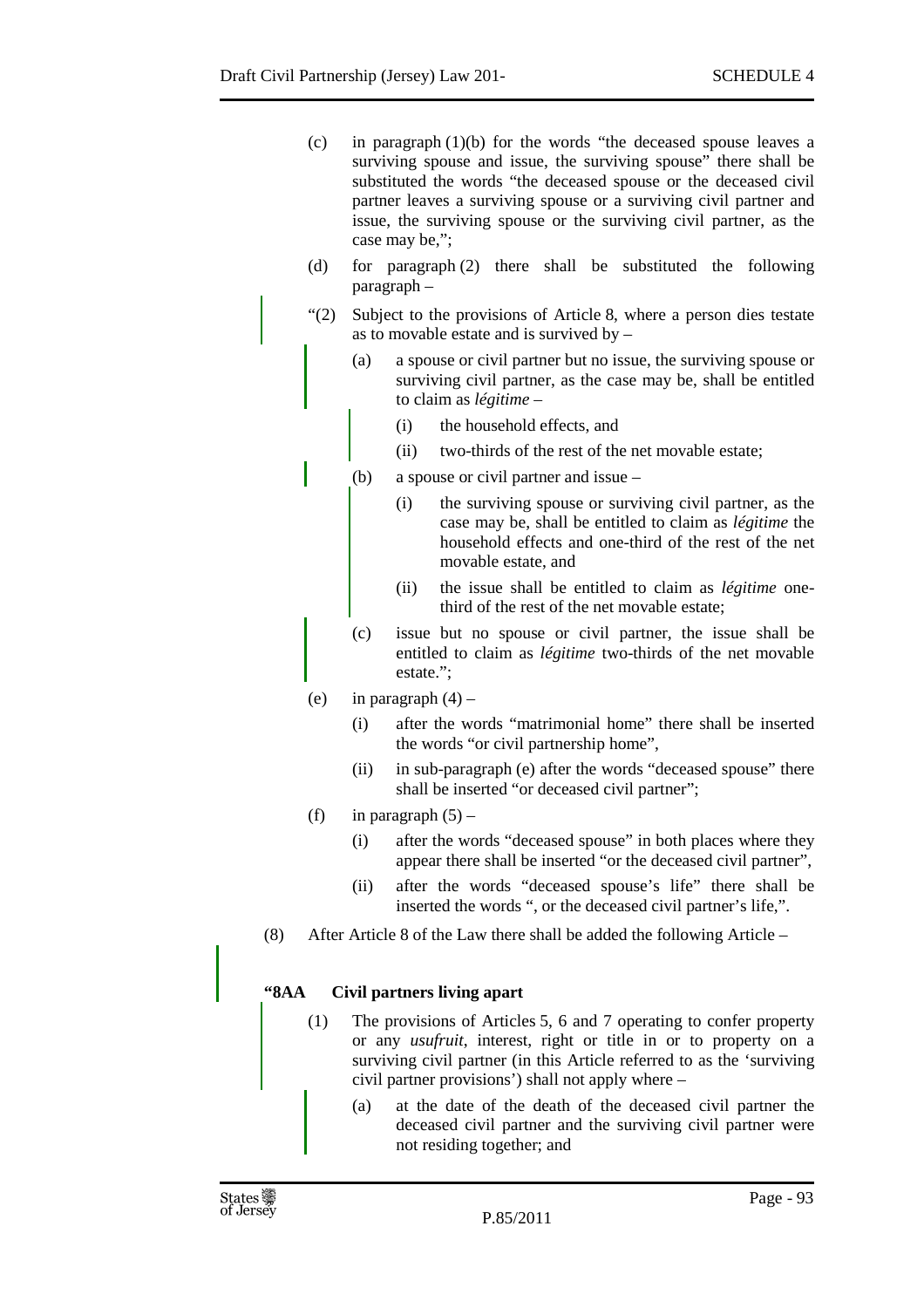- (b) either  $-$ 
	- (i) the surviving civil partner had deserted the deceased civil partner without cause and such desertion was continuing, or
	- (ii) a separation order with respect to the surviving spouse had been granted by a court to the deceased civil partner.
- (2) Where, by operation of the provisions of paragraph (1), the surviving civil partner provisions do not apply to a surviving civil partner, any property of the deceased civil partner to which the surviving civil partner provisions would otherwise have applied shall devolve as if the surviving civil partner had died immediately before the deceased civil partner.".
- (9) In Article 10 of the Law in the proviso to paragraph  $(4)$ 
	- (a) after the words "surviving spouse" there shall be inserted the words "or surviving civil partner"; and
	- (b) after the words "that spouse" in both places where they appear there shall be inserted the words "or that civil partner".
- (10) For Article 16 of the Law there shall be substituted the following Article –

## **"16 Testamentary dispositions and appointments revoked by divorce or dissolution of civil partnership**

- (1) If a will contains a devise, legacy or other gift in favour of the testator's spouse or appoints the testator's spouse as executor of the will, such devise, legacy, other gift or appointment shall, subject to any provision to the contrary contained in the will, be revoked, if after the execution of the will the marriage of the testator and the testator's spouse is dissolved or annulled.
- (2) If a will contains a devise, legacy or other gift in favour of the testator's civil partner or appoints the testator's civil partner as executor of the will, such devise, legacy, other gift or appointment shall, subject to any provision to the contrary contained in the will, be revoked, if after the execution of the will the civil partnership of the testator and the testator's civil partner is dissolved or annulled.".
- (11) In Article 17 of the Law after the words "is married" there shall be inserted the words "or is in a civil partnership".

## **30 Miscellaneous enactments amended**

- (1) In the following enactments after the word "spouse" wherever it appears there shall be inserted the words "or civil partner" –
	- (a) Article 25(2) of the Child Abduction and Custody (Jersey) Law  $2005^{49}$ ;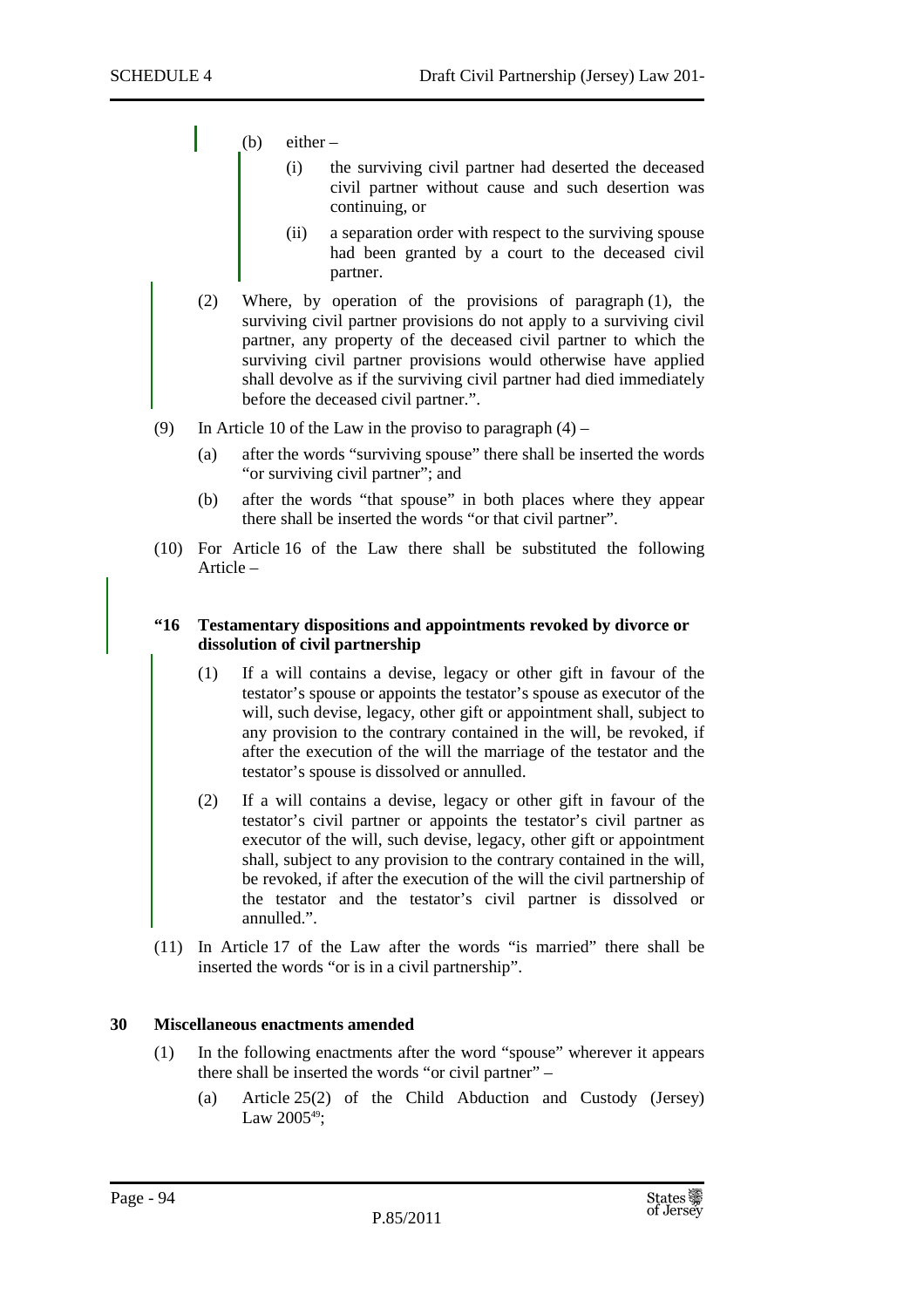- (b) Article 17(2) of the Child Custody (Jurisdiction) (Jersey) Law 2005<sup>50</sup>;
- (c) Article 32(2) of the Consumer Safety (Jersey) Law  $2006^{51}$ ;
- (d) Article 3(1)(e) of the Protection of Employment Opportunities (Jersey) Law 1988<sup>52</sup>.
- (2) In the following enactments after the word "wife" wherever it appears there shall be inserted the words "or civil partner" –
	- (a) Article 12(4) of the Health and Safety at Work (Jersey) Law 1989<sup>53</sup>;
	- (b) Article 6(15)(d) of the Police Procedures and Criminal Evidence (Jersey) Law 2003<sup>54</sup>;
	- (c) Article 157(8) of the Shipping (Jersey) Law  $2002^{55}$ ;
	- (d) Article 169(6) of the Shipping (Jersey) Law 2002 <sup>56</sup>, in the definition of "immediate family".
- (3) In Article  $5(1)(a)$  of the Burials and Exhumations (Jersey) Law 2004<sup>57</sup> after the words "surviving spouse" there shall be inserted the words "or surviving civil partner".
- (4) In Article 3(2) and (3) of the Goods and Services Tax (Jersey) Law 2007<sup>58</sup> after the word "husband" wherever it appears there shall be inserted the words "or civil partner".
- (5) In Article 2(1) of the Child Abduction and Custody (Jersey) Law  $2005^{59}$ , after sub-paragraph (c) there shall be inserted the following subparagraph –
	- "(ca) an order under Article 44 of the Civil Partnership (Jersey) Law 201- $60$ ;".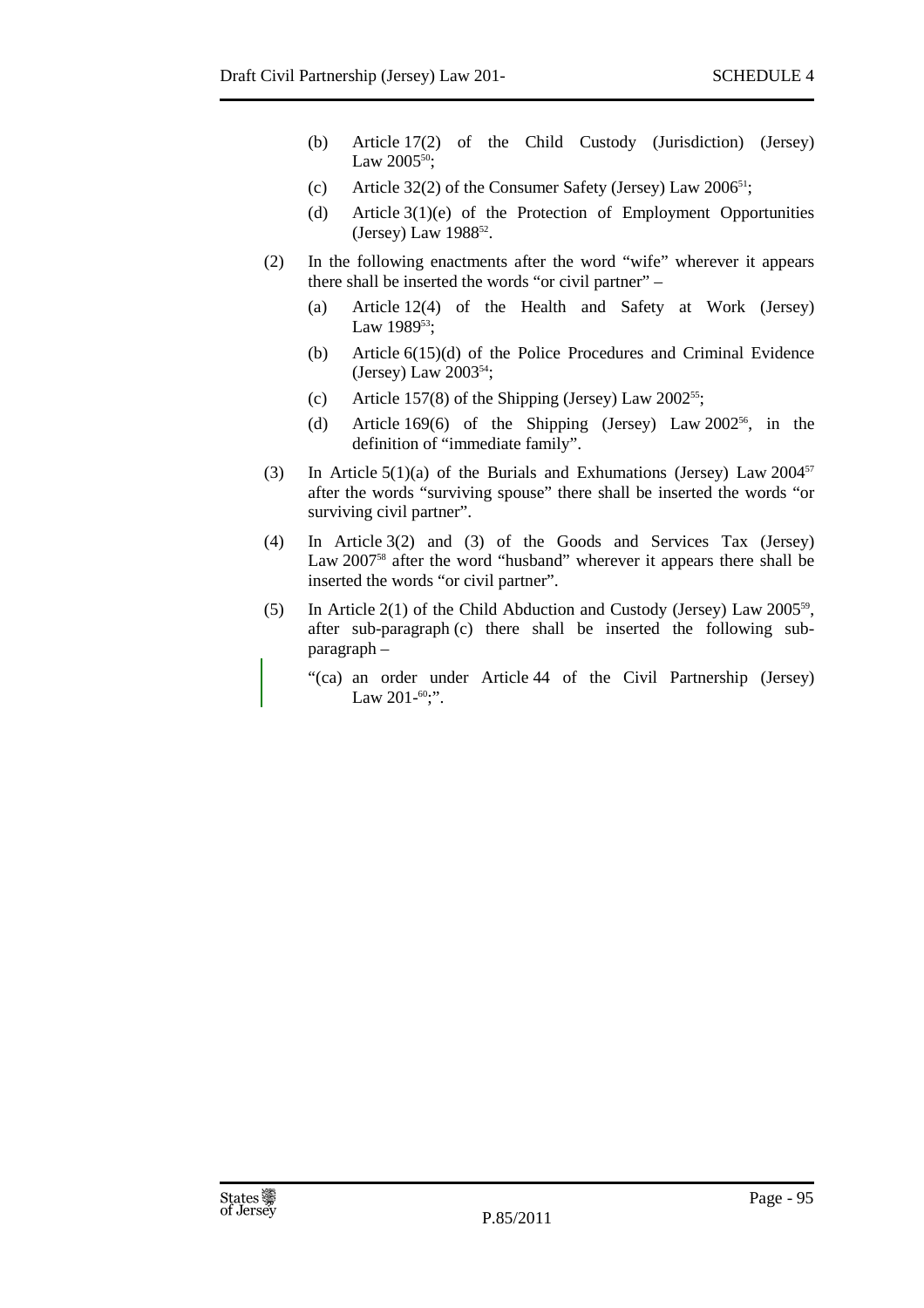| $\boldsymbol{l}$ | chapter 12.200              |
|------------------|-----------------------------|
| 2                | chapter 12.600              |
| 3                | chapter 20.650              |
| 4                | chapter 07.770              |
| 5                | chapter 15.560              |
| 6                | chapter 12.800              |
| 7                | chapter 12.320              |
| 8                | chapter 18.495              |
| 9                | chapter 12.050              |
| 10               | P.85/2011                   |
| 11               | chapter 20.025              |
| 12               | chapter 13.075              |
| 13               | chapter 04.160              |
| 14               | chapter 12.200              |
| 15               | P.85/2011                   |
| 16               | chapter 13.125              |
| 17               | chapter 05.255              |
| 18               |                             |
| 19               | chapter 04.440              |
| 20               | chapter 13.225              |
| 21               | chapter 12.320<br>P.85/2011 |
| 22               |                             |
| 23               | chapter 24.750              |
| 24               | chapter 15.360              |
| 25               | P.85/2011                   |
| 26               | chapter 04.120              |
| 27               | chapter 08.740              |
| 28               | chapter 18.495              |
| 29               | P.85/2011                   |
| 30               | chapter 07.910              |
| 31               | chapter 18.180              |
| 32               | chapter 12.500              |
| 33               | P.85/2011                   |
| 34               | chapter 12.550              |
| 35               | chapter 12.600              |
| 36               | chapter 12.650              |
| 37               | chapter 20.650              |
| 38               | chapter 20.725              |
| 39               | chapter 04.720              |
| 40               | chapter 12.800              |
| 41               | chapter 26.900              |
| 42               | chapter 24.960              |
|                  | P.85/2011                   |
| 43               | P.85/2011                   |
| 44               | chapter 24.980              |
| 45               | P.85/2011                   |
| 46               | P.85/2011                   |
| 47               | chapter 04.960              |
| 48               | P.85/2011                   |
| 49               | chapter 12.170              |
| 50               | chapter 12.180              |
| 51               | chapter 05.100              |
| 52               | chapter 05.625              |
| 53               | chapter 05.300              |
|                  |                             |